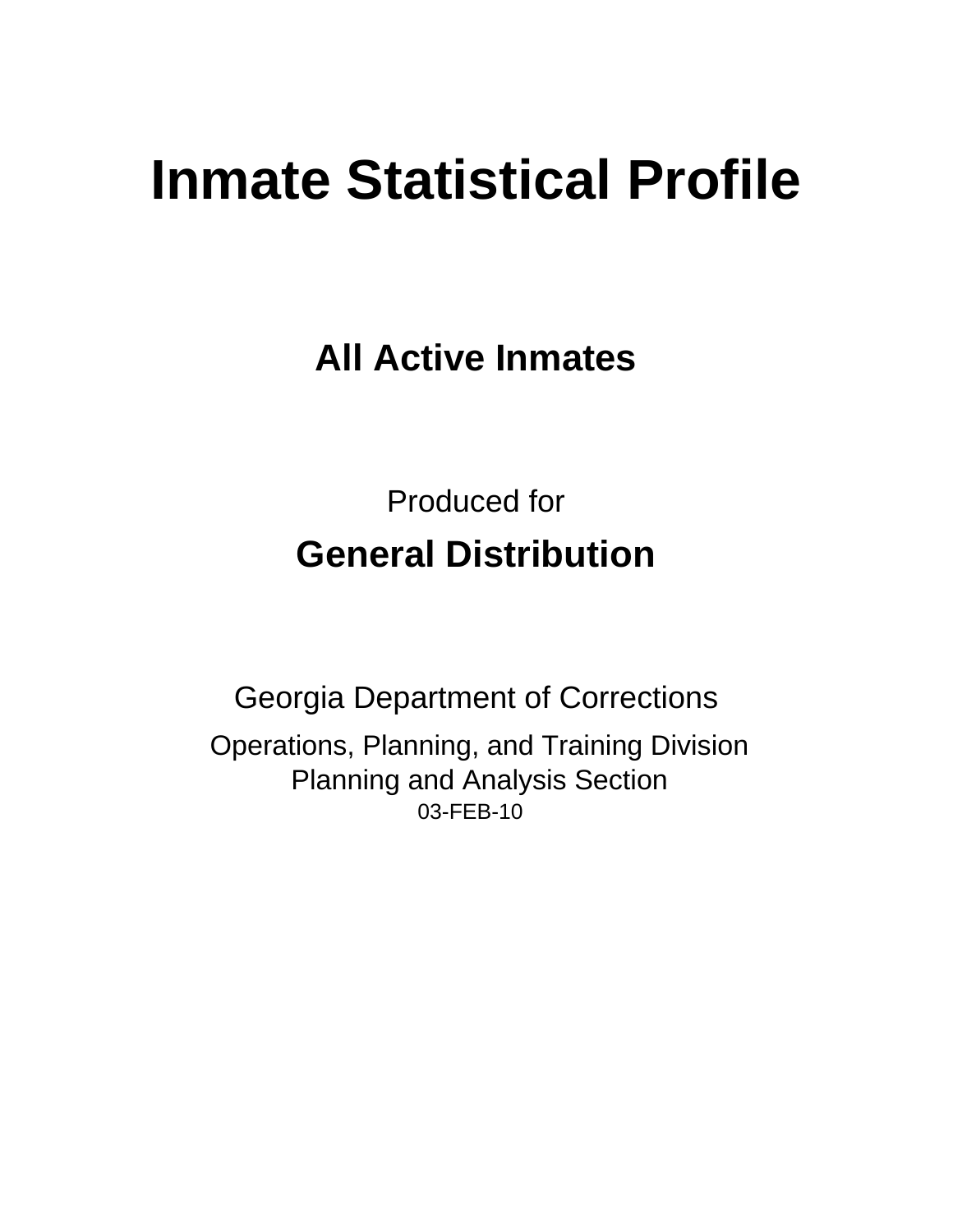**Inmate Statistical Profile 03-FEB-10** 

Contents

**All Active Inmates** 

Produced for General Distribution

## **Table of Contents**

| <b>Demographic information</b>                                       |
|----------------------------------------------------------------------|
| 5 Current age, broken out in ten year age groups                     |
| 6 Race group                                                         |
| 7 Hispanic Origin                                                    |
| 8 Marital status, self-reported at entry to prison                   |
| 9 Number of children, self-reported at entry to prison               |
| 10 Religious affiliation, self-reported at entry to prison           |
| 11 Home county - self-reported at entry to prison                    |
| 16 Socioeconomic class, self-reported at entry to prison             |
| 17 Environment to age 16, self-reported at entry to prison           |
| 18 Guardian status to age 16, self-reported at entry to prison       |
| 19 Employment status before prison, self-reported at entry to prison |
| 20 Age at admission                                                  |
| 22 Height, measured at entry to prison                               |
| 23 Weight, measured at entry to prison                               |
| 25 Military service                                                  |
| <b>Correctional information</b>                                      |
| 26 Type of admission to prison                                       |
| 27 Current / last security status                                    |
| 28 Current / last institution type                                   |
| 29 Institution type - transitional centers                           |
| 30 Institution type - mental hospitals                               |
| 31 Institution type - county prisons                                 |
| 32 Institution type - state prisons                                  |
| 33 Institution type - state prisons                                  |
| 35 Institution type - private prisons                                |
| 36 Institution type - prison annexes                                 |
| 37 Institution type - pre-release centers                            |
| 38 Institution type - inmate boot camp                               |
| 39 Number of disciplinary reports                                    |
| 40 Number of transfers                                               |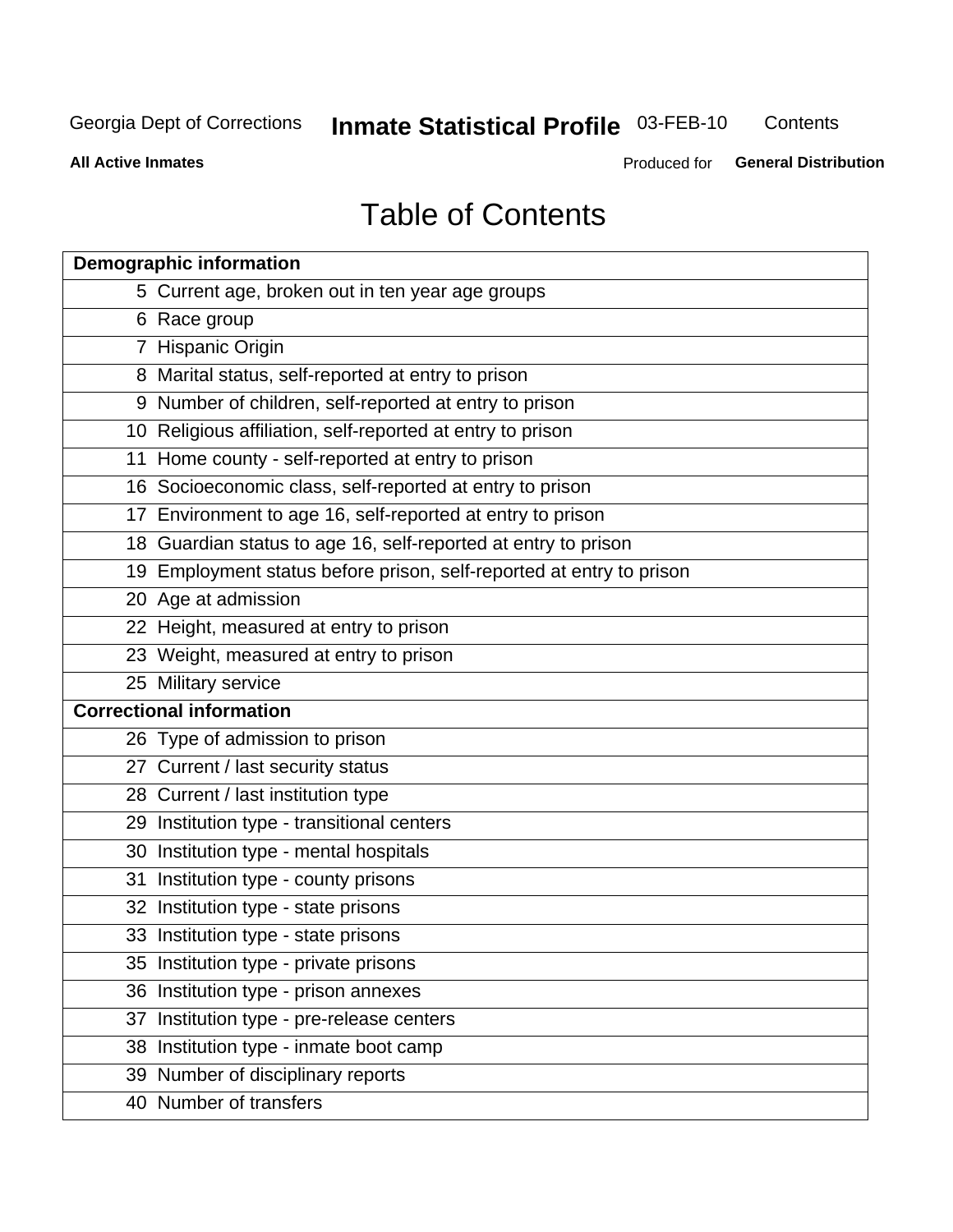## **Inmate Statistical Profile 03-FEB-10**

Contents

**All Active Inmates** 

Produced for General Distribution

## **Table of Contents**

| <b>Correctional information</b>                                  |
|------------------------------------------------------------------|
| 41 Number of escapes                                             |
| 43 Probable future release type of still active inmates          |
| 44 Time served in current (or last) institution                  |
| <b>Educational, psychological and physical information</b>       |
| 42 Culture fair IQ scores                                        |
| 45 Highest grade level attained                                  |
| 46 Culture fair IQ scores                                        |
| 47 Wide Range Achievement Test (WRAT) reading score              |
| 48 Wide Range Achievement Test (WRAT) math score                 |
| 49 Wide Range Achievement Test (WRAT) spelling score             |
| 50 Scope of substance abuse - summary                            |
| 51 Scope of substance abuse - detail                             |
| 52 Current / last mental health treatment level                  |
| 53 PULHESDWIT medical scale - 'P' overall condition ('P'hysical) |
| 54 PULHESDWIT medical scale - 'U' upper body                     |
| 55 PULHESDWIT medical scale - 'L' lower body                     |
| 56 PULHESDWIT medical scale - 'H' hearing                        |
| 57 PULHESDWIT medical scale - 'E' vision                         |
| 58 PULHESDWIT medical scale -'S' psychiatric                     |
| 59 PULHESDWIT medical scale - 'D' dental                         |
| 60 PULHESDWIT medical scale - 'W' work ability                   |
| 61 PULHESDWIT medical scale - 'I' impairment                     |
| 62 PULHESDWIT medical scale - 'T' transportability               |
| 63 Criminality in family, self-reported                          |
| 64 Alcoholism in family, self-reported                           |
| Drug abuse in family, self-reported<br>65                        |
| 66 Subjected to frequent beatings, self-reported                 |
| Father absent during inmate's childhood<br>67                    |
| 68 Mother absent during inmate's childhood                       |
| 69 Inmate diagnosed as manipulative                              |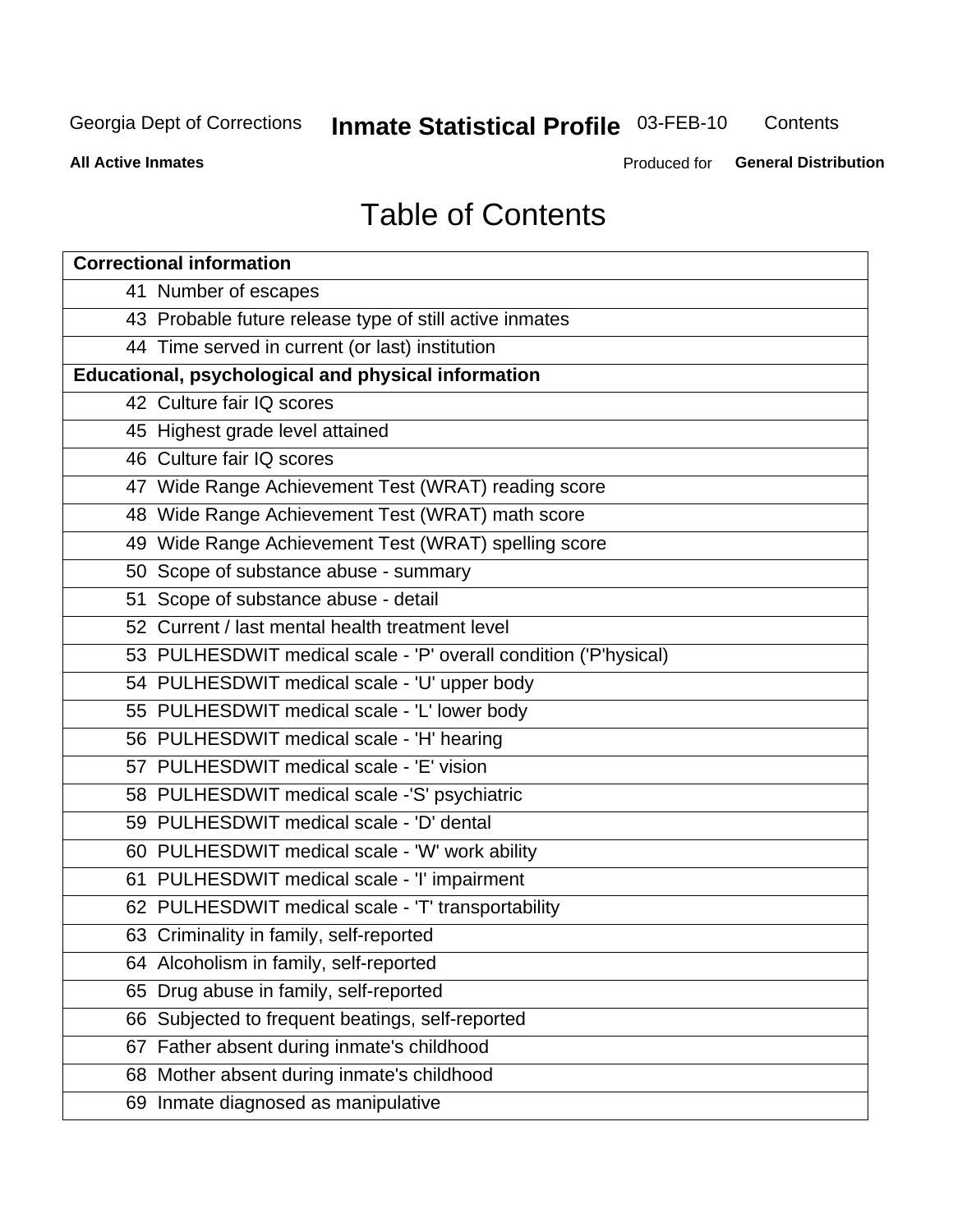## **Inmate Statistical Profile 03-FEB-10**

Contents

**All Active Inmates** 

Produced for General Distribution

## **Table of Contents**

| Educational, psychological and physical information            |
|----------------------------------------------------------------|
| 70 Inmate diagnosed as assaultive                              |
| <b>Crimes and criminal history information</b>                 |
| 71 Number of prior Georgia incarcerations                      |
| 72 Prison sentence in years                                    |
| 73 Primary offense, broken out into felonies vs misdemeanors   |
| 74 Primary offense, broken out into six broad crime categories |
| 75 Primary offense, detailed offense code                      |
| 83 County of conviction of primary offense                     |
| 88 Circuit of conviction of primary offense                    |
| 90 Years served (jail + prison) in this incarceration          |
| <b>Medical information</b>                                     |
| 91 Results of most recent HIV test                             |
| 92 Results of most recent tuberculosis test                    |
| 93 Results of most recent syphilis test                        |
| 94 Results of most recent Hepatitis-C test                     |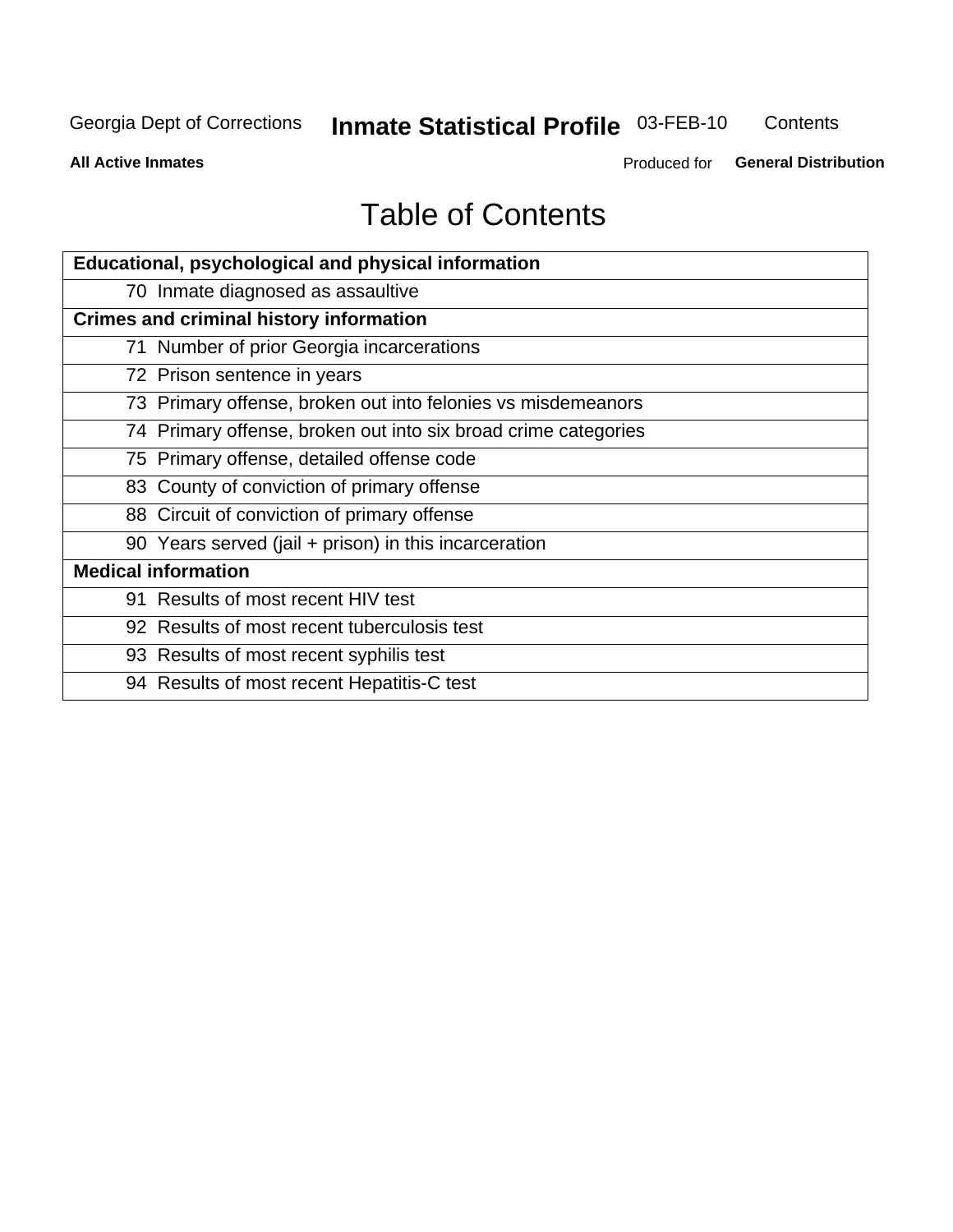#### **All Active Inmates**

#### Produced for General Distribution

### Current age, broken out in ten-year age groups

COL % - percent each COUNT is of its particular column

|                          |              | <b>Male</b> |        |              | <b>Female</b> |       | <b>Total</b> |               |
|--------------------------|--------------|-------------|--------|--------------|---------------|-------|--------------|---------------|
| <b>Current Age</b>       | <b>Count</b> | Col %       | Row %  | <b>Count</b> | Col %         | Row % | <b>Total</b> | Col %         |
| <b>Teens (1-19)</b>      | 1,024        | $2.06\%$    | 96.42% | 38           | $1.01\%$      | 3.58% | 1,062        | 1.99%         |
| <b>Twenties (20-29)</b>  | 15,502       | 31.26%      | 93.62% | 1,056        | 28.00%        | 6.38% |              | 16,558 31.03% |
| <b>Thirties (30-39)</b>  | 14,663       | 29.57%      | 92.46% | 1,196        | 31.72%        | 7.54% |              | 15,859 29.72% |
| <b>Forties (40-49)</b>   | 11,382       | 22.95%      | 91.54% | 1,052        | 27.90%        | 8.46% |              | 12,434 23.30% |
| <b>Fifties (50-59)</b>   | 5,478        | 11.05%      | 93.75% | 365          | 9.68%         | 6.25% | 5.843        | 10.95%        |
| <b>Sixties (60-69)</b>   | 1,324        | 2.67%       | 96.15% | 53           | 1.41%         | 3.85% | 1,377        | 2.58%         |
| Seventy + (70 and above) | 219          | 0.44%       | 95.22% | 11           | 0.29%         | 4.78% | 230          | 0.43%         |
| <b>Total Reported</b>    | 49,592       | 100%        | 92.93% | 3,771        | 100%          | 7.07% | 53,363       | 100%          |

| <b>Experience</b><br><b>NOT REPO</b> |        |       |        |
|--------------------------------------|--------|-------|--------|
| Total                                | 49,592 | , 774 | 53,363 |

| <b>Mean</b><br>(average)       | 36.40    | 36.71 | 36.42 |
|--------------------------------|----------|-------|-------|
| Median (middle)                | つん<br>vu | 36    | 35    |
| <b>Mode</b><br>(most frequent) | 29       |       | 29    |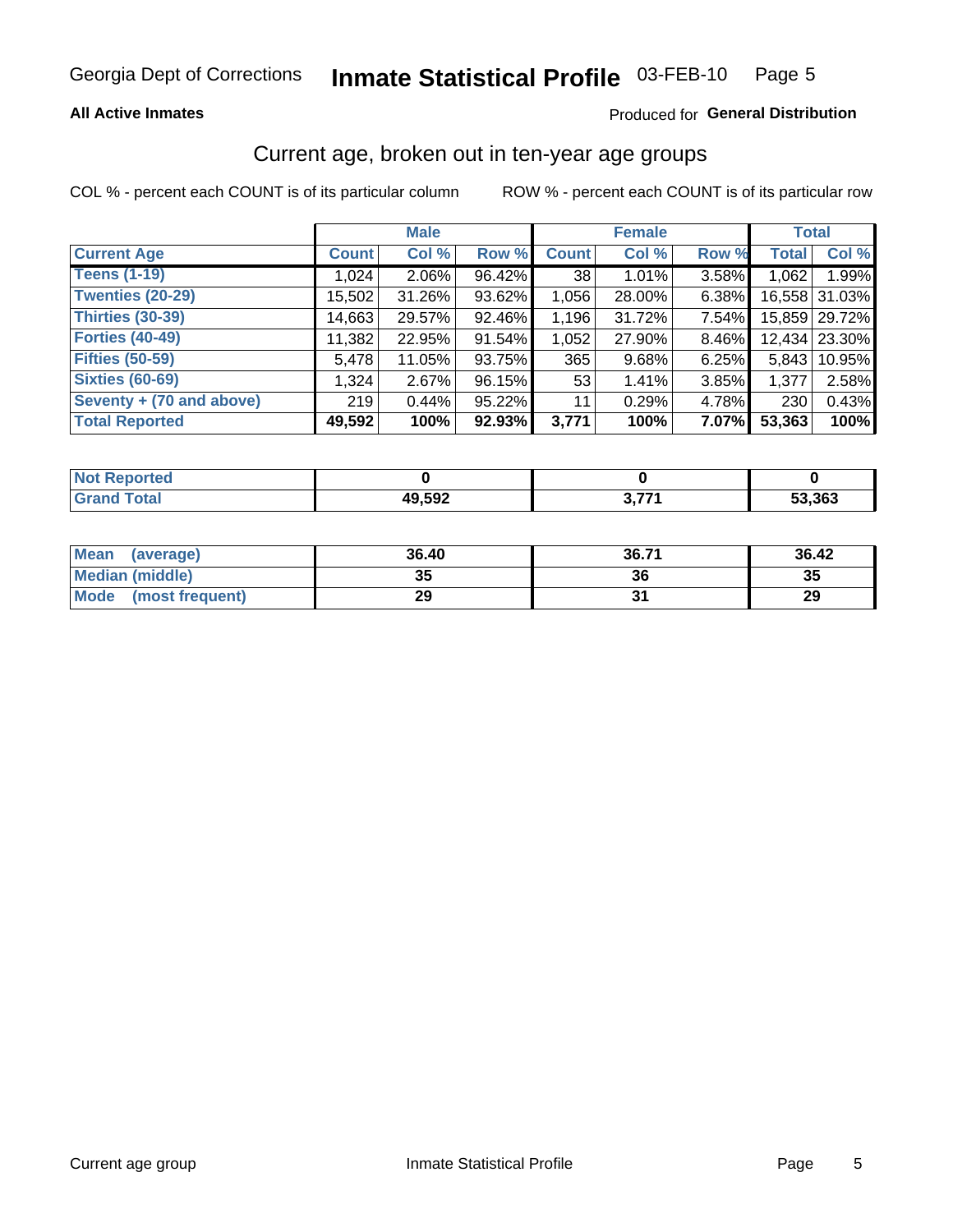#### Inmate Statistical Profile 03-FEB-10 Page 6

**All Active Inmates** 

Produced for General Distribution

### Race group

COL % - percent each COUNT is of its particular column

|                       |              | <b>Male</b> |             |       | <b>Female</b> |          |              | <b>Total</b> |
|-----------------------|--------------|-------------|-------------|-------|---------------|----------|--------------|--------------|
| <b>Race Group</b>     | <b>Count</b> | Col %       | Row % Count |       | Col %         | Row %    | <b>Total</b> | Col %        |
| <b>White</b>          | 15.966       | 33.45%      | 89.13%      | 1,947 | 51.92%        | 10.87%   | 17,913       | 34.79%       |
| <b>Black</b>          | 31,635       | 66.27%      | $94.62\%$   | 1,799 | 47.97%        | $5.38\%$ | 33,434       | 64.94%       |
| <b>Indian</b><br>3    | 33           | $.07\%$     | 97.06%      |       | $.03\%$       | 2.94%    | 34           | .07%         |
| <b>Asian</b><br>6     | 99           | $.21\%$     | 97.06%      | າ     | $.08\%$       | $2.94\%$ | 102          | .20%         |
| <b>Total Reported</b> | 47,733       | 100%        | $92.72\%$   | 3,750 | 100%          | $7.28\%$ | 51,483       | 100%         |

| 1859   | л.    | 1880   |
|--------|-------|--------|
| 49,592 | , 774 | 53.363 |

|  | <b>Mode</b><br>วนent) | <b>Black</b> | White<br>________ | Black |
|--|-----------------------|--------------|-------------------|-------|
|--|-----------------------|--------------|-------------------|-------|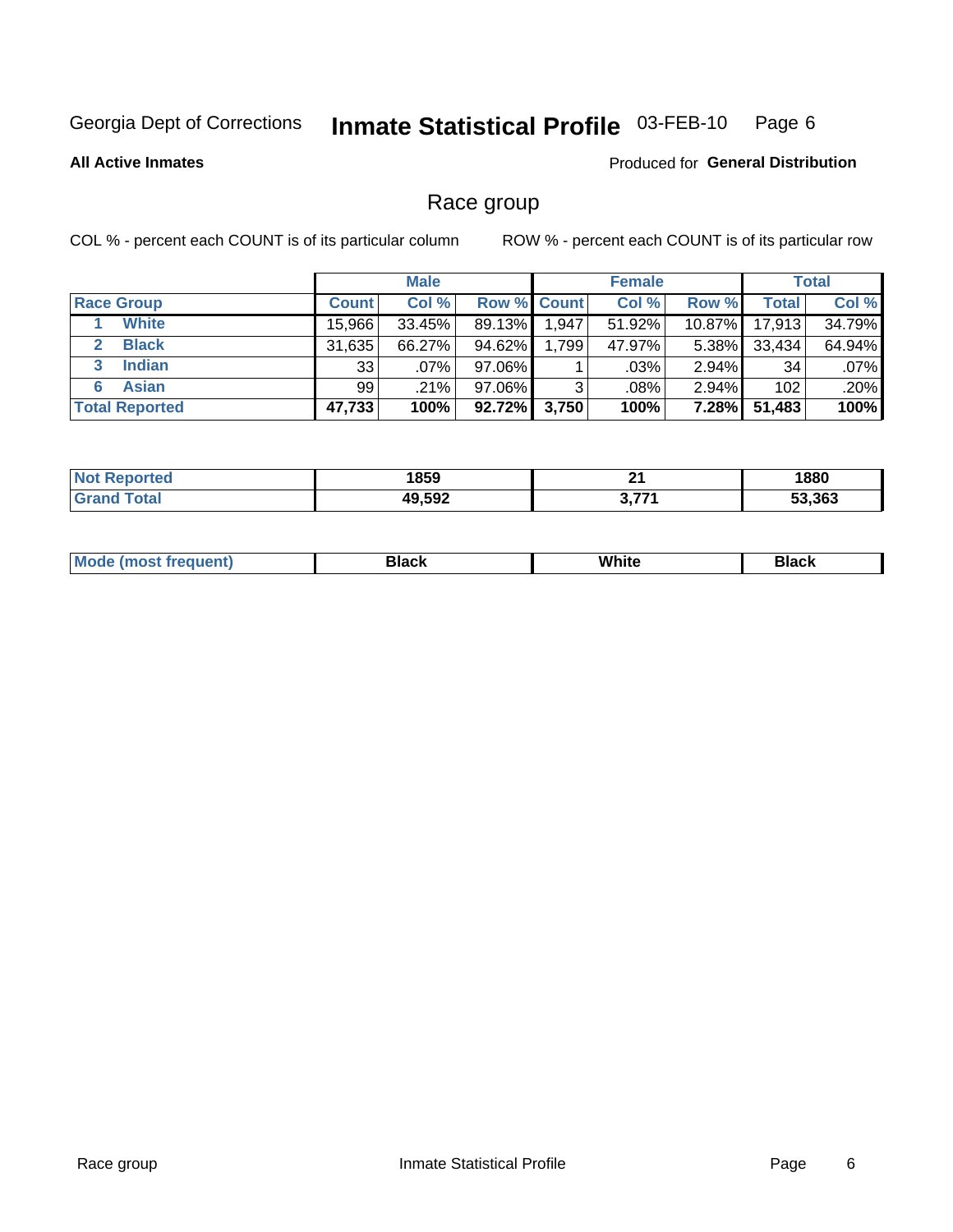#### Inmate Statistical Profile 03-FEB-10 Page 7

**All Active Inmates** 

Produced for General Distribution

#### Hispanic Origin

COL % - percent each COUNT is of its particular column

ROW % - percent each COUNT is of its particular row

|                        |              | <b>Male</b> |                    |     | <b>Female</b> |          |        | <b>Total</b> |
|------------------------|--------------|-------------|--------------------|-----|---------------|----------|--------|--------------|
| <b>Hispanic Origin</b> | <b>Count</b> | Col %       | <b>Row % Count</b> |     | Col %         | Row %    | Totall | Col %        |
| <b>Non Hispanic</b>    | 47,363       | $95.51\%$   | 92.83% 3,657       |     | 96.98%        | $7.17\%$ | 51,021 | 95.61%       |
| <b>Hispanic</b>        | 2,229        | 4.49%       | $95.09\%$          | 114 | $3.02\%$      | $4.86\%$ | 2,344  | 4.39%        |
| <b>Total Reported</b>  | 49,592       | 100%        | $92.93\%$ 3,771    |     | 100%          | $7.07\%$ | 53,365 | 100%         |

An inmate is counted as Hispanic if

(a) he self-reported as Hispanic during the diagnostic process, or

(b) his primary language is Spanish, or

(c) he claimed birth or citizenship in Spain or a Latin American country, or

(d) he had a common Spanish surname such as Lopez or Garcia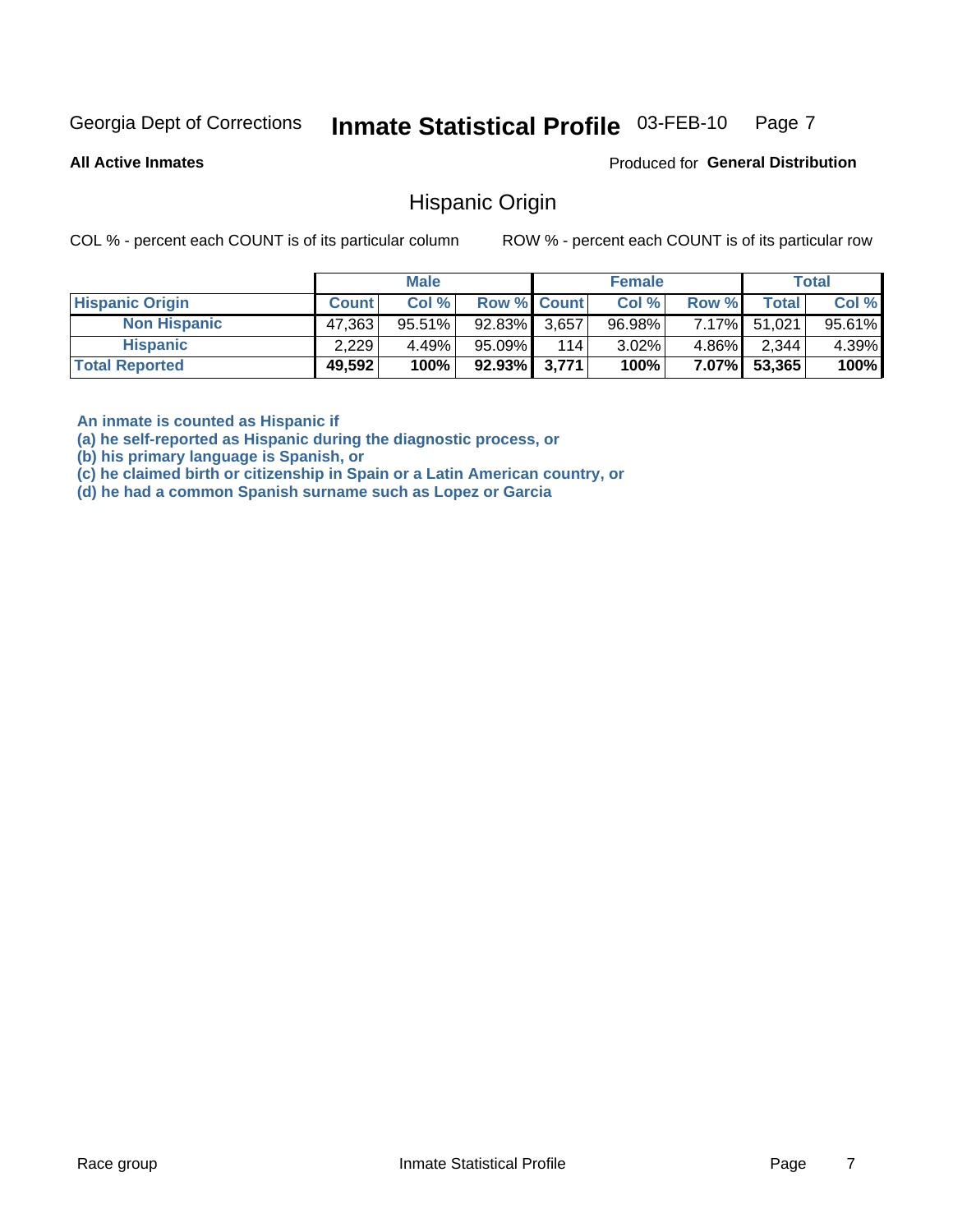#### Inmate Statistical Profile 03-FEB-10 Page 8

**All Active Inmates** 

#### Produced for General Distribution

### Marital status, self-reported at entry to prison

COL % - percent each COUNT is of its particular column

|                            |              | <b>Male</b> |        |              | <b>Female</b> |        |              | <b>Total</b> |
|----------------------------|--------------|-------------|--------|--------------|---------------|--------|--------------|--------------|
| <b>Marital Status</b>      | <b>Count</b> | Col %       | Row %  | <b>Count</b> | Col %         | Row %  | <b>Total</b> | Col %        |
| <b>Unknown</b><br>$\bf{0}$ | 202          | .41%        | 82.79% | 42           | 1.11%         | 17.21% | 244          | .46%         |
| <b>Divorced</b><br>D       | 4,866        | 9.81%       | 89.15% | 592          | 15.70%        | 10.85% | 5,458        | 10.23%       |
| <b>Married</b><br>M        | 6,572        | 13.25%      | 91.11% | 640          | 16.97%        | 8.87%  | 7,213        | 13.52%       |
| <b>S</b> Separated         | 1,799        | 3.63%       | 85.67% | 301          | 7.98%         | 14.33% | 2,100        | 3.94%        |
| <b>Unmarried</b><br>U      | 35,742       | 72.07%      | 94.51% | 2,074        | 55.00%        | 5.48%  | 37,817       | 70.86%       |
| <b>Widow</b><br>W          | 411          | .83%        | 77.11% | 122          | 3.24%         | 22.89% | 533          | 1.00%        |
| <b>Total Reported</b>      | 49,592       | 100%        | 92.93% | 3,771        | 100%          | 7.07%  | 53,365       | 100%         |

| <b>TTEO</b><br>NO |              |                       |        |
|-------------------|--------------|-----------------------|--------|
|                   | 49,592<br>ДЧ | $\sim$ 77.<br><b></b> | 53.365 |

|--|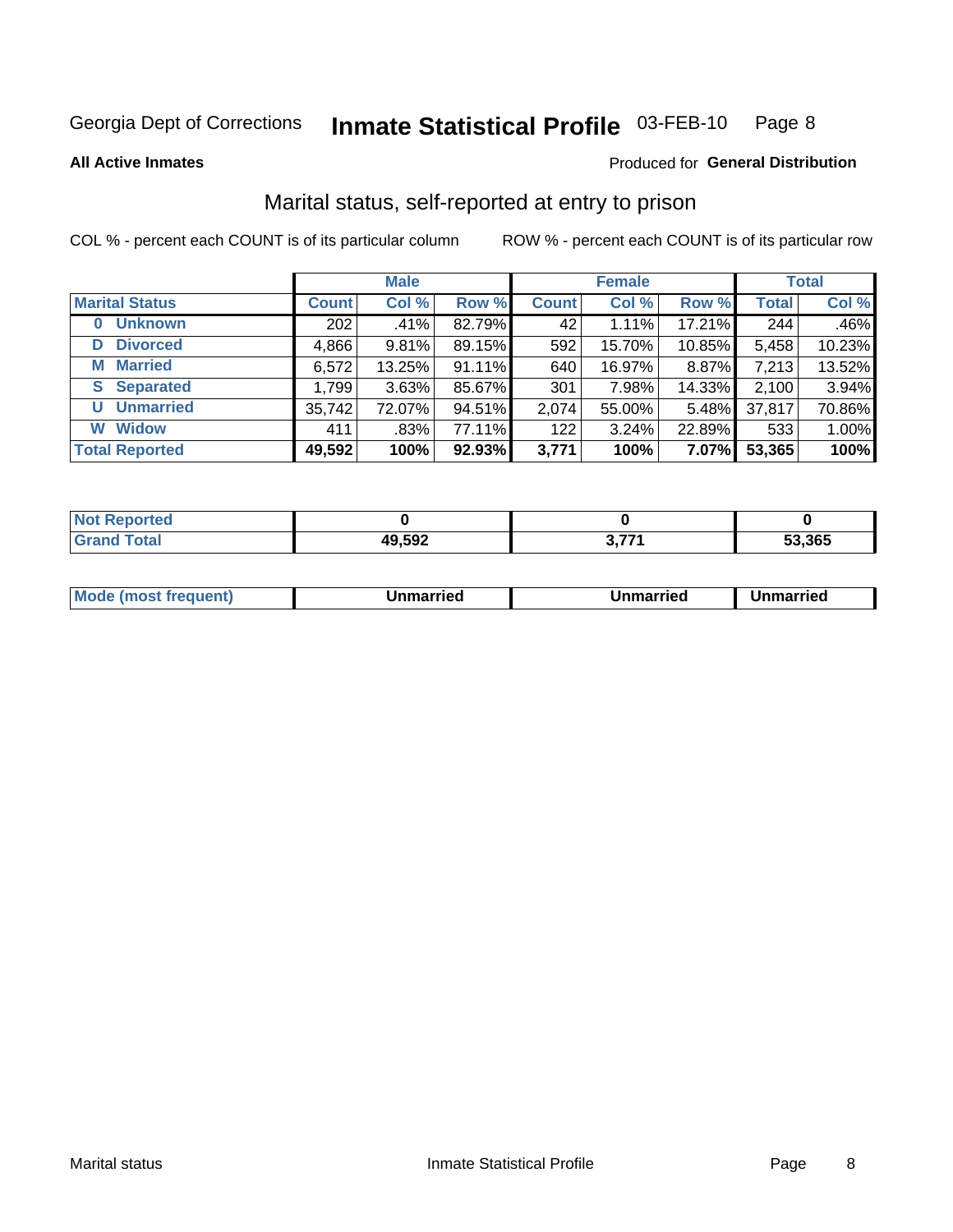#### Inmate Statistical Profile 03-FEB-10 Page 9

**All Active Inmates** 

#### Produced for General Distribution

### Number of children, self reported at entry to prison

COL % - percent each COUNT is of its particular column

|                           | <b>Male</b>  |        |        |              | <b>Female</b> |        | <b>Total</b> |        |
|---------------------------|--------------|--------|--------|--------------|---------------|--------|--------------|--------|
| <b>Number of Children</b> | <b>Count</b> | Col %  | Row %  | <b>Count</b> | Col %         | Row %  | <b>Total</b> | Col %  |
| $\bf{0}$                  | 20,619       | 41.85% | 94.89% | 1,109        | 29.46%        | 5.10%  | 21,729       | 40.97% |
|                           | 11,189       | 22.71% | 94.01% | 713          | 18.94%        | 5.99%  | 11,902       | 22.44% |
| $\overline{2}$            | 8,148        | 16.54% | 90.48% | 857          | 22.76%        | 9.52%  | 9,005        | 16.98% |
| 3                         | 4,740        | 9.62%  | 88.80% | 597          | 15.86%        | 11.18% | 5,338        | 10.06% |
| 4                         | 2,328        | 4.72%  | 89.85% | 263          | 6.99%         | 10.15% | 2,591        | 4.88%  |
| 5                         | 1,137        | 2.31%  | 90.31% | 122          | 3.24%         | 9.69%  | 1,259        | 2.37%  |
| 6                         | 559          | 1.13%  | 89.30% | 67           | 1.78%         | 10.70% | 626          | 1.18%  |
| 7                         | 239          | 0.49%  | 93.73% | 16           | 0.42%         | 6.27%  | 255          | 0.48%  |
| 8                         | 123          | 0.25%  | 96.09% | 5            | 0.13%         | 3.91%  | 128          | 0.24%  |
| $\boldsymbol{9}$          | 82           | 0.17%  | 91.11% | 8            | 0.21%         | 8.89%  | 90           | 0.17%  |
| 10                        | 39           | 0.08%  | 90.70% | 4            | 0.11%         | 9.30%  | 43           | 0.08%  |
| Over 10                   | 70           | 0.14%  | 94.59% | 4            | 0.11%         | 5.41%  | 74           | 0.14%  |
| <b>Total Reported</b>     | 49,273       | 100%   | 92.90% | 3,765        | 100%          | 7.10%  | 53,040       | 100%   |

| 24 <sup>o</sup><br>u i u |    | 224<br>JZ4 |
|--------------------------|----|------------|
| 49.59'                   | 27 | 53,364     |

| <b>Mean</b><br>(average)       | -94<br>ا پ. | . 75 | 1.35 |
|--------------------------------|-------------|------|------|
| <b>Median (middle)</b>         |             |      |      |
| <b>Mode</b><br>(most frequent) |             |      |      |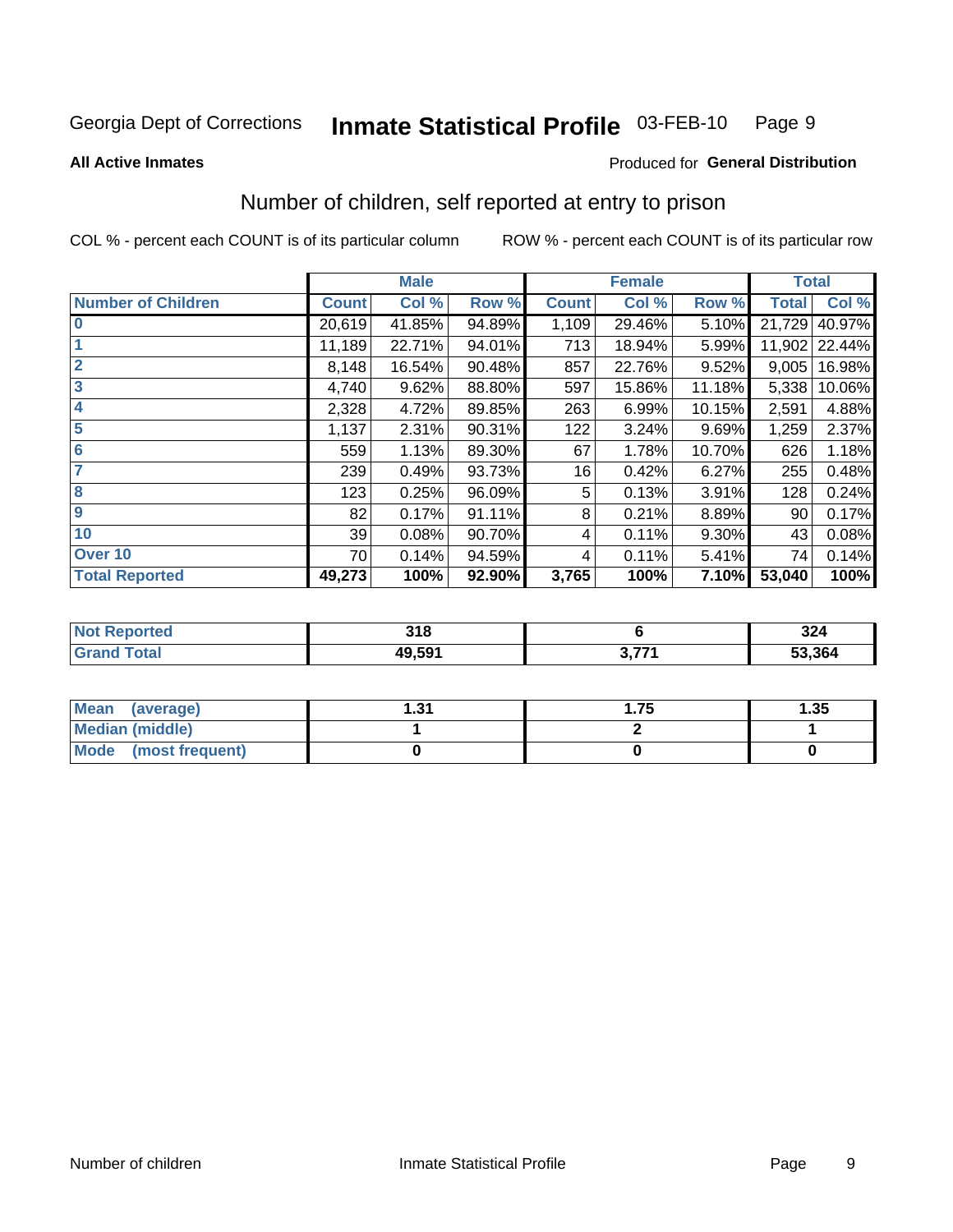#### Inmate Statistical Profile 03-FEB-10 Page 10

**All Active Inmates** 

#### Produced for General Distribution

### Religious affiliation, self-reported at entry to prison

COL % - percent each COUNT is of its particular column

|                         |                              | <b>Male</b>  |        |         |              | <b>Female</b> |        | <b>Total</b> |        |
|-------------------------|------------------------------|--------------|--------|---------|--------------|---------------|--------|--------------|--------|
|                         | <b>Religious Affiliation</b> | <b>Count</b> | Col %  | Row %   | <b>Count</b> | Col %         | Row %  | <b>Total</b> | Col %  |
| 1                       | <b>Islam</b>                 | 1,474        | 3.60%  | 97.94%  | 31           | .92%          | 2.06%  | 1,505        | 3.40%  |
| $\overline{2}$          | <b>Catholic</b>              | 2,179        | 5.32%  | 92.33%  | 180          | 5.37%         | 7.63%  | 2,360        | 5.33%  |
| $\overline{\mathbf{3}}$ | <b>Baptist</b>               | 19,517       | 47.68% | 90.83%  | 1,970        | 58.77%        | 9.17%  | 21,487       | 48.51% |
| $\overline{\mathbf{4}}$ | <b>Methodist</b>             | 798          | 1.95%  | 87.12%  | 118          | 3.52%         | 12.88% | 916          | 2.07%  |
| 5                       | <b>EpiscopIn</b>             | 69           | .17%   | 90.79%  | 7            | .21%          | 9.21%  | 76           | .17%   |
| $6\phantom{1}6$         | <b>Presbytrn</b>             | 101          | .25%   | 91.82%  | 9            | .27%          | 8.18%  | 110          | .25%   |
| 7                       | <b>Chc Of God</b>            | 501          | 1.22%  | 83.50%  | 99           | 2.95%         | 16.50% | 600          | 1.35%  |
| 8                       | <b>Holiness</b>              | 1,381        | 3.37%  | 77.89%  | 392          | 11.69%        | 22.11% | 1,773        | 4.00%  |
| 9                       | <b>Jewish</b>                | 56           | .14%   | 96.55%  | 2            | .06%          | 3.45%  | 58           | .13%   |
| 10                      | <b>Anglican</b>              | 11           | .03%   | 84.62%  | 2            | .06%          | 15.38% | 13           | .03%   |
| 11                      | <b>Grk Orthdx</b>            | 4            | .01%   | 80.00%  | 1            | .03%          | 20.00% | 5            | .01%   |
| 12                      | <b>Hindu</b>                 | 9            | .02%   | 100.00% |              |               |        | 9            | .02%   |
| 13                      | <b>Buddhist</b>              | 54           | .13%   | 93.10%  | 4            | .12%          | 6.90%  | 58           | .13%   |
| 14                      | <b>Taoist</b>                | 3            | .01%   | 100.00% |              |               |        | 3            | .01%   |
| 15                      | <b>Shintoist</b>             | 4            | .01%   | 100.00% |              |               |        | 4            | .01%   |
| 16                      | <b>Seven D Ad</b>            | 132          | .32%   | 92.96%  | 10           | .30%          | 7.04%  | 142          | .32%   |
| 17                      | <b>Jehovah Wt</b>            | 461          | 1.13%  | 93.51%  | 32           | .95%          | 6.49%  | 493          | 1.11%  |
| 18                      | <b>Latr Day S</b>            | 53           | .13%   | 94.64%  | 3            | .09%          | 5.36%  | 56           | .13%   |
| 19                      | Quaker                       |              | .01%   | 100.00% |              |               |        |              | .01%   |
| 20                      | <b>Other Prot</b>            | 6,812        | 16.64% | 95.21%  | 343          | 10.23%        | 4.79%  | 7,155        | 16.15% |
| 96                      | <b>None</b>                  | 7,317        | 17.87% | 98.00%  | 149          | 4.45%         | 2.00%  | 7,466        | 16.86% |
| <b>Total Reported</b>   |                              | 40,937       | 100%   | 92.43%  | 3,352        | 100%          | 7.57%  | 44,290       | 100%   |

| <b>orted</b><br>NO. | 8,655  | 419       | 0.07A<br><b>J.U</b> (4 |  |
|---------------------|--------|-----------|------------------------|--|
| <b>c</b> otal       | 49,592 | 2774<br>. | 53,364                 |  |

| Mode (most frequent) | 3aptist | .      | Baptist |
|----------------------|---------|--------|---------|
|                      |         | 'DIIS. |         |
|                      |         |        |         |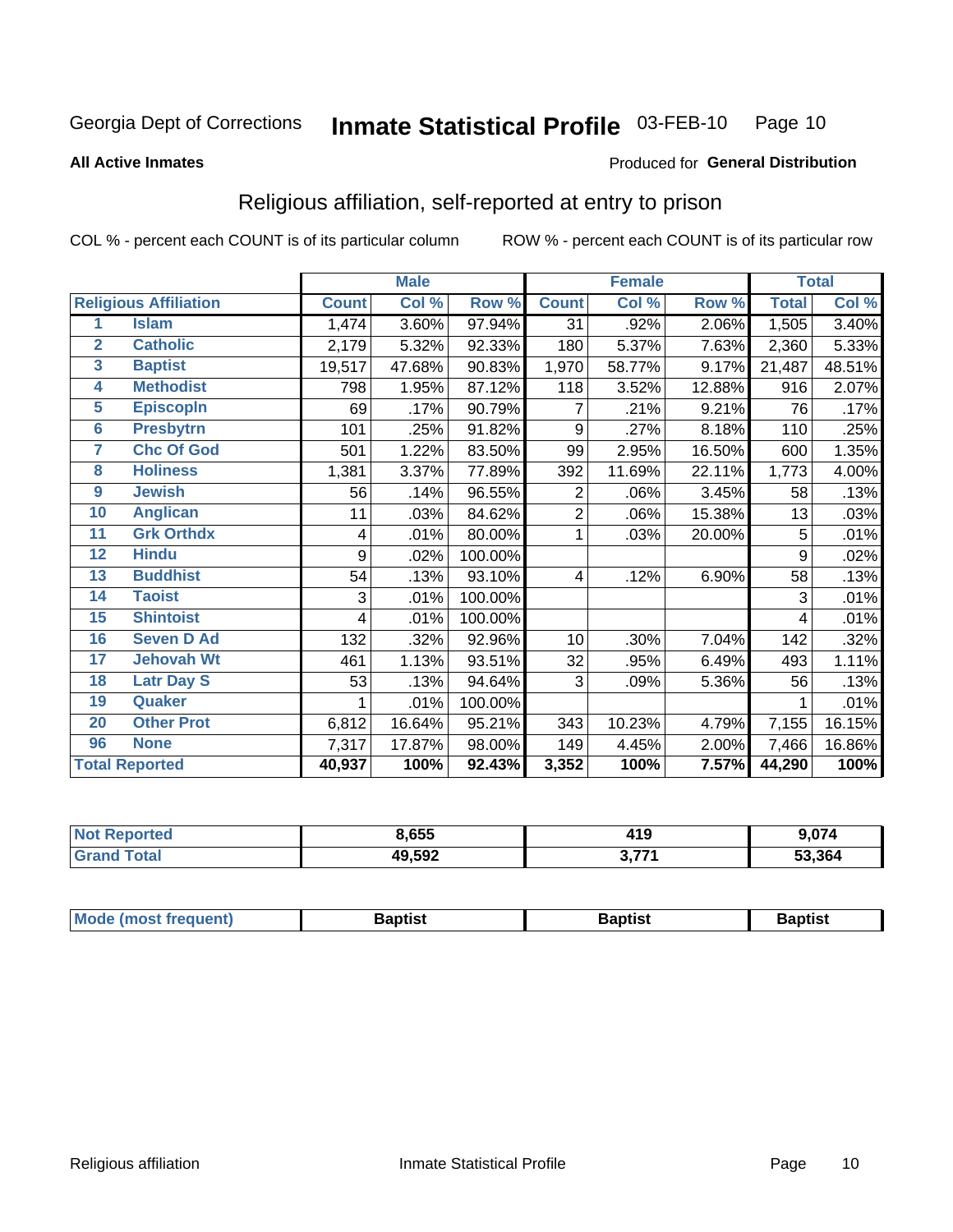#### **Inmate Statistical Profile 03-FEB-10** Page 11

**All Active Inmates** 

#### Produced for General Distribution

### Home county, self-reported at entry to prison

COL % - percent each COUNT is of its particular column

|                         |                      | <b>Male</b>  |       | <b>Female</b> |                         |       | <b>Total</b> |              |         |
|-------------------------|----------------------|--------------|-------|---------------|-------------------------|-------|--------------|--------------|---------|
|                         | <b>Home County</b>   | <b>Count</b> | Col % | Row %         | <b>Count</b>            | Col % | Row %        | <b>Total</b> | Col %   |
| $\overline{1}$          | <b>Appling</b>       | 126          | .27%  | 92.65%        | 10                      | .27%  | 7.35%        | 136          | .27%    |
| $\overline{2}$          | <b>Atkinson</b>      | 41           | .09%  | 100.00%       |                         |       |              | 41           | .08%    |
| $\overline{\mathbf{3}}$ | <b>Bacon</b>         | 61           | .13%  | 96.83%        | $\overline{2}$          | .05%  | 3.17%        | 63           | .12%    |
| 4                       | <b>Baker</b>         | 21           | .04%  | 95.45%        | $\mathbf 1$             | .03%  | 4.55%        | 22           | .04%    |
| 5                       | <b>Baldwin</b>       | 278          | .59%  | 95.53%        | 13                      | .36%  | 4.47%        | 291          | .57%    |
| $6\phantom{a}$          | <b>Banks</b>         | 48           | .10%  | 85.71%        | 8                       | .22%  | 14.29%       | 56           | .11%    |
| 7                       | <b>Barrow</b>        | 257          | .54%  | 92.45%        | 21                      | .58%  | 7.55%        | 278          | .55%    |
| 8                       | <b>Bartow</b>        | 572          | 1.21% | 88.96%        | 71                      | 1.95% | 11.04%       | 643          | 1.26%   |
| $\overline{9}$          | <b>Ben Hill</b>      | 224          | .47%  | 94.12%        | 14                      | .38%  | 5.88%        | 238          | .47%    |
| 10                      | <b>Berrien</b>       | 85           | .18%  | 94.44%        | 5                       | .14%  | 5.56%        | 90           | .18%    |
| $\overline{11}$         | <b>Bibb</b>          | 1,162        | 2.45% | 94.09%        | 73                      | 2.00% | 5.91%        | 1,235        | 2.42%   |
| $\overline{12}$         | <b>Bleckley</b>      | 70           | .15%  | 89.74%        | 8                       | .22%  | 10.26%       | 78           | .15%    |
| $\overline{13}$         | <b>Brantley</b>      | 46           | .10%  | 90.20%        | $\overline{5}$          | .14%  | 9.80%        | 51           | .10%    |
| 14                      | <b>Brooks</b>        | 75           | .16%  | 93.75%        | $\overline{5}$          | .14%  | 6.25%        | 80           | .16%    |
| 15                      | <b>Bryan</b>         | 98           | .21%  | 91.59%        | $\overline{9}$          | .25%  | 8.41%        | 107          | .21%    |
| 16                      | <b>Bulloch</b>       | 353          | .75%  | 90.98%        | 35                      | .96%  | 9.02%        | 388          | .76%    |
| $\overline{17}$         | <b>Burke</b>         | 205          | .43%  | 97.16%        | $\,6$                   | .16%  | 2.84%        | 211          | .41%    |
| 18                      | <b>Butts</b>         | 137          | .29%  | 94.48%        | 8                       | .22%  | 5.52%        | 145          | .28%    |
| 19                      | <b>Calhoun</b>       | 42           | .09%  | 97.67%        | $\mathbf 1$             | .03%  | 2.33%        | 43           | .08%    |
| 20                      | <b>Camden</b>        | 114          | .24%  | 91.94%        | 10                      | .27%  | 8.06%        | 124          | .24%    |
| $\overline{21}$         | <b>Candler</b>       | 91           | .19%  | 93.81%        | $\,6$                   | .16%  | 6.19%        | 97           | .19%    |
| $\overline{22}$         | <b>Carroll</b>       | 526          | 1.11% | 88.26%        | 70                      | 1.92% | 11.74%       | 596          | 1.17%   |
| 23                      | <b>Catoosa</b>       | 210          | .44%  | 89.36%        | 25                      | .69%  | 10.64%       | 235          | .46%    |
| $\overline{24}$         | <b>Charlton</b>      | 41           | .09%  | 95.35%        | $\overline{2}$          | .05%  | 4.65%        | 43           | .08%    |
| 25                      | <b>Chatham</b>       | 2,253        | 4.76% | 95.34%        | 110                     | 3.02% | 4.66%        | 2,363        | 4.63%   |
| 26                      | <b>Chattahoochee</b> | 28           | .06%  | 93.33%        | $\overline{2}$          | .05%  | 6.67%        | 30           | .06%    |
| $\overline{27}$         | Chattooga            | 225          | .48%  | 92.21%        | 19                      | .52%  | 7.79%        | 244          | .48%    |
| 28                      | <b>Cherokee</b>      | 418          | .88%  | 87.82%        | 58                      | 1.59% | 12.18%       | 476          | .93%    |
| 29                      | <b>Clarke</b>        | 431          | .91%  | 93.70%        | 29                      | .80%  | 6.30%        | 460          | .90%    |
| 30                      | <b>Clay</b>          | 28           | .06%  | 87.50%        | $\overline{\mathbf{4}}$ | .11%  | 12.50%       | 32           | .06%    |
| 31                      | <b>Clayton</b>       | 1,377        | 2.91% | 93.80%        | 91                      | 2.50% | 6.20%        | 1,468        | 2.88%   |
| 32                      | <b>Clinch</b>        | 58           | .12%  | 96.67%        | $\overline{2}$          | .05%  | 3.33%        | 60           | .12%    |
| 33                      | <b>Cobb</b>          | 2,217        | 4.68% | 92.14%        | 189                     | 5.19% | 7.86%        | 2,406        | 4.72%   |
| 34                      | <b>Coffee</b>        | 246          | .52%  | 90.77%        | 25                      | .69%  | 9.23%        | 271          | .53%    |
| 35                      | <b>Colquitt</b>      | 277          | .59%  | 95.19%        | 14                      | .38%  | 4.81%        | 291          | .57%    |
| 36                      | <b>Columbia</b>      | 205          | .43%  | 91.52%        | 19                      | .52%  | 8.48%        | 224          | .44%    |
| 37                      | <b>Cook</b>          | 130          | .27%  | 94.20%        | 8                       | .22%  | 5.80%        | 138          | .27%    |
| 38                      | <b>Coweta</b>        | 417          | .88%  | 90.46%        | 44                      | 1.21% | 9.54%        | 461          | $.90\%$ |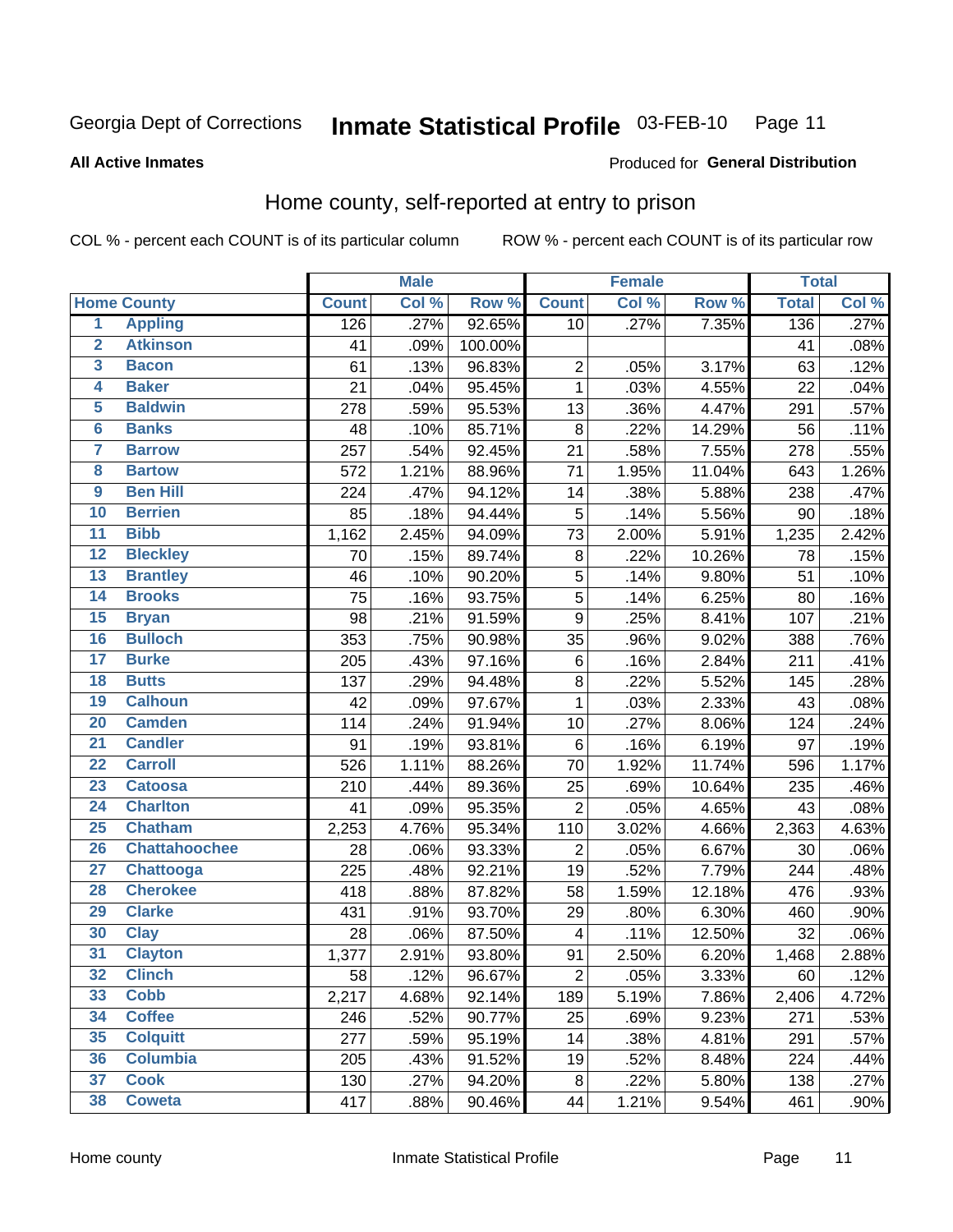#### Inmate Statistical Profile 03-FEB-10 Page 12

#### **All Active Inmates**

#### Produced for General Distribution

### Home county, self-reported at entry to prison

COL % - percent each COUNT is of its particular column

|                 |                    |              | <b>Male</b> |         |                         | <b>Female</b> |        | <b>Total</b>    |                            |
|-----------------|--------------------|--------------|-------------|---------|-------------------------|---------------|--------|-----------------|----------------------------|
|                 | <b>Home County</b> | <b>Count</b> | Col %       | Row %   | <b>Count</b>            | Col %         | Row %  | <b>Total</b>    | $\overline{\text{Col }\%}$ |
| 39              | <b>Crawford</b>    | 21           | .04%        | 77.78%  | 6                       | .16%          | 22.22% | $\overline{27}$ | .05%                       |
| 40              | <b>Crisp</b>       | 234          | .49%        | 91.41%  | 22                      | .60%          | 8.59%  | 256             | .50%                       |
| 41              | <b>Dade</b>        | 73           | .15%        | 92.41%  | 6                       | .16%          | 7.59%  | 79              | .15%                       |
| 42              | <b>Dawson</b>      | 94           | .20%        | 93.07%  | $\overline{7}$          | .19%          | 6.93%  | 101             | .20%                       |
| 43              | <b>Decatur</b>     | 312          | .66%        | 95.12%  | 16                      | .44%          | 4.88%  | 328             | .64%                       |
| 44              | <b>Dekalb</b>      | 2,778        | 5.87%       | 93.54%  | 192                     | 5.27%         | 6.46%  | 2,970           | 5.82%                      |
| 45              | <b>Dodge</b>       | 145          | .31%        | 91.19%  | 14                      | .38%          | 8.81%  | 159             | .31%                       |
| 46              | <b>Dooly</b>       | 82           | .17%        | 93.18%  | 6                       | .16%          | 6.82%  | 88              | .17%                       |
| 47              | <b>Dougherty</b>   | 951          | 2.01%       | 94.07%  | 60                      | 1.65%         | 5.93%  | 1,011           | 1.98%                      |
| 48              | <b>Douglas</b>     | 630          | 1.33%       | 91.30%  | 60                      | 1.65%         | 8.70%  | 690             | 1.35%                      |
| 49              | <b>Early</b>       | 75           | .16%        | 92.59%  | 6                       | .16%          | 7.41%  | 81              | .16%                       |
| 50              | <b>Echols</b>      | 11           | .02%        | 84.62%  | $\overline{2}$          | .05%          | 15.38% | 13              | .03%                       |
| $\overline{51}$ | <b>Effingham</b>   | 158          | .33%        | 95.18%  | $\bf 8$                 | .22%          | 4.82%  | 166             | .33%                       |
| 52              | <b>Elbert</b>      | 145          | .31%        | 94.77%  | $\overline{8}$          | .22%          | 5.23%  | 153             | .30%                       |
| 53              | <b>Emanuel</b>     | 158          | .33%        | 93.49%  | 11                      | .30%          | 6.51%  | 169             | .33%                       |
| 54              | <b>Evans</b>       | 87           | .18%        | 95.60%  | $\overline{\mathbf{4}}$ | .11%          | 4.40%  | 91              | .18%                       |
| 55              | <b>Fannin</b>      | 89           | .19%        | 92.71%  | $\overline{7}$          | .19%          | 7.29%  | 96              | .19%                       |
| 56              | <b>Fayette</b>     | 164          | .35%        | 91.11%  | 16                      | .44%          | 8.89%  | 180             | .35%                       |
| $\overline{57}$ | <b>Floyd</b>       | 735          | 1.55%       | 90.18%  | 80                      | 2.20%         | 9.82%  | 815             | 1.60%                      |
| 58              | <b>Forsyth</b>     | 205          | .43%        | 86.86%  | 31                      | .85%          | 13.14% | 236             | .46%                       |
| 59              | <b>Franklin</b>    | 128          | .27%        | 92.09%  | 11                      | .30%          | 7.91%  | 139             | .27%                       |
| 60              | <b>Fulton</b>      | 5,635        | 11.90%      | 95.11%  | 290                     | 7.96%         | 4.89%  | 5,925           | 11.62%                     |
| 61              | <b>Gilmer</b>      | 112          | .24%        | 92.56%  | 9                       | .25%          | 7.44%  | 121             | .24%                       |
| 62              | <b>Glascock</b>    | 9            | .02%        | 100.00% |                         |               |        | 9               | .02%                       |
| 63              | <b>Glynn</b>       | 364          | .77%        | 95.29%  | 18                      | .49%          | 4.71%  | 382             | .75%                       |
| 64              | <b>Gordon</b>      | 254          | .54%        | 91.04%  | 25                      | .69%          | 8.96%  | 279             | .55%                       |
| 65              | <b>Grady</b>       | 179          | .38%        | 96.24%  | $\overline{7}$          | .19%          | 3.76%  | 186             | .36%                       |
| 66              | <b>Greene</b>      | 108          | .23%        | 92.31%  | $\boldsymbol{9}$        | .25%          | 7.69%  | 117             | .23%                       |
| 67              | <b>Gwinnett</b>    | 1,667        | 3.52%       | 92.30%  | 139                     | 3.82%         | 7.70%  | 1,806           | 3.54%                      |
| 68              | <b>Habersham</b>   | 125          | .26%        | 96.15%  | $\mathbf 5$             | .14%          | 3.85%  | 130             | .25%                       |
| 69              | <b>Hall</b>        | 647          | 1.37%       | 91.77%  | 58                      | 1.59%         | 8.23%  | 705             | 1.38%                      |
| 70              | <b>Hancock</b>     | 61           | .13%        | 95.31%  | 3                       | .08%          | 4.69%  | 64              | .13%                       |
| $\overline{71}$ | <b>Haralson</b>    | 119          | .25%        | 92.97%  | $\mathsf g$             | .25%          | 7.03%  | 128             | .25%                       |
| 72              | <b>Harris</b>      | 93           | .20%        | 92.08%  | $\bf 8$                 | .22%          | 7.92%  | 101             | .20%                       |
| 73              | <b>Hart</b>        | 107          | .23%        | 96.40%  | $\overline{\mathbf{4}}$ | .11%          | 3.60%  | 111             | .22%                       |
| 74              | <b>Heard</b>       | 70           | .15%        | 92.11%  | 6                       | .16%          | 7.89%  | 76              | .15%                       |
| 75              | <b>Henry</b>       | 499          | 1.05%       | 88.48%  | 65                      | 1.78%         | 11.52% | 564             | 1.11%                      |
| 76              | <b>Houston</b>     | 527          | 1.11%       | 92.29%  | 44                      | 1.21%         | 7.71%  | 571             | 1.12%                      |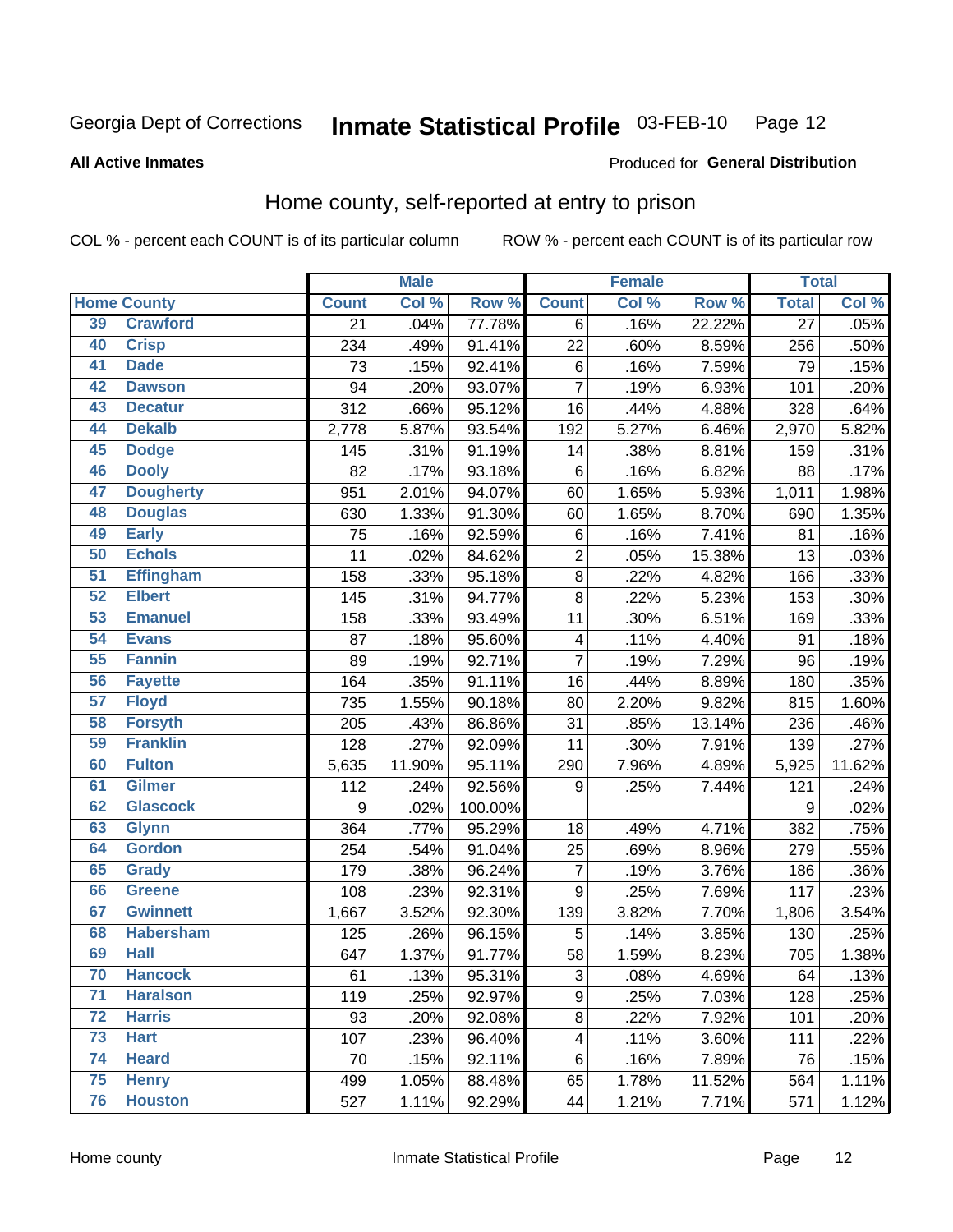#### **Inmate Statistical Profile 03-FEB-10** Page 13

#### **All Active Inmates**

#### Produced for General Distribution

### Home county, self-reported at entry to prison

COL % - percent each COUNT is of its particular column

|                  |                    |              | <b>Male</b> |        |                         | <b>Female</b> |        | <b>Total</b> |       |
|------------------|--------------------|--------------|-------------|--------|-------------------------|---------------|--------|--------------|-------|
|                  | <b>Home County</b> | <b>Count</b> | Col %       | Row %  | <b>Count</b>            | Col %         | Row %  | <b>Total</b> | Col % |
| 77               | <b>Irwin</b>       | 76           | .16%        | 96.20% | 3                       | .08%          | 3.80%  | 79           | .15%  |
| 78               | <b>Jackson</b>     | 177          | .37%        | 93.65% | 12                      | .33%          | 6.35%  | 189          | .37%  |
| 79               | <b>Jasper</b>      | 71           | .15%        | 95.95% | 3                       | .08%          | 4.05%  | 74           | .15%  |
| 80               | <b>Jeff Davis</b>  | 84           | .18%        | 92.31% | $\overline{7}$          | .19%          | 7.69%  | 91           | .18%  |
| $\overline{81}$  | <b>Jefferson</b>   | 138          | .29%        | 97.87% | $\overline{3}$          | .08%          | 2.13%  | 141          | .28%  |
| 82               | <b>Jenkins</b>     | 77           | .16%        | 95.06% | $\overline{\mathbf{4}}$ | .11%          | 4.94%  | 81           | .16%  |
| 83               | <b>Johnson</b>     | 41           | .09%        | 89.13% | 5                       | .14%          | 10.87% | 46           | .09%  |
| 84               | <b>Jones</b>       | 92           | .19%        | 95.83% | 4                       | .11%          | 4.17%  | 96           | .19%  |
| 85               | <b>Lamar</b>       | 70           | .15%        | 94.59% | 4                       | .11%          | 5.41%  | 74           | .15%  |
| 86               | <b>Lanier</b>      | 42           | .09%        | 95.45% | $\overline{2}$          | .05%          | 4.55%  | 44           | .09%  |
| 87               | <b>Laurens</b>     | 330          | .70%        | 92.70% | 26                      | .71%          | 7.30%  | 356          | .70%  |
| 88               | <b>Lee</b>         | 72           | .15%        | 92.31% | 6                       | .16%          | 7.69%  | 78           | .15%  |
| 89               | <b>Liberty</b>     | 270          | .57%        | 92.47% | 22                      | .60%          | 7.53%  | 292          | .57%  |
| 90               | <b>Lincoln</b>     | 34           | .07%        | 91.89% | 3                       | .08%          | 8.11%  | 37           | .07%  |
| 91               | Long               | 45           | .10%        | 86.54% | $\overline{7}$          | .19%          | 13.46% | 52           | .10%  |
| 92               | <b>Lowndes</b>     | 486          | 1.03%       | 93.64% | 33                      | .91%          | 6.36%  | 519          | 1.02% |
| 93               | <b>Lumpkin</b>     | 95           | .20%        | 90.48% | 10                      | .27%          | 9.52%  | 105          | .21%  |
| 94               | <b>Macon</b>       | 89           | .19%        | 94.68% | 5                       | .14%          | 5.32%  | 94           | .18%  |
| 95               | <b>Madison</b>     | 113          | .24%        | 89.68% | 13                      | .36%          | 10.32% | 126          | .25%  |
| 96               | <b>Marion</b>      | 37           | .08%        | 92.50% | 3                       | .08%          | 7.50%  | 40           | .08%  |
| 97               | <b>Mcduffie</b>    | 156          | .33%        | 96.30% | $\,6$                   | .16%          | 3.70%  | 162          | .32%  |
| 98               | <b>Mcintosh</b>    | 60           | .13%        | 92.31% | 5                       | .14%          | 7.69%  | 65           | .13%  |
| 99               | <b>Meriwether</b>  | 188          | .40%        | 91.26% | 18                      | .49%          | 8.74%  | 206          | .40%  |
| 100              | <b>Miller</b>      | 29           | .06%        | 85.29% | 5                       | .14%          | 14.71% | 34           | .07%  |
| 101              | <b>Mitchell</b>    | 198          | .42%        | 92.96% | $\overline{15}$         | .41%          | 7.04%  | 213          | .42%  |
| 102              | <b>Monroe</b>      | 112          | .24%        | 94.12% | $\overline{7}$          | .19%          | 5.88%  | 119          | .23%  |
| 103              | <b>Montgomery</b>  | 55           | .12%        | 91.67% | $\overline{5}$          | .14%          | 8.33%  | 60           | .12%  |
| 104              | <b>Morgan</b>      | 95           | .20%        | 91.35% | 9                       | .25%          | 8.65%  | 104          | .20%  |
| 105              | <b>Murray</b>      | 167          | .35%        | 87.43% | 24                      | .66%          | 12.57% | 191          | .37%  |
| 106              | <b>Muscogee</b>    | 1,569        | 3.31%       | 93.56% | 108                     | 2.96%         | 6.44%  | 1,677        | 3.29% |
| 107              | <b>Newton</b>      | 549          | 1.16%       | 90.30% | 59                      | 1.62%         | 9.70%  | 608          | 1.19% |
| 108              | <b>Oconee</b>      | 40           | .08%        | 88.89% | 5                       | .14%          | 11.11% | 45           | .09%  |
| 109              | <b>Oglethorpe</b>  | 50           | .11%        | 94.34% | 3                       | .08%          | 5.66%  | 53           | .10%  |
| 110              | <b>Paulding</b>    | 288          | .61%        | 87.27% | 42                      | 1.15%         | 12.73% | 330          | .65%  |
| 111              | <b>Peach</b>       | 128          | .27%        | 96.97% | 4                       | .11%          | 3.03%  | 132          | .26%  |
| 112              | <b>Pickens</b>     | 103          | .22%        | 87.29% | 15                      | .41%          | 12.71% | 118          | .23%  |
| $\overline{113}$ | <b>Pierce</b>      | 74           | .16%        | 92.50% | $\,6$                   | .16%          | 7.50%  | 80           | .16%  |
| $\overline{114}$ | <b>Pike</b>        | 51           | .11%        | 91.07% | 5                       | .14%          | 8.93%  | 56           | .11%  |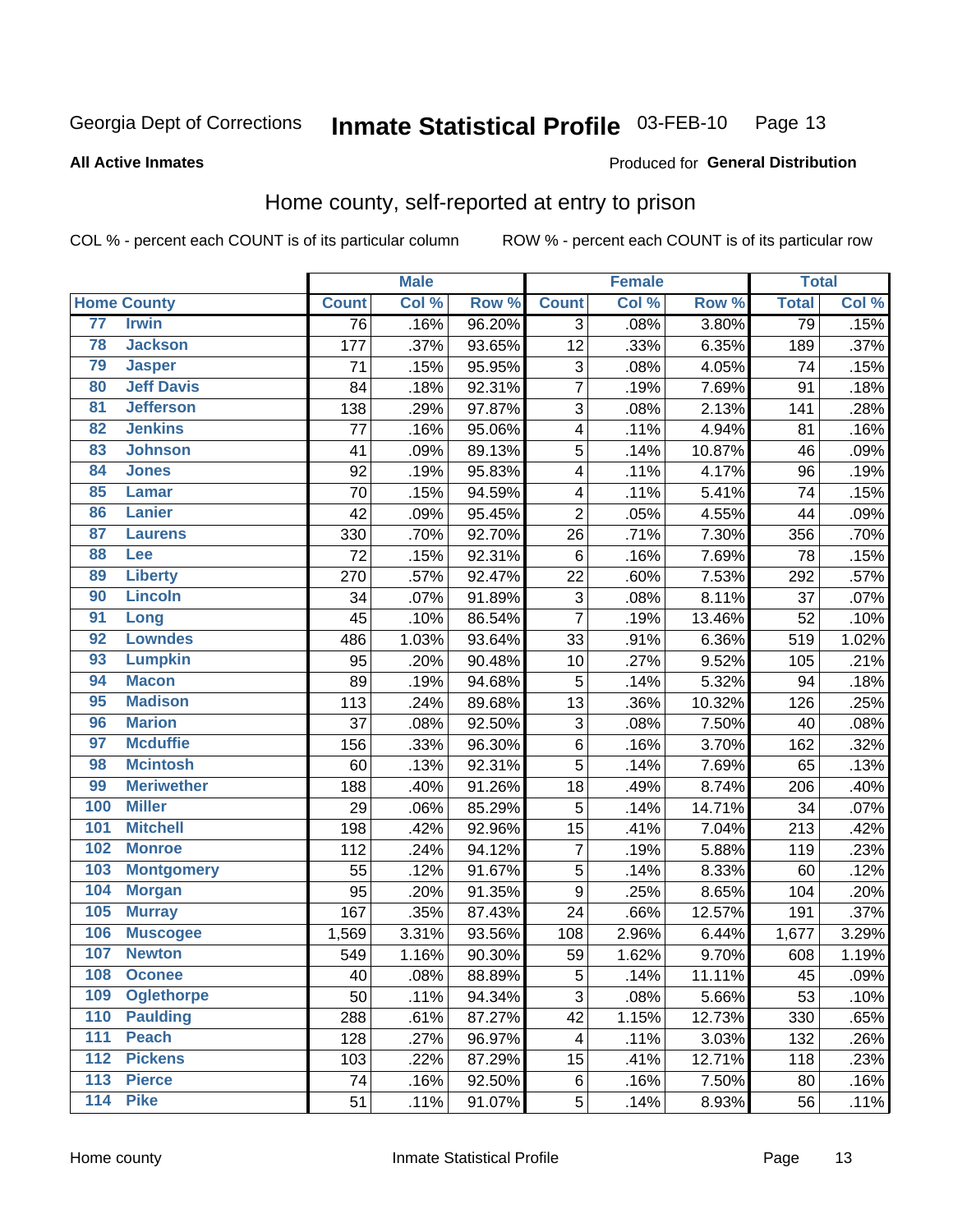#### Inmate Statistical Profile 03-FEB-10 Page 14

#### **All Active Inmates**

#### Produced for General Distribution

### Home county, self-reported at entry to prison

COL % - percent each COUNT is of its particular column

|                  |                    |                  | <b>Male</b> |         |                         | <b>Female</b> |        | <b>Total</b> |       |
|------------------|--------------------|------------------|-------------|---------|-------------------------|---------------|--------|--------------|-------|
|                  | <b>Home County</b> | <b>Count</b>     | Col %       | Row %   | <b>Count</b>            | Col %         | Row %  | <b>Total</b> | Col % |
|                  | 115 Polk           | $\overline{210}$ | .44%        | 89.36%  | $\overline{25}$         | .69%          | 10.64% | 235          | .46%  |
| $\overline{116}$ | <b>Pulaski</b>     | 81               | .17%        | 87.10%  | 12                      | .33%          | 12.90% | 93           | .18%  |
| 117              | <b>Putnam</b>      | 133              | .28%        | 94.33%  | $\bf 8$                 | .22%          | 5.67%  | 141          | .28%  |
| 118              | Quitman            | 15               | .03%        | 93.75%  | 1                       | .03%          | 6.25%  | 16           | .03%  |
| 119              | <b>Rabun</b>       | 52               | .11%        | 82.54%  | 11                      | .30%          | 17.46% | 63           | .12%  |
| 120              | <b>Randolph</b>    | 58               | .12%        | 95.08%  | 3                       | .08%          | 4.92%  | 61           | .12%  |
| 121              | <b>Richmond</b>    | 1,649            | 3.48%       | 94.17%  | 101                     | 2.77%         | 5.77%  | 1,751        | 3.43% |
| 122              | <b>Rockdale</b>    | 332              | .70%        | 90.46%  | 34                      | .93%          | 9.26%  | 367          | .72%  |
| 123              | <b>Schley</b>      | 28               | .06%        | 100.00% |                         |               |        | 28           | .05%  |
| 124              | <b>Screven</b>     | 97               | .20%        | 88.18%  | 13                      | .36%          | 11.82% | 110          | .22%  |
| 125              | <b>Seminole</b>    | 62               | .13%        | 88.57%  | 8                       | .22%          | 11.43% | 70           | .14%  |
| 126              | <b>Spalding</b>    | 537              | 1.13%       | 91.79%  | 48                      | 1.32%         | 8.21%  | 585          | 1.15% |
| 127              | <b>Stephens</b>    | 175              | .37%        | 91.62%  | 16                      | .44%          | 8.38%  | 191          | .37%  |
| 128              | <b>Stewart</b>     | 34               | .07%        | 94.44%  | $\overline{c}$          | .05%          | 5.56%  | 36           | .07%  |
| 129              | <b>Sumter</b>      | 244              | .52%        | 97.60%  | $\overline{6}$          | .16%          | 2.40%  | 250          | .49%  |
| 130              | <b>Talbot</b>      | 67               | .14%        | 94.37%  | $\overline{\mathbf{4}}$ | .11%          | 5.63%  | 71           | .14%  |
| 131              | <b>Taliaferro</b>  | 11               | .02%        | 100.00% |                         |               |        | 11           | .02%  |
| 132              | <b>Tattnall</b>    | 156              | .33%        | 90.70%  | 16                      | .44%          | 9.30%  | 172          | .34%  |
| 133              | <b>Taylor</b>      | 85               | .18%        | 96.59%  | $\mathbf{3}$            | .08%          | 3.41%  | 88           | .17%  |
| 134              | <b>Telfair</b>     | 106              | .22%        | 91.38%  | 10                      | .27%          | 8.62%  | 116          | .23%  |
| 135              | <b>Terrell</b>     | 76               | .16%        | 96.20%  | $\mathbf{3}$            | .08%          | 3.80%  | 79           | .15%  |
| 136              | <b>Thomas</b>      | 277              | .59%        | 94.86%  | 15                      | .41%          | 5.14%  | 292          | .57%  |
| 137              | <b>Tift</b>        | 300              | .63%        | 93.75%  | 20                      | .55%          | 6.25%  | 320          | .63%  |
| 138              | <b>Toombs</b>      | 285              | .60%        | 92.53%  | 23                      | .63%          | 7.47%  | 308          | .60%  |
| 139              | <b>Towns</b>       | 34               | .07%        | 91.89%  | 3                       | .08%          | 8.11%  | 37           | .07%  |
| 140              | <b>Treutlen</b>    | 69               | .15%        | 89.61%  | $\bf 8$                 | .22%          | 10.39% | 77           | .15%  |
| 141              | <b>Troup</b>       | 534              | 1.13%       | 90.66%  | 55                      | 1.51%         | 9.34%  | 589          | 1.16% |
| 142              | <b>Turner</b>      | 71               | .15%        | 97.26%  | $\overline{2}$          | .05%          | 2.74%  | 73           | .14%  |
| $\overline{143}$ | <b>Twiggs</b>      | 55               | .12%        | 87.30%  | 8                       | .22%          | 12.70% | 63           | .12%  |
| 144              | <b>Union</b>       | 63               | .13%        | 81.82%  | 14                      | .38%          | 18.18% | 77           | .15%  |
| 145              | <b>Upson</b>       | 183              | .39%        | 92.42%  | 15                      | .41%          | 7.58%  | 198          | .39%  |
| 146              | <b>Walker</b>      | 342              | .72%        | 91.20%  | 33                      | .91%          | 8.80%  | 375          | .74%  |
| 147              | <b>Walton</b>      | 385              | .81%        | 92.11%  | 33                      | .91%          | 7.89%  | 418          | .82%  |
| 148              | <b>Ware</b>        | 272              | .57%        | 95.10%  | 14                      | .38%          | 4.90%  | 286          | .56%  |
| 149              | <b>Warren</b>      | 42               | .09%        | 93.33%  | 3                       | .08%          | 6.67%  | 45           | .09%  |
| 150              | <b>Washington</b>  | 142              | .30%        | 92.81%  | 11                      | .30%          | 7.19%  | 153          | .30%  |
| 151              | <b>Wayne</b>       | 178              | .38%        | 89.90%  | 20                      | .55%          | 10.10% | 198          | .39%  |
| 152              | <b>Webster</b>     | 8                | .02%        | 100.00% |                         |               |        | 8            | .02%  |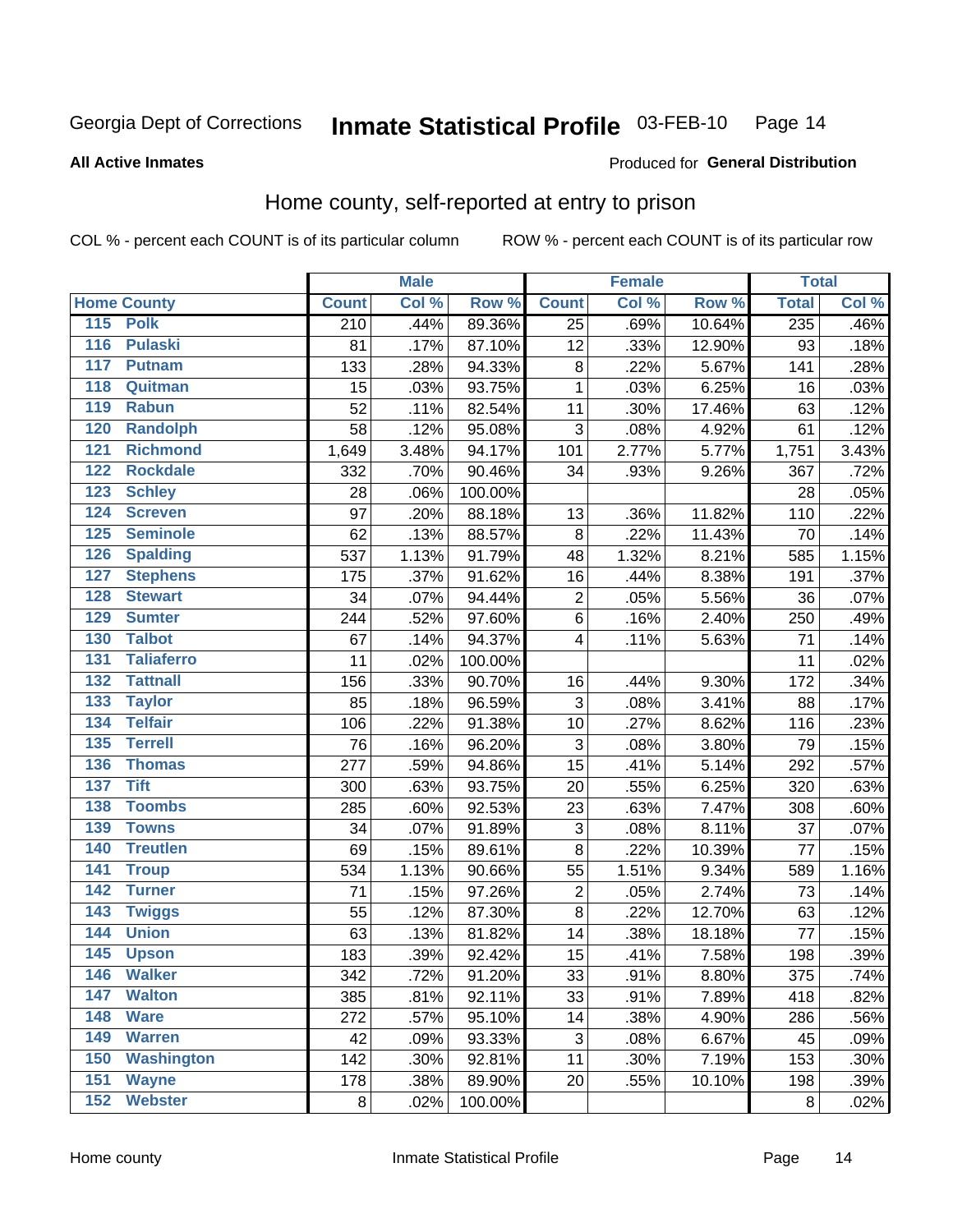#### Inmate Statistical Profile 03-FEB-10 Page 15

**All Active Inmates** 

#### Produced for General Distribution

### Home county, self-reported at entry to prison

COL % - percent each COUNT is of its particular column

|                    |                      | <b>Male</b>  |         |           |                 | <b>Female</b> |          | <b>Total</b> |       |
|--------------------|----------------------|--------------|---------|-----------|-----------------|---------------|----------|--------------|-------|
| <b>Home County</b> |                      | <b>Count</b> | Col %   | Row %     | <b>Count</b>    | Col %         | Row %    | <b>Total</b> | Col % |
| 153                | <b>Wheeler</b>       | 26           | .05%    | 81.25%    | 6               | .16%          | 18.75%   | 32           | .06%  |
| 154                | <b>White</b>         | 82           | $.17\%$ | 83.67%    | 16              | .44%          | 16.33%   | 98           | .19%  |
| 155                | <b>Whitfield</b>     | 520          | 1.10%   | 87.54%    | 74              | 2.03%         | 12.46%   | 594          | 1.16% |
| 156                | <b>Wilcox</b>        | 57           | .12%    | 85.07%    | 10 <sup>1</sup> | .27%          | 14.93%   | 67           | .13%  |
| 157                | <b>Wilkes</b>        | 67           | .14%    | 95.71%    | 3               | .08%          | 4.29%    | 70           | .14%  |
| 158                | <b>Wilkinson</b>     | 64           | .14%    | 95.52%    | 3               | .08%          | 4.48%    | 67           | .13%  |
| 159                | <b>Worth</b>         | 114          | .24%    | $93.44\%$ | 8               | .22%          | $6.56\%$ | 122          | .24%  |
| 160                | <b>Unknown</b>       | 1,576        | 3.33%   | 93.36%    | 112             | 3.07%         | 6.64%    | 1,688        | 3.31% |
|                    | <b>Total Rported</b> | 47,349       | 100%    | 92.85%    | 3,643           | 100%          | 7.14%    | 50,994       | 100%  |

| ported | 2,243  | 128         | 2 2 7 4<br>∶ اد.∠ |
|--------|--------|-------------|-------------------|
| `otal  | 49,592 | フフィ<br>V.II | 53,365            |

|  | Mode | ™ulton | ∶ulton | ™ulton |
|--|------|--------|--------|--------|
|--|------|--------|--------|--------|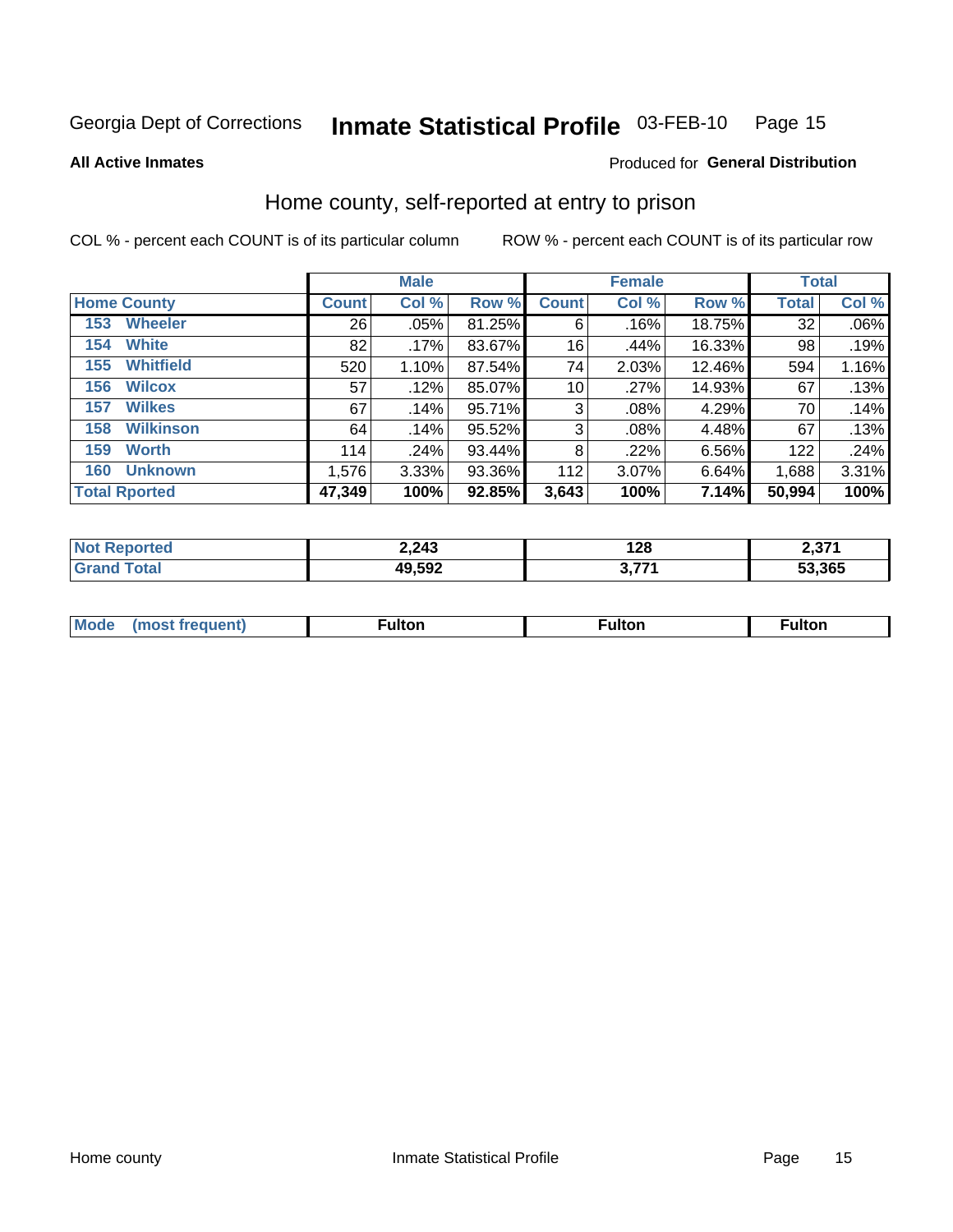## Inmate Statistical Profile 03-FEB-10 Page 16

**All Active Inmates** 

#### Produced for General Distribution

### Socioeconomic class, self-reported at entry to prison

COL % - percent each COUNT is of its particular column

|                            |        | <b>Male</b> |           |                 | <b>Female</b> |          |        | <b>Total</b> |
|----------------------------|--------|-------------|-----------|-----------------|---------------|----------|--------|--------------|
| <b>Socioeconomic Class</b> | Count⊺ | Col %       | Row %     | <b>Count</b>    | Col %         | Row %    | Total  | Col %        |
| <b>Welfare</b>             | 4,303  | 9.87%       | $93.60\%$ | 294             | $9.47\%$      | 6.40%    | 4,597  | 9.85%        |
| <b>Occ Employ</b>          | .468   | 3.37%       | $98.00\%$ | 30 <sub>1</sub> | $.97\%$       | $2.00\%$ | 1,498  | 3.21%        |
| <b>Minimum Std</b>         | 17.256 | 39.60%      | 94.82%    | 941             | $30.33\%$     | 5.17%    | 18,199 | 38.99%       |
| <b>Middle</b>              | 20,549 | 47.16%      | 91.79%    | .838            | 59.23%        | 8.21%    | 22,387 | 47.96%       |
| <b>Total Reported</b>      | 43,576 | 100%        | 93.35%    | 3,103           | 100%          | 6.65%    | 46,681 | 100%         |

| <b>Not Reno</b><br>onteo | 6.016  | 668 | 6,684  |
|--------------------------|--------|-----|--------|
|                          | 49,592 | ララス | 53,365 |

| Mo<br><b>Middle</b><br><b>Middle</b><br>uuıt<br>___<br>____<br>____ |  |
|---------------------------------------------------------------------|--|
|---------------------------------------------------------------------|--|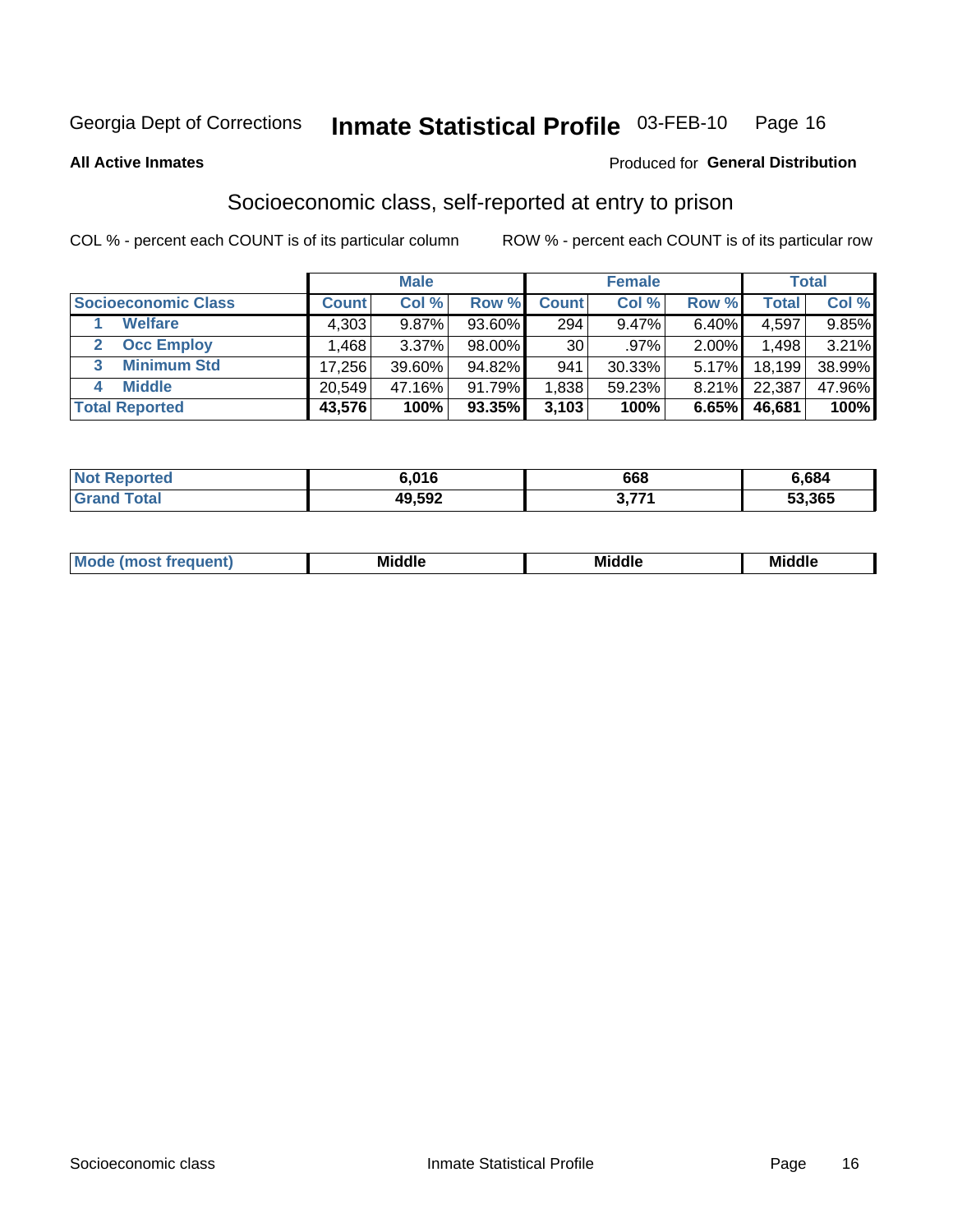## Inmate Statistical Profile 03-FEB-10 Page 17

Produced for General Distribution

#### **All Active Inmates**

### Environment to age 16, self-reported at entry to prison

COL % - percent each COUNT is of its particular column

|                                    |              | <b>Male</b> |           |              | <b>Female</b> |          |              | <b>Total</b> |
|------------------------------------|--------------|-------------|-----------|--------------|---------------|----------|--------------|--------------|
| <b>Environment to age 16</b>       | <b>Count</b> | Col %       | Row %     | <b>Count</b> | Col %         | Row %    | <b>Total</b> | Col %        |
| <b>Rural/Farm</b>                  | 1,700        | 3.88%       | 94.87%    | 92           | 2.99%         | 5.13%    | 1,792        | 3.82%        |
| <b>Rural/Nfarm</b><br>$\mathbf{2}$ | 2,479        | $5.66\%$    | 87.94%    | 340          | 11.04%        | 12.06%   | 2,819        | 6.01%        |
| 3 S.M.S.A                          | 14,610       | 33.35%      | 96.07%    | 598          | 19.41%        | $3.93\%$ | 15,208       | 32.43%       |
| <b>Urban</b><br>4                  | 9,673        | 22.08%      | $90.25\%$ | 1,044        | 33.89%        | $9.74\%$ | 10,718       | 22.86%       |
| 5 Small Town                       | 15,343       | 35.03%      | 93.84%    | 1,007        | 32.68%        | $6.16\%$ | 16,351       | 34.87%       |
| <b>Total Reported</b>              | 43,805       | 100%        | 93.42%    | 3,081        | 100%          | 6.57%    | 46,888       | 100%         |

| <b>Not Reported</b> | 5,787  | 690         | 6,477  |
|---------------------|--------|-------------|--------|
| $\mathsf{T}$ otal   | 49,592 | <b>אידי</b> | 53,365 |

| Mode<br>auent)<br>. | own<br>. ma | <b>Irhan</b><br>. par<br>_____ | `owr<br>_____ |
|---------------------|-------------|--------------------------------|---------------|
|                     |             |                                |               |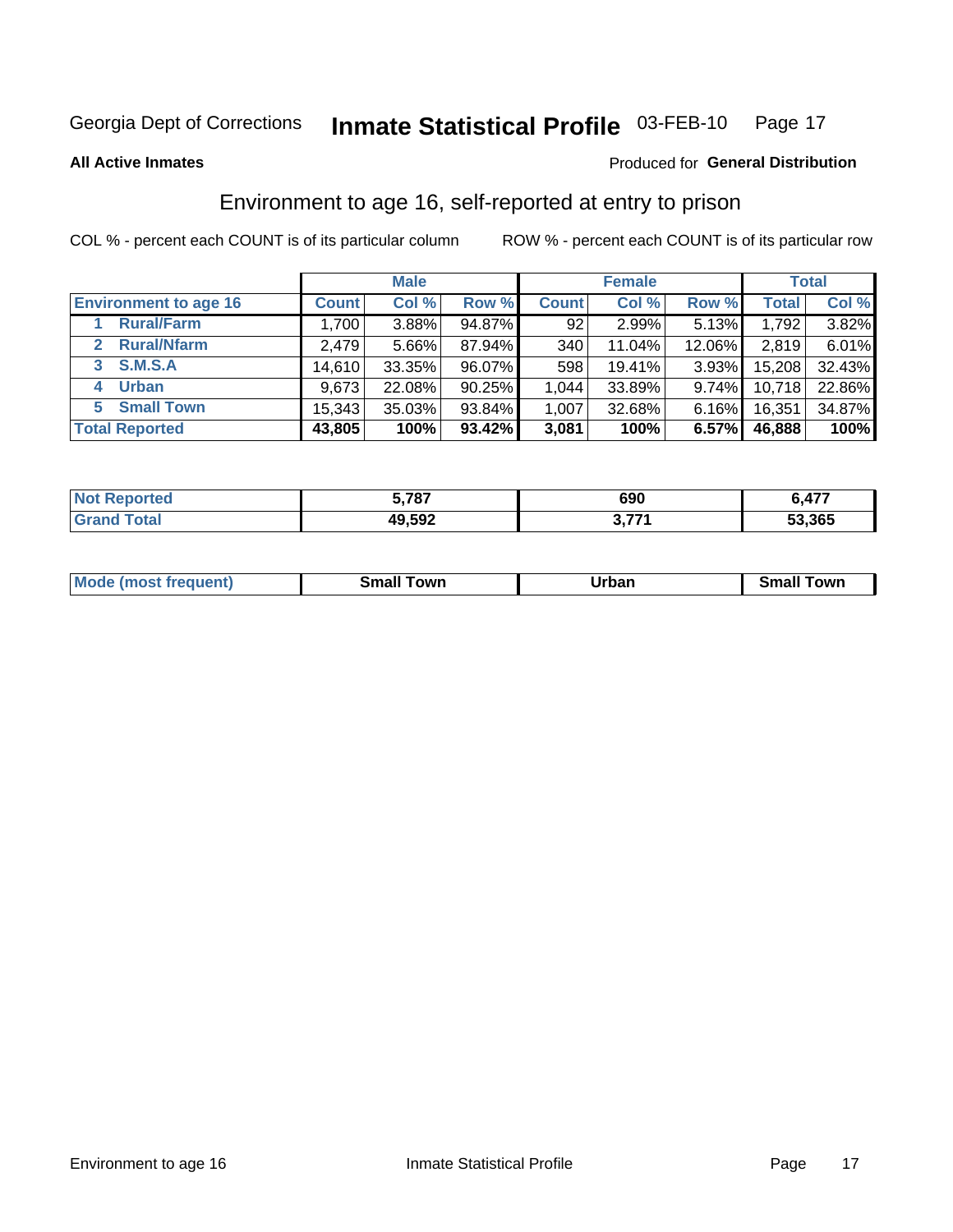## Inmate Statistical Profile 03-FEB-10 Page 18

#### **All Active Inmates**

#### **Produced for General Distribution**

### Guardian status to age 16, self-reported at entry to prison

COL % - percent each COUNT is of its particular column

|                                  |                 | <b>Male</b> |           |              | <b>Female</b> |          |        | <b>Total</b> |
|----------------------------------|-----------------|-------------|-----------|--------------|---------------|----------|--------|--------------|
| <b>Guardian Status To Age 16</b> | <b>Count!</b>   | Col %       | Row %     | <b>Count</b> | Col %         | Row %    | Total  | Col %        |
| 1 Orphanage                      | 30 <sup>1</sup> | .13%        | 96.77%    |              | .15%          | 3.23%    | 31     | .13%         |
| 2 Father Only                    | 705             | 2.94%       | 97.92%    | 15           | 2.23%         | 2.08%    | 720    | 2.92%        |
| <b>3 Both Parents</b>            | 9,501           | 39.62%      | 97.04%    | 290          | 43.09%        | 2.96%    | 9,791  | 39.72%       |
| <b>4 Mother Only</b>             | 10,429          | 43.49%      | 98.00%    | 213          | 31.65%        | 2.00%    | 10,642 | 43.17%       |
| <b>6 Oth Female</b>              | 607             | 2.53%       | 96.50%    | 22           | 3.27%         | 3.50%    | 629    | 2.55%        |
| <b>7 Oth Male</b>                | 98              | .41%        | $97.03\%$ | 3            | .45%          | 2.97%    | 101    | .41%         |
| 8 Step-Parents                   | 233             | .97%        | 100.00%   |              |               |          | 233    | .95%         |
| 9 Foster Home                    | 369             | 1.54%       | 96.60%    | 13           | 1.93%         | $3.40\%$ | 382    | 1.55%        |
| <b>10 Grand Parents</b>          | 2,007           | 8.37%       | 94.54%    | 116          | 17.24%        | 5.46%    | 2,123  | 8.61%        |
| <b>Total Reported</b>            | 23,979          | 100%        | 97.27%    | 673          | 100%          | 2.73%    | 24,652 | 100%         |

| rted<br>NO | 25.012 | 3,098            | 28.71 <sup>4</sup> |
|------------|--------|------------------|--------------------|
|            | 49,592 | ・フフィ<br><u>.</u> | 53,363             |

| Mode | วทIv<br>Mot | <b>Both Parents</b><br>Parents | lM.<br>Only<br>. |
|------|-------------|--------------------------------|------------------|
|      |             |                                |                  |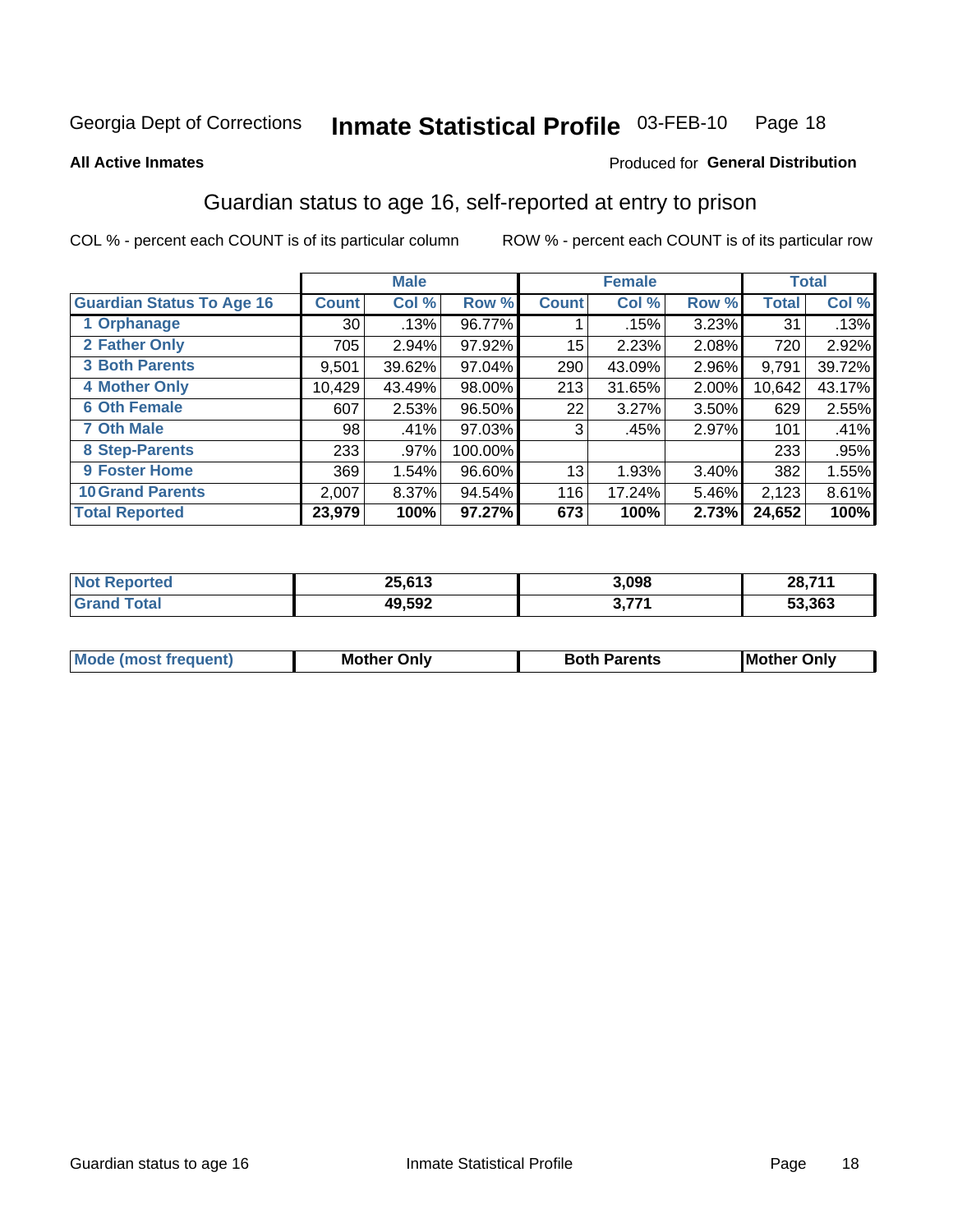#### Inmate Statistical Profile 03-FEB-10 Page 19

#### **All Active Inmates**

#### Produced for General Distribution

### Employment status before prison, self-reported at entry to prison

COL % - percent each COUNT is of its particular column

|                                  |         | <b>Male</b> |        |              | <b>Female</b> |        |        | <b>Total</b> |
|----------------------------------|---------|-------------|--------|--------------|---------------|--------|--------|--------------|
| <b>Employment Status</b>         | Count l | Col %       | Row %  | <b>Count</b> | Col %         | Row %  | Total  | Col %        |
| <b>Full Time</b>                 | 22,000  | 51.21%      | 95.54% | 1,027        | 48.17%        | 4.46%  | 23,028 | 51.07%       |
| <b>Part Time</b><br>$\mathbf{2}$ | 3,347   | 7.79%       | 96.48% | 122          | 5.72%         | 3.52%  | 3,469  | 7.69%        |
| Unempl $<$ 6m<br>3               | 4,529   | $10.54\%$   | 96.81% | 149          | 6.99%         | 3.19%  | 4,678  | 10.37%       |
| Unempl > 6m<br>4                 | 7,765   | 18.07%      | 95.03% | 405          | 19.00%        | 4.96%  | 8,171  | 18.12%       |
| <b>Never Workd</b><br>5          | 3,395   | $7.90\%$    | 96.15% | 136          | 6.38%         | 3.85%  | 3,531  | 7.83%        |
| <b>Student</b><br>6              | 492     | 1.15%       | 85.42% | 84           | 3.94%         | 14.58% | 576    | 1.28%        |
| <b>Incapable</b>                 | 1,433   | $3.34\%$    | 87.27% | 209          | 9.80%         | 12.73% | 1,642  | 3.64%        |
| <b>Total Reported</b>            | 42,961  | 100%        | 95.27% | 2,132        | 100%          | 4.73%  | 45,095 | 100%         |

| rted<br>NO        | 6,570  | con.<br>د∠ه. | 8,193  |
|-------------------|--------|--------------|--------|
| $T \sim 4 \sim 1$ | 49,531 | 3,755        | 53,288 |

| Mc | ∙u∥<br>----<br>ıme | ίuΙ<br>Πmε |
|----|--------------------|------------|
|    |                    |            |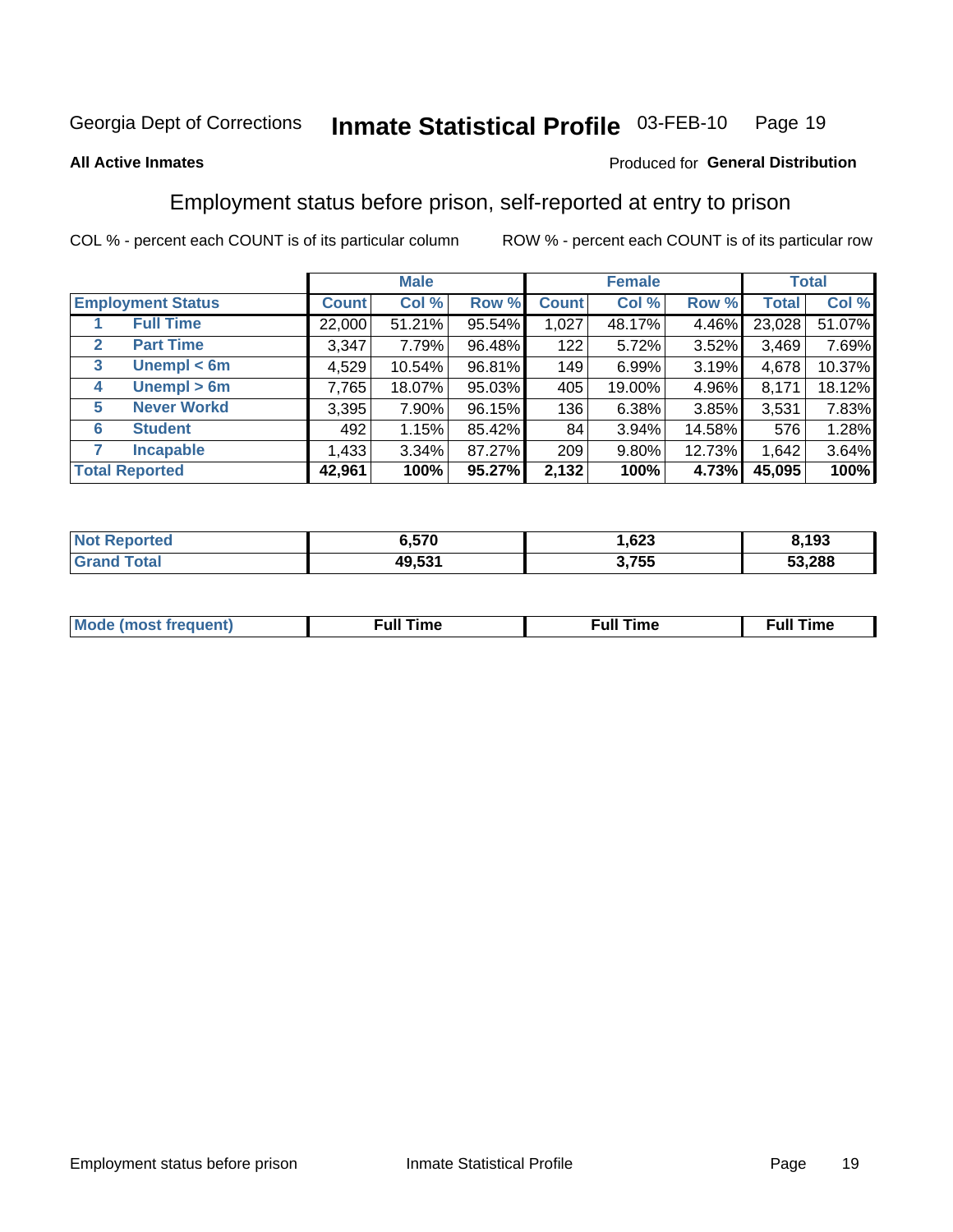#### **All Active Inmates**

Produced for General Distribution

#### Age at admission

COL % - percent each COUNT is of its particular column

|                         |              | <b>Male</b> |         |              | <b>Female</b> |        |              | <b>Total</b> |
|-------------------------|--------------|-------------|---------|--------------|---------------|--------|--------------|--------------|
| <b>Age At Admission</b> | <b>Count</b> | Col %       | Row %   | <b>Count</b> | Col %         | Row %  | <b>Total</b> | Col %        |
| 13                      | 1            | 0.01%       | 100.00% |              |               |        | 1            | 0.01%        |
| 14                      | 14           | 0.03%       | 93.33%  | 1            | 0.03%         | 6.67%  | 15           | 0.03%        |
| 15                      | 60           | 0.12%       | 98.36%  | 1            | 0.03%         | 1.64%  | 61           | 0.11%        |
| 16                      | 183          | 0.37%       | 95.31%  | 9            | 0.24%         | 4.69%  | 192          | 0.36%        |
| $\overline{17}$         | 764          | 1.54%       | 96.83%  | 25           | 0.66%         | 3.17%  | 789          | 1.48%        |
| 18                      | 1,621        | 3.27%       | 97.42%  | 43           | 1.14%         | 2.58%  | 1,664        | 3.12%        |
| 19                      | 2,178        | 4.39%       | 96.67%  | 75           | 1.99%         | 3.33%  | 2,253        | 4.22%        |
| 20                      | 2,147        | 4.33%       | 94.50%  | 125          | 3.31%         | 5.50%  | 2,272        | 4.26%        |
| $\overline{21}$         | 2,165        | 4.37%       | 95.25%  | 108          | 2.86%         | 4.75%  | 2,273        | 4.26%        |
| $\overline{22}$         | 2,130        | 4.30%       | 95.05%  | 111          | 2.94%         | 4.95%  | 2,241        | 4.20%        |
| 23                      | 2,073        | 4.18%       | 93.80%  | 137          | 3.63%         | 6.20%  | 2,210        | 4.14%        |
| $\overline{24}$         | 2,011        | 4.06%       | 93.45%  | 141          | 3.74%         | 6.55%  | 2,152        | 4.03%        |
| 25                      | 1,903        | 3.84%       | 93.93%  | 123          | 3.26%         | 6.07%  | 2,026        | 3.80%        |
| $\overline{26}$         | 1,813        | 3.66%       | 92.88%  | 139          | 3.69%         | 7.12%  | 1,952        | 3.66%        |
| $\overline{27}$         | 1,873        | 3.78%       | 93.65%  | 127          | 3.37%         | 6.35%  | 2,000        | 3.75%        |
| 28                      | 1,826        | 3.68%       | 93.59%  | 125          | 3.31%         | 6.41%  | 1,951        | 3.66%        |
| 29                      | 1,748        | 3.52%       | 92.19%  | 148          | 3.92%         | 7.81%  | 1,896        | 3.55%        |
| 30                      | 1,628        | 3.28%       | 92.66%  | 129          | 3.42%         | 7.34%  | 1,757        | 3.29%        |
| 31                      | 1,482        | 2.99%       | 91.82%  | 132          | 3.50%         | 8.18%  | 1,614        | 3.02%        |
| $\overline{32}$         | 1,367        | 2.76%       | 93.18%  | 100          | 2.65%         | 6.82%  | 1,467        | 2.75%        |
| 33                      | 1,310        | 2.64%       | 92.97%  | 99           | 2.63%         | 7.03%  | 1,409        | 2.64%        |
| 34                      | 1,295        | 2.61%       | 92.17%  | 110          | 2.92%         | 7.83%  | 1,405        | 2.63%        |
| 35                      | 1,247        | 2.51%       | 92.37%  | 103          | 2.73%         | 7.63%  | 1,350        | 2.53%        |
| 36                      | 1,259        | 2.54%       | 92.17%  | 107          | 2.84%         | 7.83%  | 1,366        | 2.56%        |
| $\overline{37}$         | 1,254        | 2.53%       | 92.00%  | 109          | 2.89%         | 8.00%  | 1,363        | 2.55%        |
| 38                      | 1,140        | 2.30%       | 90.62%  | 118          | 3.13%         | 9.38%  | 1,258        | 2.36%        |
| 39                      | 1,109        | 2.24%       | 90.09%  | 122          | 3.24%         | 9.91%  | 1,231        | 2.31%        |
| 40                      | 1,105        | 2.23%       | 91.02%  | 109          | 2.89%         | 8.98%  | 1,214        | 2.27%        |
| 41                      | 1,029        | 2.07%       | 89.87%  | 116          | 3.08%         | 10.13% | 1,145        | 2.15%        |
| 42                      | 976          | 1.97%       | 89.54%  | 114          | 3.02%         | 10.46% | 1,090        | 2.04%        |
| 43                      | 944          | 1.90%       | 89.90%  | 106          | 2.81%         | 10.10% | 1,050        | 1.97%        |
| 44                      | 915          | 1.85%       | 90.77%  | 93           | 2.47%         | 9.23%  | 1,008        | 1.89%        |
| 45                      | 849          | 1.71%       | 89.75%  | 97           | 2.57%         | 10.25% | 946          | 1.77%        |
| 46                      | 792          | 1.60%       | 88.89%  | 99           | 2.63%         | 11.11% | 891          | 1.67%        |
| 47                      | 718          | 1.45%       | 91.35%  | 68           | 1.80%         | 8.65%  | 786          | 1.47%        |
| 48                      | 662          | 1.33%       | 89.34%  | 79           | 2.09%         | 10.66% | 741          | 1.39%        |
| 49                      | 604          | 1.22%       | 92.64%  | 48           | 1.27%         | 7.36%  | 652          | 1.22%        |
| 50                      | 479          | 0.97%       | 89.20%  | 58           | 1.54%         | 10.80% | 537          | 1.01%        |
| 51                      | 452          | 0.91%       | 92.24%  | 38           | 1.01%         | 7.76%  | 490          | 0.92%        |
| 52                      | 404          | 0.81%       | 91.82%  | 36           | 0.95%         | 8.18%  | 440          | 0.82%        |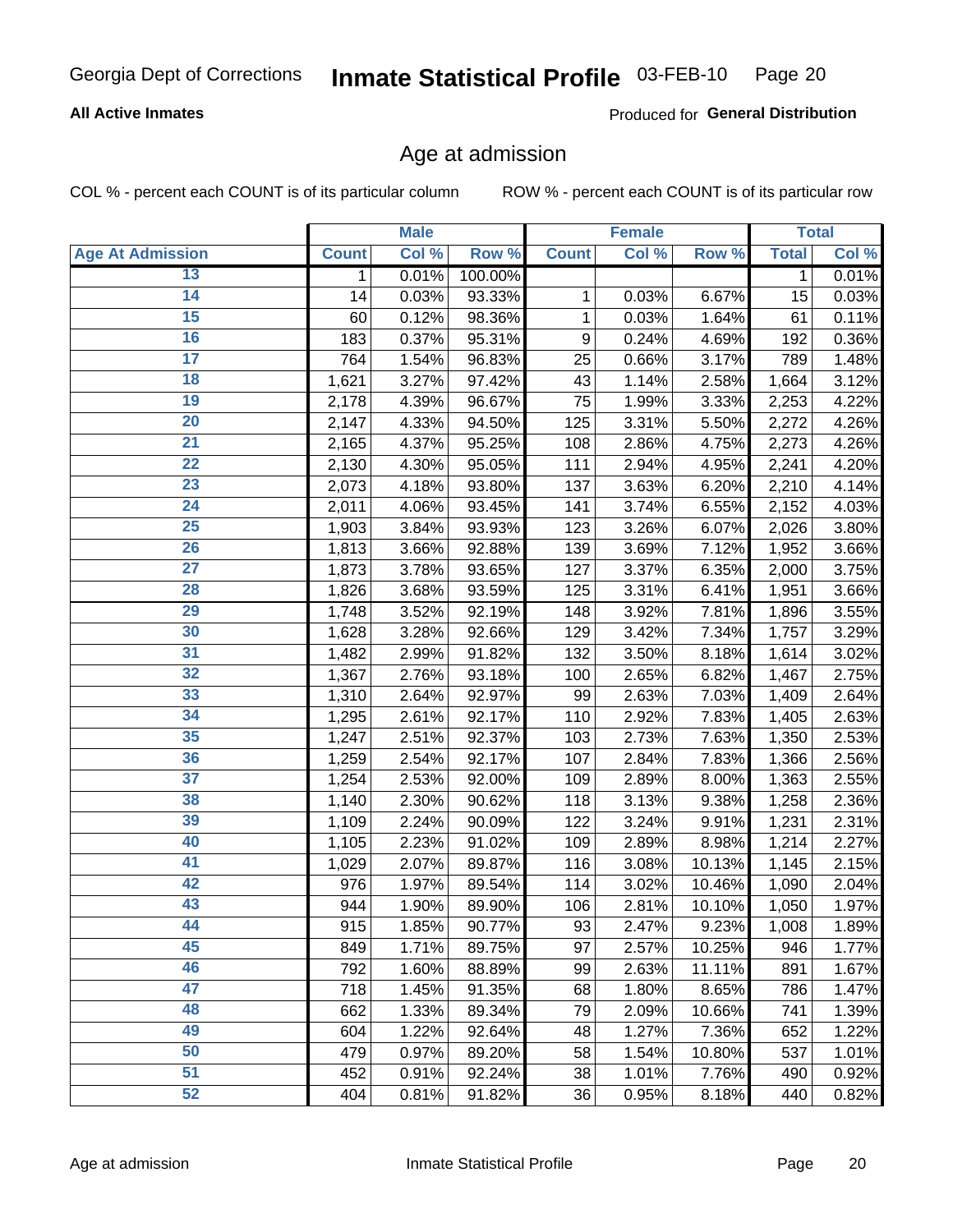#### **All Active Inmates**

Produced for General Distribution

### Age at admission

COL % - percent each COUNT is of its particular column

|                         |                         | <b>Male</b> |         |                | <b>Female</b> |        |                | <b>Total</b> |
|-------------------------|-------------------------|-------------|---------|----------------|---------------|--------|----------------|--------------|
| <b>Age At Admission</b> | <b>Count</b>            | Col %       | Row %   | <b>Count</b>   | Col %         | Row %  | <b>Total</b>   | Col %        |
| 53                      | 345                     | 0.70%       | 89.38%  | 41             | 1.09%         | 10.62% | 386            | 0.72%        |
| 54                      | 253                     | 0.51%       | 94.05%  | 16             | 0.42%         | 5.95%  | 269            | 0.50%        |
| 55                      | 278                     | 0.56%       | 93.92%  | 18             | 0.48%         | 6.08%  | 296            | 0.55%        |
| 56                      | 196                     | 0.40%       | 92.89%  | 15             | 0.40%         | 7.11%  | 211            | 0.40%        |
| $\overline{57}$         | 171                     | 0.34%       | 94.48%  | 10             | 0.27%         | 5.52%  | 181            | 0.34%        |
| 58                      | 140                     | 0.28%       | 93.96%  | 9              | 0.24%         | 6.04%  | 149            | 0.28%        |
| 59                      | 148                     | 0.30%       | 93.08%  | 11             | 0.29%         | 6.92%  | 159            | 0.30%        |
| 60                      | 94                      | 0.19%       | 94.95%  | 5              | 0.13%         | 5.05%  | 99             | 0.19%        |
| 61                      | 72                      | 0.15%       | 93.51%  | 5              | 0.13%         | 6.49%  | 77             | 0.14%        |
| 62                      | 63                      | 0.13%       | 98.44%  | 1              | 0.03%         | 1.56%  | 64             | 0.12%        |
| 63                      | 56                      | 0.11%       | 98.25%  | 1              | 0.03%         | 1.75%  | 57             | 0.11%        |
| 64                      | 47                      | 0.09%       | 97.92%  | 1              | 0.03%         | 2.08%  | 48             | 0.09%        |
| 65                      | 34                      | 0.07%       | 97.14%  | 1              | 0.03%         | 2.86%  | 35             | 0.07%        |
| 66                      | 22                      | 0.04%       | 95.65%  | 1              | 0.03%         | 4.35%  | 23             | 0.04%        |
| 67                      | 22                      | 0.04%       | 88.00%  | 3              | 0.08%         | 12.00% | 25             | 0.05%        |
| 68                      | 26                      | 0.05%       | 96.30%  | 1              | 0.03%         | 3.70%  | 27             | 0.05%        |
| 69                      | 26                      | 0.05%       | 100.00% |                |               |        | 26             | 0.05%        |
| 70                      | 13                      | 0.03%       | 86.67%  | $\overline{2}$ | 0.05%         | 13.33% | 15             | 0.03%        |
| $\overline{71}$         | $\overline{7}$          | 0.01%       | 100.00% |                |               |        | $\overline{7}$ | 0.01%        |
| $\overline{72}$         | $\boldsymbol{9}$        | 0.02%       | 100.00% |                |               |        | 9              | 0.02%        |
| $\overline{73}$         | $\overline{7}$          | 0.01%       | 100.00% |                |               |        | $\overline{7}$ | 0.01%        |
| $\overline{74}$         | 5                       | 0.01%       | 100.00% |                |               |        | $\overline{5}$ | 0.01%        |
| 75                      | 9                       | 0.02%       | 100.00% |                |               |        | 9              | 0.02%        |
| 76                      | 8                       | 0.02%       | 100.00% |                |               |        | 8              | 0.01%        |
| $\overline{77}$         | $\overline{2}$          | 0.01%       | 66.67%  | $\mathbf{1}$   | 0.03%         | 33.33% | 3              | 0.01%        |
| 78                      | $\mathbf{1}$            | 0.01%       | 100.00% |                |               |        | 1              | 0.01%        |
| 79                      | $\overline{\mathbf{4}}$ | 0.01%       | 80.00%  | 1              | 0.03%         | 20.00% | 5              | 0.01%        |
| 80                      | $\overline{2}$          | 0.01%       | 100.00% |                |               |        | $\overline{2}$ | 0.01%        |
| $\overline{81}$         | $\overline{2}$          | 0.01%       | 100.00% |                |               |        | $\overline{2}$ | 0.01%        |
| <b>Total Reported</b>   | 49,592                  | 100%        | 92.93%  | 3,771          | 100%          | 7.07%  | 53,363         | 100%         |

| erten.<br><b>NOT</b> |        |     |        |
|----------------------|--------|-----|--------|
| $n+n$                | 49,592 | 271 | 53,363 |

| Mean (average)         | 31.83 | 34.20   | 32.00 |
|------------------------|-------|---------|-------|
| <b>Median (middle)</b> | 30    | ົ<br>აა | 30    |
| Mode (most frequent)   |       | 29      | ີ     |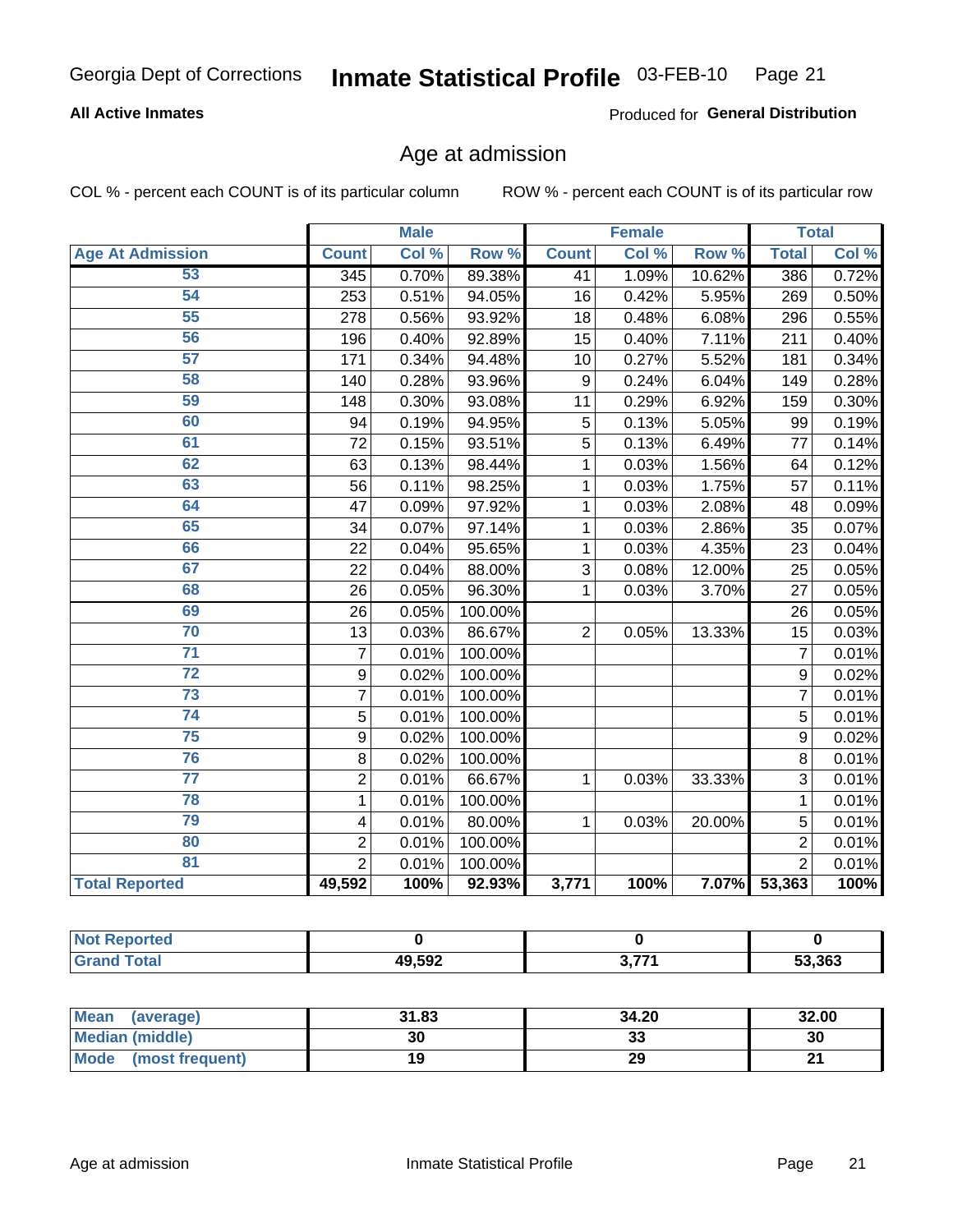#### **All Active Inmates**

#### Produced for General Distribution

#### Height, measured at entry to prison

COL % - percent each COUNT is of its particular column

|                       |                           | <b>Male</b> |         |                  | <b>Female</b> |        | <b>Total</b>   |        |
|-----------------------|---------------------------|-------------|---------|------------------|---------------|--------|----------------|--------|
| <b>Height</b>         | <b>Count</b>              | Col %       | Row %   | <b>Count</b>     | Col %         | Row %  | <b>Total</b>   | Col %  |
| 4'10"                 | 1                         | 0.01%       | 8.33%   | 11               | 5.21%         | 91.67% | 12             | 0.10%  |
| 4'11''                | $\boldsymbol{9}$          | 0.07%       | 12.00%  | 66               | 31.28%        | 88.00% | 75             | 0.61%  |
| 5'02''                | $\overline{c}$            | 0.02%       | 100.00% |                  |               |        | $\overline{2}$ | 0.02%  |
| 5'03''                | $\overline{\mathbf{c}}$   | 0.02%       | 100.00% |                  |               |        | $\overline{2}$ | 0.02%  |
| 5'04"                 | $\overline{c}$            | 0.02%       | 66.67%  |                  |               |        | $\overline{3}$ | 0.02%  |
| 5'05''                | 13                        | 0.11%       | 100.00% |                  |               |        | 13             | 0.10%  |
| 5'06''                | 16                        | 0.13%       | 100.00% |                  |               |        | 16             | 0.13%  |
| 5'07''                | 28                        | 0.23%       | 96.55%  |                  |               |        | 29             | 0.23%  |
| 5'08''                | 33                        | 0.27%       | 97.06%  | 1                | 0.47%         | 2.94%  | 34             | 0.27%  |
| 5'09''                | 39                        | 0.32%       | 100.00% |                  |               |        | 39             | 0.31%  |
| 5'10''                | 5,864                     | 48.19%      | 98.77%  | 73               | 34.60%        | 1.23%  | 5,937          | 47.95% |
| 5'11''                | 6,048                     | 49.70%      | 99.02%  | 60               | 28.44%        | 0.98%  | 6,108          | 49.33% |
| 6'00''                | 27                        | 0.22%       | 100.00% |                  |               |        | 27             | 0.22%  |
| 6'01''                | 23                        | 0.19%       | 100.00% |                  |               |        | 23             | 0.19%  |
| 6'02''                | 19                        | 0.16%       | 100.00% |                  |               |        | 19             | 0.15%  |
| 6'03''                | 6                         | 0.05%       | 100.00% |                  |               |        | 6              | 0.05%  |
| 6'04''                | 6                         | 0.05%       | 100.00% |                  |               |        | 6              | 0.05%  |
| 6'05''                | $\ensuremath{\mathsf{3}}$ | 0.02%       | 100.00% |                  |               |        | 3              | 0.02%  |
| 6'06''                | $\overline{c}$            | 0.02%       | 100.00% |                  |               |        | $\overline{2}$ | 0.02%  |
| 6'07''                | 1                         | 0.01%       | 100.00% |                  |               |        | 1              | 0.01%  |
| 6'10''                | 8                         | 0.07%       | 100.00% |                  |               |        | 8              | 0.06%  |
| 6'11''                | 15                        | 0.12%       | 100.00% |                  |               |        | 15             | 0.12%  |
| Seven feet +          | 1                         | 0.01%       | 100.00% |                  |               |        | 1              | 0.01%  |
| <b>Total Reported</b> | 12,168                    | 100%        | 98.28%  | $\overline{211}$ | 100%          | 1.70%  | 12,381         | 100%   |

| <b>Not</b><br>Reported | .424<br>っっ | 3,560 | 40,984 |
|------------------------|------------|-------|--------|
| <b>Total</b>           | 49,592     | ידד נ | 53,365 |

| Mean (average)                 | 5'11" | 5'06" | 5'10'' |
|--------------------------------|-------|-------|--------|
| <b>Median (middle)</b>         | 5'11" | 5'10" | 5'11'' |
| <b>Mode</b><br>(most frequent) | 5'11" | 5'10" | 5'11"  |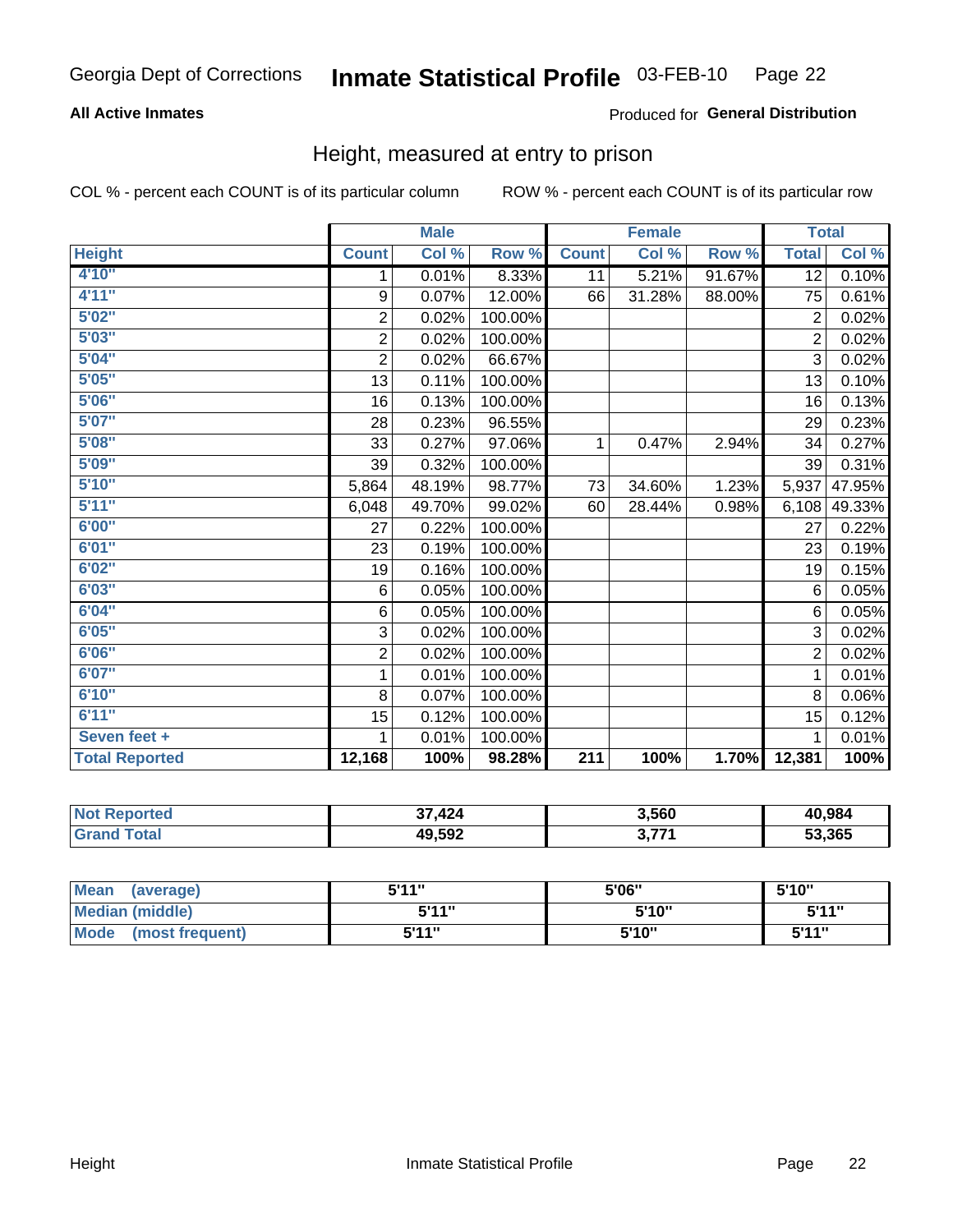#### **All Active Inmates**

#### Produced for General Distribution

### Weight, measured at entry to prison

COL % - percent each COUNT is of its particular column

|                        |                         | <b>Male</b> |                  |                         | Female |        | <b>Total</b>    |                     |
|------------------------|-------------------------|-------------|------------------|-------------------------|--------|--------|-----------------|---------------------|
| <b>Weight</b>          | <b>Count</b>            | Col %       | Row <sup>%</sup> | <b>Count</b>            | Col %  | Row %  | <b>Total</b>    | Col %               |
| <b>Under 80 pounds</b> | 27                      | 0.05%       | 90.00%           | $\overline{3}$          | 0.08%  | 10.00% | $\overline{30}$ | 0.06%               |
| 80 - 89 pounds         | 10                      | 0.02%       | 83.33%           | $\overline{2}$          | 0.05%  | 16.67% | 12              | 0.02%               |
| <b>90 - 99 pounds</b>  | $\overline{\mathbf{4}}$ | 0.01%       | 21.05%           | $\overline{15}$         | 0.40%  | 78.95% | 19              | 0.04%               |
| 100 - 109 pounds       | 10                      | 0.02%       | 14.49%           | 59                      | 1.56%  | 85.51% | 69              | 0.13%               |
| 110 - 119 pounds       | 86                      | 0.17%       | 33.86%           | 168                     | 4.46%  | 66.14% | 254             | 0.48%               |
| 120 - 129 pounds       | 446                     | 0.90%       | 57.77%           | 326                     | 8.65%  | 42.23% | 772             | 1.46%               |
| 130 - 139 pounds       | 1,329                   | 2.70%       | 74.83%           | 447                     | 11.86% | 25.17% | 1,776           | 3.35%               |
| 140 - 149 pounds       | 3,343                   | 6.78%       | 87.83%           | 463                     | 12.28% | 12.17% | 3,806           | 7.17%               |
| 150 - 159 pounds       | 4,636                   | 9.41%       | 92.04%           | 401                     | 10.64% | 7.96%  | 5,037           | 9.49%               |
| 160 - 169 pounds       | 7,069                   | 14.34%      | 94.27%           | 430                     | 11.41% | 5.73%  | 7,499           | 14.13%              |
| 170 - 179 pounds       | 6,141                   | 12.46%      | 95.39%           | 297                     | 7.88%  | 4.61%  | 6,438           | 12.13%              |
| 180 - 189 pounds       | 6,957                   | 14.12%      | 95.96%           | 293                     | 7.77%  | 4.04%  | 7,250           | 13.67%              |
| 190 - 199 pounds       | 4,468                   | 9.07%       | 96.19%           | 177                     | 4.69%  | 3.81%  | 4,645           | 8.76%               |
| 200 - 209 pounds       | 4,029                   | 8.18%       | 95.88%           | 173                     | 4.59%  | 4.12%  | 4,202           | 7.92%               |
| 210 - 219 pounds       | 2,857                   | 5.80%       | 96.33%           | 109                     | 2.89%  | 3.67%  | 2,966           | 5.59%               |
| 220 - 229 pounds       | 2,594                   | 5.26%       | 96.36%           | 98                      | 2.60%  | 3.64%  | 2,692           | 5.07%               |
| 230 - 239 pounds       | 1,509                   | 3.06%       | 94.02%           | 96                      | 2.55%  | 5.98%  | 1,605           | 3.03%               |
| 240 - 249 pounds       | 1,242                   | 2.52%       | 95.61%           | 57                      | 1.51%  | 4.39%  | 1,299           | 2.45%               |
| 250 - 259 pounds       | 807                     | 1.64%       | 94.83%           | 44                      | 1.17%  | 5.17%  | 851             | 1.60%               |
| 260 - 269 pounds       | 609                     | 1.24%       | 95.01%           | 32                      | 0.85%  | 4.99%  | 641             | 1.21%               |
| 270 - 279 pounds       | 334                     | 0.68%       | 93.56%           | 23                      | 0.61%  | 6.44%  | 357             | 0.67%               |
| 280 - 289 pounds       | 308                     | 0.62%       | 95.65%           | 14                      | 0.37%  | 4.35%  | 322             | 0.61%               |
| 290 - 299 pounds       | 122                     | 0.25%       | 93.85%           | 8                       | 0.21%  | 6.15%  | 130             | 0.25%               |
| 300 - 309 pounds       | 120                     | 0.24%       | 88.24%           | 16                      | 0.42%  | 11.76% | 136             | 0.26%               |
| 310 - 319 pounds       | 55                      | 0.11%       | 93.22%           | $\overline{\mathbf{4}}$ | 0.11%  | 6.78%  | 59              | 0.11%               |
| 320 - 329 pounds       | 61                      | 0.12%       | 91.04%           | 6                       | 0.16%  | 8.96%  | 67              | $\overline{0.13\%}$ |
| 330 - 339 pounds       | 30                      | 0.06%       | 100.00%          |                         |        |        | 30              | 0.06%               |
| 340 - 349 pounds       | 11                      | 0.02%       | 91.67%           | 1                       | 0.03%  | 8.33%  | 12              | 0.02%               |
| 350 - 359 pounds       | 22                      | 0.04%       | 84.62%           | $\overline{\mathbf{4}}$ | 0.11%  | 15.38% | 26              | 0.05%               |
| 360 - 369 pounds       | 16                      | 0.03%       | 88.89%           | $\overline{2}$          | 0.05%  | 11.11% | 18              | 0.03%               |
| 370 - 379 pounds       | 12                      | 0.02%       | 100.00%          |                         |        |        | 12              | 0.02%               |
| 380 - 389 pounds       | 5                       | 0.01%       | 83.33%           | 1                       | 0.03%  | 16.67% | $6\phantom{1}6$ | 0.01%               |
| 390 - 399 pounds       | 3                       | 0.01%       | 100.00%          |                         |        |        | 3               | 0.01%               |
| 400 pounds and over    | 12                      | 0.02%       | 92.31%           | 1                       | 0.03%  | 7.69%  | 13              | 0.02%               |
| <b>Total Reported</b>  | 49,284                  | 100%        | 92.89%           | 3,770                   | 100%   | 7.11%  | 53,054          | 100.0%              |

| <b>Not</b><br>oorted | 308    |      | 309    |
|----------------------|--------|------|--------|
| īota.                | 49,592 | ・フフィ | 53,363 |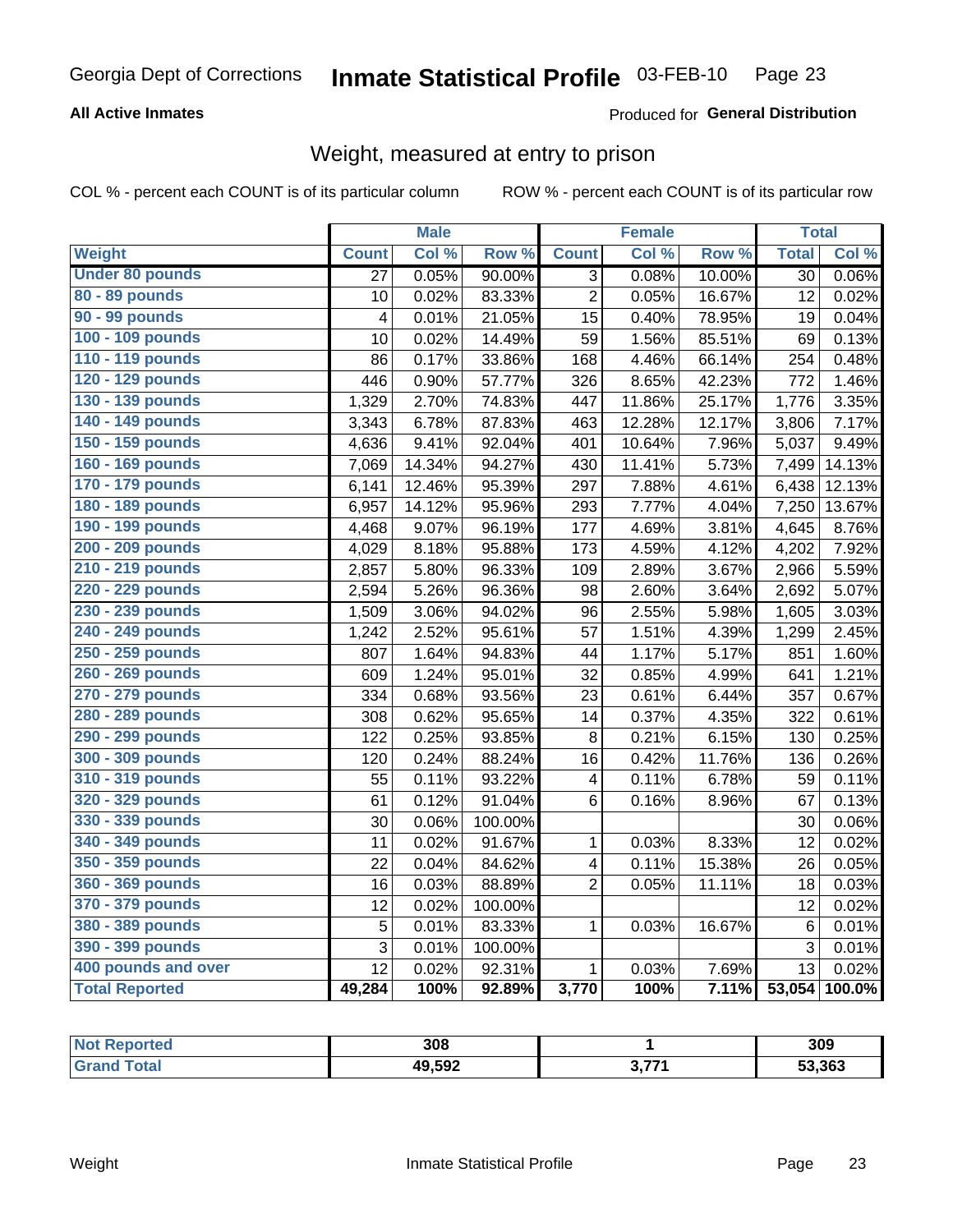#### **All Active Inmates**

#### Produced for General Distribution

### Weight, measured at entry to prison

COL % - percent each COUNT is of its particular column

|                          | <b>Male</b> | <b>Female</b> | Total |
|--------------------------|-------------|---------------|-------|
| <b>Mean</b><br>(average) | 185         | 165           | 183   |
| <b>Median (middle)</b>   | 180         | 160           | 180   |
| Mode<br>(most frequent)  | 180         | 160           | 180   |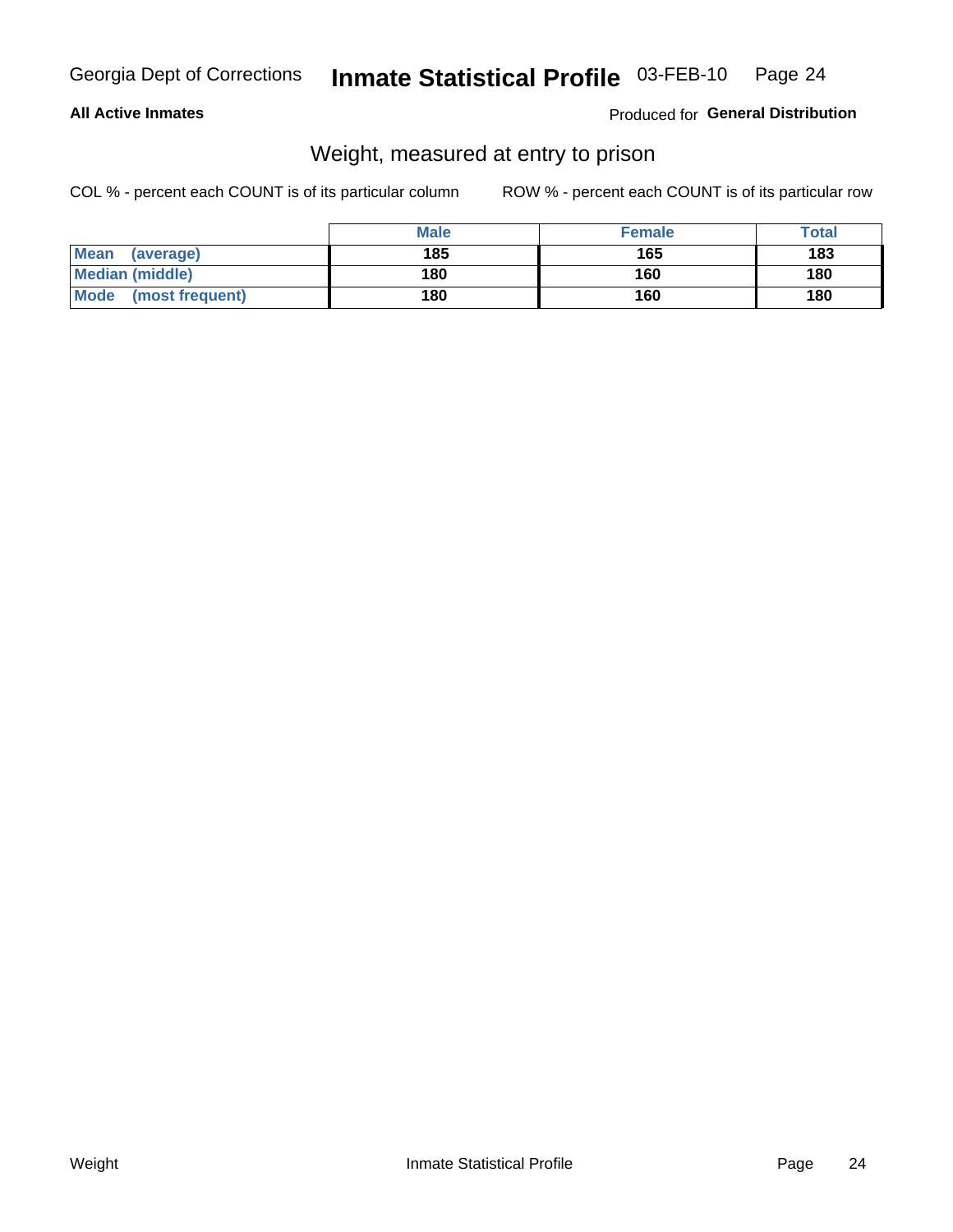#### Inmate Statistical Profile 03-FEB-10 Page 25

#### **All Active Inmates**

Produced for General Distribution

### Military service

COL % - percent each COUNT is of its particular column

|                          |              | <b>Male</b> |         |                    | <b>Female</b> |       |              | <b>Total</b> |
|--------------------------|--------------|-------------|---------|--------------------|---------------|-------|--------------|--------------|
| <b>Military service</b>  | <b>Count</b> | Col %       |         | <b>Row % Count</b> | Col %         | Row % | <b>Total</b> | Col %        |
| <b>Air Force</b>         | ا 976.       | 4.90%       | 98.31%  | 34                 | .98%          | 1.69% | 2,010        | 4.59%        |
| 2<br>Army                | 290          | .72%        | 97.32%  | 8                  | .23%          | 2.68% | 298          | .68%         |
| <b>Navy</b><br>3         | 625          | $1.55\%$    | 98.12%  | 12                 | .35%          | 1.88% | 637          | 1.45%        |
| <b>Marines</b><br>4      | 25           | $.06\%$     | 100.00% |                    |               |       | 25           | .06%         |
| <b>Coast Guard</b><br>5. | 450          | 1.11%       | 99.78%  |                    | .03%          | .22%  | 451          | 1.03%        |
| <b>None</b><br>96        | 36,993       | 91.66%      | 91.55%  | 3,411              | 98.41%        | 8.44% | 40,406       | 92.19%       |
| <b>Total Reported</b>    | 40,359       | 100%        | 92.09%  | 3,466              | 100%          | 7.91% | 43,827       | 100%         |

| N<br>тес | n an a<br>ອ,∠ວວ | 305  | 9,538  |
|----------|-----------------|------|--------|
| otal     | 49,592          | 2774 | 53,365 |

| <b>Mode (most frequent)</b><br><b>Force</b><br><b>Force</b><br>orce<br>Aır |
|----------------------------------------------------------------------------|
|----------------------------------------------------------------------------|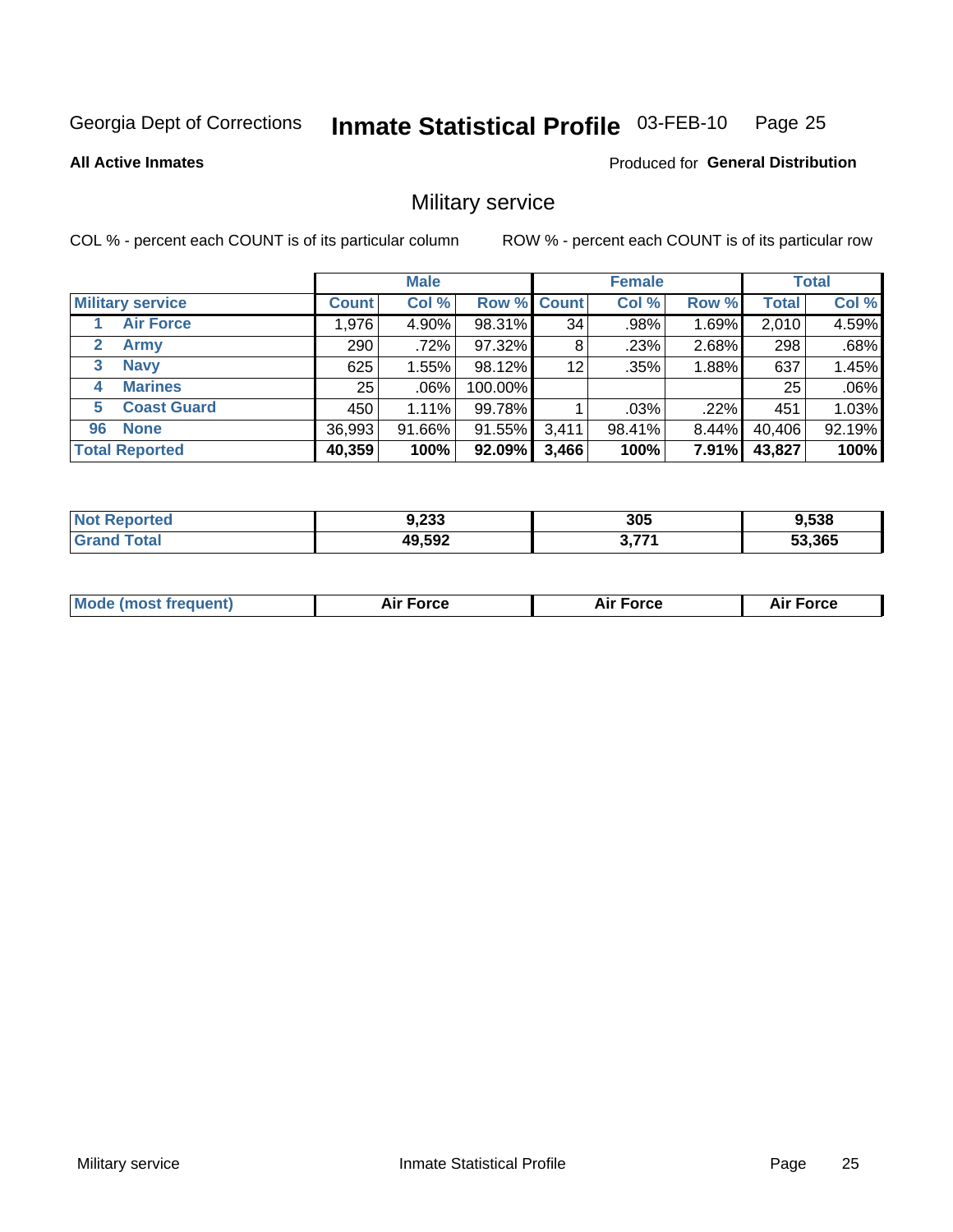#### Inmate Statistical Profile 03-FEB-10 Page 26

**All Active Inmates** 

#### Produced for General Distribution

### Type of admission to prison

COL % - percent each COUNT is of its particular column

|                |                             |              | <b>Male</b> |                    |                | <b>Female</b> |       |              | <b>Total</b> |
|----------------|-----------------------------|--------------|-------------|--------------------|----------------|---------------|-------|--------------|--------------|
|                | <b>Type of Admission</b>    | <b>Count</b> | Col %       | <b>Row % Count</b> |                | Col %         | Row % | <b>Total</b> | Col %        |
| 1              | <b>Committed From Court</b> | 36,927       | 74.58%      | 92.83% 2,852       |                | 75.67%        | 7.17% | 39,781       | 74.66%       |
| $\overline{2}$ | <b>Return Appeal/Bond</b>   | 8            | .02%        | 100.00%            |                |               |       | 8            | .02%         |
| 3              | <b>Parole Rev/New Sent</b>  | 3,771        | 7.62%       | 95.30%             | 186            | 4.93%         | 4.70% | 3,957        | 7.43%        |
| 4              | <b>Par Rev/No New Sent</b>  | 1,416        | 2.86%       | 92.97%             | 107            | 2.84%         | 7.03% | 1,523        | 2.86%        |
| 5              | <b>Prob Viol/Total Rev</b>  |              | .01%        | 100.00%            |                |               |       |              | .01%         |
| 6              | <b>Prob Viol/Partial</b>    | 2,809        | 5.67%       | 90.79%             | 285            | 7.56%         | 9.21% | 3,094        | 5.81%        |
| 7              | <b>Admit Fm Other Cust</b>  | 27           | .05%        | 100.00%            |                |               |       | 27           | .05%         |
| 9              | <b>Prob Rev/Remainder</b>   | 3,728        | 7.53%       | 91.96%             | 326            | 8.65%         | 8.04% | 4,054        | 7.61%        |
| 10             | <b>New Sent/Par Rev Pnd</b> | 41           | .08%        | 95.35%             | $\overline{2}$ | .05%          | 4.65% | 43           | .08%         |
| 11             | <b>Life W/O Parole</b>      | 331          | .67%        | 98.51%             | 5              | .13%          | 1.49% | 336          | .63%         |
| 30             | <b>Par Rev/Rsn Unknown</b>  | 266          | .54%        | 100.00%            |                |               |       | 266          | .50%         |
| 32             | <b>Pb Parole Rescinded</b>  | 16           | .03%        | 94.12%             | 1              | .03%          | 5.88% | 17           | .03%         |
| 33             | <b>Prob Revoc/Spec Cond</b> | 78           | .16%        | 93.98%             | 5              | .13%          | 6.02% | 83           | .16%         |
| 40             | <b>Par Rev/Revoc Center</b> | 76           | .15%        | 100.00%            |                |               |       | 76           | .14%         |
| 44             | <b>Whitworth Detention</b>  | 8            | .02%        | 100.00%            |                |               |       | 8            | .02%         |
| 50             | <b>Dcys At Risk</b>         | 5            | .01%        | 100.00%            |                |               |       | 5            | .01%         |
| 97             | <b>Other</b>                | 7            | .01%        | 100.00%            |                |               |       | 7            | .01%         |
|                | <b>Total Reported</b>       | 49,515       | 100%        | 92.92% 3,769       |                | 100%          | 7.07% | 53,286       | 100%         |

| <b>Not Reported</b> |        |     | $\mathbf{z}$<br>. . |
|---------------------|--------|-----|---------------------|
| <b>Total</b>        | 49,592 | フフィ | 53.365              |

| <b>Mode (most frequent)</b> | Court Cmmt | <b>Court Cmmt</b> | Court Cmmt |
|-----------------------------|------------|-------------------|------------|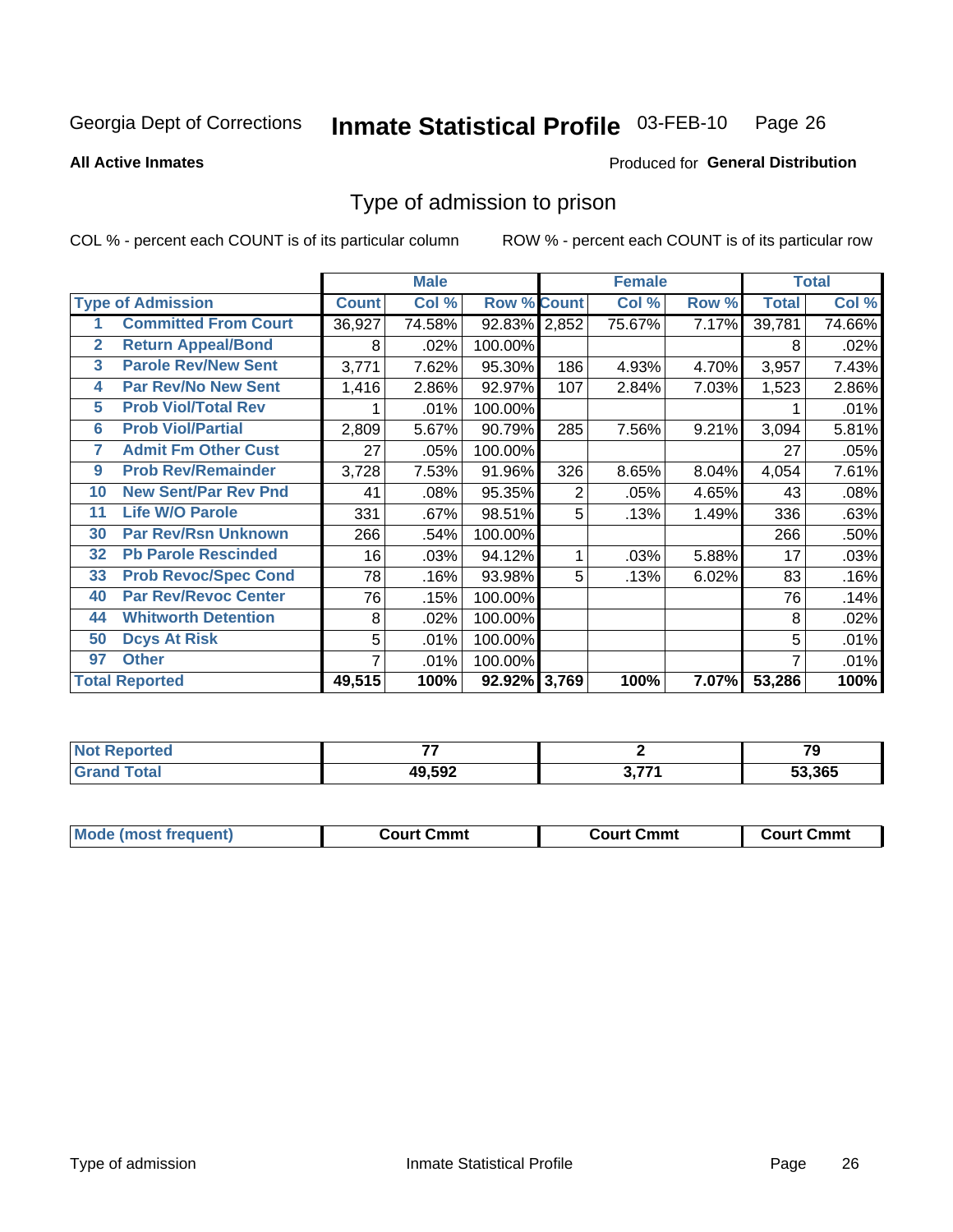#### Inmate Statistical Profile 03-FEB-10 Page 27

**All Active Inmates** 

#### Produced for General Distribution

### Current / last security status

COL % - percent each COUNT is of its particular column

|                        |                 | <b>Male</b> |             |       | <b>Female</b> |          |              | <b>Total</b> |
|------------------------|-----------------|-------------|-------------|-------|---------------|----------|--------------|--------------|
| <b>Security Status</b> | <b>Count</b>    | Col %       | Row % Count |       | Col %         | Row %    | <b>Total</b> | Col %        |
| 0 Diag Incom           |                 |             |             |       | .03%          | 100.00%  |              | .01%         |
| 1 Wrk Releas           | 10 <sup>1</sup> | .02%        | 100.00%     |       | .00%          |          | 10           | .02%         |
| 2 Trusty               | 39              | $.08\%$     | 95.12%      | 2     | .06%          | 4.88%    | 41           | .08%         |
| 3 Minimum              | 12,922          | 27.00%      | 86.10%      | 2,086 | 60.29%        | 13.90%   | 15,009       | 29.24%       |
| 4 Medium               | 27,667          | 57.81%      | 95.96%      | 1,164 | 33.64%        | 4.04%    | 28,832       | 56.18%       |
| 5 Close                | 7.128           | 14.89%      | 97.19%      | 206   | 5.95%         | 2.81%    | 7,334        | 14.29%       |
| <b>6 Maximum</b>       | 96 <sub>1</sub> | .20%        | 98.97%      |       | .03%          | $1.03\%$ | 97           | .19%         |
| <b>Total Reported</b>  | 47,862          | 100%        | 93.25%      | 3,460 | 100%          | 6.74%    | 51,324       | 100%         |

| <b>Still being diagnosed</b> | .730   | 311   | 2,041  |
|------------------------------|--------|-------|--------|
| <b>Not Reported</b>          |        |       |        |
| <b>Grand Total</b>           | 49,592 | 3,771 | 53,365 |

| <b>Mode</b><br>'reauent) | <b>Medium</b> | <b>BRID</b><br>num | Mer<br>dium |
|--------------------------|---------------|--------------------|-------------|
|                          |               |                    |             |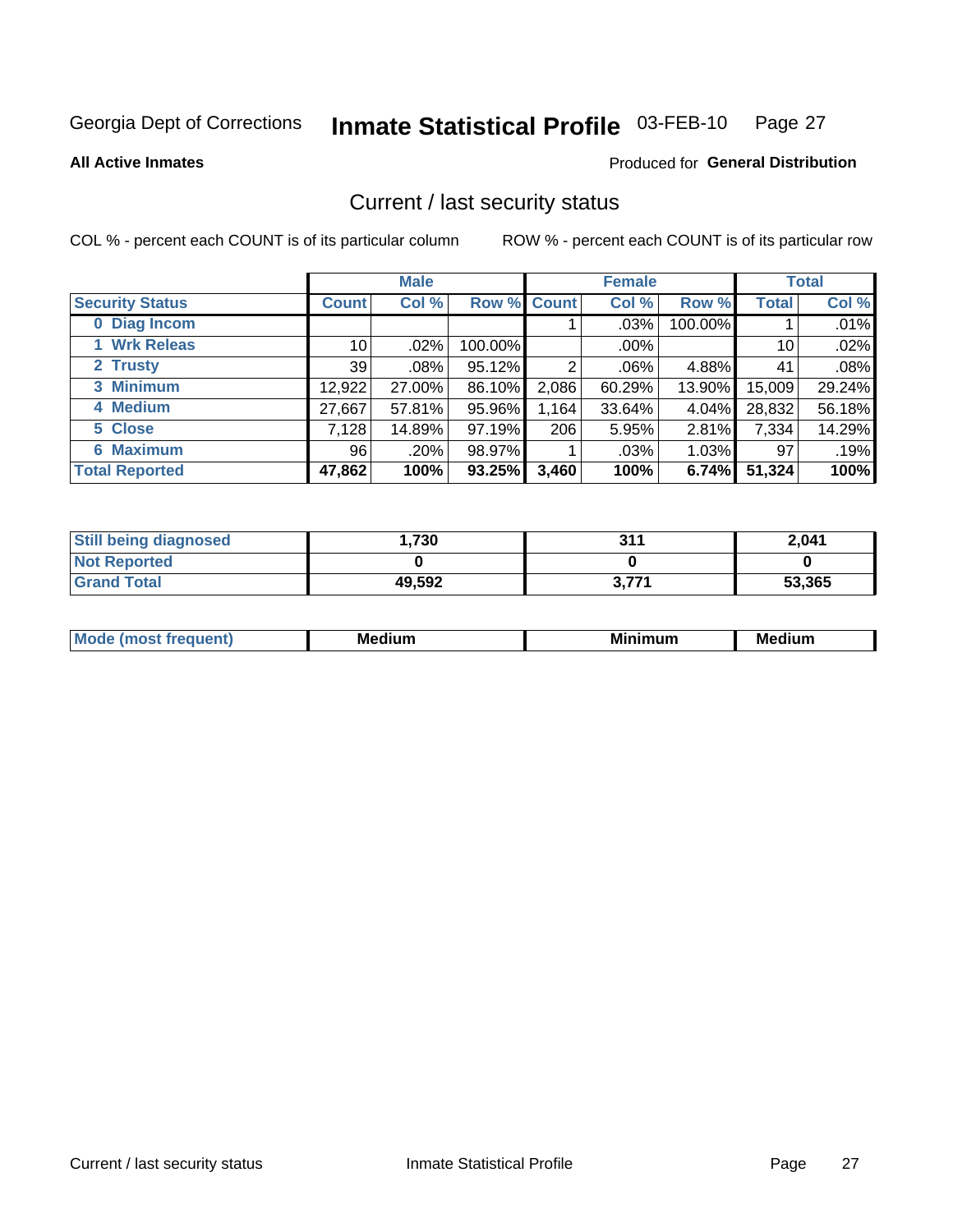#### Inmate Statistical Profile 03-FEB-10 Page 28

**All Active Inmates** 

#### Produced for General Distribution

### Current / last type of institution

COL % - percent each COUNT is of its particular column

|                            |              | <b>Male</b> |             |       | <b>Female</b> |        |              | <b>Total</b> |
|----------------------------|--------------|-------------|-------------|-------|---------------|--------|--------------|--------------|
| <b>Type of Institution</b> | <b>Count</b> | Col %       | Row % Count |       | Col %         | Row %  | <b>Total</b> | Col %        |
| <b>Transitional Center</b> | 2,303        | 4.68%       | $91.14\%$   | 224   | 5.99%         | 8.86%  | 2,527        | 4.77%        |
| <b>County Camp</b>         | 4,806        | $9.76\%$    | 99.98%      |       |               |        | 4,807        | 9.07%        |
| <b>State Prison</b>        | 35,888       | 72.89%      | 91.50%      | 3,335 | 89.22%        | 8.50%  | 39,224       | 74.04%       |
| <b>Private Prison</b>      | 5,130        | 10.42%      | 100.00%     |       |               |        | 5,130        | 9.68%        |
| <b>Pre Release Center</b>  | 1,106        | 2.25%       | 86.07%      | 179   | 4.79%         | 13.93% | 1,285        | 2.43%        |
| <b>Detention Center</b>    |              | $.01\%$     | 100.00%     |       |               |        |              | .01%         |
| <b>Total Reported</b>      | 49,234       | 100%        | 92.94%      | 3,738 | 100%          | 7.06%  | 52,974       | 100%         |

| е | 358    | . .<br>ഄഄ | 39'  |
|---|--------|-----------|------|
|   | 49,592 | ・フフィ      | .365 |

|  |  | <b>Mode (most frequent)</b> | <b>State Prison</b> | <b>State Prison</b> | <b>State Prison</b> |
|--|--|-----------------------------|---------------------|---------------------|---------------------|
|--|--|-----------------------------|---------------------|---------------------|---------------------|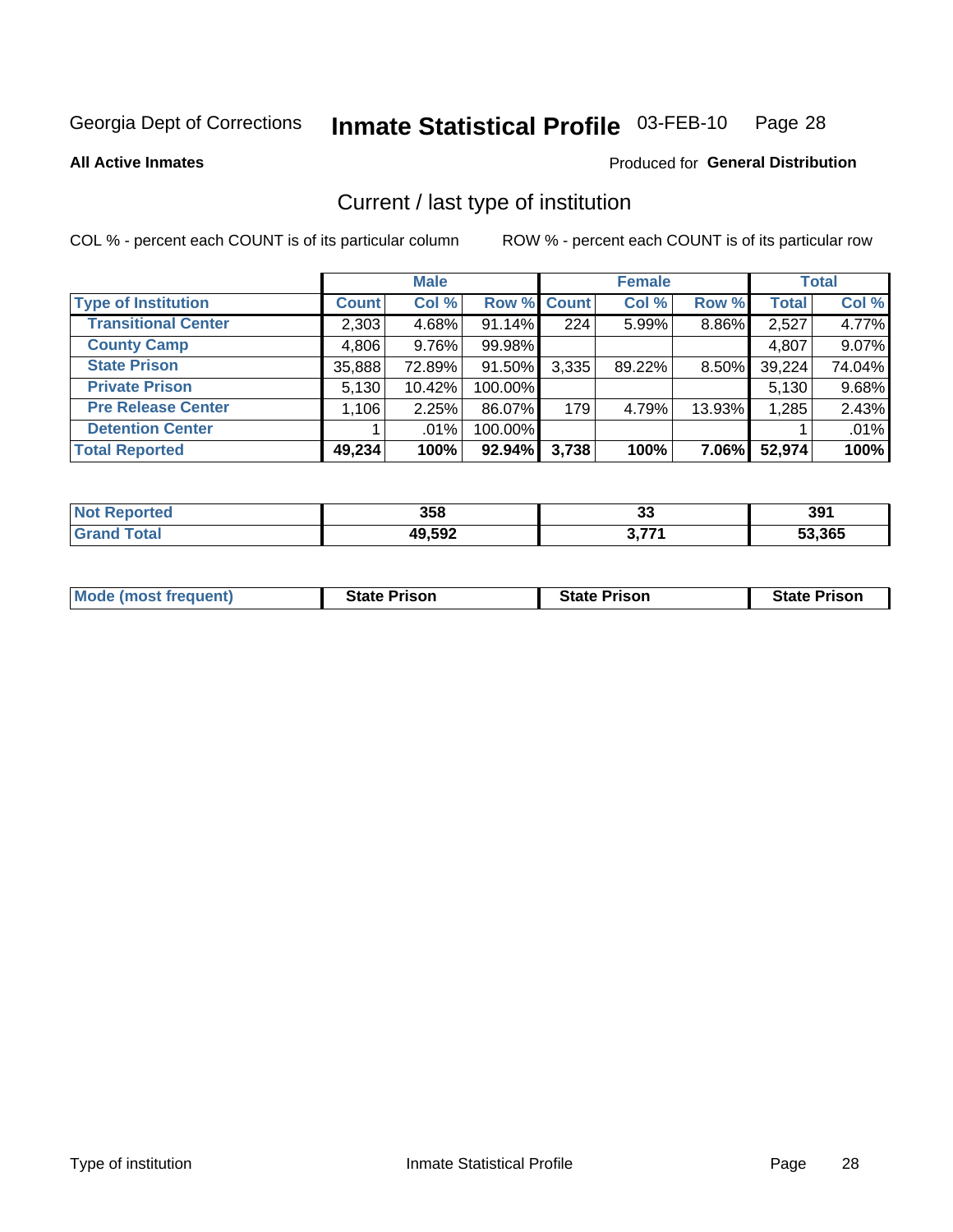#### Inmate Statistical Profile 03-FEB-10 Page 29

Produced for General Distribution

#### **All Active Inmates**

## Institution type - transitional centers

COL % - percent each COUNT is of its particular column

|     |                                          |              | <b>Male</b> |         |              | <b>Female</b> |         |              | <b>Total</b> |
|-----|------------------------------------------|--------------|-------------|---------|--------------|---------------|---------|--------------|--------------|
|     | <b>Institution Type - Trans. Centers</b> | <b>Count</b> | Col %       | Row %   | <b>Count</b> | Col %         | Row %   | <b>Total</b> | Col %        |
| 220 | <b>Albany Trans-Ctr</b>                  | 153          | 6.64%       | 100.00% |              |               |         | 153          | 6.05%        |
| 223 | <b>Atlanta Male Trans-Ctr</b>            | 254          | 11.03%      | 100.00% |              |               |         | 254          | 10.05%       |
| 246 | <b>Augusta Trans-Ctr</b>                 | 207          | 8.99%       | 100.00% |              |               |         | 207          | 8.19%        |
| 249 | <b>Clayton Transitional Ctr</b>          | 332          | 14.42%      | 100.00% |              |               |         | 332          | 13.14%       |
| 247 | <b>Coastal Transitional Ctr</b>          | 255          | 11.07%      | 100.00% |              |               |         | 255          | 10.09%       |
| 225 | <b>Columbus Trans-Ctr</b>                | 178          | 7.73%       | 100.00% |              |               |         | 178          | 7.04%        |
| 252 | <b>Emanuel-Swainsboro Tc</b>             | 211          | 9.16%       | 100.00% |              |               |         | 211          | 8.35%        |
| 250 | <b>Helms Trans-Ctr</b>                   | 101          | 4.39%       | 100.00% |              |               |         | 101          | 4.00%        |
| 248 | <b>Lagrange Trans Ctr</b>                | 153          | 6.64%       | 100.00% |              |               |         | 153          | 6.05%        |
| 231 | <b>Macon Male Trans-Ctr</b>              | 156          | 6.77%       | 100.00% |              |               |         | 156          | 6.17%        |
| 235 | <b>Metro Womens Trans-Ctr</b>            |              |             |         | 224          | 100.00%       | 100.00% | 224          | 8.86%        |
| 253 | <b>Smith Trans-Ctr</b>                   | 197          | 8.55%       | 100.00% |              |               |         | 197          | 7.80%        |
| 230 | <b>Valdosta Trans-Ctr</b>                | 106          | 4.60%       | 100.00% |              |               |         | 106          | 4.19%        |
|     | <b>Total Reported</b>                    | 2,303        | 100%        | 91.14%  | 224          | 100%          | 8.86%   | 2,527        | 100%         |

| NO<br>τeα |       |           |       |
|-----------|-------|-----------|-------|
|           | 2,303 | ົດດ<br>44 | 2,527 |

| Mode (most frequent) | 249 Clayton Transitional Ctr 235 Metro Womens Trans- | Ctr | 249 Clayton<br>Transitional Ctr |
|----------------------|------------------------------------------------------|-----|---------------------------------|
|                      |                                                      |     |                                 |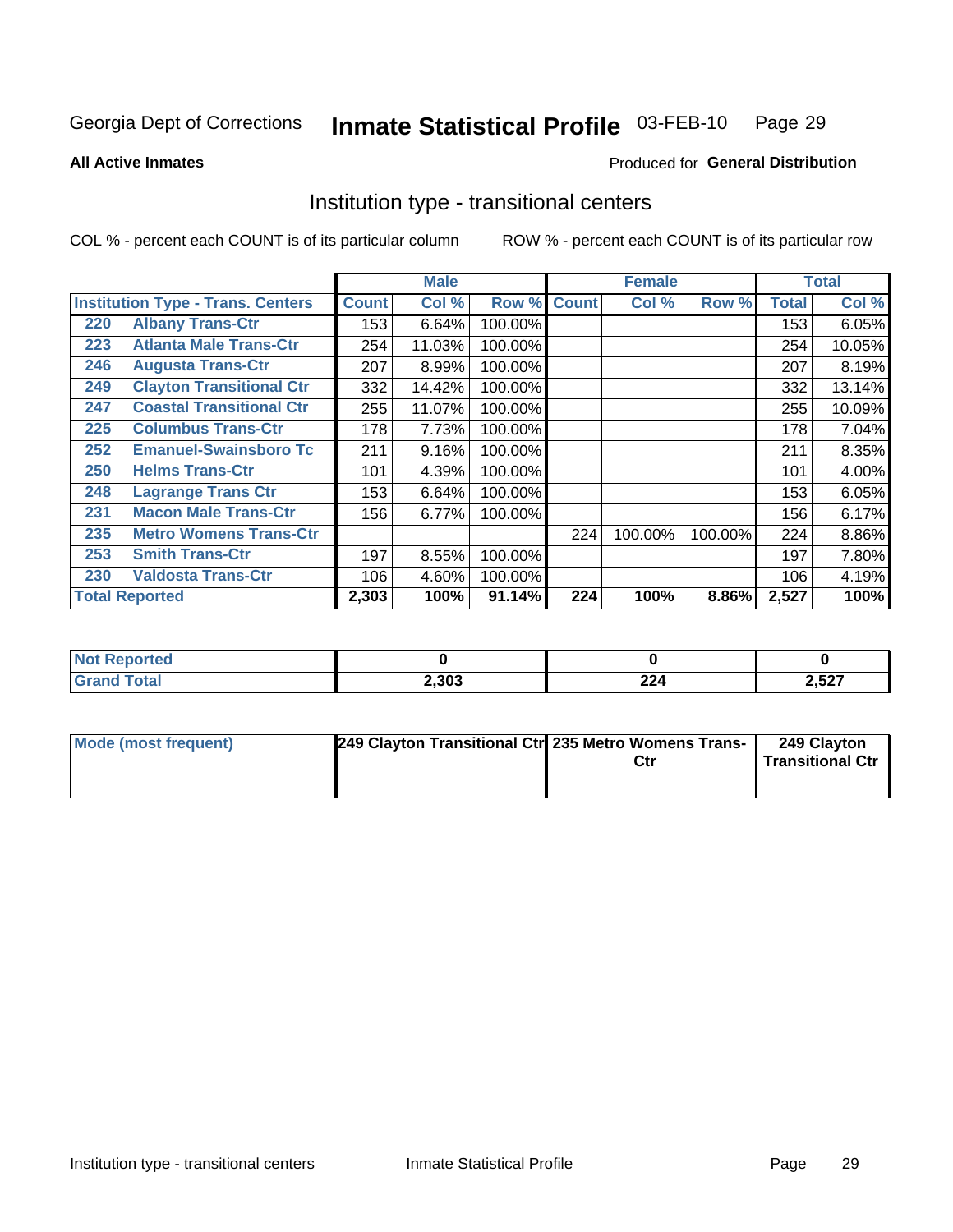#### Inmate Statistical Profile 03-FEB-10 Page 30

#### **All Active Inmates**

#### Produced for General Distribution

### Institution type - mental hospitals

COL % - percent each COUNT is of its particular column

|                                                  | Male  |                    | <b>Female</b> |                          | Total |
|--------------------------------------------------|-------|--------------------|---------------|--------------------------|-------|
| <b>Institution Type - Mental Hospitals Count</b> | Col % | <b>Row % Count</b> |               | <b>Col % Row % Total</b> | Col%  |
| <b>Total Reported</b>                            |       |                    |               |                          |       |

| <b>Not Reported</b>                     |  |  |
|-----------------------------------------|--|--|
| <b>otal</b><br>C <sub>r</sub><br>______ |  |  |

| Mode.<br>frequent) | <b>Nul</b><br>_____ | <b>Null</b> | <b>Null</b> |
|--------------------|---------------------|-------------|-------------|
|                    |                     |             |             |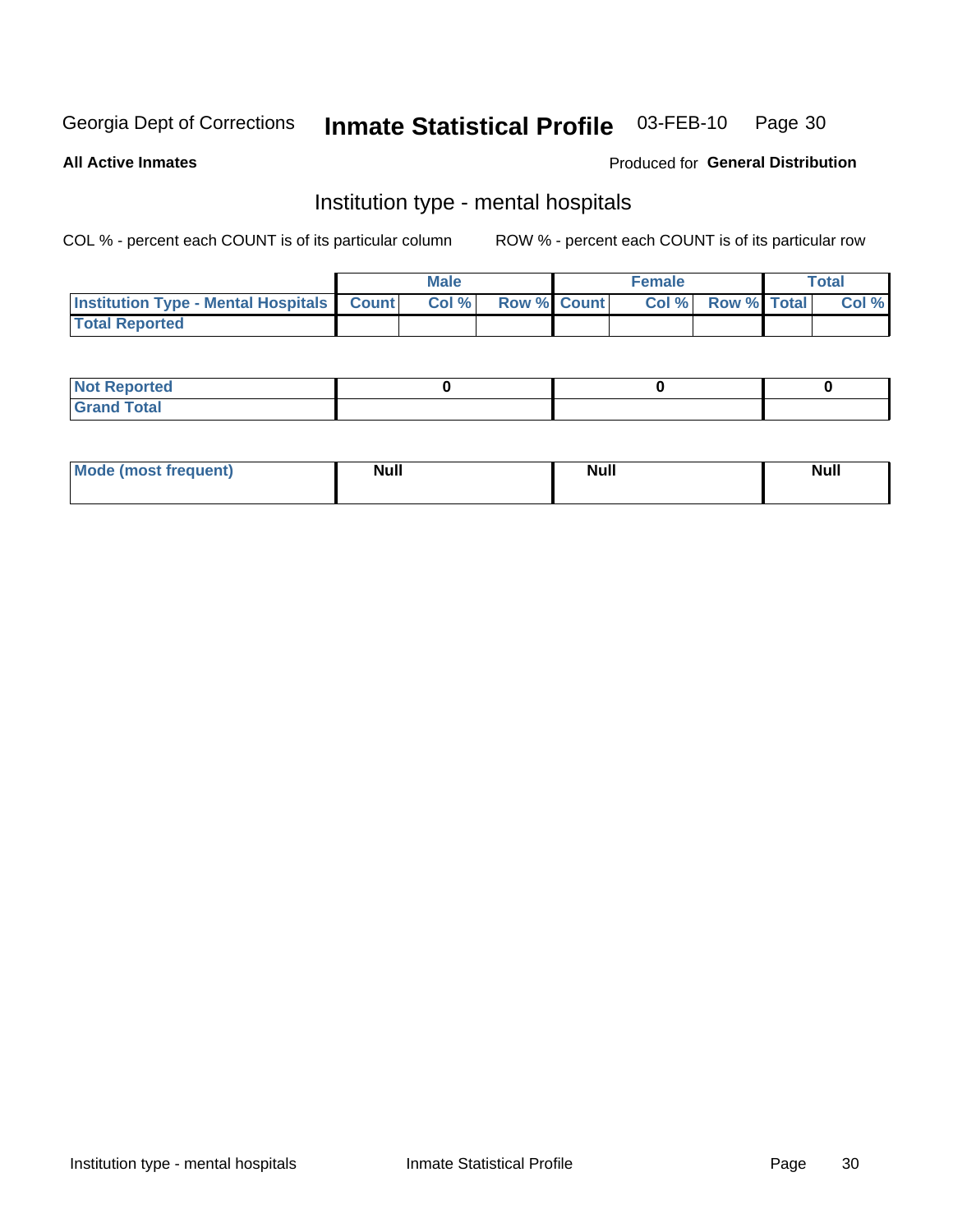#### Inmate Statistical Profile 03-FEB-10 Page 31

**Produced for General Distribution** 

#### **All Active Inmates**

#### Institution type - county prisons

COL % - percent each COUNT is of its particular column

|                                          |              | <b>Male</b> |         |              | <b>Female</b> |               |              | <b>Total</b> |
|------------------------------------------|--------------|-------------|---------|--------------|---------------|---------------|--------------|--------------|
| <b>Institution Type - County Prisons</b> | <b>Count</b> | Col %       | Row %   | <b>Count</b> | Col %         | Row %         | <b>Total</b> | Col %        |
| <b>Bulloch County Ci</b><br>402          | 135          | 2.81%       | 100.00% |              |               |               | 135          | 2.81%        |
| <b>Carroll County Ci</b><br>404          | 212          | 4.41%       | 100.00% |              |               |               | 212          | 4.41%        |
| <b>Clarke County Ci</b><br>406           | 102          | 2.12%       | 100.00% |              |               |               | 102          | 2.12%        |
| <b>Clayton County Ci</b><br>456          | 215          | 4.47%       | 100.00% |              |               |               | 215          | 4.47%        |
| <b>Colquitt County Ci</b><br>407         | 178          | 3.70%       | 100.00% |              |               |               | 178          | 3.70%        |
| <b>Coweta County Ci</b><br>409           | 196          | 4.08%       | 100.00% |              |               |               | 196          | 4.08%        |
| <b>Decatur County Ci</b><br>411          | 214          | 4.45%       | 100.00% |              |               |               | 214          | 4.45%        |
| <b>Effingham County Ci</b><br>413        | 239          | 4.97%       | 100.00% |              |               |               | 239          | 4.97%        |
| <b>Floyd County Ci</b><br>415            | 348          | 7.24%       | 100.00% |              |               |               | 348          | 7.24%        |
| <b>Gwinnett County Ci</b><br>419         | 127          | 2.64%       | 100.00% |              |               |               | 127          | 2.64%        |
| <b>Hall County Ci</b><br>420             | 152          | 3.16%       | 100.00% |              |               |               | 152          | 3.16%        |
| <b>Harris County Ci</b><br>422           | 103          | 2.14%       | 100.00% |              |               |               | 103          | 2.14%        |
| <b>Jackson County Ci</b><br>426          | 171          | 3.56%       | 99.42%  |              |               |               | 172          | 3.58%        |
| <b>Jefferson County Ci</b><br>428        | 188          | 3.91%       | 100.00% |              |               |               | 188          | 3.91%        |
| <b>Mitchell County Ci</b><br>433         | 119          | 2.48%       | 100.00% |              |               |               | 119          | 2.48%        |
| <b>Muscogee County Ci</b><br>435         | 520          | 10.82%      | 100.00% |              |               |               | 520          | 10.82%       |
| <b>Richmond County Ci</b><br>439         | 209          | 4.35%       | 100.00% |              |               |               | 209          | 4.35%        |
| <b>Screven County Prison</b><br>440      | 142          | 2.95%       | 100.00% |              |               |               | 142          | 2.95%        |
| <b>Spalding County Ci</b><br>441         | 341          | 7.10%       | 100.00% |              |               |               | 341          | 7.09%        |
| <b>Sumter County Ci</b><br>443           | 338          | 7.03%       | 100.00% |              |               |               | 338          | 7.03%        |
| <b>Terrell County Ci</b><br>444          | 136          | 2.83%       | 100.00% |              |               |               | 136          | 2.83%        |
| <b>Thomas County Ci</b><br>445           | 161          | 3.35%       | 100.00% |              |               |               | 161          | 3.35%        |
| <b>Troup County Ci</b><br>447            | 260          | 5.41%       | 100.00% |              |               |               | 260          | 5.41%        |
| <b>Total Reported</b>                    | 4,806        | 100%        | 99.98%  |              |               | $\frac{9}{6}$ | 4,807        | 100%         |

| <b>Not Reported</b> |       |       |
|---------------------|-------|-------|
| <b>Grand Total</b>  | 4.806 | 4,807 |

| <b>Mode (most frequent)</b> | 435 Muscogee County Ci | <b>Null</b> | 435 Muscogee<br><b>County Ci</b> |
|-----------------------------|------------------------|-------------|----------------------------------|
|-----------------------------|------------------------|-------------|----------------------------------|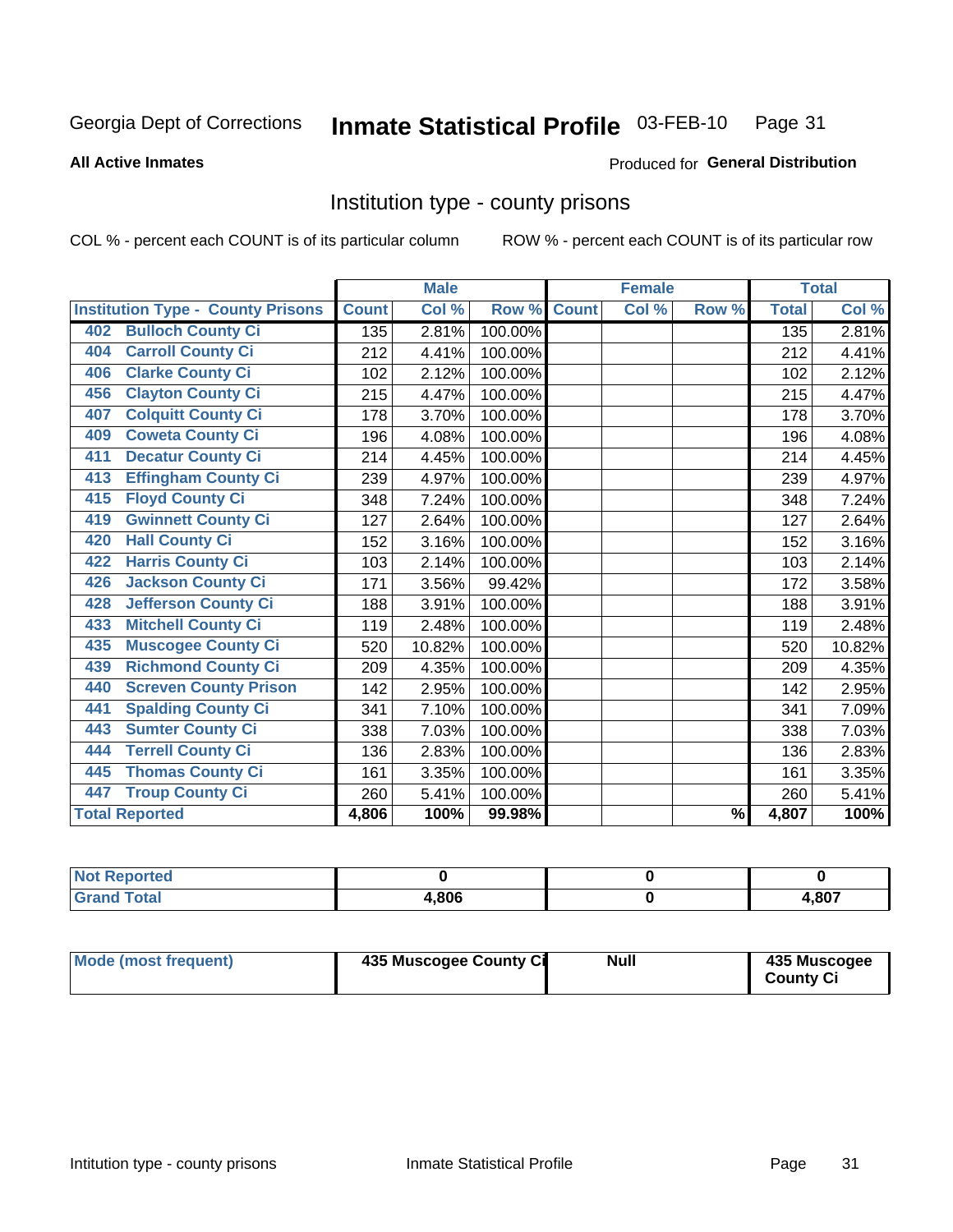#### Inmate Statistical Profile 03-FEB-10 Page 32

#### **All Active Inmates**

#### Produced for General Distribution

#### Institution type - state prisons

COL % - percent each COUNT is of its particular column

|                                         |              | <b>Male</b> |                  |              | <b>Female</b> |         | <b>Total</b> |       |
|-----------------------------------------|--------------|-------------|------------------|--------------|---------------|---------|--------------|-------|
| <b>Institution Type - State Prisons</b> | <b>Count</b> | Col %       | Row <sup>%</sup> | <b>Count</b> | Col %         | Row %   | <b>Total</b> | Col % |
| <b>Arrendale State Prison</b><br>508    |              |             |                  | 1,343        | 40.27%        | 100.00% | 1,343        | 3.42% |
| 532 Augusta State Med.                  | 1,151        | 3.21%       | 99.48%           | 6            | .18%          | .52%    | 1,157        | 2.95% |
| <b>Prison</b>                           |              |             |                  |              |               |         |              |       |
| <b>Autry State Prison</b><br>543        | 1,627        | 4.53%       | 100.00%          |              |               |         | 1,627        | 4.15% |
| <b>Baldwin State Prison</b><br>553      | 924          | 2.57%       | 100.00%          |              |               |         | 924          | 2.36% |
| <b>Bostick State Prison</b><br>536      | 698          | 1.94%       | 100.00%          |              |               |         | 698          | 1.78% |
| 534<br><b>Burrus Corr Trn Cntr</b>      | 595          | 1.66%       | 100.00%          |              |               |         | 595          | 1.52% |
| <b>Calhoun State Prison</b><br>547      | 1,622        | 4.52%       | 100.00%          |              |               |         | 1,622        | 4.14% |
| <b>Central State Prison</b><br>531      | 853          | 2.38%       | 100.00%          |              |               |         | 853          | 2.17% |
| <b>Coastal State Prison</b><br>523      | 1,586        | 4.42%       | 100.00%          |              |               |         | 1,586        | 4.04% |
| <b>Dodge State Prison</b><br>503        | 1,207        | 3.36%       | 100.00%          |              |               |         | 1,207        | 3.08% |
| <b>Dooly State Prison</b><br>548        | 1,692        | 4.71%       | 100.00%          |              |               |         | 1,692        | 4.31% |
| <b>Ga Diag &amp; Class Pris</b><br>521  | 1,670        | 4.65%       | 100.00%          |              |               |         | 1,670        | 4.26% |
| <b>Ga State Prison</b><br>517           | 1,491        | 4.15%       | 100.00%          |              |               |         | 1,491        | 3.80% |
| <b>Hancock State Prison</b><br>541      | 1,307        | 3.64%       | 100.00%          |              |               |         | 1,307        | 3.33% |
| 540<br><b>Hays State Prison</b>         | 1,689        | 4.71%       | 99.94%           |              |               |         | 1,690        | 4.31% |
| <b>Johnson State Prison</b><br>545      | 1,494        | 4.16%       | 100.00%          |              |               |         | 1,494        | 3.81% |
| 510<br><b>Lee State Prison</b>          | 635          | 1.77%       | 100.00%          |              |               |         | 635          | 1.62% |
| 564<br><b>Long State Prison</b>         | 228          | .64%        | 100.00%          |              |               |         | 228          | .58%  |
| <b>Macon State Prison</b><br>549        | 1,756        | 4.89%       | 100.00%          |              |               |         | 1,756        | 4.48% |
| 519<br><b>Men'S State Prison</b>        | 668          | 1.86%       | 100.00%          |              |               |         | 668          | 1.70% |
| 554<br><b>Metro State Prison (W)</b>    | 5            | .01%        | .60%             | 827          | 24.80%        | 99.40%  | 832          | 2.12% |
| <b>Montgomery State Prison</b><br>509   | 403          | 1.12%       | 100.00%          |              |               |         | 403          | 1.03% |
| <b>Phillips State Prison</b><br>505     | 1,083        | 3.02%       | 100.00%          |              |               |         | 1,083        | 2.76% |
| <b>Pulaski State Prison (W)</b><br>557  |              |             |                  | 1,159        | 34.75%        | 100.00% | 1,159        | 2.95% |
| <b>Rogers State Prison</b><br>533       | 1,501        | 4.18%       | 100.00%          |              |               |         | 1,501        | 3.83% |
| 530<br><b>Rutledge State Prison</b>     | 589          | 1.64%       | 100.00%          |              |               |         | 589          | 1.50% |
| 550<br><b>Smith State Prison</b>        | 1,612        | 4.49%       | 100.00%          |              |               |         | 1,612        | 4.11% |
| <b>Telfair State Prison</b><br>542      | 1,149        | 3.20%       | 100.00%          |              |               |         | 1,149        | 2.93% |
| 537<br><b>Valdosta State Prison</b>     | 1,319        | 3.68%       | 100.00%          |              |               |         | 1,319        | 3.36% |
| <b>Walker State Prison</b><br>506       | 428          | 1.19%       | 100.00%          |              |               |         | 428          | 1.09% |
| <b>Ware State Prison</b><br>501         | 1,522        | 4.24%       | 100.00%          |              |               |         | 1,522        | 3.88% |
| <b>Washington Sp</b><br>552             | 1,535        | 4.28%       | 100.00%          |              |               |         | 1,535        | 3.91% |
| <b>Wilcox State Prison</b><br>546       | 1,849        | 5.15%       | 100.00%          |              |               |         | 1,849        | 4.71% |
| <b>Total Reported</b>                   | 35,888       | 100%        | 91.5%            | 3,335        | 100%          | 8.5%    | 39,224       | 100%  |

| <b>Not Reported</b><br>Not Re ا |  |  |
|---------------------------------|--|--|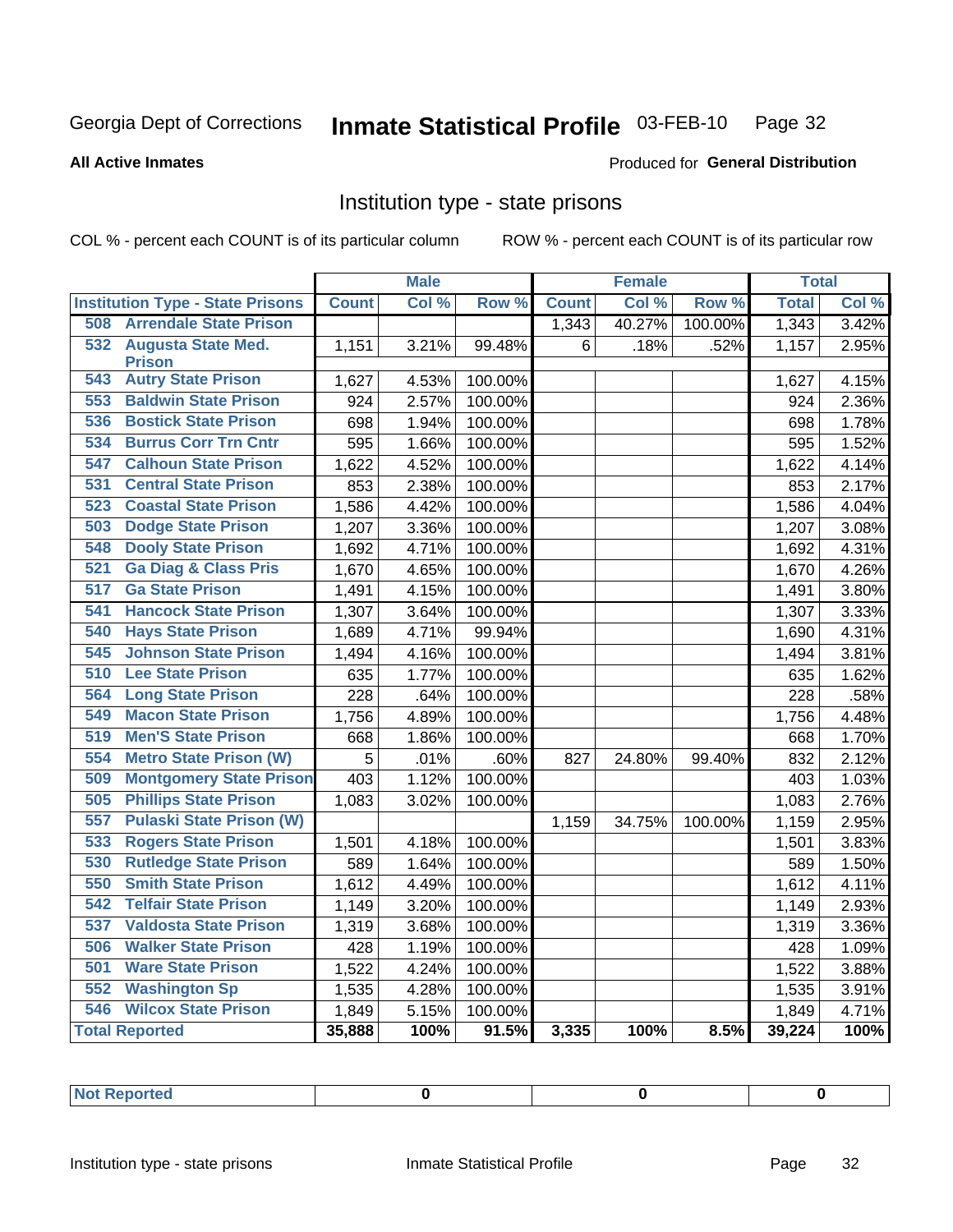## Inmate Statistical Profile 03-FEB-10 Page 33

**All Active Inmates** 

Produced for General Distribution

#### Institution type - state prisons

COL % - percent each COUNT is of its particular column

|                    | <b>Male</b> | <sup>⊏</sup> emale | Total  |
|--------------------|-------------|--------------------|--------|
| <b>Grand Total</b> | 35,888      | 3,335              | 39,224 |
|                    |             |                    |        |

| Mode (most frequent) | <b>1546 Wilcox State Prison</b> | <b>508 Arrendale State Prison</b> | 1546 Wilcox State<br><b>Prison</b> |
|----------------------|---------------------------------|-----------------------------------|------------------------------------|
|----------------------|---------------------------------|-----------------------------------|------------------------------------|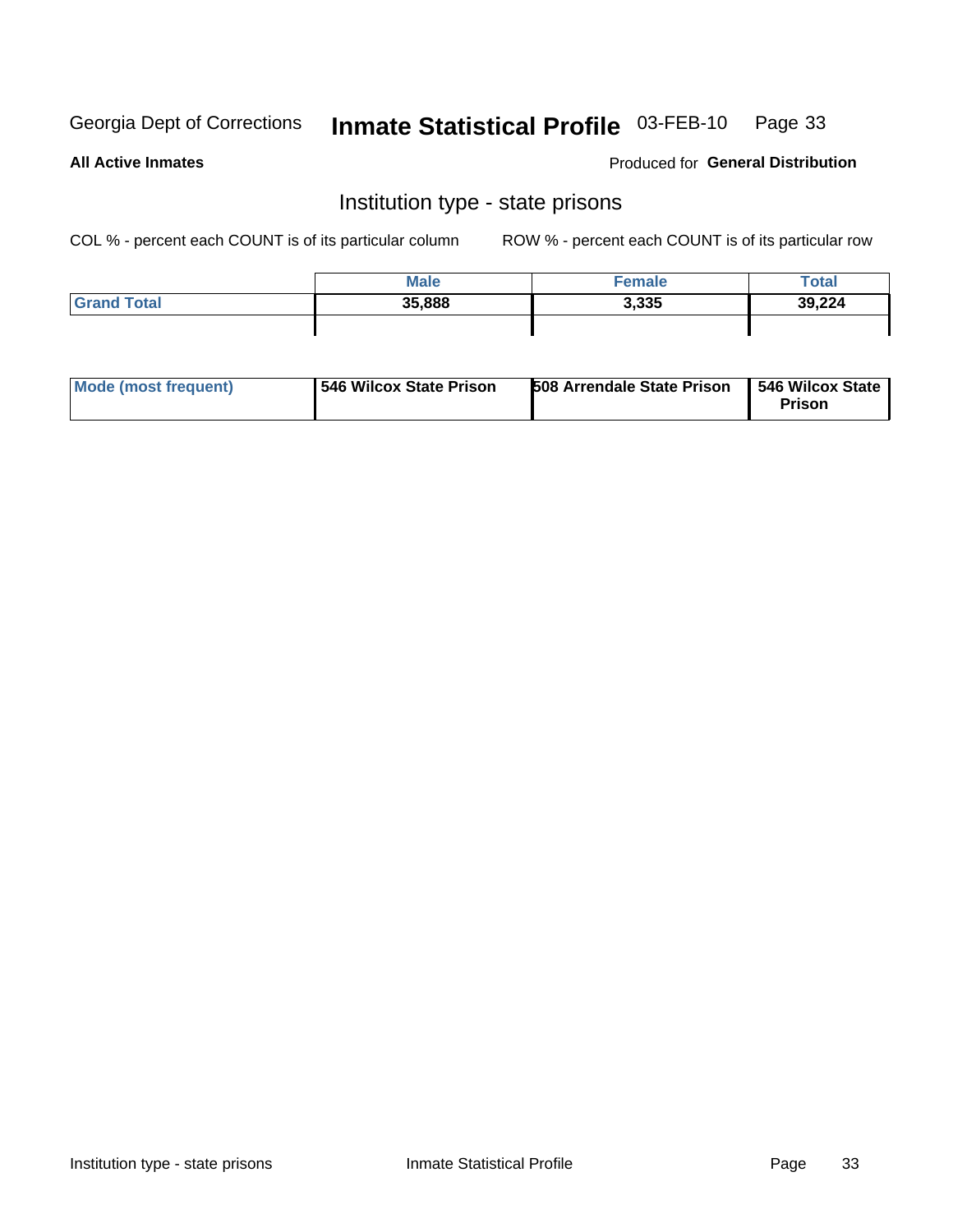## Inmate Statistical Profile 03-FEB-10 Page 35

**All Active Inmates** 

#### Produced for General Distribution

### Institution type - private prisons

COL % - percent each COUNT is of its particular column

|                                           |              | <b>Male</b> |                    | <b>Female</b> |       |              | <b>Total</b> |
|-------------------------------------------|--------------|-------------|--------------------|---------------|-------|--------------|--------------|
| <b>Institution Type - Private Prisons</b> | <b>Count</b> | Col %       | <b>Row % Count</b> | Col %         | Row % | <b>Total</b> | Col %        |
| <b>Coffee Corr Facility</b><br>569        | 1.715        | $33.43\%$   | 100.00%            |               |       | 1.715        | 33.43%       |
| 567 D Ray James Corr Fac                  | 1.702        | 33.18%      | 100.00%            |               |       | 1,702        | 33.18%       |
| <b>Wheeler Corr Facility</b><br>571       | 1.713        | 33.39%      | 100.00%            |               |       | 1.713        | 33.39%       |
| <b>Total Reported</b>                     | 5,130        | 100%        | $100\%$            |               |       | $\%$ 5.130   | 100%         |

| <b>eported</b> |       |      |
|----------------|-------|------|
| <b>otal</b>    | 5.130 | .130 |

| <b>Mode (most frequent)</b> | 569 Coffee Corr Facility | <b>Null</b> | 569 Coffee Corr<br><b>Facility</b> |
|-----------------------------|--------------------------|-------------|------------------------------------|
|-----------------------------|--------------------------|-------------|------------------------------------|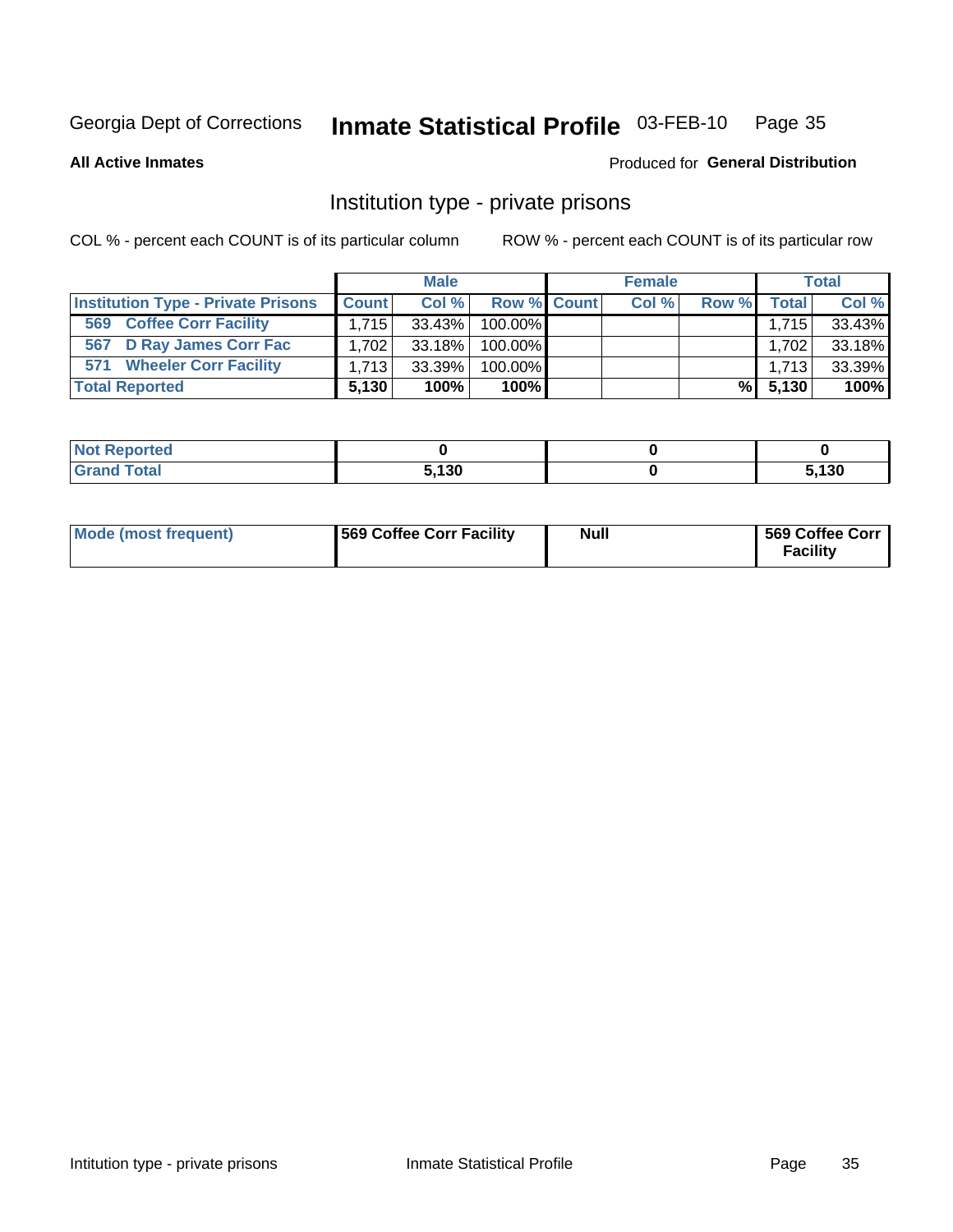## Inmate Statistical Profile 03-FEB-10 Page 36

**All Active Inmates** 

**Produced for General Distribution** 

## Institution type - prison annexes

COL % - percent each COUNT is of its particular column

|                                                   | <b>Male</b> |       |              | <b>Female</b> |             | <b>Total</b> |
|---------------------------------------------------|-------------|-------|--------------|---------------|-------------|--------------|
| <b>Institution Type - Prison Annexe   Count  </b> | Col %       | Row % | <b>Count</b> | Col %         | Row % Total | Col %        |
| <b>Total Reported</b>                             |             |       |              |               |             |              |

| <b>Reported</b><br>I NOT                      |  |  |
|-----------------------------------------------|--|--|
| <b>Total</b><br>Carar<br>$\sim$ . When $\sim$ |  |  |

| <b>Mode</b>     | <b>Null</b> | <b>Null</b> | <b>Null</b> |
|-----------------|-------------|-------------|-------------|
| most frequent). |             |             |             |
|                 |             |             |             |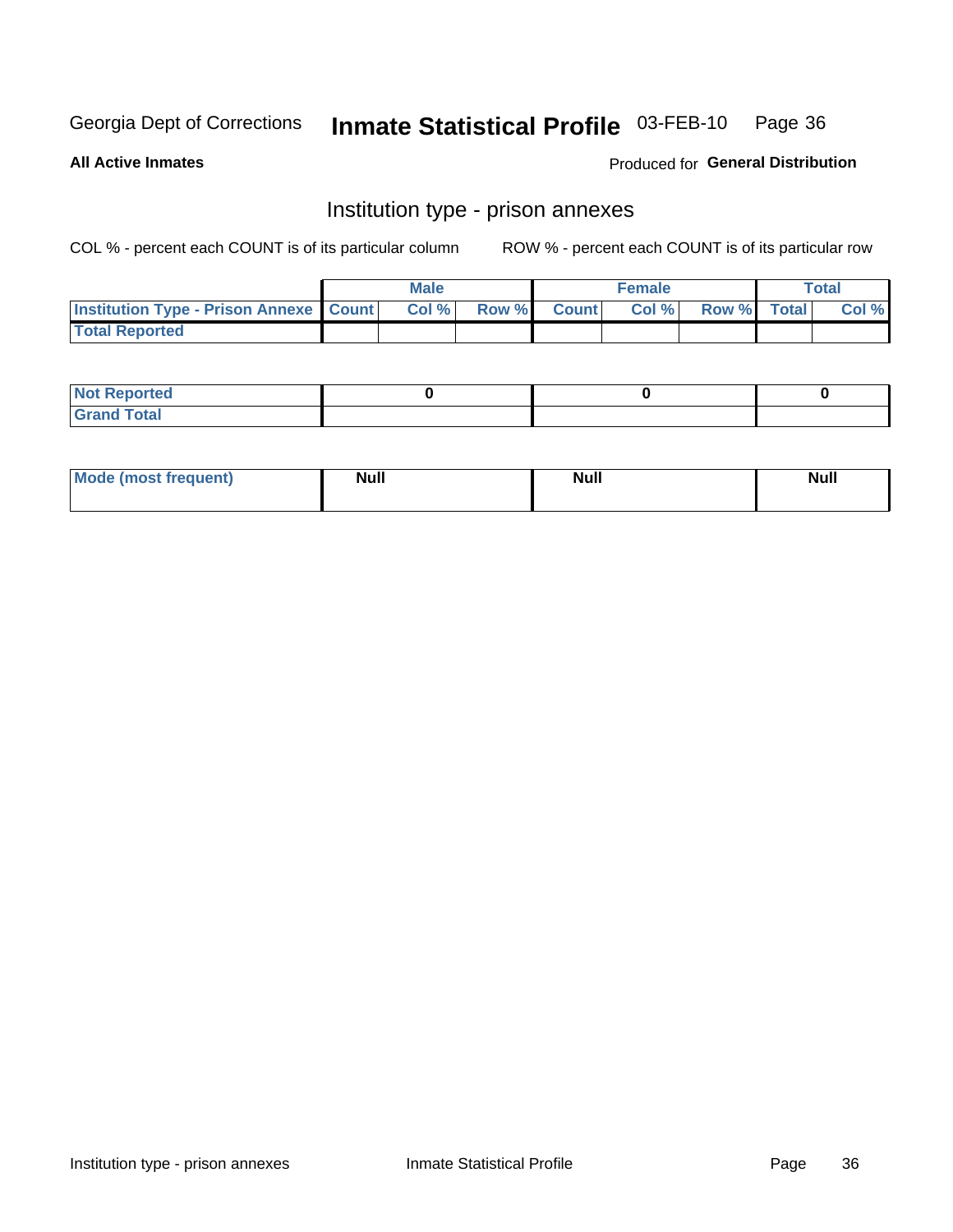## Inmate Statistical Profile 03-FEB-10 Page 37

**All Active Inmates** 

Produced for General Distribution

## Institution type - pre-release centers

COL % - percent each COUNT is of its particular column

|                                         |              | <b>Male</b> |         |              | <b>Female</b> |         |              | <b>Total</b> |
|-----------------------------------------|--------------|-------------|---------|--------------|---------------|---------|--------------|--------------|
| <b>Institution Type - Prison Annexe</b> | <b>Count</b> | Col %       | Row %   | <b>Count</b> | Col %         | Row %   | <b>Total</b> | Col %        |
| 7507 Appling Pre-Release Ctr            | 222          | 20.07%      | 100.00% |              |               |         | 222          | 17.28%       |
| 7521 Lamar Pre-Release Center           | 225          | 20.34%      | 99.56%  |              | .56%          | .44%    | 226          | 17.59%       |
| <b>7546 Turner Pre-Release</b>          | 216          | 19.53%      | 100.00% |              |               |         | 216          | 16.81%       |
| <b>Center</b>                           |              |             |         |              |               |         |              |              |
| 7538 W Central Pre-Release Ctr          |              |             |         | 178          | $99.44\%$     | 100.00% | 178          | 13.85%       |
| 556 Western Pre-Release Cntr            | 219          | 19.80%      | 100.00% |              |               |         | 219          | 17.04%       |
| <b>7572 Wilkes Pre-Release</b>          | 224          | 20.25%      | 100.00% |              |               |         | 224          | 17.43%       |
| <b>Center</b>                           |              |             |         |              |               |         |              |              |
| <b>Total Reported</b>                   | 1,106        | 100%        | 86.07%  | 179          | 100%          | 13.93%  | 1,285        | 100%         |

| <b>Exercise</b> |       |          |       |
|-----------------|-------|----------|-------|
| <b>Total</b>    | .106. | 170<br>. | 285,، |

| <b>Mode (most frequent)</b> | Center | 7521 Lamar Pre-Release   7538 W Central Pre-Release   7521 Lamar Pre-  <br>Ctr | Release Center |
|-----------------------------|--------|--------------------------------------------------------------------------------|----------------|
|                             |        |                                                                                |                |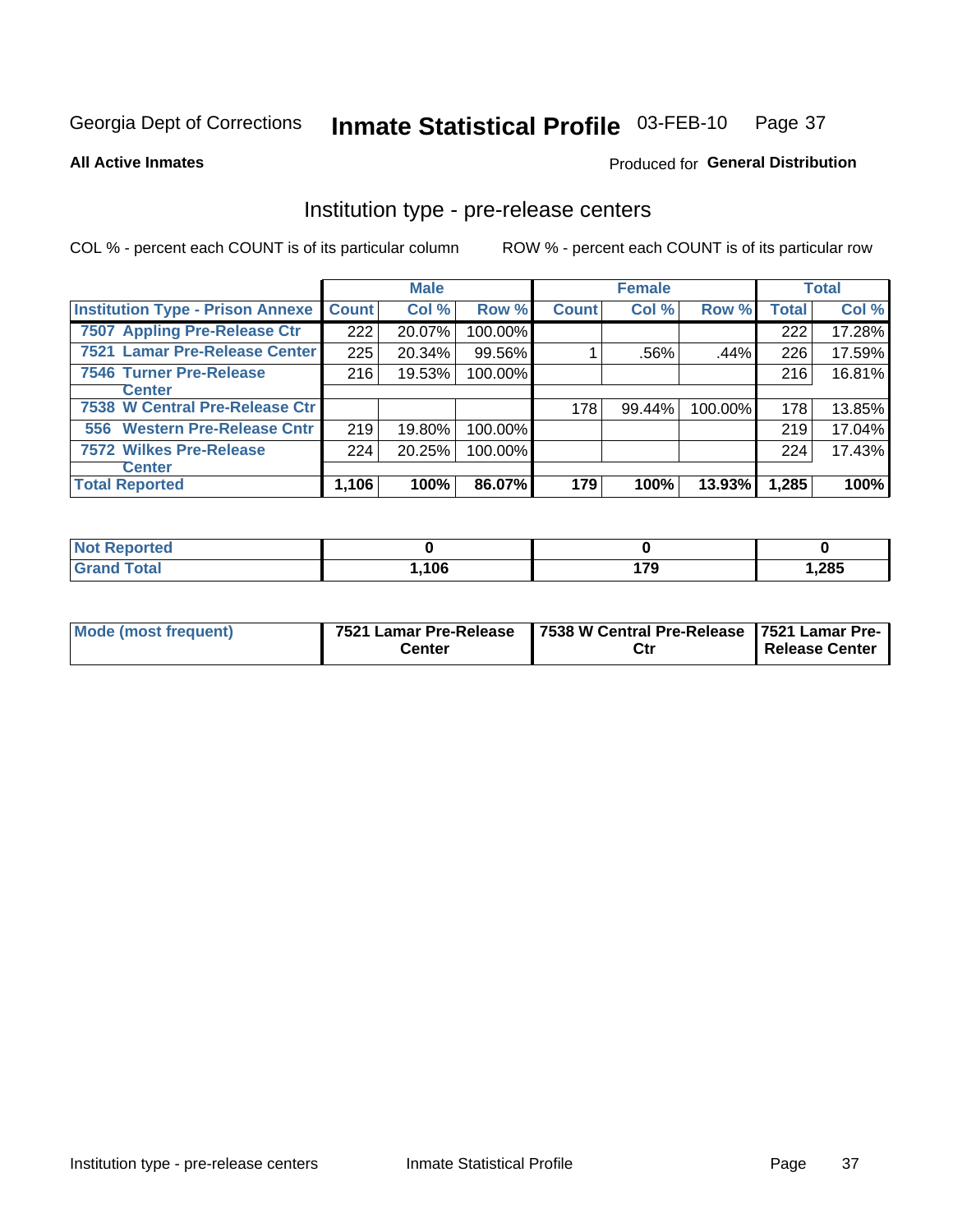#### Inmate Statistical Profile 03-FEB-10 Page 38

**All Active Inmates** 

### Produced for General Distribution

## Institution type - inmate boot camp

COL % - percent each COUNT is of its particular column

|                                      |                 | <b>Male</b> |              |              | <b>Female</b> |             | <b>Total</b> |
|--------------------------------------|-----------------|-------------|--------------|--------------|---------------|-------------|--------------|
| <b>Institution Type - Boot Camps</b> | <b>I</b> Count⊥ | Col %       | <b>Row %</b> | <b>Count</b> | Col %         | Row % Total | Col %        |
| <b>Total Rported</b>                 |                 |             |              |              |               |             |              |

| <b>Not Reported</b><br>.        |  |  |
|---------------------------------|--|--|
| Total<br><b>C</b> <sub>He</sub> |  |  |

| <b>I Mode (most frequent)</b> | <b>Null</b> | <b>Null</b> | <b>Null</b> |
|-------------------------------|-------------|-------------|-------------|
|                               |             |             |             |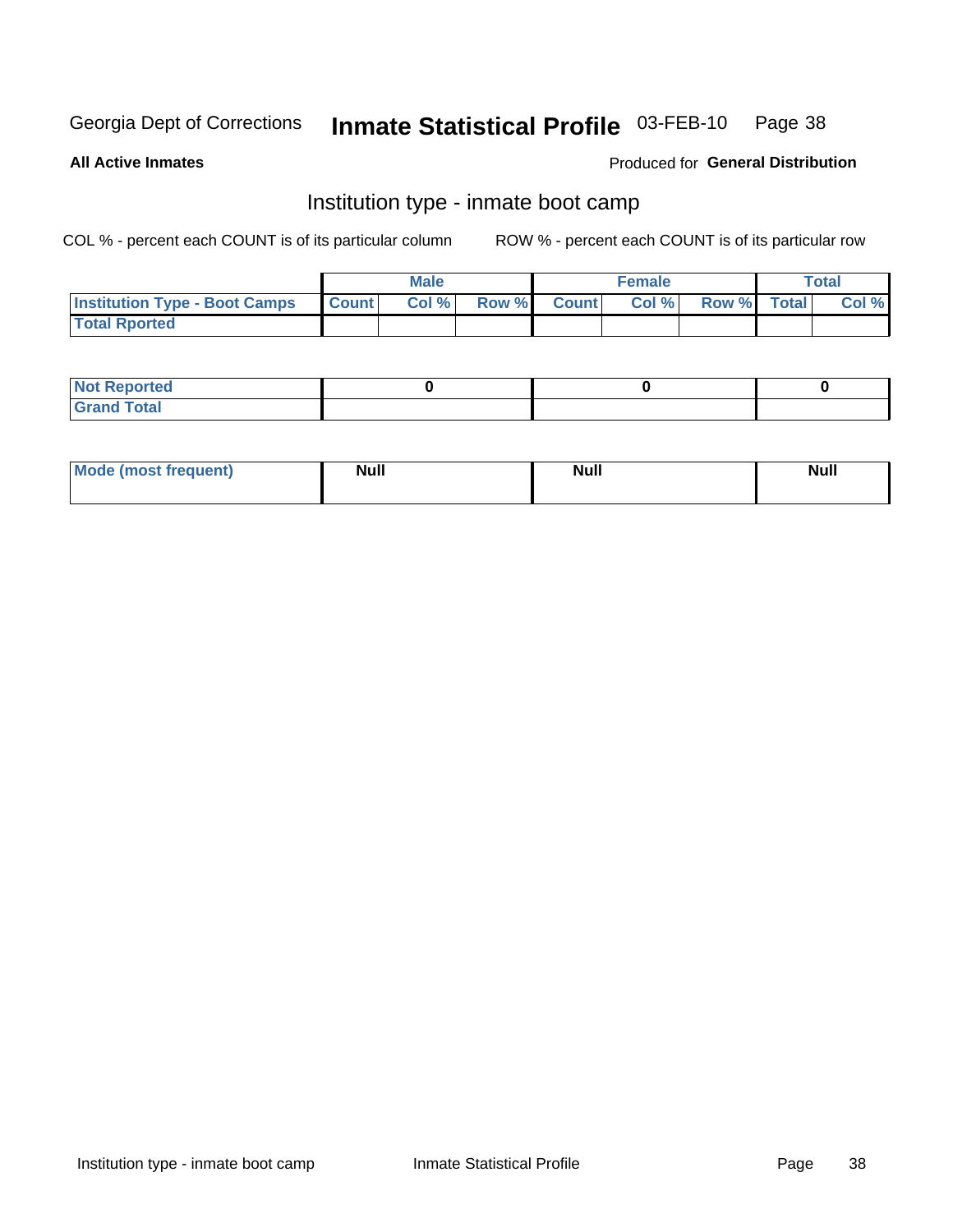#### Inmate Statistical Profile 03-FEB-10 Page 39

**All Active Inmates** 

### Produced for General Distribution

## Number of disciplinary reports

COL % - percent each COUNT is of its particular column

|                                       |              | <b>Male</b> |             |       | <b>Female</b> |          |        | <b>Total</b> |
|---------------------------------------|--------------|-------------|-------------|-------|---------------|----------|--------|--------------|
| <b>Number of Disciplinary Reports</b> | <b>Count</b> | Col %       | Row % Count |       | Col %         | Row %    | Total  | Col %        |
|                                       | 21,044       | 42.43%      | 90.10%      | 2,311 | 61.28%        | $9.89\%$ | 23,356 | 43.77%       |
|                                       | 3,236        | 6.53%       | 93.91%      | 210   | 5.57%         | 6.09%    | 3,446  | 6.46%        |
|                                       | 5,533        | 11.16%      | 93.05%      | 412   | 10.93%        | 6.93%    | 5,946  | 11.14%       |
| 3                                     | 2,197        | 4.43%       | 95.07%      | 114   | 3.02%         | 4.93%    | 2,311  | 4.33%        |
|                                       | 2,701        | 5.45%       | 94.24%      | 165   | 4.38%         | 5.76%    | 2,866  | 5.37%        |
| 5                                     | 1,536        | $3.10\%$    | 95.70%      | 69    | 1.83%         | 4.30%    | 1,605  | 3.01%        |
| <b>More Than 5</b>                    | 13,345       | 26.91%      | 96.46%      | 490   | 12.99%        | $3.54\%$ | 13,835 | 25.93%       |
| <b>Total Reported</b>                 | 49,592       | 100%        | 92.93%      | 3,771 | 100%          | 7.07%    | 53,365 | 100.0%       |

| <b>Not Reported</b> |        |     |        |
|---------------------|--------|-----|--------|
| Total               | 49,592 | フフィ | 53,365 |

| Mean (average)         | 5.79 | 2.66 | 5.56 |
|------------------------|------|------|------|
| <b>Median (middle)</b> |      |      |      |
| Mode (most frequent)   |      |      |      |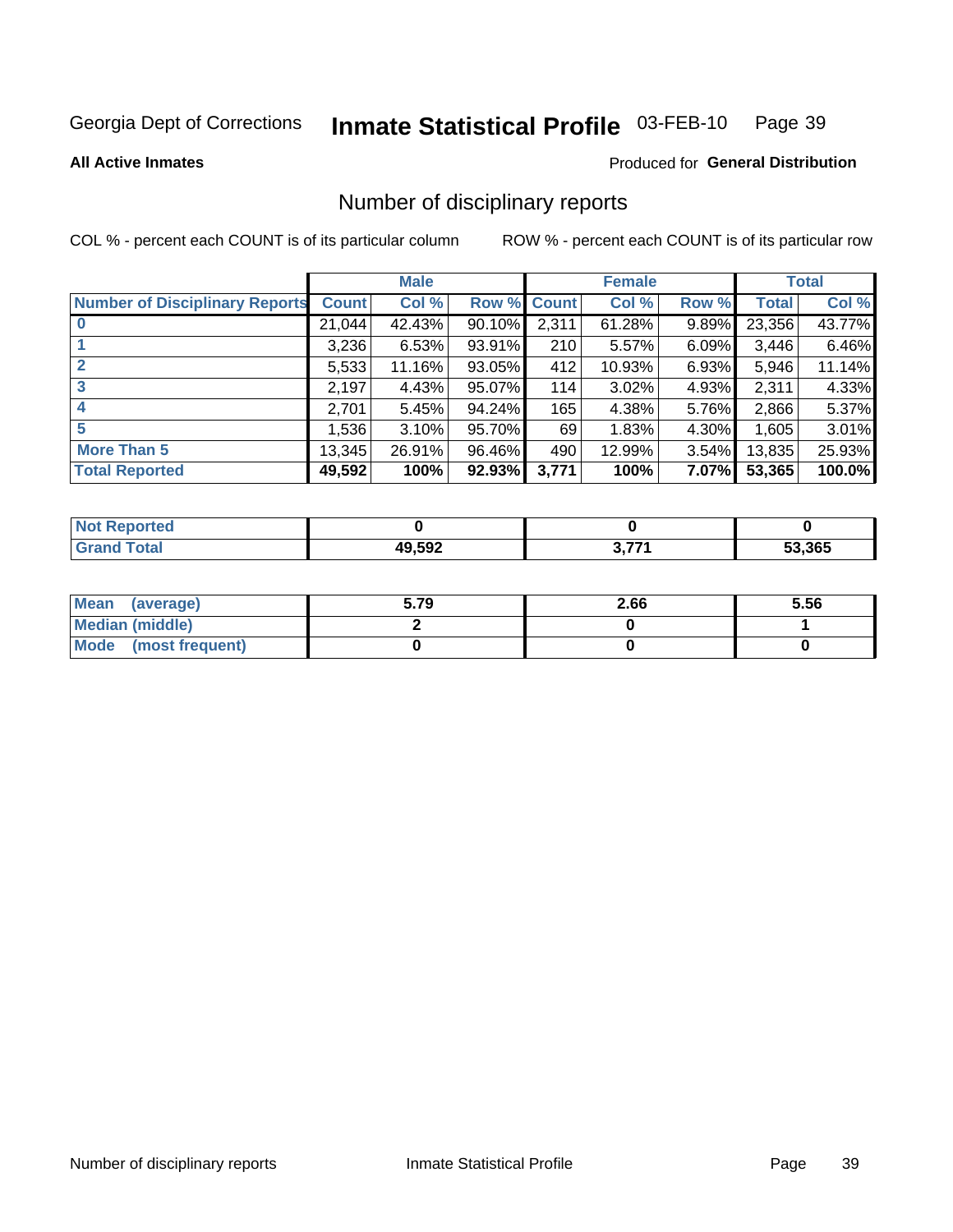#### Inmate Statistical Profile 03-FEB-10 Page 40

### **All Active Inmates**

## **Produced for General Distribution**

## Number of transfers

COL % - percent each COUNT is of its particular column

|                            |         | <b>Male</b> |        |              | <b>Female</b> |          |              | <b>Total</b> |
|----------------------------|---------|-------------|--------|--------------|---------------|----------|--------------|--------------|
| <b>Number of Transfers</b> | Count l | Col %       | Row %  | <b>Count</b> | Col %         | Row %    | <b>Total</b> | Col %        |
|                            | 2,133   | 4.30%       | 80.40% | 520          | 13.79%        | 19.60%   | 2,653        | 4.97%        |
|                            | 7,651   | 15.43%      | 90.12% | 838          | 22.22%        | $9.87\%$ | 8,490        | 15.91%       |
| $\mathbf{2}$               | 11,444  | 23.08%      | 91.09% | 1,118        | 29.65%        | 8.90%    | 12,563       | 23.54%       |
| 3                          | 10,028  | 20.22%      | 92.58% | 804          | 21.32%        | 7.42%    | 10,832       | 20.30%       |
| 4                          | 4,990   | 10.06%      | 96.26% | 194          | 5.14%         | $3.74\%$ | 5,184        | 9.71%        |
| 5                          | 4,814   | 9.71%       | 96.22% | 189          | 5.01%         | 3.78%    | 5,003        | 9.38%        |
| <b>More Than 5</b>         | 8,532   | 17.20%      | 98.75% | 108          | 2.86%         | $1.25\%$ | 8,640        | 16.19%       |
| <b>Total Reported</b>      | 49,592  | 100%        | 92.93% | 3,771        | 100%          | $7.07\%$ | 53,365       | 100%         |

| orted<br>NOT F |        |     |        |
|----------------|--------|-----|--------|
| Total          | 49,592 | フフィ | 53.365 |

| Mean (average)       | 3.58 | າ 4 າ | 3.47 |
|----------------------|------|-------|------|
| Median (middle)      |      |       |      |
| Mode (most frequent) |      |       |      |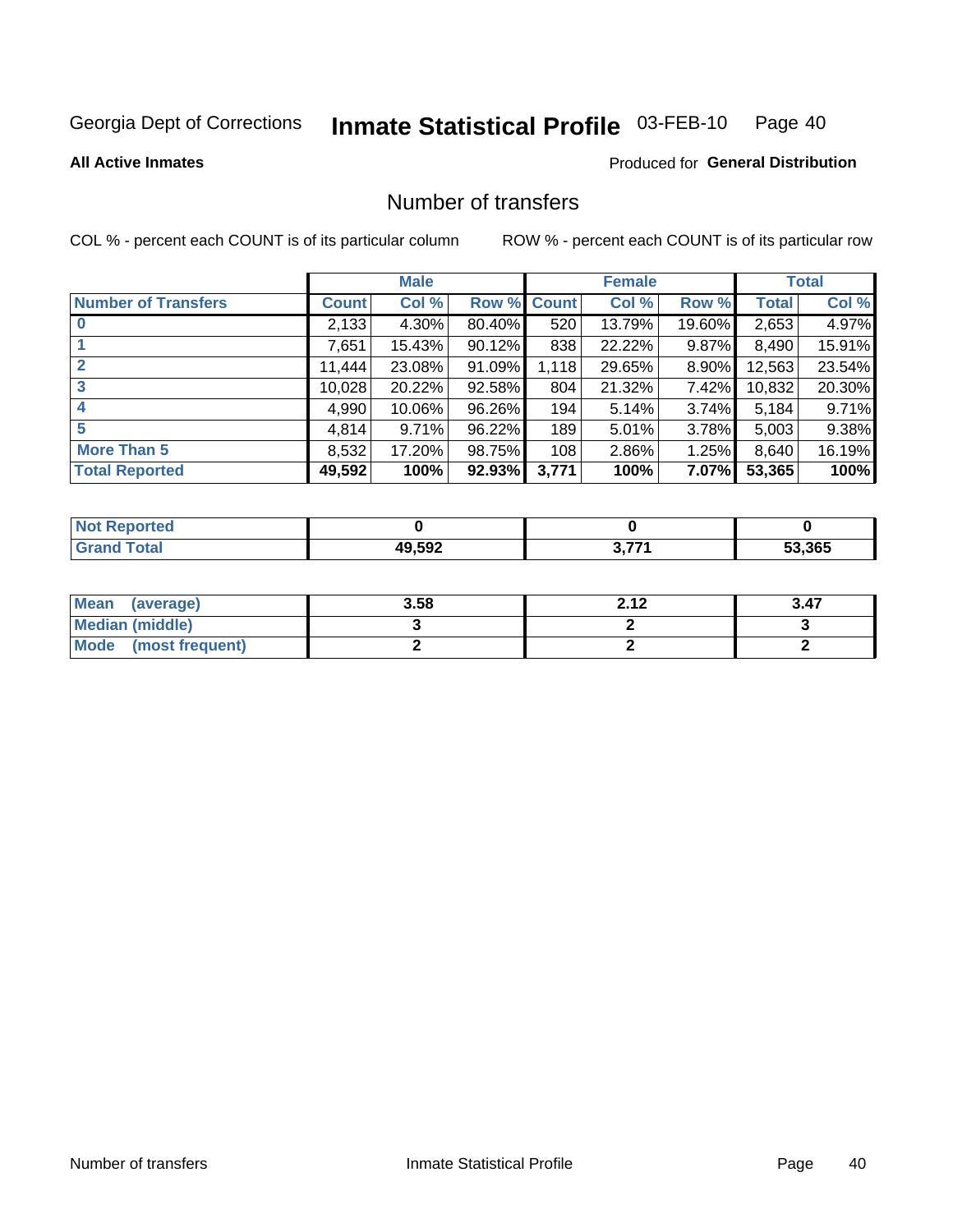#### Inmate Statistical Profile 03-FEB-10 Page 41

**All Active Inmates** 

**Produced for General Distribution** 

## Number of escapes

COL % - percent each COUNT is of its particular column

|                          |              | <b>Male</b> |             |       | <b>Female</b> |          |        | <b>Total</b> |
|--------------------------|--------------|-------------|-------------|-------|---------------|----------|--------|--------------|
| <b>Number of Escapes</b> | <b>Count</b> | Col %       | Row % Count |       | Col %         | Row %    | Total  | Col %        |
|                          | 49,254       | 99.32%      | 92.90%      | 3,762 | 99.76%        | $7.10\%$ | 53,018 | 99.35%       |
|                          | 192          | 0.39%       | 97.96%      | 4     | 0.11%         | 2.04%    | 196    | 0.37%        |
|                          | 138          | 0.28%       | $96.50\%$   | 5     | 0.13%         | 3.50%    | 143    | 0.27%        |
|                          |              | 0.01%       | 100.00%     |       |               |          |        | 0.01%        |
|                          |              | 0.01%       | $100.00\%$  |       |               |          |        | 0.01%        |
| <b>Total Reported</b>    | 49,592       | 100%        | $92.93\%$   | 3,771 | 100%          | 7.07%    | 53,365 | 100.0%       |

| <b>Not Reported</b> |        |              |        |
|---------------------|--------|--------------|--------|
| <b>Total</b>        | 49,592 | <b>2 774</b> | 53.365 |

| Mean (average)         |  | .0 <sup>4</sup> |
|------------------------|--|-----------------|
| <b>Median (middle)</b> |  |                 |
| Mode (most frequent)   |  |                 |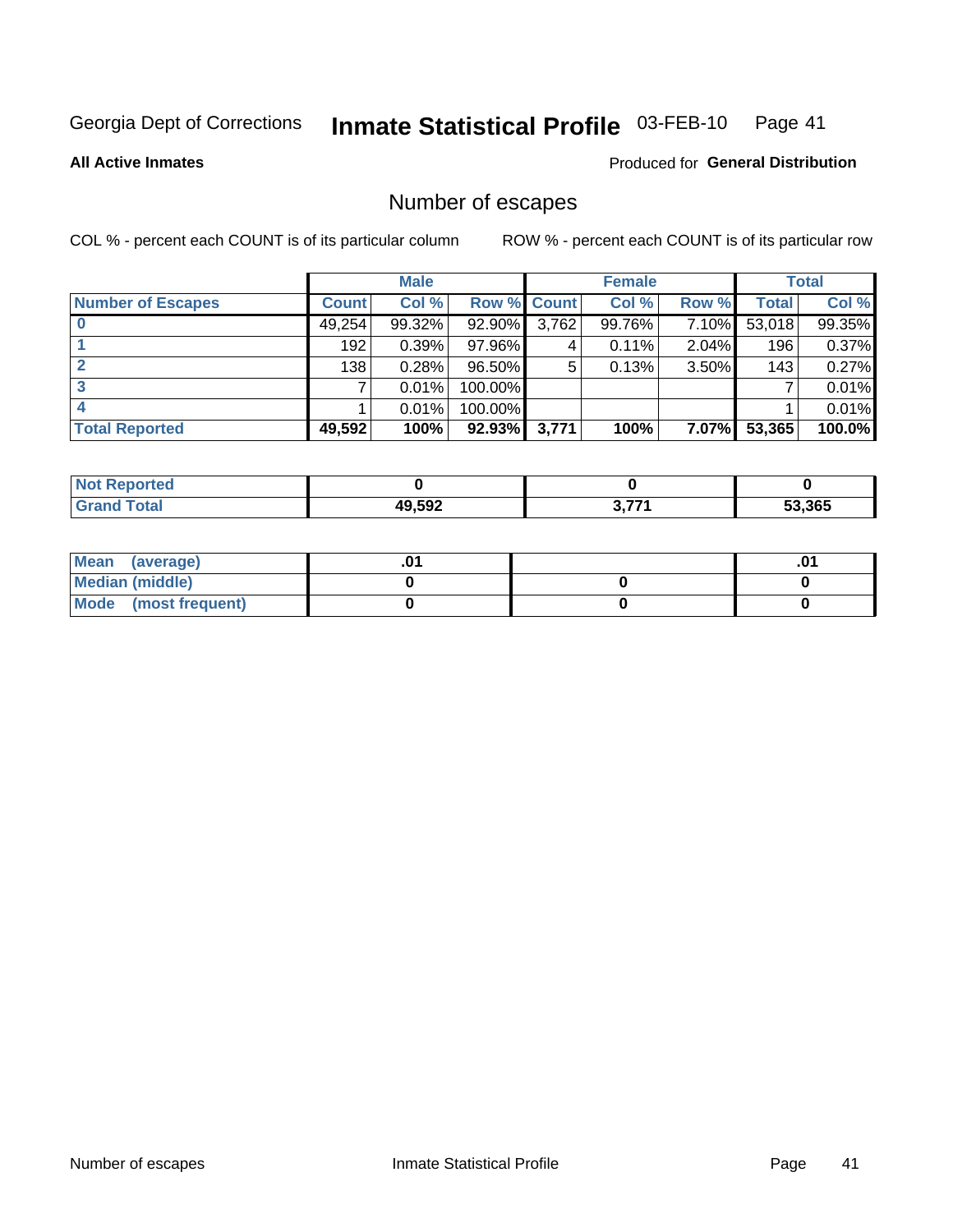#### Inmate Statistical Profile 03-FEB-10 Page 42

**All Active Inmates** 

### Produced for General Distribution

## Split sentences - Probation to follow

COL % - percent each COUNT is of its particular column

|                            |              | <b>Male</b> |                    | <b>Female</b> |          |              | <b>Total</b> |
|----------------------------|--------------|-------------|--------------------|---------------|----------|--------------|--------------|
| <b>Probation to follow</b> | <b>Count</b> | Col%        | <b>Row % Count</b> | Col %         | Row %    | <b>Total</b> | Col %        |
| <b>Yes</b>                 | 18.429       | 37.16%      | 93.76% 1.226       | 32.51%        | $6.24\%$ | 19,656       | 36.83%       |
| <b>No</b>                  | 31.163       | $62.84\%$   | $92.45\%$ 2.545    | 67.49%        |          | 7.55% 33,709 | 63.17%       |
| <b>Total Reported</b>      | 49,592       | 100%        | $92.93\%$ 3,771    | 100%          |          | 7.07% 53,365 | 100%         |

| _______ | 49.592<br>. . | 53.365 |
|---------|---------------|--------|
|         |               |        |

| $M_{\odot}$<br><br><b>NO</b><br><b>NO</b><br><b>IVU</b> |  |  |  |  |  |
|---------------------------------------------------------|--|--|--|--|--|
|---------------------------------------------------------|--|--|--|--|--|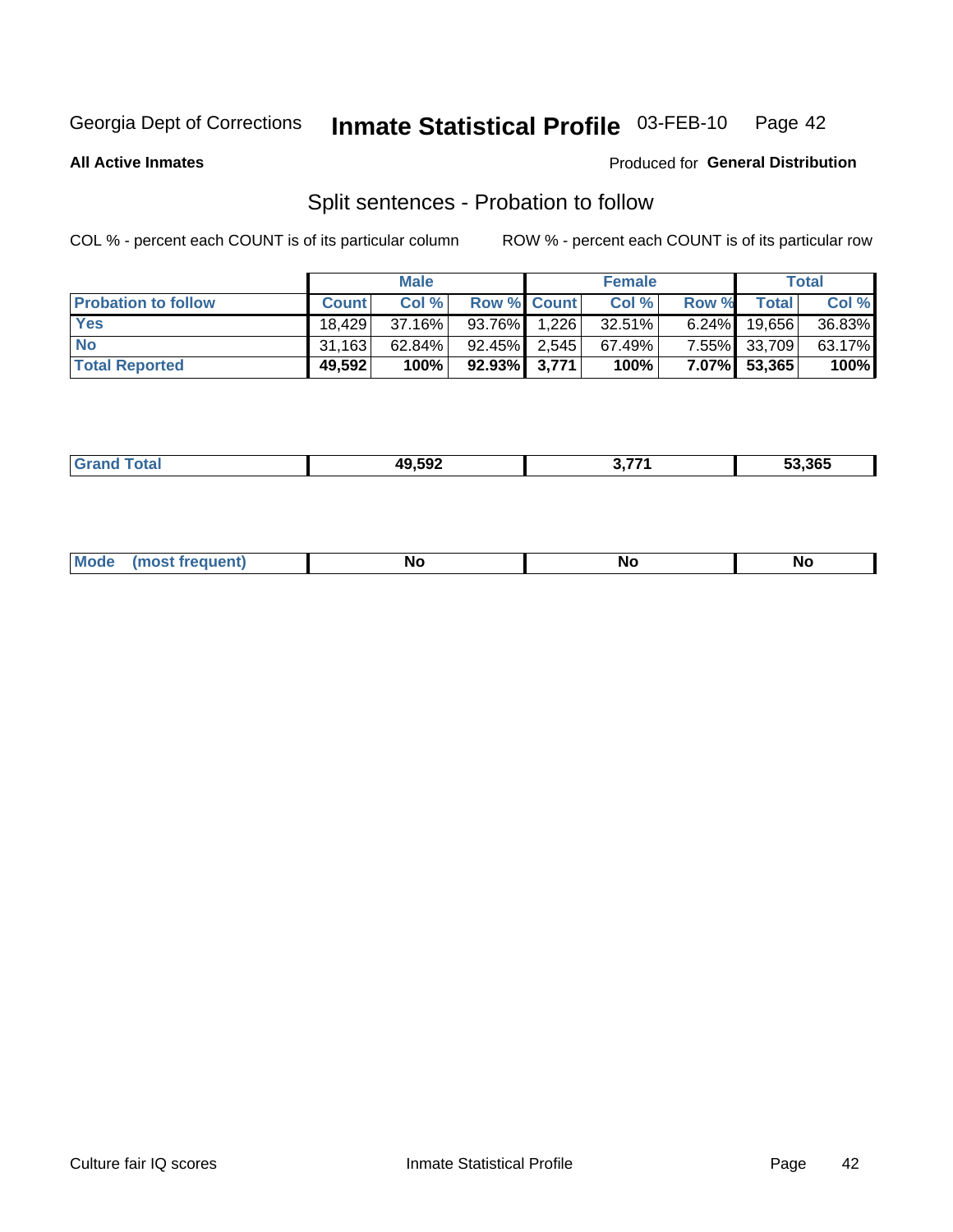#### Inmate Statistical Profile 03-FEB-10 Page 43

**All Active Inmates** 

### Produced for General Distribution

## Probable future release type of still active inmates

COL % - percent each COUNT is of its particular column

|                                         |              | <b>Male</b> |                    |       | <b>Female</b> |          | <b>Total</b> |        |
|-----------------------------------------|--------------|-------------|--------------------|-------|---------------|----------|--------------|--------|
| <b>Probable Future Release Type</b>     | <b>Count</b> | Col %       | <b>Row % Count</b> |       | Col %         | Row %    | <b>Total</b> | Col %  |
| <b>Paroled with probation to follow</b> | 6,471        | 13.07%      | 93.44%             | 454   | 12.06%        | 6.56%    | 6,925        | 13.00% |
| Paroled w/o probation to follow         | 6,110        | 12.34%      | 93.28%             | 440   | 11.69%        | 6.72%    | 6,550        | 12.29% |
| <b>Maxout with probation to follow</b>  | 11.473       | $23.17\%$   | 93.75%             | 764   | 20.30%        | 6.24%    | 12,238       | 22.97% |
| <b>Maxout w/o probation to follow</b>   | 18,250       | 36.86%      | $91.03\%$          | 1,798 | 47.77%        | 8.97%    | 20,049       | 37.63% |
| Life, LWOP or death sentence            | 7,205        | 14.55%      | 95.90%             | 308   | 8.18%         | 4.10%    | 7,513        | 14.10% |
| <b>Total Reported</b>                   | 49,509       | 100%        | $92.93\%$ 3,764    |       | 100%          | $7.07\%$ | 53,275       | 100%   |

| 49,509 | 701 | 53,275 |
|--------|-----|--------|

| <b>Mode (most frequent)</b> | <b>Maxout w/o PROB follow</b> | Maxout w/o PROB follow   Maxout w/o PROB |        |
|-----------------------------|-------------------------------|------------------------------------------|--------|
|                             |                               |                                          | follow |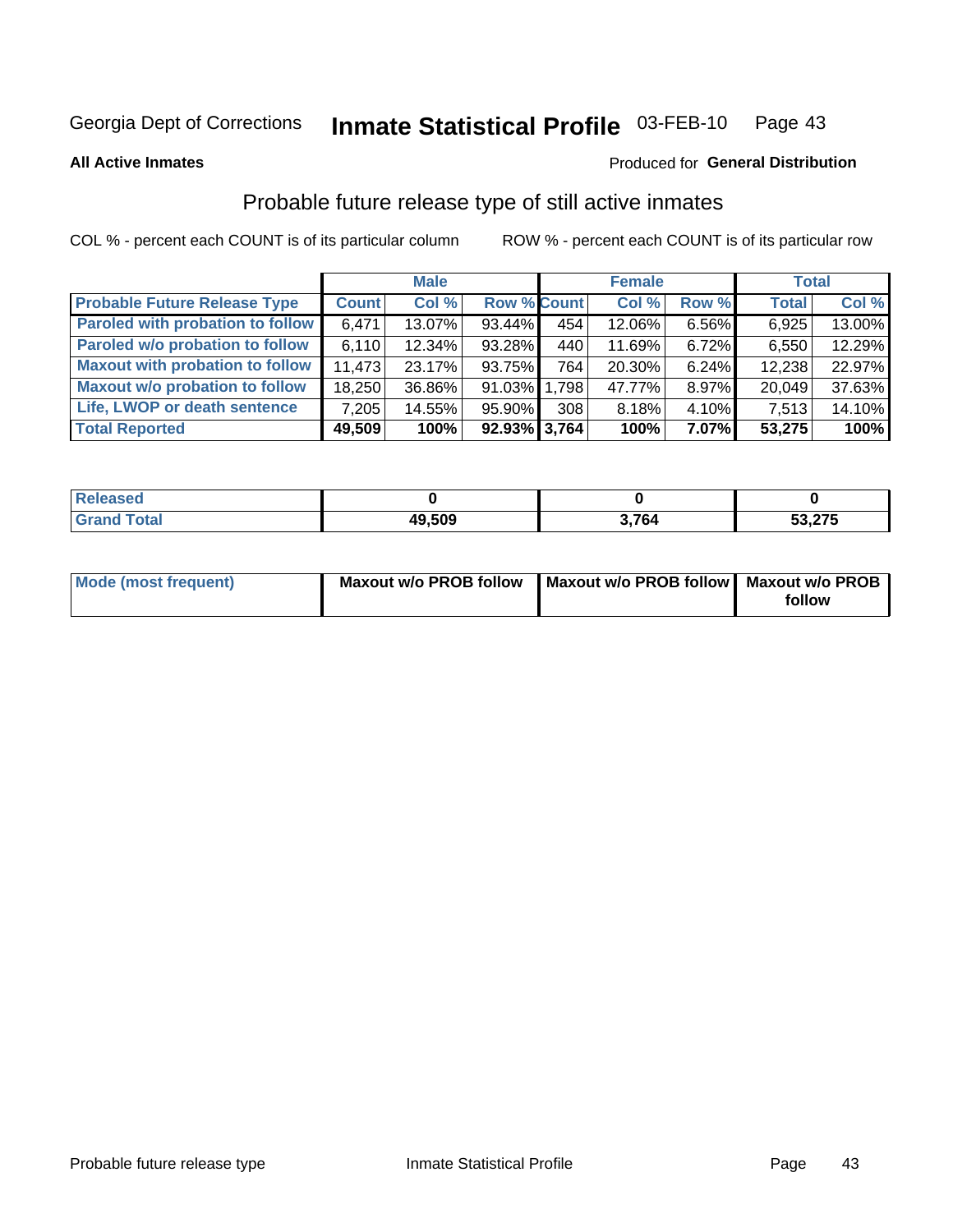## **All Active Inmates**

## **Produced for General Distribution**

# Time served in current (or last) institution

COL % - percent each COUNT is of its particular column

|                            |              | <b>Male</b> |        |              | <b>Female</b> |        |              | <b>Total</b> |
|----------------------------|--------------|-------------|--------|--------------|---------------|--------|--------------|--------------|
| <b>Time In Institution</b> | <b>Count</b> | Col %       | Row %  | <b>Count</b> | Col %         | Row %  | <b>Total</b> | Col %        |
| 0 to 3 months              | 10,868       | 21.91%      | 91.40% | 1,023        | 27.13%        | 8.60%  | 11,891       | 22.28%       |
| 3.01 to 6 months           | 8,013        | 16.16%      | 92.76% | 625          | 16.57%        | 7.24%  | 8,638        | 16.19%       |
| 6.01 to 9 months           | 6,775        | 13.66%      | 93.93% | 437          | 11.59%        | 6.06%  | 7,213        | 13.52%       |
| 9.01 to 12 months          | 4,933        | 9.95%       | 93.53% | 340          | 9.02%         | 6.45%  | 5,274        | 9.88%        |
| 12.01 to 18 months         | 6,516        | 13.14%      | 93.30% | 468          | 12.41%        | 6.70%  | 6,984        | 13.09%       |
| <b>18.01 to 24 months</b>  | 3,374        | 6.80%       | 91.63% | 308          | 8.17%         | 8.37%  | 3,682        | 6.90%        |
| 2.01 to 3 years            | 3,354        | 6.76%       | 94.91% | 180          | 4.77%         | 5.09%  | 3,534        | 6.62%        |
| $3.01$ to 4 years          | 1,637        | 3.30%       | 93.49% | 114          | 3.02%         | 6.51%  | 1,751        | 3.28%        |
| 4.01 to 5 years            | 1,123        | 2.26%       | 88.22% | 150          | 3.98%         | 11.78% | 1,273        | 2.39%        |
| 5.01 to 6 years            | 724          | 1.46%       | 95.26% | 36           | 0.95%         | 4.74%  | 760          | 1.42%        |
| 6.01 to 7 years            | 505          | 1.02%       | 97.87% | 11           | 0.29%         | 2.13%  | 516          | 0.97%        |
| 7.01 to 8 years            | 434          | 0.88%       | 96.44% | 16           | 0.42%         | 3.56%  | 450          | 0.84%        |
| $8.01$ to 9 years          | 335          | 0.68%       | 95.44% | 16           | 0.42%         | 4.56%  | 351          | 0.66%        |
| 9.01 to 10 years           | 217          | 0.44%       | 94.35% | 13           | 0.34%         | 5.65%  | 230          | 0.43%        |
| Over 10 years              | 784          | 1.58%       | 95.84% | 34           | 0.90%         | 4.16%  | 818          | 1.53%        |
| <b>Total Reported</b>      | 49,592       | 100%        | 92.93% | 3,771        | 100%          | 7.07%  | 53,365       | 100%         |

| orted<br><b>NOT</b> |        |     |        |
|---------------------|--------|-----|--------|
| `∩fa                | 49,592 | 77. | 53.365 |

| <b>Mean</b><br>(average) | 19 months | 15 months | 19 months |
|--------------------------|-----------|-----------|-----------|
| Median (middle)          | 8 months  | 8 months  | 8 months  |
| Mode (most frequent)     | 0 months  | 2 months  | 1 months  |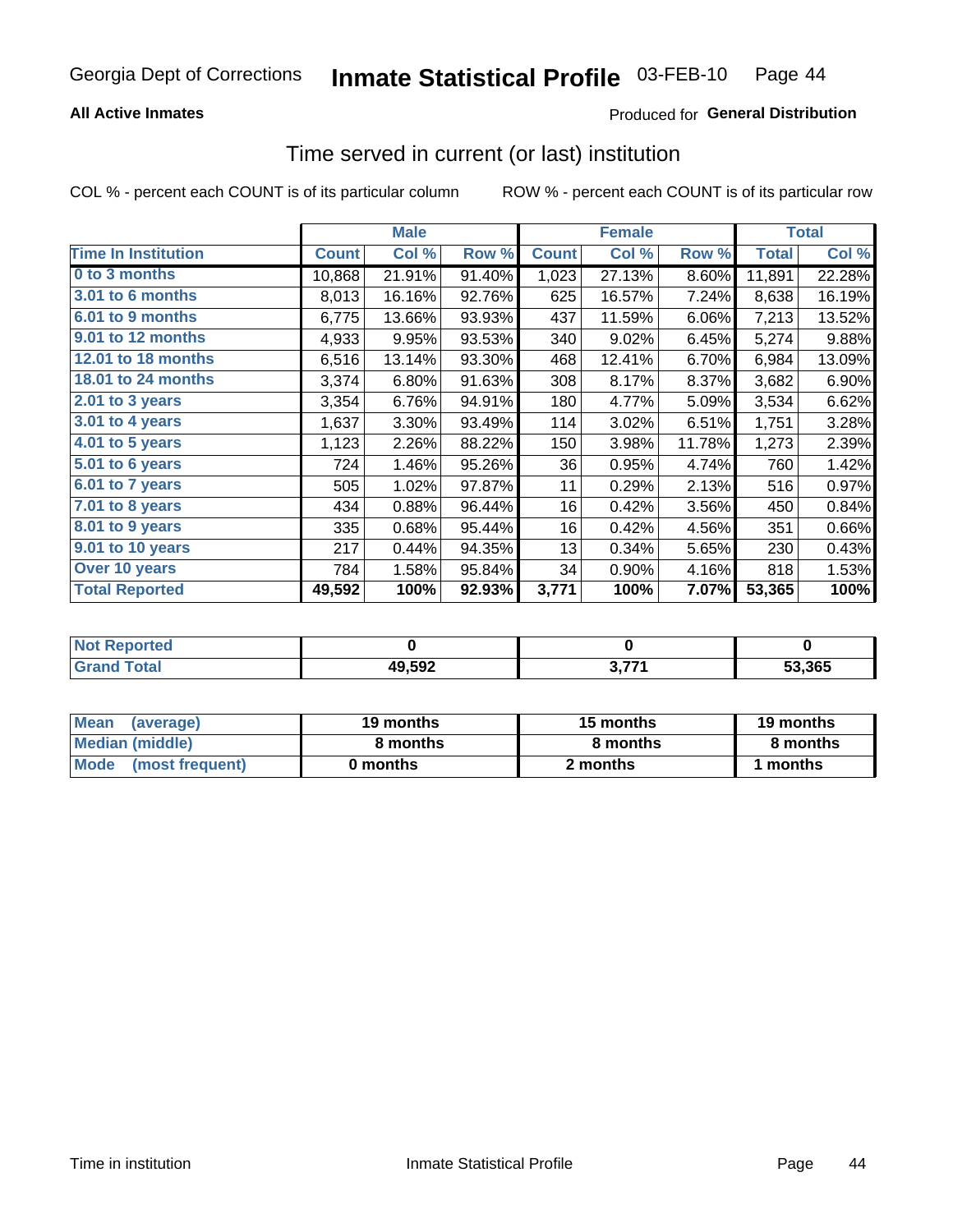#### Inmate Statistical Profile 03-FEB-10 Page 45

### **All Active Inmates**

## Produced for General Distribution

## Highest grade level attained

COL % - percent each COUNT is of its particular column

|                              |              | <b>Male</b> |         |              | <b>Female</b> |        |              | <b>Total</b> |
|------------------------------|--------------|-------------|---------|--------------|---------------|--------|--------------|--------------|
| <b>Grade Level</b>           | <b>Count</b> | Col %       | Row %   | <b>Count</b> | Col %         | Row %  | <b>Total</b> | Col %        |
| No school at all             | 39           | 0.08%       | 97.50%  | 1            | 0.03%         | 2.50%  | 40           | 0.08%        |
| Grade 1                      | 50           | 0.10%       | 98.04%  | 1            | 0.03%         | 1.96%  | 51           | 0.10%        |
| <b>Grade 2</b>               | 78           | 0.16%       | 96.30%  | 3            | 0.08%         | 3.70%  | 81           | 0.15%        |
| <b>Grade 3</b>               | 129          | 0.26%       | 95.56%  | 6            | 0.16%         | 4.44%  | 135          | 0.26%        |
| Grade 4                      | 159          | 0.32%       | 96.36%  | 6            | 0.16%         | 3.64%  | 165          | 0.31%        |
| Grade 5                      | 202          | 0.41%       | 90.18%  | 22           | 0.60%         | 9.82%  | 224          | 0.43%        |
| Grade 6                      | 750          | 1.53%       | 95.79%  | 33           | 0.89%         | 4.21%  | 783          | 1.49%        |
| <b>Grade 7</b>               | 1,054        | 2.15%       | 94.70%  | 58           | 1.57%         | 5.21%  | 1,113        | 2.11%        |
| <b>Grade 8</b>               | 3,896        | 7.96%       | 93.47%  | 272          | 7.37%         | 6.53%  | 4,168        | 7.92%        |
| Grade 9                      | 6,720        | 13.73%      | 94.08%  | 423          | 11.46%        | 5.92%  | 7,143        | 13.57%       |
| Grade 10                     | 8,980        | 18.35%      | 95.06%  | 467          | 12.66%        | 4.94%  | 9,447        | 17.95%       |
| Grade 11                     | 8,594        | 17.56%      | 94.77%  | 473          | 12.82%        | 5.22%  | 9,068        | 17.23%       |
| <b>Grade 12 or GED</b>       | 13,107       | 26.78%      | 91.86%  | 1,162        | 31.49%        | 8.14%  | 14,269       | 27.11%       |
| <b>Some tech school</b>      | 354          | 0.72%       | 88.94%  | 44           | 1.19%         | 11.06% | 398          | 0.76%        |
| <b>Completed tech school</b> | 460          | 0.94%       | 85.82%  | 76           | 2.06%         | 14.18% | 536          | 1.02%        |
| College, 1 year              | 1,330        | 2.72%       | 87.27%  | 194          | 5.26%         | 12.73% | 1,524        | 2.90%        |
| College, 2 year              | 1,786        | 3.65%       | 87.29%  | 260          | 7.05%         | 12.71% | 2,046        | 3.89%        |
| College, 3 year              | 475          | 0.97%       | 89.79%  | 54           | 1.46%         | 10.21% | 529          | 1.01%        |
| <b>Bachelor's degree</b>     | 625          | 1.28%       | 85.15%  | 109          | 2.95%         | 14.85% | 734          | 1.39%        |
| <b>Master's degree</b>       | 104          | 0.21%       | 82.54%  | 22           | 0.60%         | 17.46% | 126          | 0.24%        |
| Ph.D. degree                 | 18           | 0.04%       | 94.74%  | 1            | 0.03%         | 5.26%  | 19           | 0.04%        |
| Law degree                   | 15           | 0.03%       | 83.33%  | 3            | 0.08%         | 16.67% | 18           | 0.03%        |
| <b>Some medical school</b>   | $\mathbf{1}$ | 0.01%       | 100.00% |              |               |        | 1            | 0.01%        |
| <b>Medical degree</b>        | 10           | 0.02%       | 100.00% |              |               |        | 10           | 0.02%        |
| <b>Total Reported</b>        | 48,936       | 100%        | 92.98%  | 3,690        | 100%          | 7.01%  | 52,628       | 100.0%       |

| 656                  | O4    | 707<br>, J I<br>$-$ |
|----------------------|-------|---------------------|
| 19 592<br>лч<br>.JJZ | גדד מ | 53.365              |

| <b>Mean</b><br>(average) | 10.64           | 11.22           | 10.68           |
|--------------------------|-----------------|-----------------|-----------------|
| Median (middle)          | Grade 11        | Grade 12 or GED | Grade 11        |
| Mode<br>(most frequent)  | Grade 12 or GED | Grade 12 or GED | Grade 12 or GED |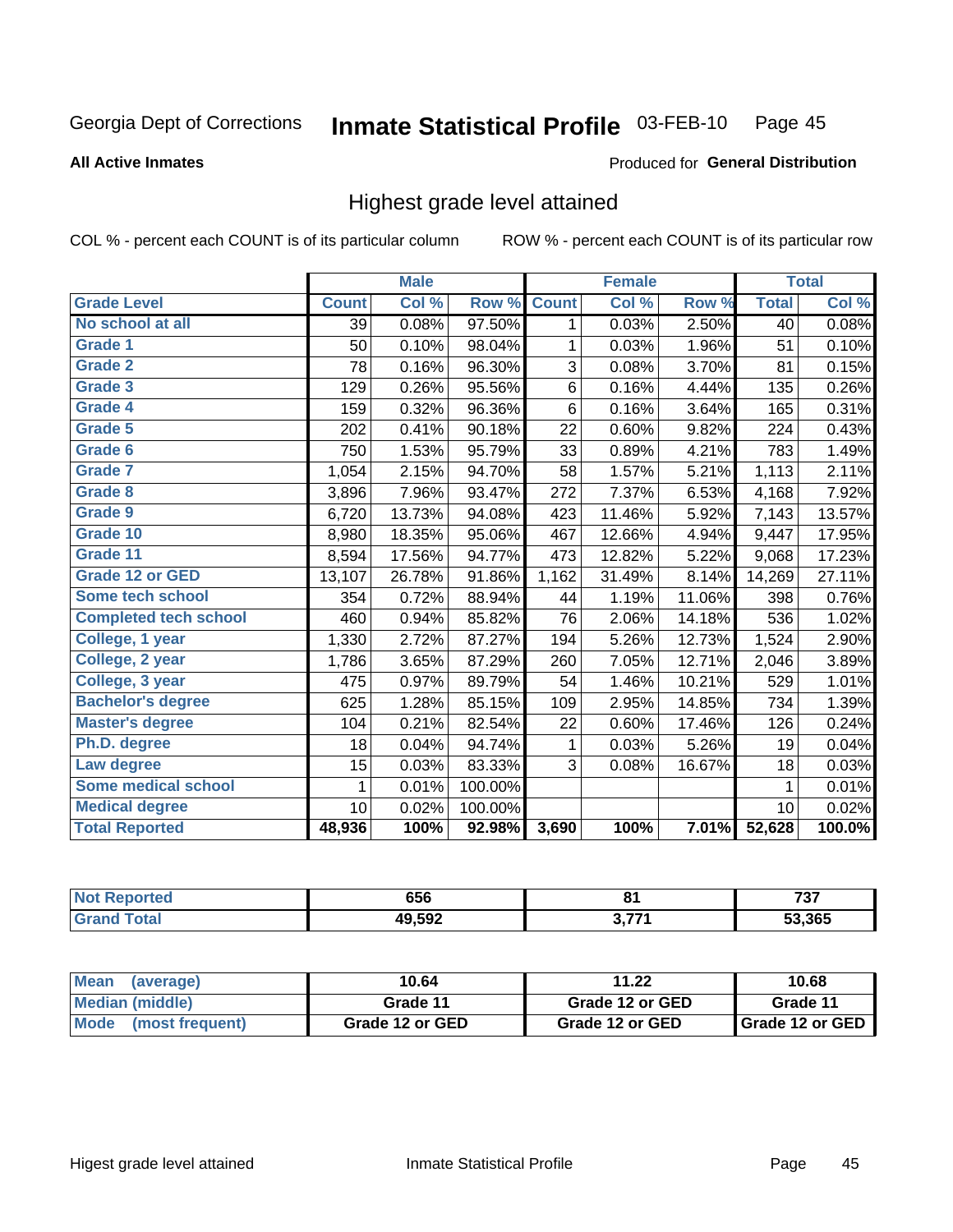#### Inmate Statistical Profile 03-FEB-10 Page 46

### **All Active Inmates**

## Produced for General Distribution

## Culture fair IQ scores

COL % - percent each COUNT is of its particular column

|                       |              | <b>Male</b> |        |              | <b>Female</b> |          |              | <b>Total</b> |
|-----------------------|--------------|-------------|--------|--------------|---------------|----------|--------------|--------------|
| <b>IQ Scores</b>      | <b>Count</b> | Col %       | Row %  | <b>Count</b> | Col %         | Row %    | <b>Total</b> | Col %        |
| $60 - 69$             | 1,478        | 3.19%       | 94.80% | 81           | 2.70%         | 5.20%    | 1,559        | 3.16%        |
| $70 - 79$             | 3,763        | 8.12%       | 93.56% | 259          | 8.64%         | 6.44%    | 4,022        | 8.15%        |
| $80 - 89$             | 7,155        | 15.45%      | 90.85% | 721          | 24.05%        | 9.15%    | 7,876        | 15.97%       |
| $90 - 99$             | 12,159       | 26.25%      | 92.18% | 1,030        | 34.36%        | 7.81%    | 13,190       | 26.74%       |
| $100 - 109$           | 12,368       | 26.70%      | 96.44% | 455          | 15.18%        | $3.55\%$ | 12,824       | 26.00%       |
| $110 - 119$           | 7,722        | 16.67%      | 97.21% | 222          | 7.40%         | 2.79%    | 7,944        | 16.11%       |
| $120 - 129$           | 1,596        | 3.45%       | 92.58% | 128          | 4.27%         | 7.42%    | 1,724        | 3.50%        |
| $130 - 139$           | 65           | 0.14%       | 48.15% | 70           | 2.33%         | 51.85%   | 135          | 0.27%        |
| 140 & Up              | 18           | 0.04%       | 36.00% | 32           | 1.07%         | 64.00%   | 50           | 0.10%        |
| <b>Total Reported</b> | 46,324       | 100%        | 93.92% | 2,998        | 100%          | 6.08%    | 49,324       | 100%         |

| <b>Not Reported</b>         | 2,600  | 541   | 3,141  |
|-----------------------------|--------|-------|--------|
| <b>Not Valid (under 60)</b> | 668    | 232   | 900    |
| <b>Grand Total</b>          | 49,592 | 3,771 | 53,365 |

| <b>Mean</b><br>(average) | 98  | 96 | 97 |
|--------------------------|-----|----|----|
| <b>Median (middle)</b>   | 99  | 94 | 99 |
| Mode<br>(most frequent)  | 103 | 94 | 99 |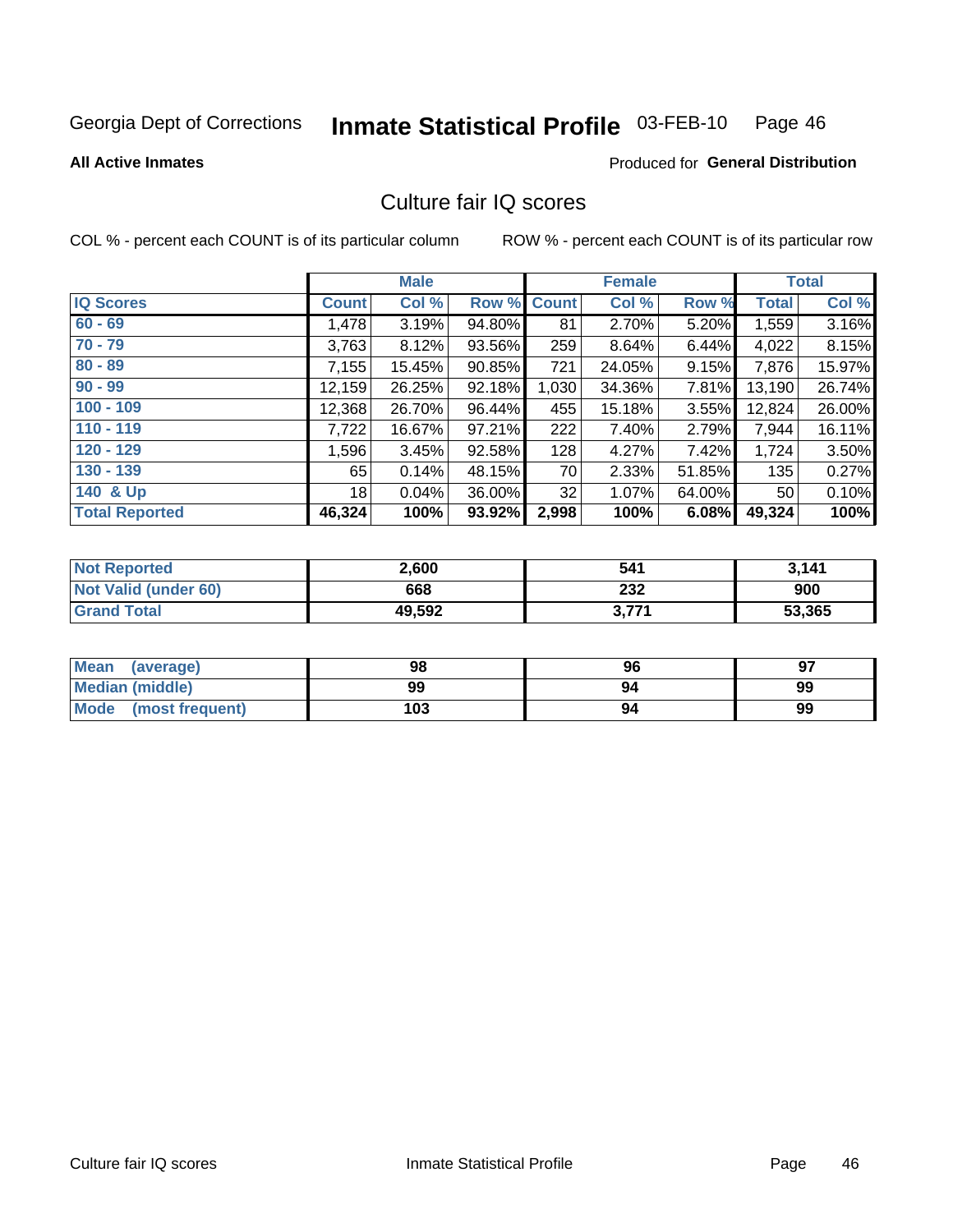#### Inmate Statistical Profile 03-FEB-10 Page 47

**All Active Inmates** 

## Produced for General Distribution

## Wide Range Achievement Test (WRAT) reading score

COL % - percent each COUNT is of its particular column

|                           |              | <b>Male</b> |        |                  | <b>Female</b> |        |              | <b>Total</b> |
|---------------------------|--------------|-------------|--------|------------------|---------------|--------|--------------|--------------|
| <b>WRAT Reading Score</b> | <b>Count</b> | Col %       | Row %  | <b>Count</b>     | Col %         | Row %  | <b>Total</b> | Col %        |
| $0.1$ to $0.9$            | 956          | 2.03%       | 98.46% | 15 <sub>15</sub> | 0.46%         | 1.54%  | 971          | 1.93%        |
| 1.0 to 1.9                | 1,222        | 2.60%       | 97.37% | 33               | 1.02%         | 2.63%  | 1,255        | 2.50%        |
| 2.0 to 2.9                | 2,189        | 4.66%       | 96.30% | 84               | 2.60%         | 3.70%  | 2,273        | 4.53%        |
| 3.0 to 3.9                | 3,812        | 8.11%       | 95.51% | 179              | 5.53%         | 4.49%  | 3,991        | 7.95%        |
| 4.0 to 4.9                | 4,470        | 9.51%       | 94.94% | 238              | 7.35%         | 5.06%  | 4,708        | 9.37%        |
| 5.0 to 5.9                | 3,905        | 8.31%       | 95.06% | 203              | 6.27%         | 4.94%  | 4,108        | 8.18%        |
| 6.0 to 6.9                | 4,161        | 8.85%       | 93.97% | 267              | 8.25%         | 6.03%  | 4,428        | 8.82%        |
| 7.0 to 7.9                | 1,876        | 3.99%       | 93.66% | 127              | 3.92%         | 6.34%  | 2,003        | 3.99%        |
| 8.0 to 8.9                | 3,817        | 8.12%       | 94.32% | 230              | 7.11%         | 5.68%  | 4,047        | $8.06\%$     |
| 9.0 to 9.9                | 2,957        | 6.29%       | 95.08% | 153              | 4.73%         | 4.92%  | 3,110        | 6.19%        |
| 10.0 to 10.9              | 2,646        | 5.63%       | 92.52% | 213              | 6.58%         | 7.45%  | 2,860        | 5.69%        |
| 11.0 to 11.9              | 3,268        | 6.95%       | 90.18% | 356              | 11.00%        | 9.82%  | 3,624        | 7.21%        |
| 12.0 to 12.9              | 9,661        | 20.56%      | 91.50% | 897              | 27.72%        | 8.50%  | 10,559       | 21.02%       |
| 13                        | 2,051        | 4.36%       | 89.49% | 241              | 7.45%         | 10.51% | 2,292        | 4.56%        |
| <b>Total Reported</b>     | 46,991       | 100%        | 93.55% | 3,236            | 100%          | 6.44%  | 50,229       | 100%         |

| <b>orted</b><br>NO | 2,601  | 535  | 3,136  |
|--------------------|--------|------|--------|
| $T$ atal $T$       | 49,592 | 2774 | 53,365 |

| Mean<br>(average)      | 8.04       | 9.27 | 8.12 |
|------------------------|------------|------|------|
| <b>Median (middle)</b> | י ה<br>o.z | 10.2 | o.z  |
| Mode (most frequent)   | 12.9       | 12.9 | 12.9 |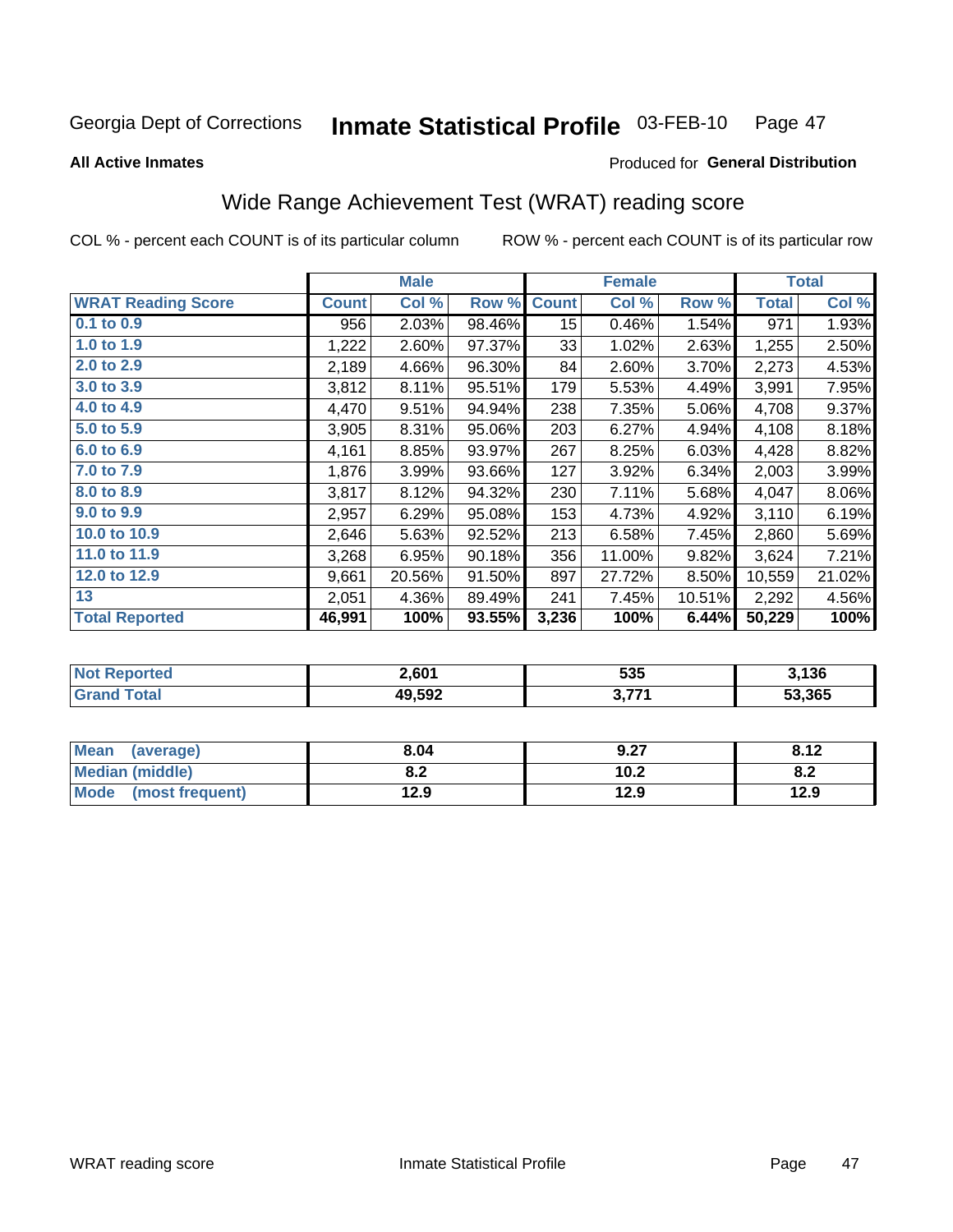#### Inmate Statistical Profile 03-FEB-10 Page 48

Produced for General Distribution

### **All Active Inmates**

## Wide Range Achievement Test (WRAT) math score

COL % - percent each COUNT is of its particular column

|                              |              | <b>Male</b> |        |                | <b>Female</b> |        |              | <b>Total</b> |
|------------------------------|--------------|-------------|--------|----------------|---------------|--------|--------------|--------------|
| <b>WRAT Mathematic Score</b> | <b>Count</b> | Col %       | Row %  | <b>Count</b>   | Col %         | Row %  | <b>Total</b> | Col %        |
| 0.1 to 0.9                   | 128          | 0.27%       | 98.46% | $\overline{2}$ | 0.06%         | 1.54%  | 130          | 0.26%        |
| 1.0 to 1.9                   | 302          | 0.64%       | 95.27% | 15             | 0.46%         | 4.73%  | 317          | 0.63%        |
| 2.0 to 2.9                   | 1,186        | 2.52%       | 95.57% | 55             | 1.70%         | 4.43%  | 1,241        | 2.47%        |
| 3.0 to 3.9                   | 2,803        | 5.96%       | 96.12% | 113            | 3.49%         | 3.88%  | 2,916        | 5.80%        |
| 4.0 to 4.9                   | 5,541        | 11.79%      | 95.47% | 263            | 8.13%         | 4.53%  | 5,804        | 11.55%       |
| 5.0 to 5.9                   | 6,950        | 14.79%      | 94.71% | 387            | 11.96%        | 5.27%  | 7,338        | 14.61%       |
| 6.0 to 6.9                   | 10,273       | 21.85%      | 94.20% | 632            | 19.54%        | 5.80%  | 10,905       | 21.70%       |
| 7.0 to 7.9                   | 5,294        | 11.26%      | 94.74% | 294            | 9.09%         | 5.26%  | 5,588        | 11.12%       |
| 8.0 to 8.9                   | 4,069        | 8.66%       | 90.95% | 405            | 12.52%        | 9.05%  | 4,474        | 8.90%        |
| 9.0 to 9.9                   | 3,173        | 6.75%       | 93.21% | 231            | 7.14%         | 6.79%  | 3,404        | 6.78%        |
| 10.0 to 10.9                 | 1,413        | 3.01%       | 96.32% | 54             | 1.67%         | 3.68%  | 1,467        | 2.92%        |
| 11.0 to 11.9                 | 1,713        | 3.64%       | 91.36% | 162            | 5.01%         | 8.64%  | 1,875        | 3.73%        |
| 12.0 to 12.9                 | 3,913        | 8.32%       | 86.96% | 586            | 18.11%        | 13.02% | 4,500        | 8.96%        |
| 13                           | 248          | 0.53%       | 87.32% | 36             | 1.11%         | 12.68% | 284          | 0.57%        |
| <b>Total Reported</b>        | 47,006       | 100%        | 93.56% | 3,235          | 100%          | 6.44%  | 50,243       | 100%         |

| -тес<br>NO | 2,586  | 536       | <b>ممه</b><br>144 |
|------------|--------|-----------|-------------------|
| Théodh i   | 49,592 | 277/<br>. | 53,365            |

| Mean<br>(average)      | 7.13 | 8.08 | 7.19 |
|------------------------|------|------|------|
| <b>Median (middle)</b> | 6.5  |      | o.o  |
| Mode (most frequent)   | 6.9  | 12.9 | 6.9  |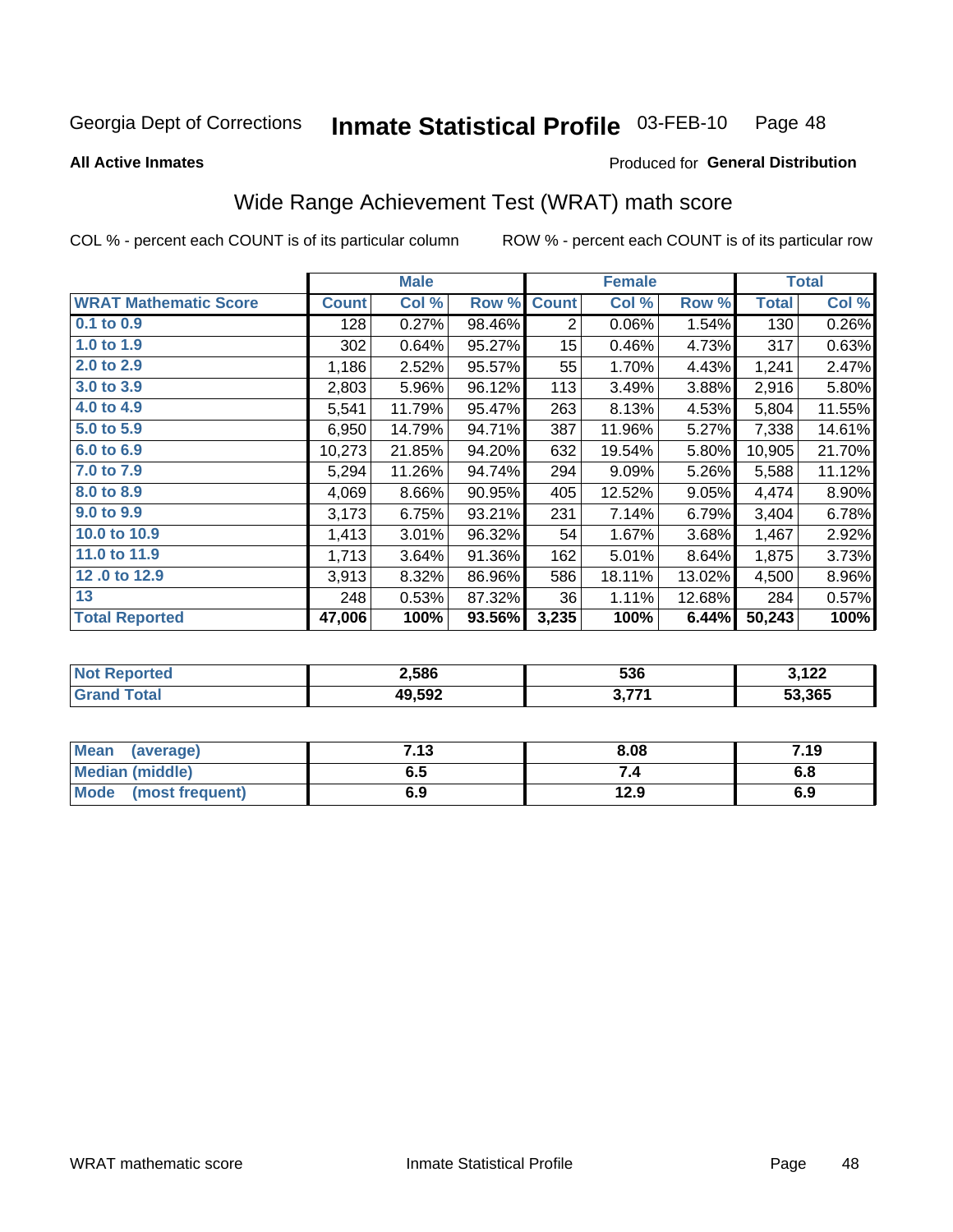#### Inmate Statistical Profile 03-FEB-10 Page 49

### **All Active Inmates**

## Produced for General Distribution

## Wide Range Achievement Test (WRAT) spelling score

COL % - percent each COUNT is of its particular column

|                            |              | <b>Male</b> |        |              | <b>Female</b> |        |              | <b>Total</b> |
|----------------------------|--------------|-------------|--------|--------------|---------------|--------|--------------|--------------|
| <b>WRAT Spelling Score</b> | <b>Count</b> | Col %       | Row %  | <b>Count</b> | Col %         | Row %  | <b>Total</b> | Col %        |
| 0.1 to 0.9                 | 1,089        | 2.32%       | 98.02% | 22           | 0.68%         | 1.98%  | 1,111        | 2.21%        |
| 1.0 to 1.9                 | 1,879        | 4.00%       | 98.33% | 32           | 0.99%         | 1.67%  | 1,911        | 3.80%        |
| 2.0 to 2.9                 | 3,161        | 6.73%       | 97.92% | 66           | 2.04%         | 2.04%  | 3,228        | 6.42%        |
| 3.0 to 3.9                 | 3,870        | 8.23%       | 96.97% | 121          | 3.74%         | 3.03%  | 3,991        | 7.94%        |
| 4.0 to 4.9                 | 3,929        | 8.36%       | 96.42% | 146          | 4.51%         | 3.58%  | 4,075        | 8.11%        |
| 5.0 to 5.9                 | 5,445        | 11.58%      | 94.89% | 293          | 9.05%         | 5.11%  | 5,738        | 11.42%       |
| 6.0 to 6.9                 | 5,058        | 10.76%      | 94.90% | 272          | 8.40%         | 5.10%  | 5,330        | 10.61%       |
| 7.0 to 7.9                 | 3,962        | 8.43%       | 93.31% | 284          | 8.77%         | 6.69%  | 4,246        | 8.45%        |
| 8.0 to 8.9                 | 3,717        | 7.91%       | 92.58% | 298          | 9.21%         | 7.42%  | 4,015        | 7.99%        |
| 9.0 to 9.9                 | 2,780        | 5.91%       | 93.82% | 183          | 5.65%         | 6.18%  | 2,963        | 5.90%        |
| 10.0 to 10.9               | 2,614        | 5.56%       | 93.39% | 185          | 5.72%         | 6.61%  | 2,799        | 5.57%        |
| 11.0 to 11.9               | 2,521        | 5.36%       | 90.29% | 271          | 8.37%         | 9.71%  | 2,792        | 5.56%        |
| 12.0 to 12.9               | 6,013        | 12.79%      | 86.73% | 919          | 28.39%        | 13.26% | 6,933        | 13.80%       |
| 13                         | 965          | 2.05%       | 86.94% | 145          | 4.48%         | 13.06% | 1,110        | 2.21%        |
| <b>Total Reported</b>      | 47,003       | 100%        | 93.55% | 3,237        | 100%          | 6.44%  | 50,242       | 100%         |

| -тес<br>NO        | 2,589  | 534       | <b>מרו</b><br>149 |
|-------------------|--------|-----------|-------------------|
| $\sim$ 400 $\sim$ | 49,592 | 277/<br>. | 53,365            |

| Mean<br>(average)      | 7.18 | 9.17 | 7.31 |
|------------------------|------|------|------|
| <b>Median (middle)</b> | ν.,  | 9.6  | י.ט  |
| Mode (most frequent)   | 12.9 | 12.9 | 12.9 |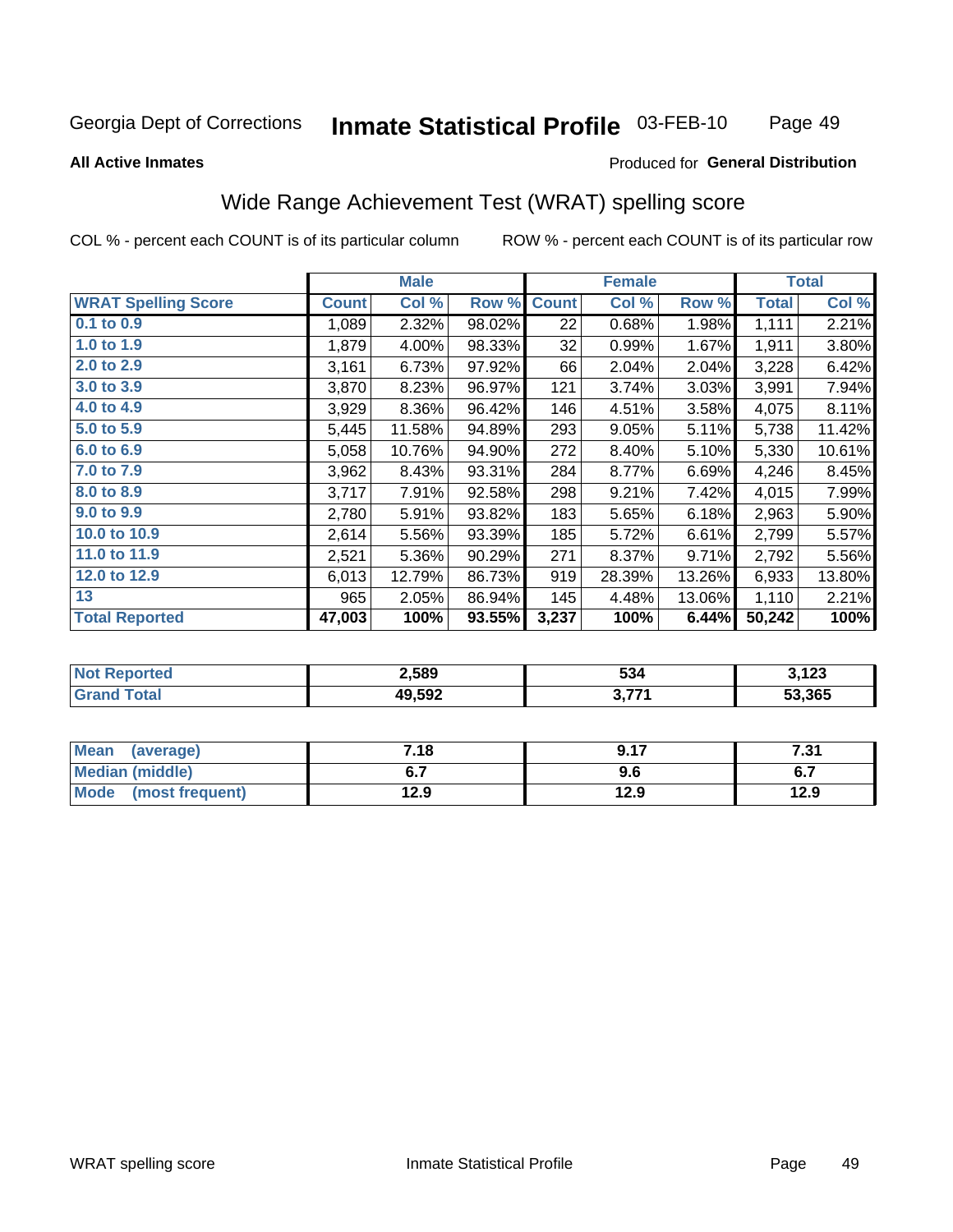### **All Active Inmates**

## Produced for General Distribution

# Scope of substance abuse - summary

COL % - percent each COUNT is of its particular column

|                        |              | <b>Male</b> |           |                   | <b>Female</b> |           |              | <b>Total</b> |
|------------------------|--------------|-------------|-----------|-------------------|---------------|-----------|--------------|--------------|
| <b>Substance Abuse</b> | <b>Count</b> | Col %       | Row %     | <b>Count</b>      | Col %         | Row %     | <b>Total</b> | Col %        |
| <b>None</b>            | 20,536       | 41.41%      | 92.84%    | .583 <sub>1</sub> | 41.98%        | 7.16%     | 22,120       | 41.45%       |
| <b>Drugs only</b>      | 16,144       | $32.55\%$   | 89.80%    | 1,832             | 48.58%        | $10.19\%$ | 17,977       | 33.69%       |
| <b>Alcohol only</b>    | 3.102        | $6.26\%$    | 97.82%    | 69                | 1.83%         | $2.18\%$  | 3,171        | 5.94%        |
| Drugs and alcohol      | 9.810        | 19.78%      | 97.16%    | 287               | 7.61%         | 2.84%     | 10,097       | 18.92%       |
| <b>Total Reported</b>  | 49,592       | 100%        | $92.93\%$ | 3,771             | 100%          | 7.07%     | 53,365       | 100%         |

| <b>Not</b><br>Reported |        |                   |        |
|------------------------|--------|-------------------|--------|
| <b>Total</b>           | 49,592 | <b>2.774</b><br>. | 53,365 |

|  | Mode<br>most<br>rreduent) | None | <b>Drugs only</b> | <b>None</b> |
|--|---------------------------|------|-------------------|-------------|
|--|---------------------------|------|-------------------|-------------|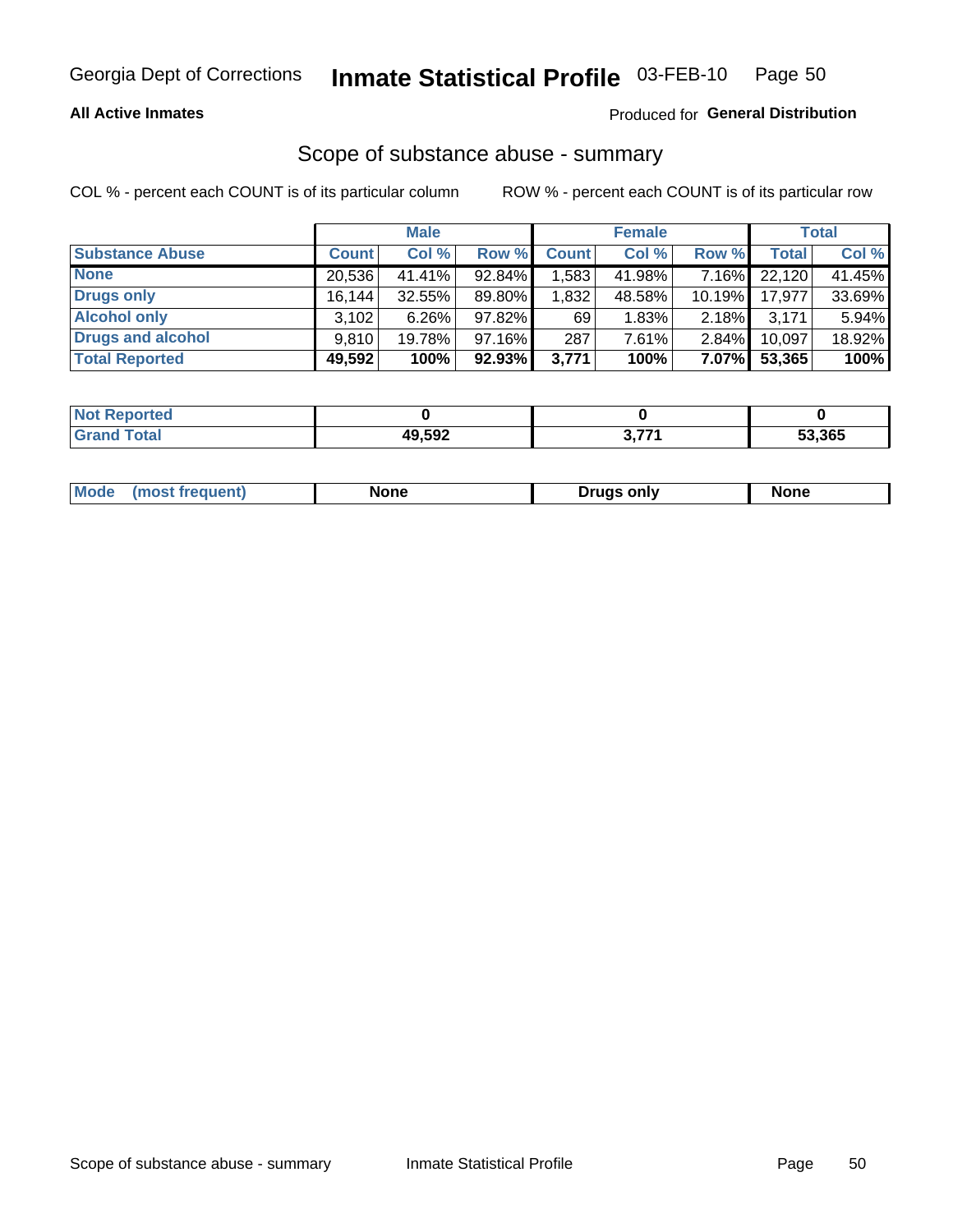## **All Active Inmates**

## **Produced for General Distribution**

## Scope of substance abuse - detail

COL % - percent each COUNT is of its particular column

|                                      |              | <b>Male</b> |        |                 | <b>Female</b> |        |              | <b>Total</b> |
|--------------------------------------|--------------|-------------|--------|-----------------|---------------|--------|--------------|--------------|
| <b>Substance Abuse</b>               | <b>Count</b> | Col %       | Row %  | <b>Count</b>    | Col %         | Row %  | <b>Total</b> | Col %        |
| No drug or alcohol problems          | 20,536       | 41.41%      | 92.84% | 1,583           | 41.98%        | 7.16%  | 22,120       | 41.45%       |
| <b>Drug addiction but no alcohol</b> | 256          | 0.52%       | 79.50% | 66              | 1.75%         | 20.50% | 322          | 0.60%        |
| <b>Drug addiction and alcohol</b>    | 111          | 0.22%       | 98.23% | 2               | 0.05%         | 1.77%  | 113          | 0.21%        |
| <b>labuse</b>                        |              |             |        |                 |               |        |              |              |
| <b>Drug addiction and alcoholism</b> | 68           | 0.14%       | 91.89% | 6               | 0.16%         | 8.11%  | 74           | 0.14%        |
| No drug problem but alcohol          | 2,555        | 5.15%       | 98.84% | 30 <sup>°</sup> | $0.80\%$      | 1.16%  | 2,585        | 4.84%        |
| <b>labuse</b>                        |              |             |        |                 |               |        |              |              |
| No drug problem but alcoholism       | 547          | 1.10%       | 93.34% | 39              | 1.03%         | 6.66%  | 586          | 1.10%        |
| Drug experiment but no alcohol       | 7,443        | 15.01%      | 95.61% | 341             | 9.04%         | 4.38%  | 7,785        | 14.59%       |
| <b>Drug experiment &amp; alcohol</b> | 1,410        | 2.84%       | 98.60% | 20 <sub>1</sub> | 0.53%         | 1.40%  | 1,430        | 2.68%        |
| <b>labuse</b>                        |              |             |        |                 |               |        |              |              |
| Drug experiment & alcoholism         | 493          | 0.99%       | 95.91% | 21              | 0.56%         | 4.09%  | 514          | 0.96%        |
| Drug abuse but no alcohol            | 8,445        | 17.03%      | 85.56% | 1,425           | 37.79%        | 14.44% | 9,870        | 18.50%       |
| Drug abuse and alcohol abuse         | 6,586        | 13.28%      | 98.46% | 103             | 2.73%         | 1.54%  | 6,689        | 12.53%       |
| <b>Drug abuse and alcoholism</b>     | 1,142        | 2.30%       | 89.43% | 135             | 3.58%         | 10.57% | 1,277        | 2.39%        |
| <b>Total Reported</b>                | 49,592       | 100%        | 92.93% | 3,771           | 100%          | 7.07%  | 53,365       | 100%         |

| orted<br>NI. |        |              |        |
|--------------|--------|--------------|--------|
| <b>otal</b>  | 49,592 | 2774<br>J.II | 53,365 |

| Mode (most frequent) | No drug or alcohol problems No drug or alcohol problems No drug or alcohol |          |
|----------------------|----------------------------------------------------------------------------|----------|
|                      |                                                                            | problems |
|                      |                                                                            |          |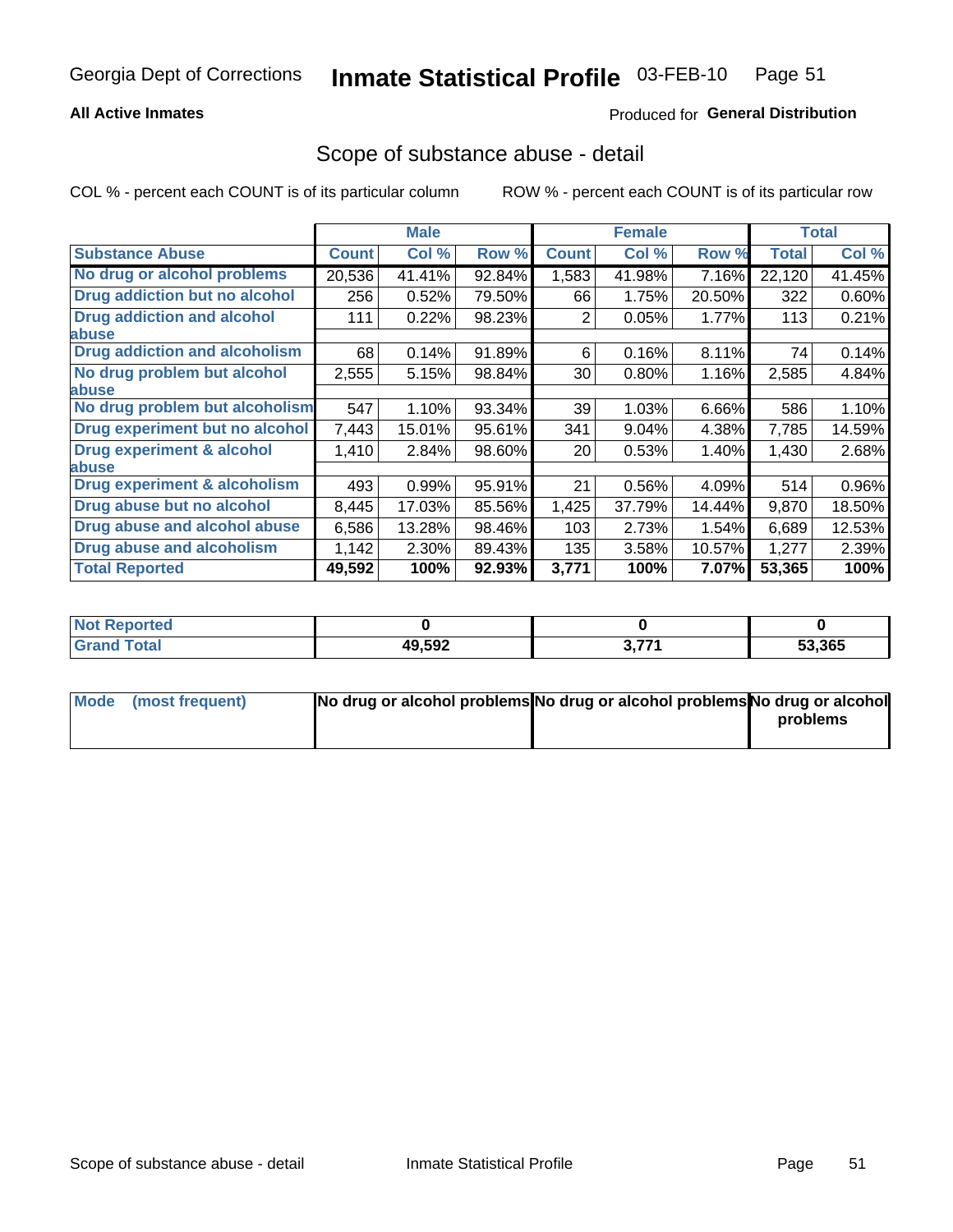#### Inmate Statistical Profile 03-FEB-10 Page 52

**All Active Inmates** 

### Produced for General Distribution

## Current / last mental health treatment level

COL % - percent each COUNT is of its particular column

|                                    |              | <b>Male</b> |         |              | <b>Female</b> |          |              | <b>Total</b> |
|------------------------------------|--------------|-------------|---------|--------------|---------------|----------|--------------|--------------|
| <b>Mental Health Treatment Lev</b> | <b>Count</b> | Col %       | Row %   | <b>Count</b> | Col %         | Row %    | <b>Total</b> | Col %        |
| 1 No problem at current time       | 2,581        | 20.72%      | 96.59%  | 91           | 4.05%         | 3.41%    | 2,672        | 18.17%       |
| 2 Receiving outpatient             | 7,883        | 63.30%      | 78.98%  | 2,097        | 93.32%        | 21.01%   | 9,981        | 67.89%       |
| <b>Treatment</b>                   |              |             |         |              |               |          |              |              |
| 3 Inpatient, moderate              | 1,493        | 11.99%      | 97.39%  | 40           | 1.78%         | 2.61%    | 1,533        | 10.43%       |
| <b>Treatment</b>                   |              |             |         |              |               |          |              |              |
| 4 Inpatient, intensive             | 370          | 2.97%       | 95.36%  | 18           | 0.80%         | 4.64%    | 388          | 2.64%        |
| <b>Treatment</b>                   |              |             |         |              |               |          |              |              |
| <b>5 Undergoing crisis</b>         | 24           | 0.19%       | 100.00% |              |               |          | 24           | 0.16%        |
| <b>stabilization</b>               |              |             |         |              |               |          |              |              |
| <b>6 Hospital for criminally</b>   | 103          | 0.83%       | 99.04%  |              | 0.04%         | $0.96\%$ | 104          | 0.71%        |
| <b>Tinsane</b>                     |              |             |         |              |               |          |              |              |
| <b>Total Evaluated</b>             | 12,454       | 100%        | 84.71%  | 2,247        | 100%          | 15.28%   | 14,702       | 100%         |

| Never had MH evaluation | 37,138 | 524. ا   | 38,662 |
|-------------------------|--------|----------|--------|
| <b>Grand Total</b>      | 49,592 | フフィ<br>. | 53,364 |

| <b>Median (middle)</b>         | <b>Receiving outpatient</b><br>treatment | <b>Receiving outpatient</b><br>treatment | <b>Receiving</b><br>outpatient<br>treatment |
|--------------------------------|------------------------------------------|------------------------------------------|---------------------------------------------|
| <b>Mode</b><br>(most frequent) | <b>Receiving outpatient</b><br>treatment | <b>Receiving outpatient</b><br>treatment | Receiving<br>outpatient<br>treatment        |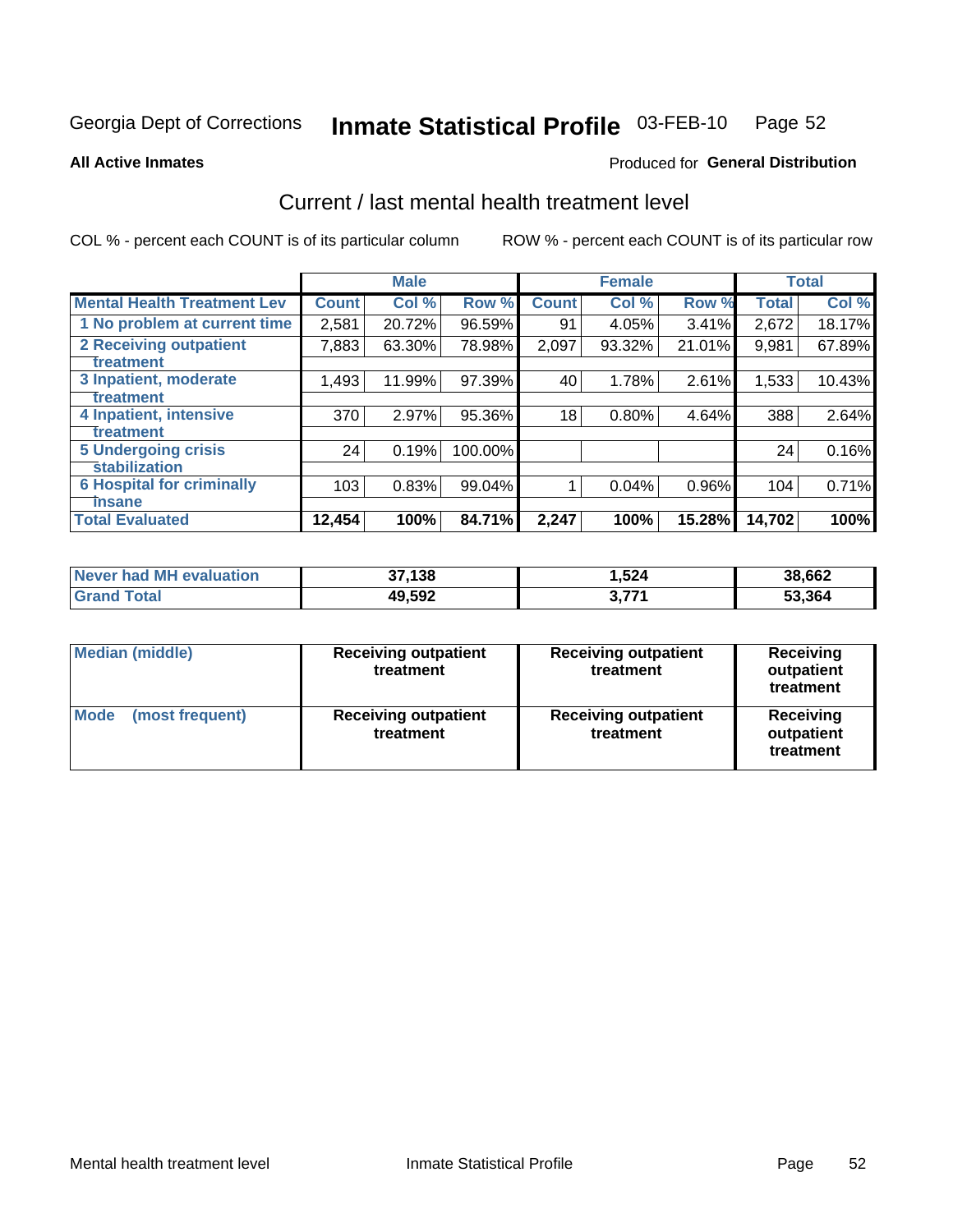## **All Active Inmates**

## Produced for General Distribution

## PULHESDWIT medical scale - 'P' overall condition ('P'hysical)

COL % - percent each COUNT is of its particular column

|                                  |              | <b>Male</b> |        |              | <b>Female</b> |         |              | <b>Total</b> |
|----------------------------------|--------------|-------------|--------|--------------|---------------|---------|--------------|--------------|
| <b>P' Overall Condition</b>      | <b>Count</b> | Col %       | Row %  | <b>Count</b> | Col %         | Row %   | <b>Total</b> | Col %        |
| 1 No medical illness             | 35,410       | 74.81%      | 94.57% | 2,031        | 56.78%        | 5.42%   | 37,442       | 73.54%       |
| 2 Well-controlled chronic        | 10,108       | 21.35%      | 88.19% | 1,353        | 37.82%        | 11.80%  | 11,462       | 22.51%       |
| <b>lillness</b>                  |              |             |        |              |               |         |              |              |
| 3 Poorly-controlled chronic      | 1,605        | 3.39%       | 92.51% | 130          | 3.63%         | 7.49%   | 1,735        | 3.41%        |
| <b>illness</b>                   |              |             |        |              |               |         |              |              |
| 4 Significant problems requiring | 204          | 0.43%       | 89.47% | 24           | 0.67%         | 10.53%  | 228          | 0.45%        |
| special housing                  |              |             |        |              |               |         |              |              |
| 5 Terminal illness, < 6 months   | 9            | 0.02%       | 90.00% |              | 0.03%         | 10.00%  | 10           | 0.02%        |
| to live                          |              |             |        |              |               |         |              |              |
| 6 Inmate is pregnant             |              |             |        | 38           | 1.06%         | 100.00% | 38           | 0.07%        |
| <b>Total Reported</b>            | 47,336       | 100%        | 92.97% | 3,577        | 100%          | 7.03%   | 50,915       | 100%         |

| тес | 2,256           | . .<br>. .<br>יש ו | ,450   |
|-----|-----------------|--------------------|--------|
|     | 49592<br>ັ".ວຯ⊾ | -                  | 53.365 |

| Mode<br>(most frequent) |  | <sup>1</sup> No medical illness | 1 No medical illness | 1 No medical<br>illness |
|-------------------------|--|---------------------------------|----------------------|-------------------------|
|-------------------------|--|---------------------------------|----------------------|-------------------------|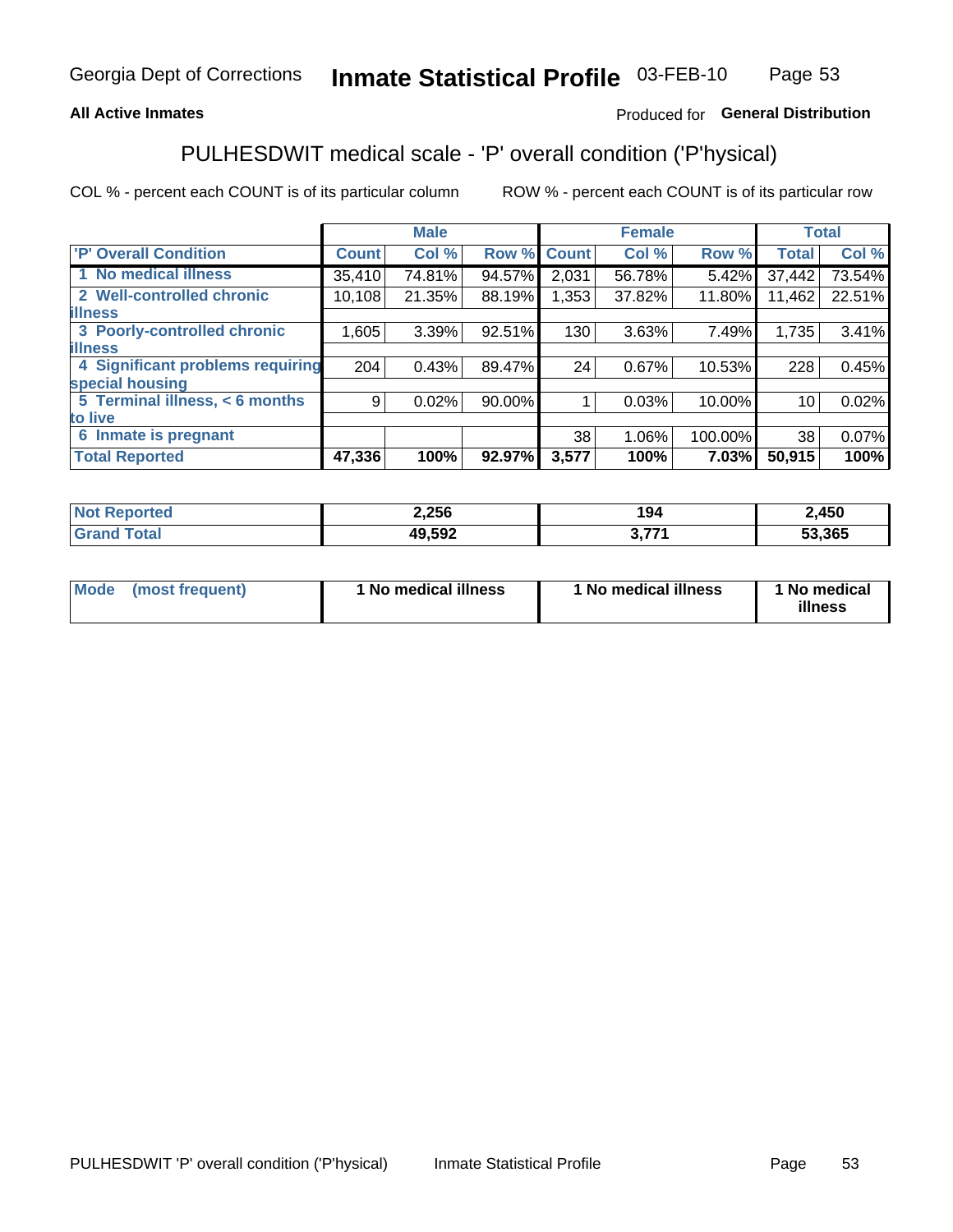### **All Active Inmates**

## Produced for General Distribution

# PULHESDWIT medical scale - 'U' upper body

COL % - percent each COUNT is of its particular column

|                              |                | <b>Male</b> |         |              | <b>Female</b> |        |              | <b>Total</b> |
|------------------------------|----------------|-------------|---------|--------------|---------------|--------|--------------|--------------|
| <b>U' Upper Body</b>         | <b>Count</b>   | Col %       | Row %   | <b>Count</b> | Col %         | Row %  | <b>Total</b> | Col %        |
| 1 Upper bones, joints,       | 45,419         | 96.08%      | 93.24%  | 3,289        | 91.82%        | 6.75%  | 48,710       | 95.78%       |
| muscles all OK               |                |             |         |              |               |        |              |              |
| 2 One or both arms minimally | 1,579          | 3.34%       | 85.17%  | 275          | 7.68%         | 14.83% | 1,854        | 3.65%        |
| limited                      |                |             |         |              |               |        |              |              |
| 3 One or both arms           | 221            | 0.47%       | 93.64%  | 15           | 0.42%         | 6.36%  | 236          | 0.46%        |
| <b>moderately limited</b>    |                |             |         |              |               |        |              |              |
| 4 One arm disabled,          | 49             | 0.10%       | 94.23%  | 3            | 0.08%         | 5.77%  | 52           | 0.10%        |
| paralyzed, or amputated      |                |             |         |              |               |        |              |              |
| 5 Both arms disabled,        | $\overline{2}$ | 0.01%       | 100.00% |              |               |        | 2            | 0.01%        |
| paralyzed, or amputated      |                |             |         |              |               |        |              |              |
| <b>Total Reported</b>        | 47,270         | 100%        | 92.95%  | 3,582        | 100%          | 7.04%  | 50,854       | 100%         |

| <b>Not Reported</b>   | 2,322  | 189                 | 2,511  |
|-----------------------|--------|---------------------|--------|
| <b>Total</b><br>Grano | 49,592 | フフィ<br><u>J.III</u> | 53,365 |

|  | Mode (most frequent) | 1 Upper bones, joints,<br>muscles all OK | 1 Upper bones, joints,<br>muscles all OK | 1 Upper bones,<br>joints, muscles all<br>ΟK |
|--|----------------------|------------------------------------------|------------------------------------------|---------------------------------------------|
|--|----------------------|------------------------------------------|------------------------------------------|---------------------------------------------|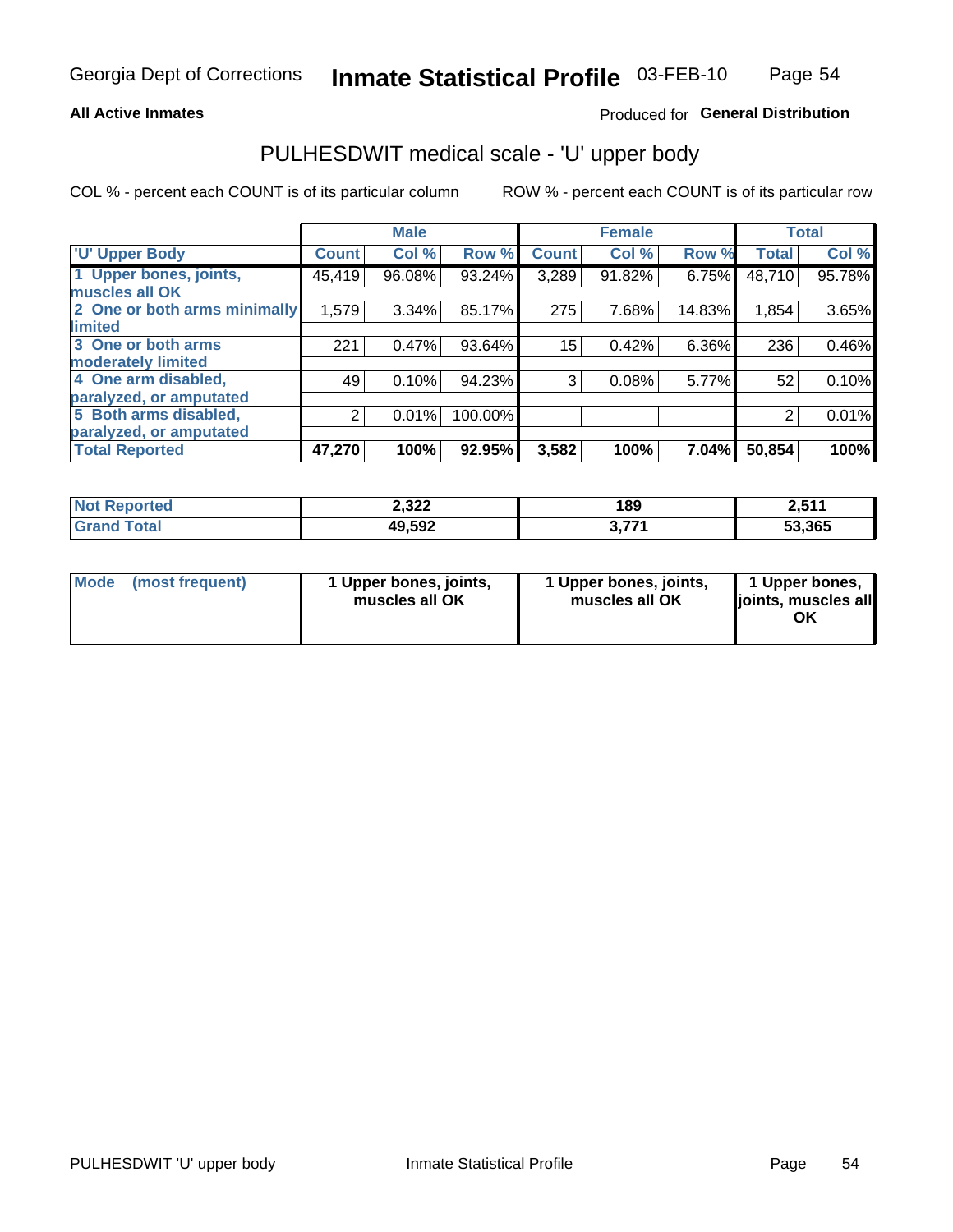### **All Active Inmates**

## Produced for General Distribution

## PULHESDWIT medical scale - 'L' lower body

COL % - percent each COUNT is of its particular column

|                                |                 | <b>Male</b> |        |                | <b>Female</b> |        |              | <b>Total</b> |
|--------------------------------|-----------------|-------------|--------|----------------|---------------|--------|--------------|--------------|
| 'L' Lower Body                 | <b>Count</b>    | Col %       | Row %  | <b>Count</b>   | Col %         | Row %  | <b>Total</b> | Col %        |
| 1 Lower bones, joints,         | 42,097          | 89.06%      | 94.15% | 2,616          | 73.05%        | 5.85%  | 44,715       | 87.94%       |
| muscles all OK                 |                 |             |        |                |               |        |              |              |
| 2 One or both legs minimally   | 4,377           | 9.26%       | 82.68% | 917            | 25.61%        | 17.32% | 5,294        | 10.41%       |
| limited                        |                 |             |        |                |               |        |              |              |
| 3 One or both legs             | 663             | 1.40%       | 95.26% | 33             | 0.92%         | 4.74%  | 696          | 1.37%        |
| moderately limited             |                 |             |        |                |               |        |              |              |
| 4 One leg disabled, paralyzed, | 117             | 0.25%       | 90.00% | 13             | 0.36%         | 10.00% | 130          | 0.26%        |
| or amputated                   |                 |             |        |                |               |        |              |              |
| 5 Both legs disabled,          | 12 <sub>2</sub> | 0.03%       | 85.71% | $\overline{2}$ | 0.06%         | 14.29% | 14           | 0.03%        |
| paralyzed, or amputated        |                 |             |        |                |               |        |              |              |
| <b>Total Reported</b>          | 47,266          | 100%        | 92.95% | 3,581          | 100%          | 7.04%  | 50,849       | 100.0%       |

| <b>Not Reported</b>   | 2,326  | 190                 | 2,516  |
|-----------------------|--------|---------------------|--------|
| <b>Total</b><br>Grand | 49,592 | フフィ<br><u>J.III</u> | 53,365 |

| Mode | (most frequent) | 1 Lower bones, joints,<br>muscles all OK | 1 Lower bones, joints,<br>muscles all OK | 1 Lower bones,<br>joints, muscles all<br>ΟK |
|------|-----------------|------------------------------------------|------------------------------------------|---------------------------------------------|
|------|-----------------|------------------------------------------|------------------------------------------|---------------------------------------------|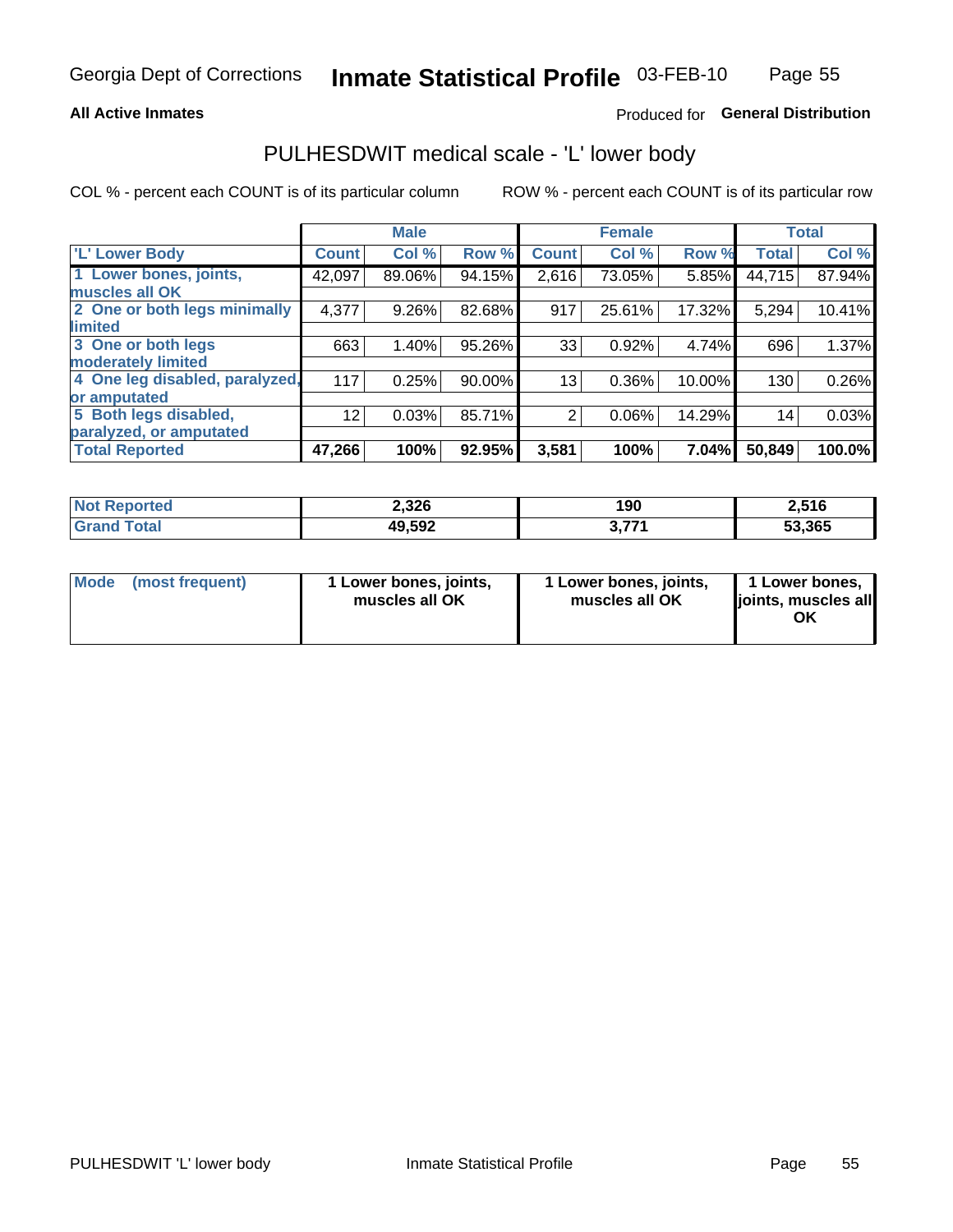### **All Active Inmates**

## Produced for General Distribution

## PULHESDWIT medical scale - 'H' hearing

COL % - percent each COUNT is of its particular column

|                                |              | <b>Male</b> |                    |       | <b>Female</b> |        | <b>Total</b> |        |
|--------------------------------|--------------|-------------|--------------------|-------|---------------|--------|--------------|--------|
| <b>'H' Hearing</b>             | <b>Count</b> | Col %       | <b>Row % Count</b> |       | Col %         | Row %  | <b>Total</b> | Col %  |
| 1 Normal hearing both ears     | 46,730       | 98.91%      | 92.97%             | 3,533 | 98.63%        | 7.03%  | 50,265       | 98.89% |
| 2 Some loss in one ear with    | 393          | 0.83%       | 90.14%             | 43    | 1.20%         | 9.86%  | 436          | 0.86%  |
| other OK, or mild loss in both |              |             |                    |       |               |        |              |        |
| 3 Total loss in one ear with   | 78           | 0.17%       | 96.30%             | 3     | 0.08%         | 3.70%  | 81           | 0.16%  |
| mild loss in other             |              |             |                    |       |               |        |              |        |
| 4 Severe loss in both ears     | 27           | 0.06%       | 100.00%            |       |               |        | 27           | 0.05%  |
| 5 Total loss in both ears,     | 18           | 0.04%       | 85.71%             | 3     | 0.08%         | 14.29% | 21           | 0.04%  |
| requiring special housing      |              |             |                    |       |               |        |              |        |
| <b>Total Reported</b>          | 47,246       | 100%        | 92.95%             | 3,582 | 100%          | 7.05%  | 50,830       | 100%   |

| <b>Not Repo</b><br>ਾ∩rted     | 2,346  | 189   | 2,535  |
|-------------------------------|--------|-------|--------|
| $F \wedge f \wedge f$<br>υιαι | 49,592 | , 774 | 53,365 |

| Mode (most frequent) | 1 Normal hearing both ears 11 Normal hearing both ears 1 Normal hearing | both ears |
|----------------------|-------------------------------------------------------------------------|-----------|
|                      |                                                                         |           |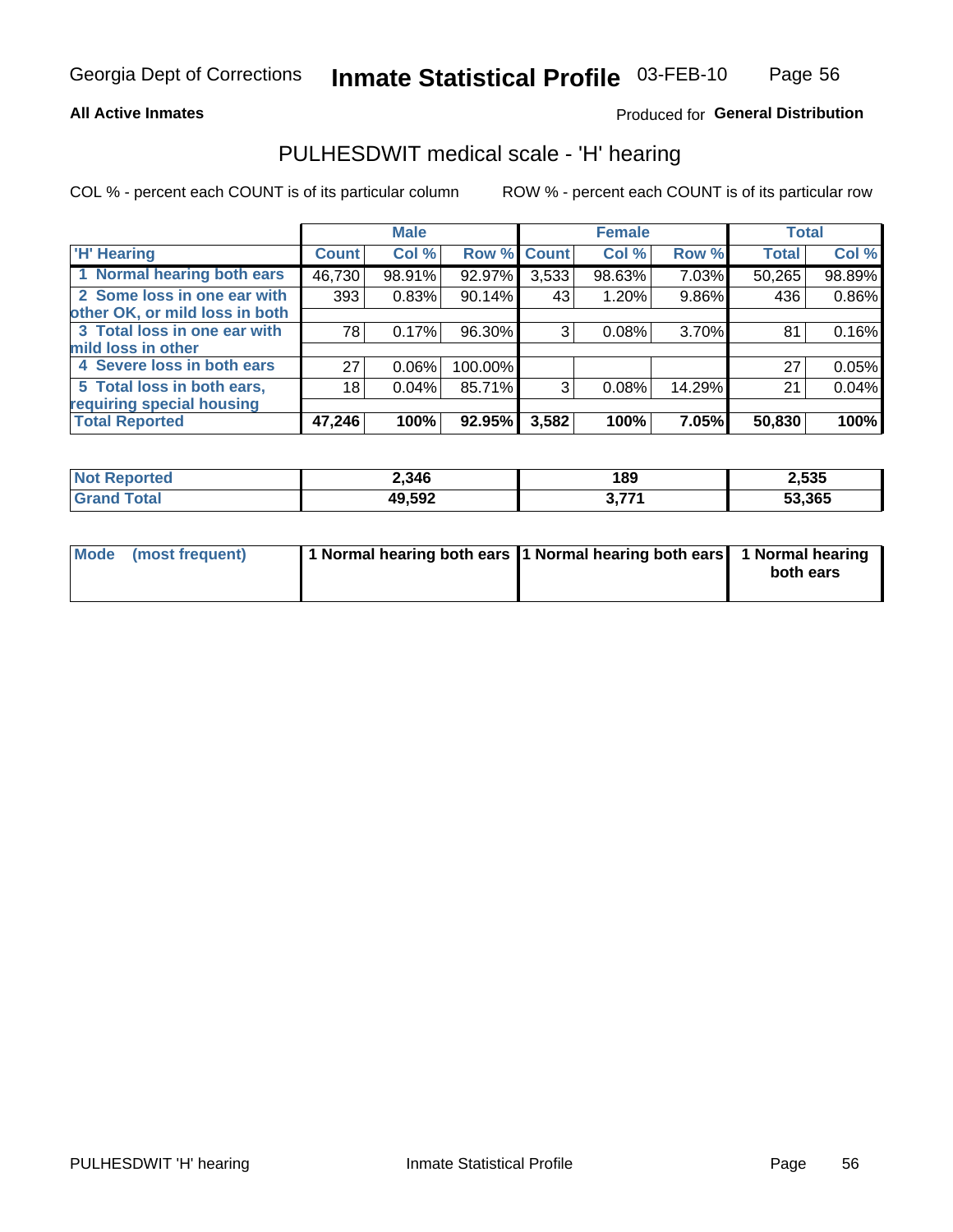### **All Active Inmates**

## Produced for General Distribution

## PULHESDWIT medical scale - 'E' vision

COL % - percent each COUNT is of its particular column

|                                 |                | <b>Male</b> |         |              | <b>Female</b> |        |              | <b>Total</b> |
|---------------------------------|----------------|-------------|---------|--------------|---------------|--------|--------------|--------------|
| 'E' Vision                      | <b>Count</b> ' | Col %       | Row %   | <b>Count</b> | Col %         | Row %  | <b>Total</b> | Col %        |
| 1 Correctable to 20/40 in both  | 39,435         | 84.49%      | 94.40%  | 2,339        | 65.32%        | 5.60%  | 41,776       | 83.12%       |
| eyes                            |                |             |         |              |               |        |              |              |
| 2 Correctable to 20/70 in one   | 6,465          | 13.85%      | 85.12%  | 1,130        | 31.56%        | 14.88% | 7,595        | 15.11%       |
| leye, may be blind in other     |                |             |         |              |               |        |              |              |
| 3 Correctable to 20/200 in one  | 651            | 1.39%       | 85.43%  | 111          | 3.10%         | 14.57% | 762          | 1.52%        |
| leye, may be blind in other     |                |             |         |              |               |        |              |              |
| 4 One eye not correctable to    | 112            | 0.24%       | 99.12%  |              | 0.03%         | 0.88%  | 113          | 0.22%        |
| 20/200, other may be blind      |                |             |         |              |               |        |              |              |
| 5 Blind in both eyes, requiring | 12             | 0.03%       | 100.00% |              |               |        | 12           | 0.02%        |
| special housing                 |                |             |         |              |               |        |              |              |
| <b>Total Reported</b>           | 46,675         | 100%        | 92.87%  | 3,581        | 100%          | 7.13%  | 50,258       | 100%         |

| <b>Not Reported</b> | 2 Q17<br>2.J I I | 190          | 3.107  |
|---------------------|------------------|--------------|--------|
| <b>Total</b>        | 49,592           | <b>2 774</b> | 53,365 |

| Mode (most frequent) | 1 Correctable to 20/40 in both<br>eves | 1 Correctable to 20/40 in   1 Correctable to  <br>both eves | 20/40 in both eyes |
|----------------------|----------------------------------------|-------------------------------------------------------------|--------------------|
|                      |                                        |                                                             |                    |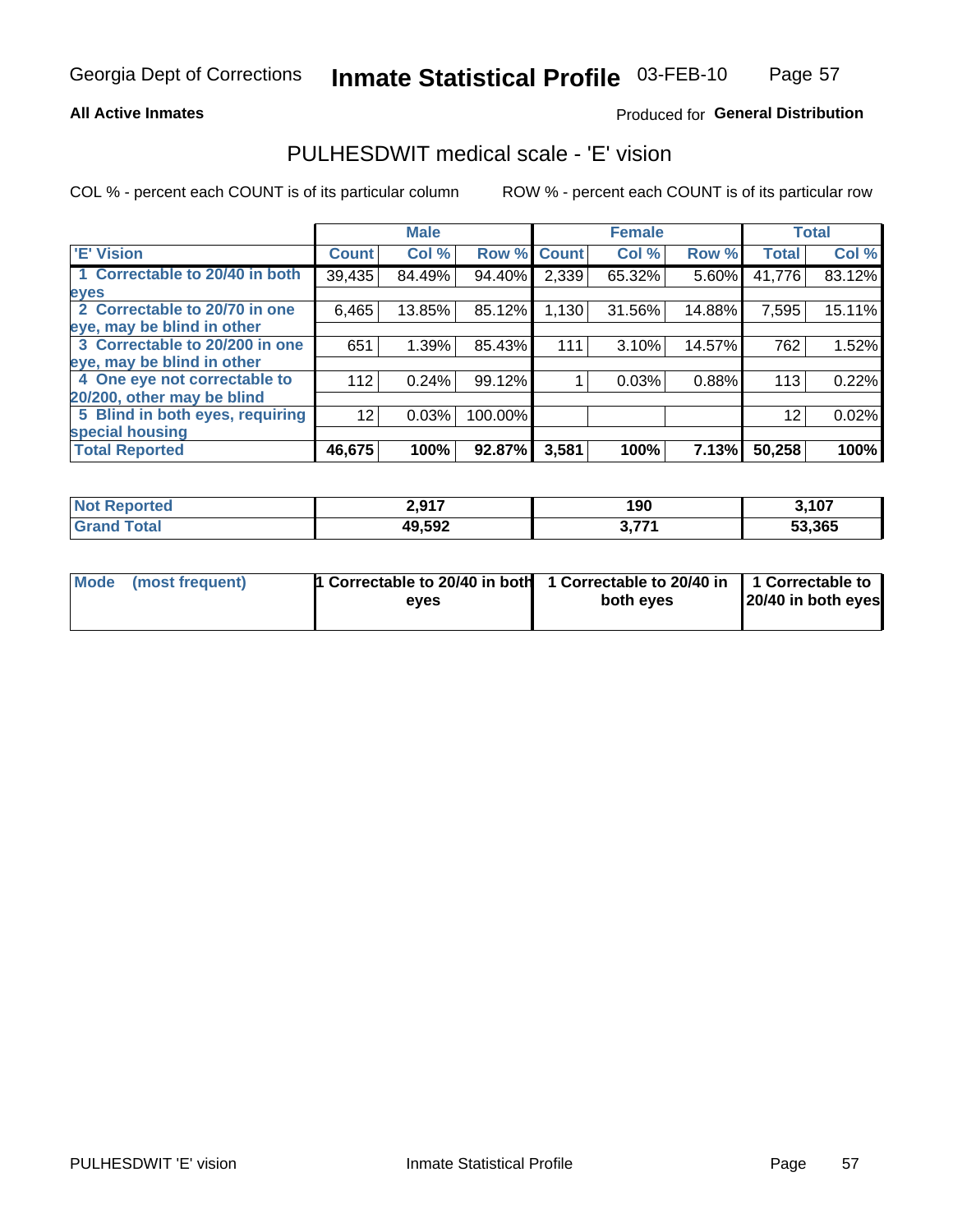## **All Active Inmates**

## Produced for General Distribution

## PULHESDWIT medical scale - 'S' pSychiatric

COL % - percent each COUNT is of its particular column

|                                        |              | <b>Male</b> |         |              | <b>Female</b> |        |              | <b>Total</b> |
|----------------------------------------|--------------|-------------|---------|--------------|---------------|--------|--------------|--------------|
| 'S' pSychiatric                        | <b>Count</b> | Col %       | Row %   | <b>Count</b> | Col %         | Row %  | <b>Total</b> | Col %        |
| 1 No impairment or disorders           | 40,391       | 87.27%      | 95.12%  | 2,069        | 59.81%        | 4.87%  | 42,461       | 85.36%       |
| 2 Stable, or in remission, or          | 4,433        | 9.58%       | 76.70%  | 1,346        | 38.91%        | 23.29% | 5,780        | 11.62%       |
| mild impairment or retardation         |              |             |         |              |               |        |              |              |
| 3 Requires moderate inpatient          | 1,220        | 2.64%       | 97.60%  | 30           | 0.87%         | 2.40%  | 1,250        | 2.51%        |
| <b>treatment</b>                       |              |             |         |              |               |        |              |              |
| 4 Requires intensive inpatient         | 213          | 0.46%       | 93.83%  | 14           | 0.40%         | 6.17%  | 227          | 0.46%        |
| <b>treatment</b>                       |              |             |         |              |               |        |              |              |
| <b>5 Requires Crisis Stabilization</b> | 25           | 0.05%       | 100.00% |              |               |        | 25           | 0.05%        |
| Unit (CSU) inpatient care              |              |             |         |              |               |        |              |              |
| <b>Total Reported</b>                  | 46,282       | 100%        | 93.04%  | 3,459        | 100%          | 6.95%  | 49,743       | 100%         |

| <b>Not Reported</b> | 3,310  | 242<br>JI L    | 3,622  |
|---------------------|--------|----------------|--------|
| Total<br>Gran       | 49,592 | 2774<br>J, I I | 53,365 |

| Mode<br>1 No impairment or disorders<br>(most frequent) | 1 No impairment or<br>disorders | 1 No impairment or<br>disorders |
|---------------------------------------------------------|---------------------------------|---------------------------------|
|---------------------------------------------------------|---------------------------------|---------------------------------|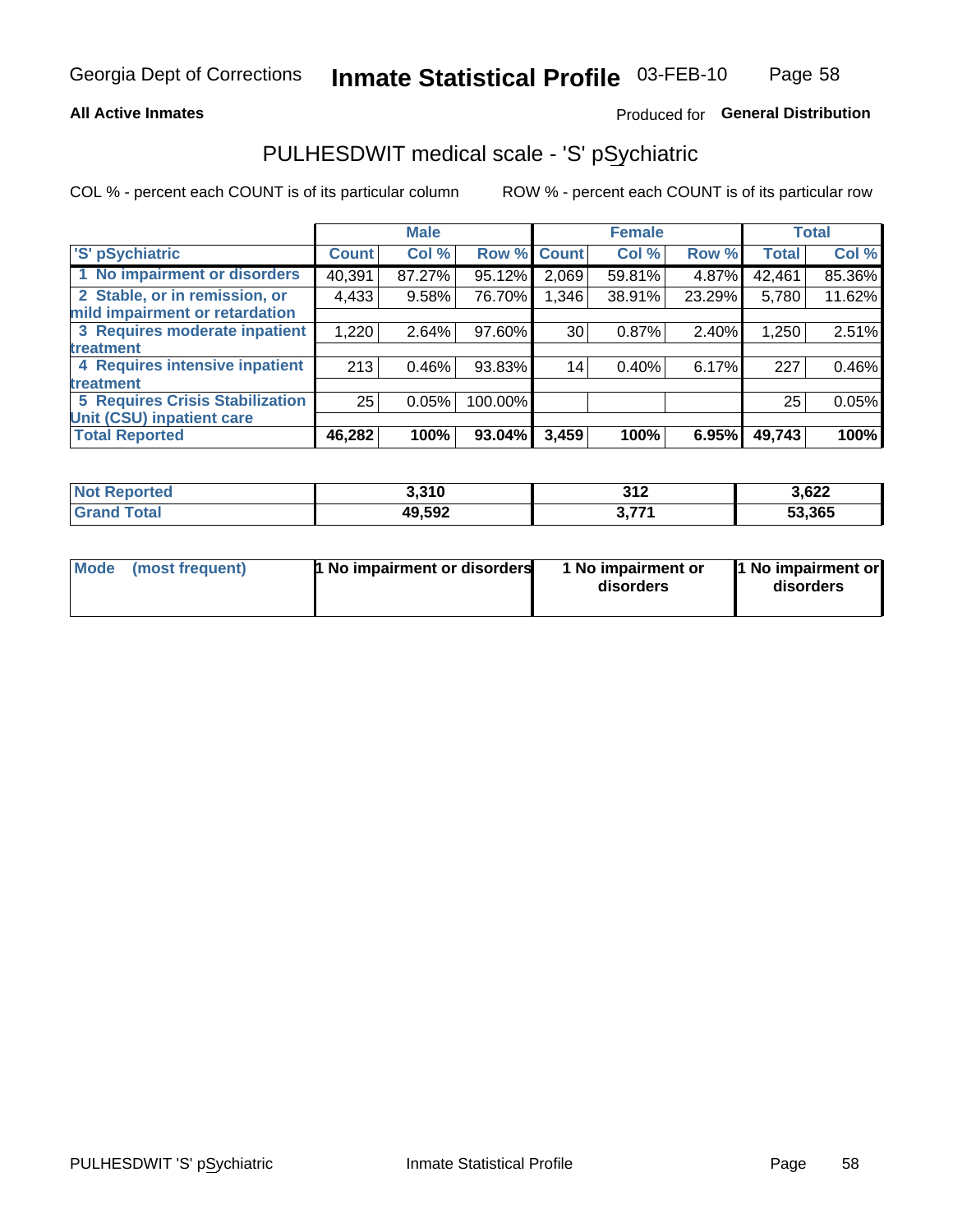### **All Active Inmates**

## Produced for General Distribution

## PULHESDWIT medical scale - 'D' dental

COL % - percent each COUNT is of its particular column

|                                 |              | <b>Male</b> |         |              | <b>Female</b> |        |              | <b>Total</b> |
|---------------------------------|--------------|-------------|---------|--------------|---------------|--------|--------------|--------------|
| <b>D'</b> Dental                | <b>Count</b> | Col %       | Row %   | <b>Count</b> | Col %         | Row %  | <b>Total</b> | Col %        |
| 1 Minimal routine dental health | 16,372       | 36.57%      | 89.70%  | 879. ا       | 54.35%        | 10.30% | 18,251       | 37.84%       |
| <b>needs</b>                    |              |             |         |              |               |        |              |              |
| 2 Moderate cavities and/or gum  | 17,927       | 40.04%      | 93.26%  | 1,295        | 37.46%        | 6.74%  | 19,222       | 39.85%       |
| disease                         |              |             |         |              |               |        |              |              |
| 3 Extensive gum disease         | 10,435       | 23.31%      | 97.34%  | 283          | 8.19%         | 2.64%  | 10,720       | 22.23%       |
| and/or widespread decay         |              |             |         |              |               |        |              |              |
| 4 Urgent need for dental        | 36           | 0.08%       | 100.00% |              |               |        | 36           | 0.07%        |
| <b>services</b>                 |              |             |         |              |               |        |              |              |
| 5 Life-threatening disease or   |              | 0.01%       | 100.00% |              |               |        |              | 0.01%        |
| extreme pain or infection       |              |             |         |              |               |        |              |              |
| <b>Total Reported</b>           | 44,771       | 100%        | 92.83%  | 3,457        | 100%          | 7.17%  | 48,230       | 100%         |

| <b>Not Reported</b>          | 0.24<br>4.OZ L | 94<br>914                | 5,135  |
|------------------------------|----------------|--------------------------|--------|
| <b>Total</b><br><b>Grand</b> | 49,592         | <b>אידי</b> י<br>J.I I I | 53,365 |

| 2 Moderate cavities and/or<br>Mode<br>(most frequent)<br>qum disease | 1 Minimal routine dental<br>health needs | 2 Moderate<br>cavities and/or<br>gum disease |
|----------------------------------------------------------------------|------------------------------------------|----------------------------------------------|
|----------------------------------------------------------------------|------------------------------------------|----------------------------------------------|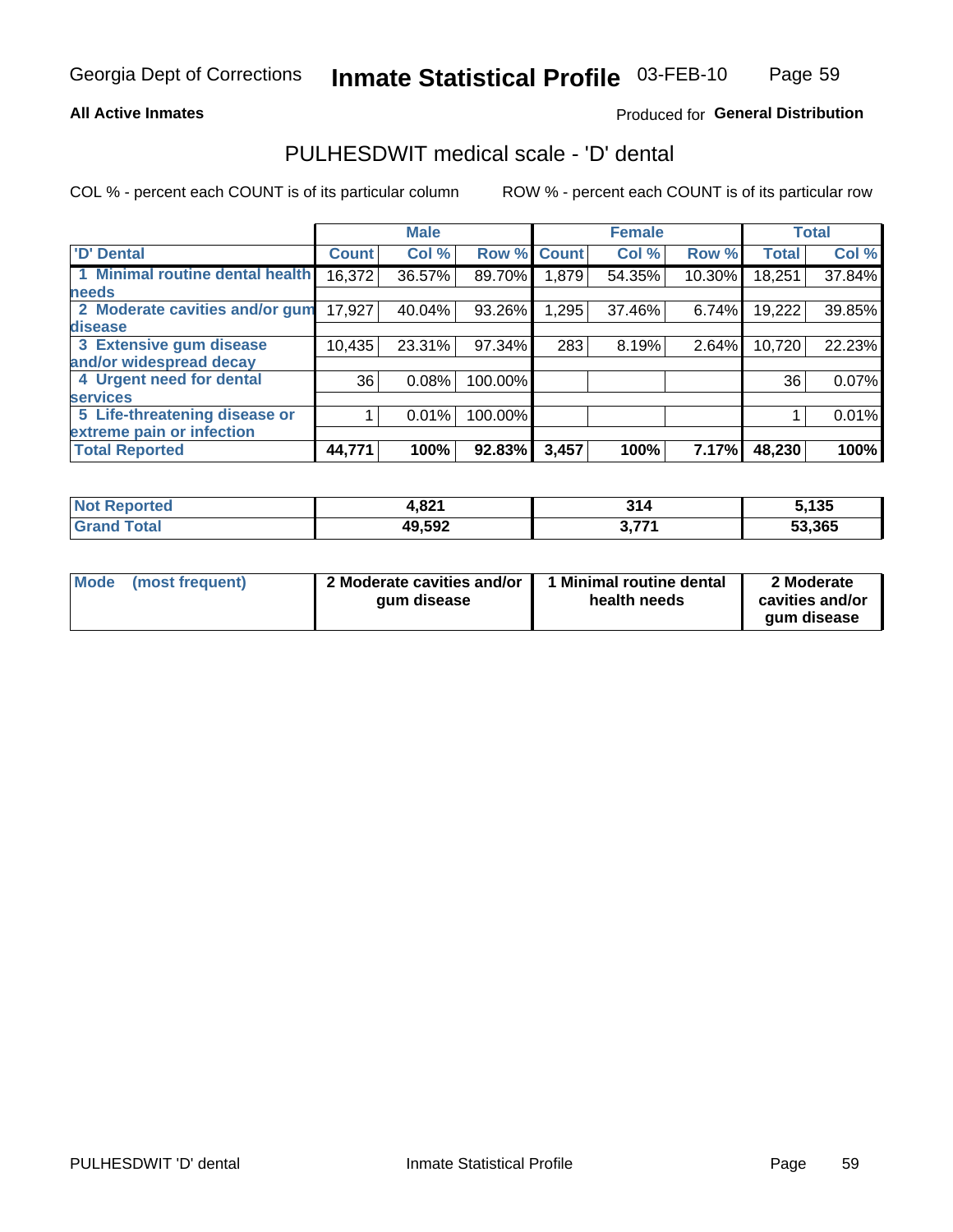## **All Active Inmates**

## Produced for General Distribution

## PULHESDWIT medical scale - 'W' work ability

COL % - percent each COUNT is of its particular column

|                                 |              | <b>Male</b> |                    |       | <b>Female</b> |        |              | <b>Total</b> |
|---------------------------------|--------------|-------------|--------------------|-------|---------------|--------|--------------|--------------|
| <b>W' work ability</b>          | <b>Count</b> | Col %       | <b>Row % Count</b> |       | Col %         | Row %  | <b>Total</b> | Col %        |
| 1 Unrestricted work or activity | 39,315       | 83.19%      | 93.19%             | 2,869 | 80.09%        | 6.80%  | 42,186       | 82.97%       |
| 2 Minor restrictions on type of | 6,232        | 13.19%      | 92.27%             | 522   | 14.57%        | 7.73%  | 6,754        | 13.28%       |
| <b>work</b>                     |              |             |                    |       |               |        |              |              |
| 3 Moderate restrictions on type | 1,169        | 2.47%       | 90.83%             | 118   | 3.29%         | 9.17%  | 1,287        | 2.53%        |
| of work                         |              |             |                    |       |               |        |              |              |
| 4 Major restrictions on type of | 447          | 0.95%       | 86.80%             | 68    | 1.90%         | 13.20% | 515          | 1.01%        |
| <b>work</b>                     |              |             |                    |       |               |        |              |              |
| 5 Cannot work under any         | 99           | 0.21%       | 95.19%             | 5     | 0.14%         | 4.81%  | 104          | 0.20%        |
| <b>circumstances</b>            |              |             |                    |       |               |        |              |              |
| <b>Total Reported</b>           | 47,262       | 100%        | 92.95%             | 3,582 | 100%          | 7.04%  | 50,846       | 100%         |

| <b>Not Reported</b>   | 2,330  | 189                | 2,519  |
|-----------------------|--------|--------------------|--------|
| Total<br><b>Grand</b> | 49,592 | <b>אידל</b> כ<br>. | 53,365 |

| Mode            | 1 Unrestricted work or | 1 Unrestricted work or | 1 Unrestricted   |
|-----------------|------------------------|------------------------|------------------|
| (most frequent) | activity               | activity               | work or activity |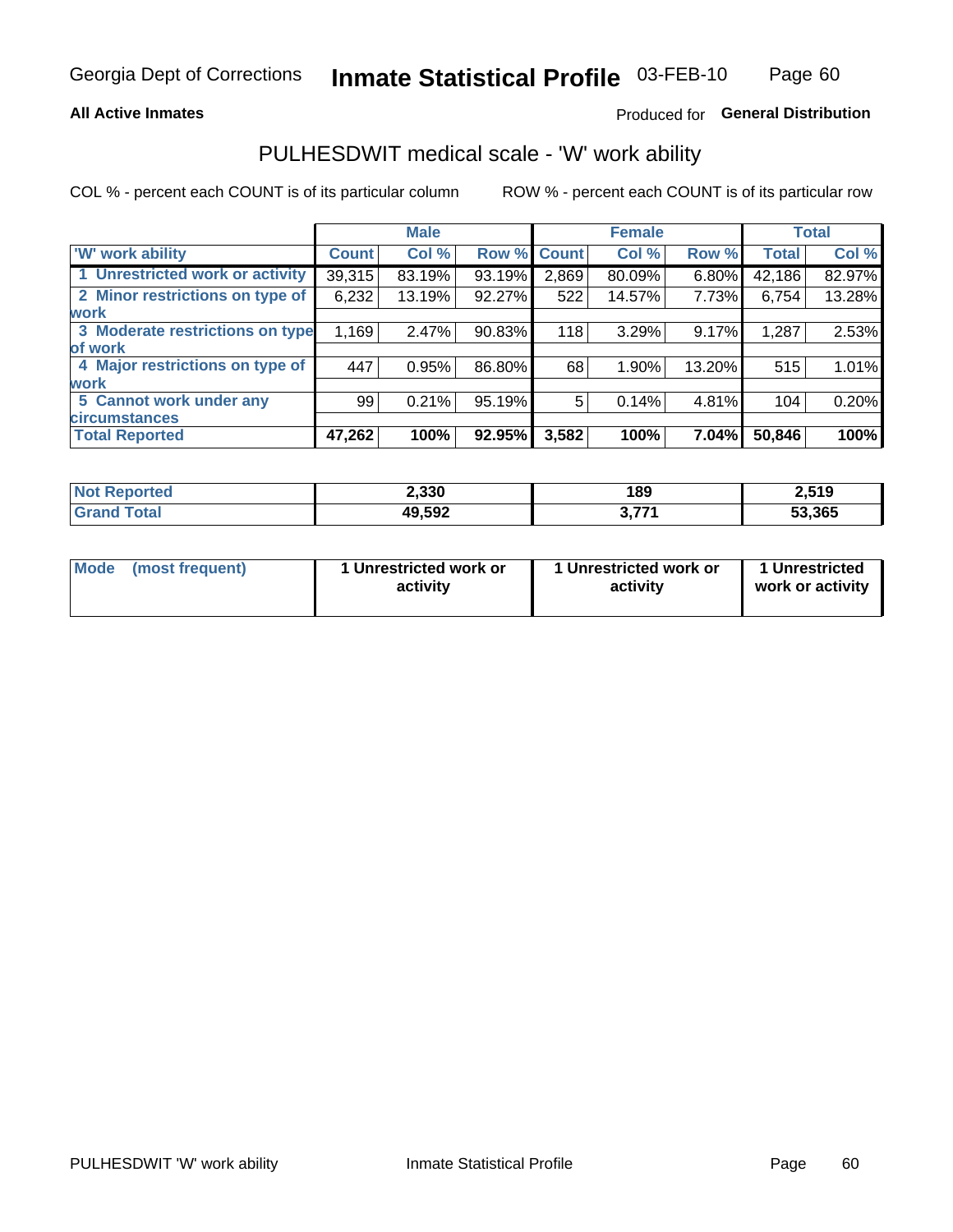### **All Active Inmates**

## Produced for General Distribution

## PULHESDWIT medical scale - 'I' impairment

COL % - percent each COUNT is of its particular column

|                                                              |              | <b>Male</b> |         |             | <b>Female</b> |       |              | <b>Total</b> |
|--------------------------------------------------------------|--------------|-------------|---------|-------------|---------------|-------|--------------|--------------|
| <b>T' Impairment</b>                                         | <b>Count</b> | Col %       |         | Row % Count | Col %         | Row % | <b>Total</b> | Col %        |
| 1 No impairments or<br>disabilities                          | 46,950       | 99.41%      | 92.94%  | 3,565       | 99.58%        | 7.06% | 50,517       | 99.43%       |
| 2 Wheelchair-bound but<br>otherwise OK                       | 161          | 0.34%       | 95.83%  | 7           | 0.20%         | 4.17% | 168          | 0.33%        |
| <b>3 Needs low-level Assisted</b><br>Living (level I)        | 38           | 0.08%       | 90.48%  | 4           | 0.11%         | 9.52% | 42           | 0.08%        |
| 4 Needs moderate Assisted<br><b>Living (level II)</b>        | 16           | 0.03%       | 100.00% |             |               |       | 16           | 0.03%        |
| <b>5 Needs maximal Assisted</b><br><b>Living (level III)</b> | 62           | 0.13%       | 93.94%  | 4           | 0.11%         | 6.06% | 66           | 0.13%        |
| <b>Total Reported</b>                                        | 47,227       | 100%        | 92.95%  | 3,580       | 100%          | 7.05% | 50,809       | 100%         |

| <b>Not</b><br>Reported | 2,365  | 101<br>וטו | 2,556  |
|------------------------|--------|------------|--------|
| Total                  | 49,592 | フフィ<br>v.  | 53,365 |

| Mode | (most frequent) | 1 No impairments or<br>disabilities | 1 No impairments or<br>disabilities | 1 No impairments<br>or disabilities |
|------|-----------------|-------------------------------------|-------------------------------------|-------------------------------------|
|------|-----------------|-------------------------------------|-------------------------------------|-------------------------------------|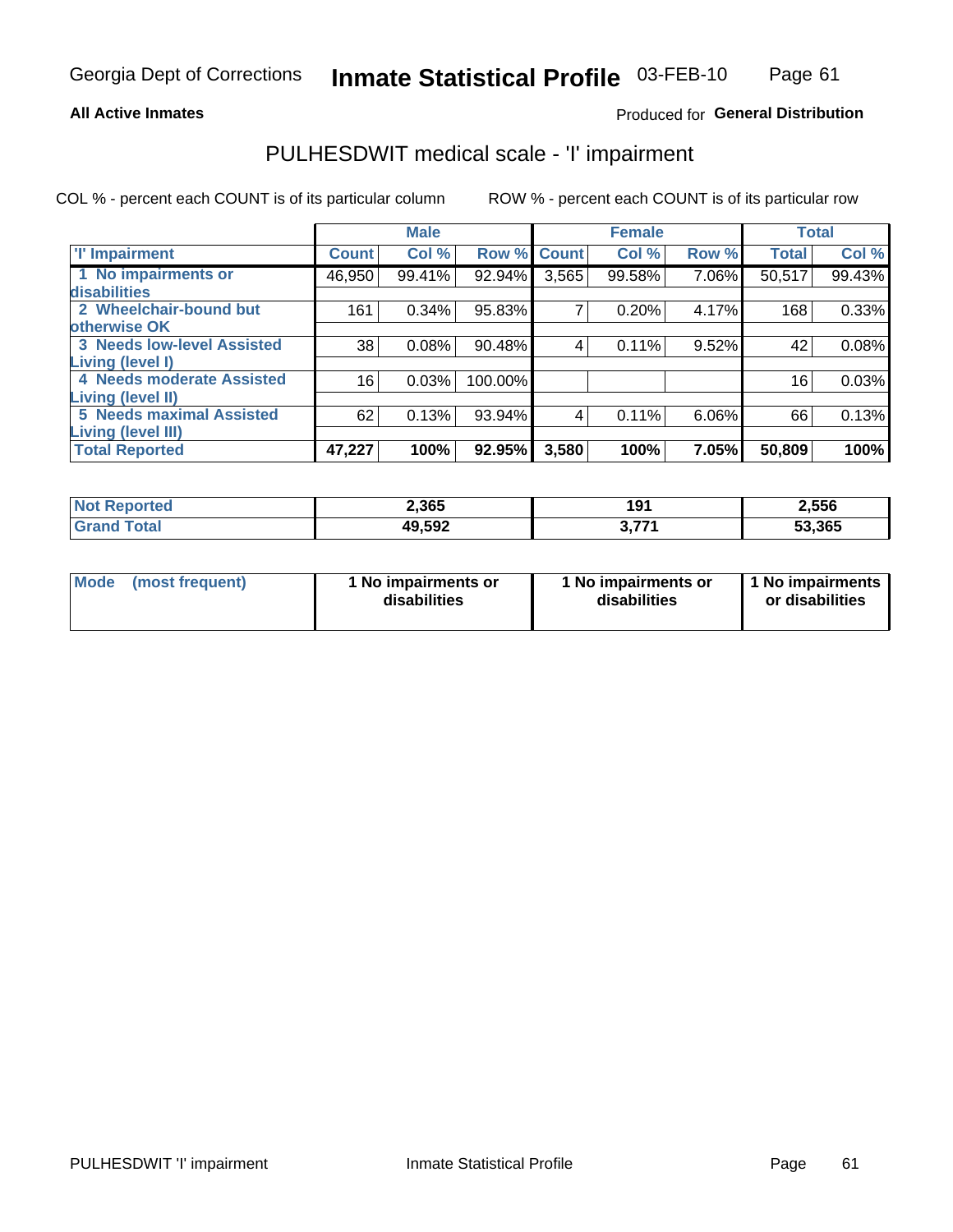### **All Active Inmates**

## Produced fo General Distribution

## PULHESDWIT medical scale - 'T' transportability

COL % - percent each COUNT is of its particular column

|                              |              | <b>Male</b> |         |              | <b>Female</b> |        | <b>Total</b> |        |
|------------------------------|--------------|-------------|---------|--------------|---------------|--------|--------------|--------|
| <b>T' Transportability</b>   | <b>Count</b> | Col %       | Row %   | <b>Count</b> | Col %         | Row %  | <b>Total</b> | Col %  |
| 1 Can be transported in any  | 47,035       | 99.62%      | 92.96%  | 3,561        | 99.64%        | 7.04%  | 50,598       | 99.62% |
| ordinary approved vehicle    |              |             |         |              |               |        |              |        |
| 2 Wheelchair-bound, not      | 67           | 0.14%       | 88.16%  | 9            | 0.25%         | 11.84% | 76           | 0.15%  |
| needing special vehicle      |              |             |         |              |               |        |              |        |
| 3 Wheelchair-bound, requires | 19           | 0.04%       | 95.00%  |              | 0.03%         | 5.00%  | 20           | 0.04%  |
| special vehicle              |              |             |         |              |               |        |              |        |
| 4 Needs specially-equipped   | 8            | 0.02%       | 100.00% |              |               |        | 8            | 0.02%  |
| medical vehicle              |              |             |         |              |               |        |              |        |
| <b>5 Requires ambulance</b>  | 84           | 0.18%       | 96.55%  | 3            | 0.08%         | 3.45%  | 87           | 0.17%  |
| transport                    |              |             |         |              |               |        |              |        |
| <b>Total Reported</b>        | 47,213       | 100%        | 92.96%  | 3,574        | 100%          | 7.04%  | 50,789       | 100%   |

| <b>Not</b><br>Reported | 2,379  | 197       | 2,576  |
|------------------------|--------|-----------|--------|
| ™otai                  | 49,592 | フフィ<br>v. | 53,365 |

|  | Mode (most frequent) | 1 Can be transported in any 1 Can be transported in any<br>ordinary approved vehicle   ordinary approved vehicle   transported in any |  | 1 Can be<br>  ordinary approved  <br>vehicle |
|--|----------------------|---------------------------------------------------------------------------------------------------------------------------------------|--|----------------------------------------------|
|--|----------------------|---------------------------------------------------------------------------------------------------------------------------------------|--|----------------------------------------------|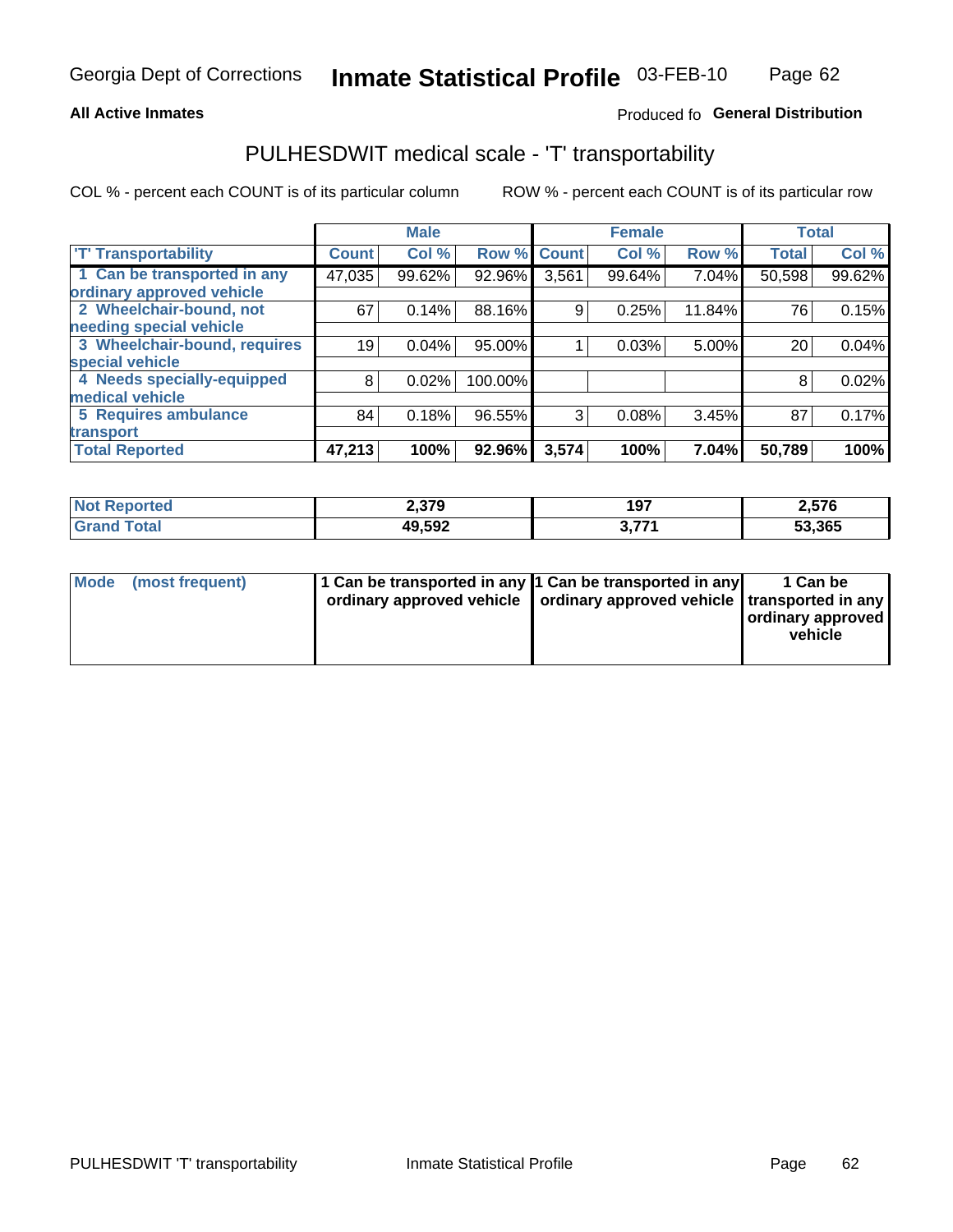## **All Active Inmates**

## Produced for General Distribution

## Criminality in family, self-reported

COL % - percent each COUNT is of its particular column

|                              |              | <b>Male</b> |        |              | <b>Female</b> |           |                 | Total  |
|------------------------------|--------------|-------------|--------|--------------|---------------|-----------|-----------------|--------|
| <b>Criminality In Family</b> | <b>Count</b> | Col%        | Row %  | <b>Count</b> | Col %         | Row %     | <b>Total</b>    | Col %  |
| Yes, criminality in family   | 9.959        | $22.08\%$   | 87.67% | 1,400        | 44.61%        | $12.33\%$ | 11,359          | 23.54% |
| No criminality in family     | 35,155       | 77.92%      | 95.28% | 1,738        | 55.39%        |           | 4.71% 36,895    | 76.46% |
| <b>Total Reported</b>        | 45,114       | 100%        | 93.49% | 3,138        | 100%          |           | $6.50\%$ 48,254 | 100%   |

| <b>Not Reported</b>   | 170<br>41 O | 633 | : 444  |
|-----------------------|-------------|-----|--------|
| Гоtal<br><b>Grand</b> | 49,592      | フフィ | 53.365 |

|  | Mode (most frequent) | No criminality in family | No criminality in family | No criminality in<br>family |
|--|----------------------|--------------------------|--------------------------|-----------------------------|
|--|----------------------|--------------------------|--------------------------|-----------------------------|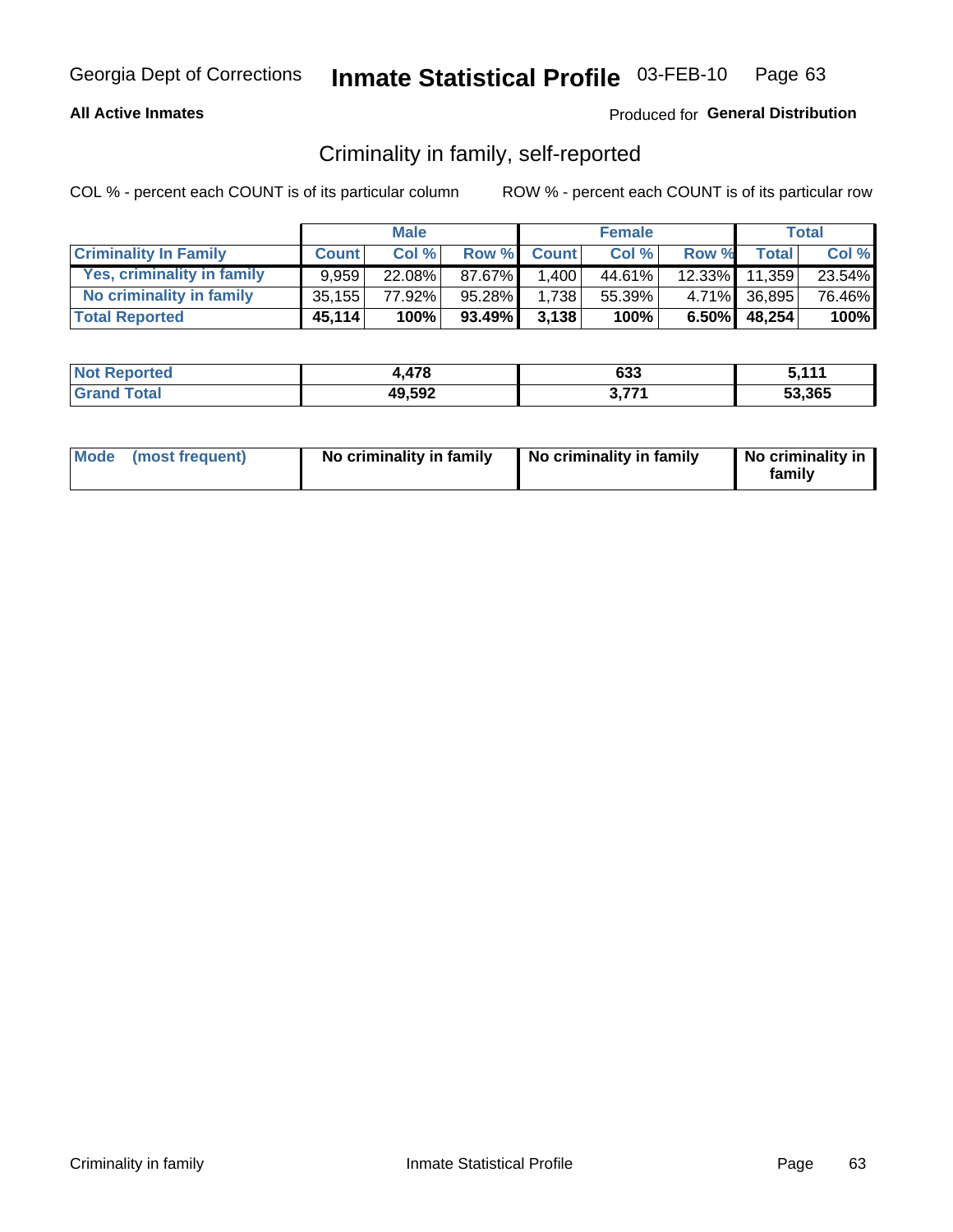## **All Active Inmates**

## Produced for General Distribution

## Alcoholism in family, self-reported

COL % - percent each COUNT is of its particular column

|                             |              | <b>Male</b> |         |              | <b>Female</b> |           |                 | Total   |
|-----------------------------|--------------|-------------|---------|--------------|---------------|-----------|-----------------|---------|
| <b>Alcoholism In Family</b> | <b>Count</b> | Col %       | Row %   | <b>Count</b> | Col %         | Row %     | <b>Total</b>    | Col %   |
| Yes, alcoholism in family   | 6.425        | 14.24%      | 88.74%I | 815          | 25.97%        | $11.26\%$ | 7.240           | 15.00%  |
| No alcoholism in family     | 38.689       | 85.76%      | 94.33%  | 2,323        | 74.03%        |           | 5.66% 41,014    | 85.00%  |
| <b>Total Reported</b>       | 45,114       | 100%        | 93.49%  | 3,138        | 100%          |           | $6.50\%$ 48,254 | $100\%$ |

| <b>Not</b><br>Reported | 17 R<br>,, , | 633 | : 444  |
|------------------------|--------------|-----|--------|
| .'otal                 | 49,592       | ラフィ | 53,365 |

|  | Mode (most frequent) | No alcoholism in family | No alcoholism in family | No alcoholism in<br>family |
|--|----------------------|-------------------------|-------------------------|----------------------------|
|--|----------------------|-------------------------|-------------------------|----------------------------|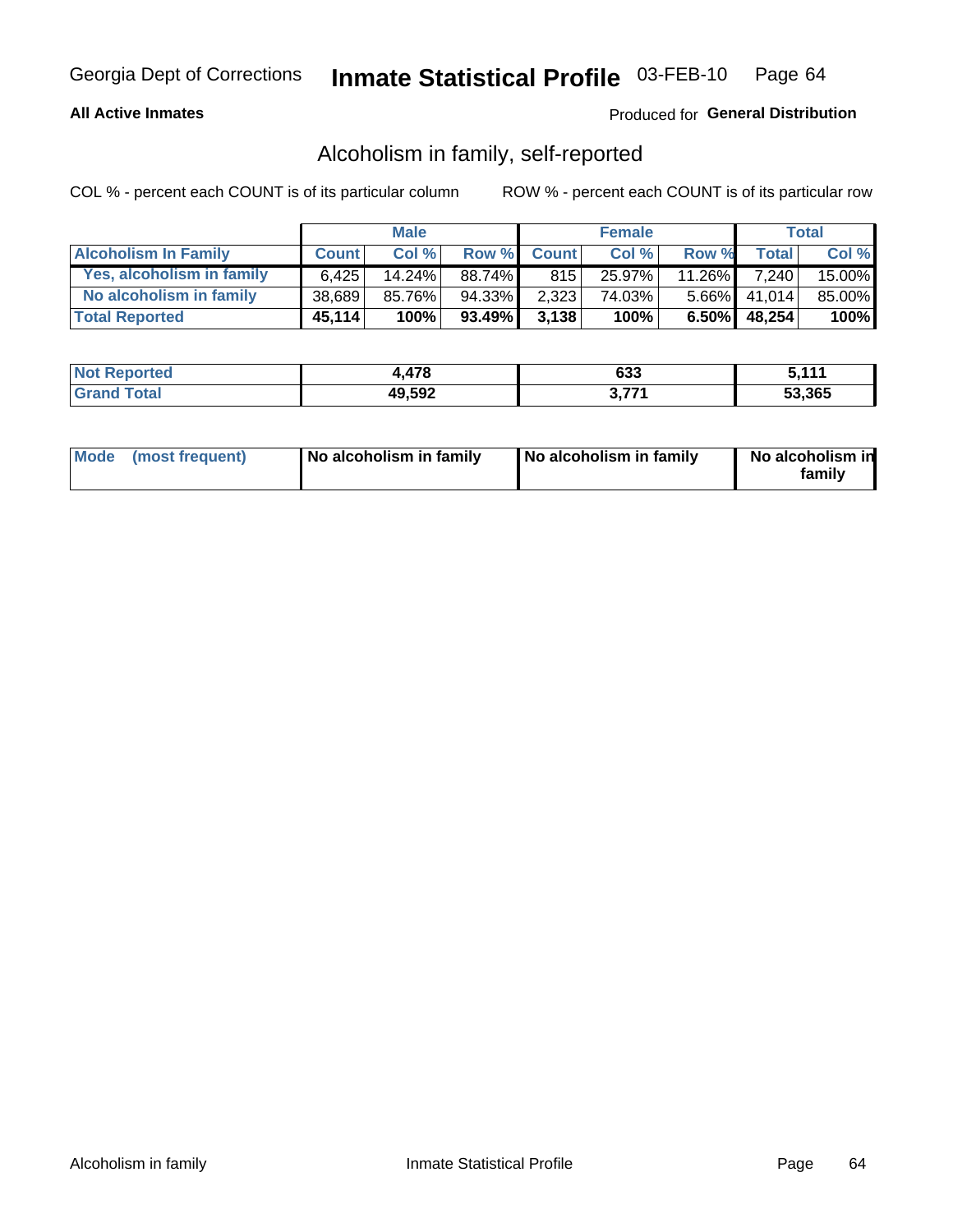## **All Active Inmates**

## Produced for General Distribution

## Drug abuse in family, self-reported

COL % - percent each COUNT is of its particular column

|                           |              | <b>Male</b> |           |              | <b>Female</b> |          |        | <b>Total</b> |
|---------------------------|--------------|-------------|-----------|--------------|---------------|----------|--------|--------------|
| Drug Abuse In Family      | <b>Count</b> | Col%        | Row %     | <b>Count</b> | Col %         | Row %    | Total  | Col %        |
| Yes, drug abuse in family | 3.543        | 7.85%l      | 82.74%    | 739          | 23.55%        | 17.26%   | 4.282  | 8.87%        |
| No drug abuse in family   | 41.571       | $92.15\%$   | $94.54\%$ | 2,399        | 76.45%        | $5.46\%$ | 43.972 | 91.13%       |
| <b>Total Reported</b>     | 45,114       | 100%        | 93.49%    | 3.138        | 100%          | $6.50\%$ | 48,254 | $100\%$      |

| <b>Not Reported</b>           | 179<br>$-10$ | 633 | : 444  |
|-------------------------------|--------------|-----|--------|
| <i>i</i> otal<br><b>Grand</b> | 49,592       | ララス | 53.365 |

|  | Mode (most frequent) | No drug abuse in family | No drug abuse in family | No drug abuse in<br>familv |
|--|----------------------|-------------------------|-------------------------|----------------------------|
|--|----------------------|-------------------------|-------------------------|----------------------------|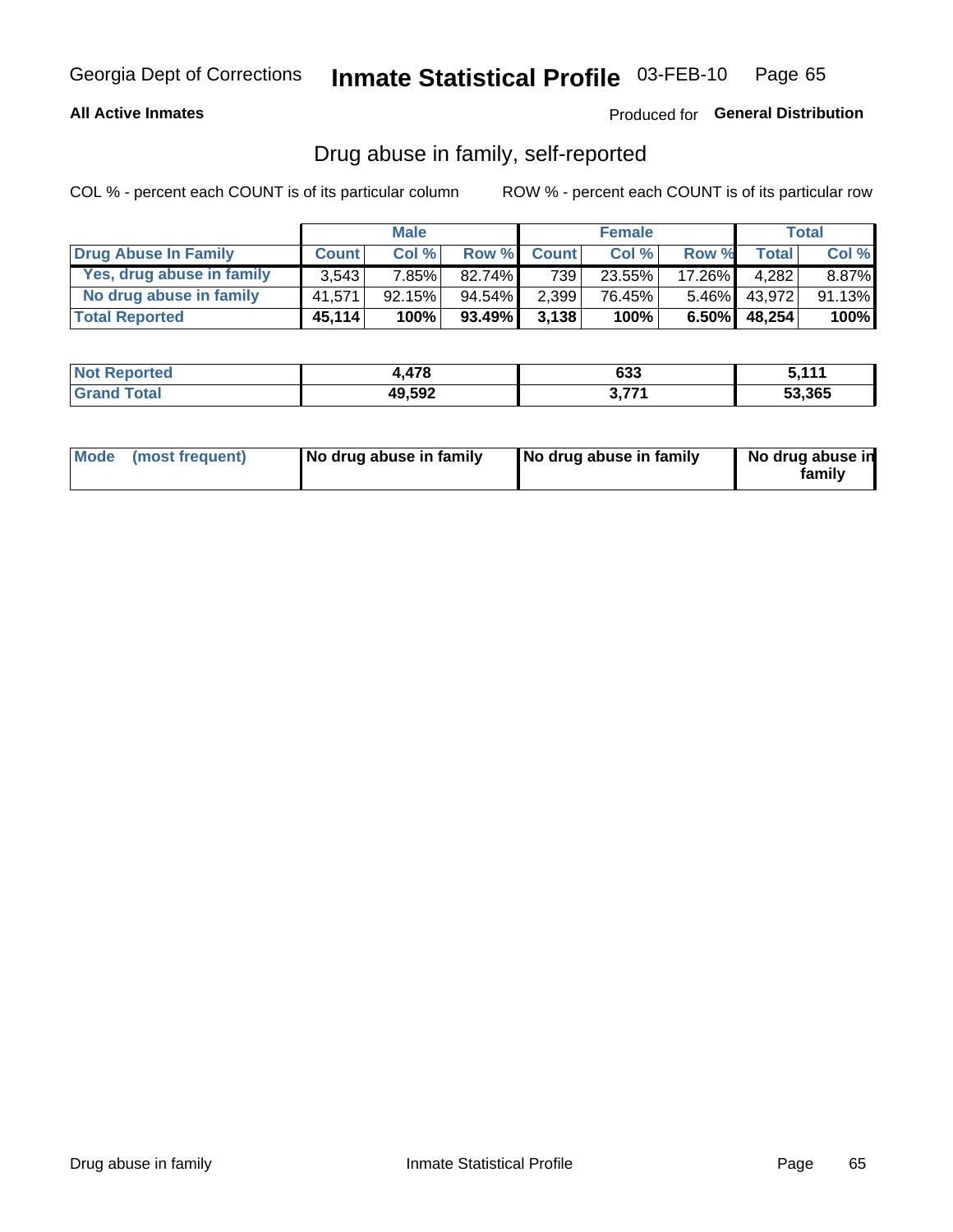## **All Active Inmates**

## Produced for General Distribution

## Subjected to frequent beatings, self-reported

COL % - percent each COUNT is of its particular column

|                                   |              | <b>Male</b> |        |              | <b>Female</b> |        |              | Total  |
|-----------------------------------|--------------|-------------|--------|--------------|---------------|--------|--------------|--------|
| <b>Frequent beatings</b>          | <b>Count</b> | Col %       | Row %  | <b>Count</b> | Col %         | Row %  | <b>Total</b> | Col%   |
| <b>Yes, subjected to frequent</b> | 1,754        | 3.89%       | 79.69% | 447          | 14.24%        | 20.31% | 2,201        | 4.56%  |
| beatings                          |              |             |        |              |               |        |              |        |
| Not subjected to frequent         | 43.360       | 96.11%      | 94.15% | 2,691        | 85.76%        | 5.84%  | 46,053       | 95.44% |
| beatings                          |              |             |        |              |               |        |              |        |
| <b>Total Reported</b>             | 45,114       | 100%        | 93.49% | 3,138        | 100%          | 6.50%  | 48,254       | 100%   |

| Reported<br><b>NOT</b> | 478    | 633       | - 447  |
|------------------------|--------|-----------|--------|
| <b>Total</b>           | 49,592 | 774<br>v. | 53,365 |

| Mode (most frequent) | Not subjected to frequent<br>beatings | Not subjected to frequent<br>beatings | Not subjected to<br><b>frequent beatings</b> |
|----------------------|---------------------------------------|---------------------------------------|----------------------------------------------|
|                      |                                       |                                       |                                              |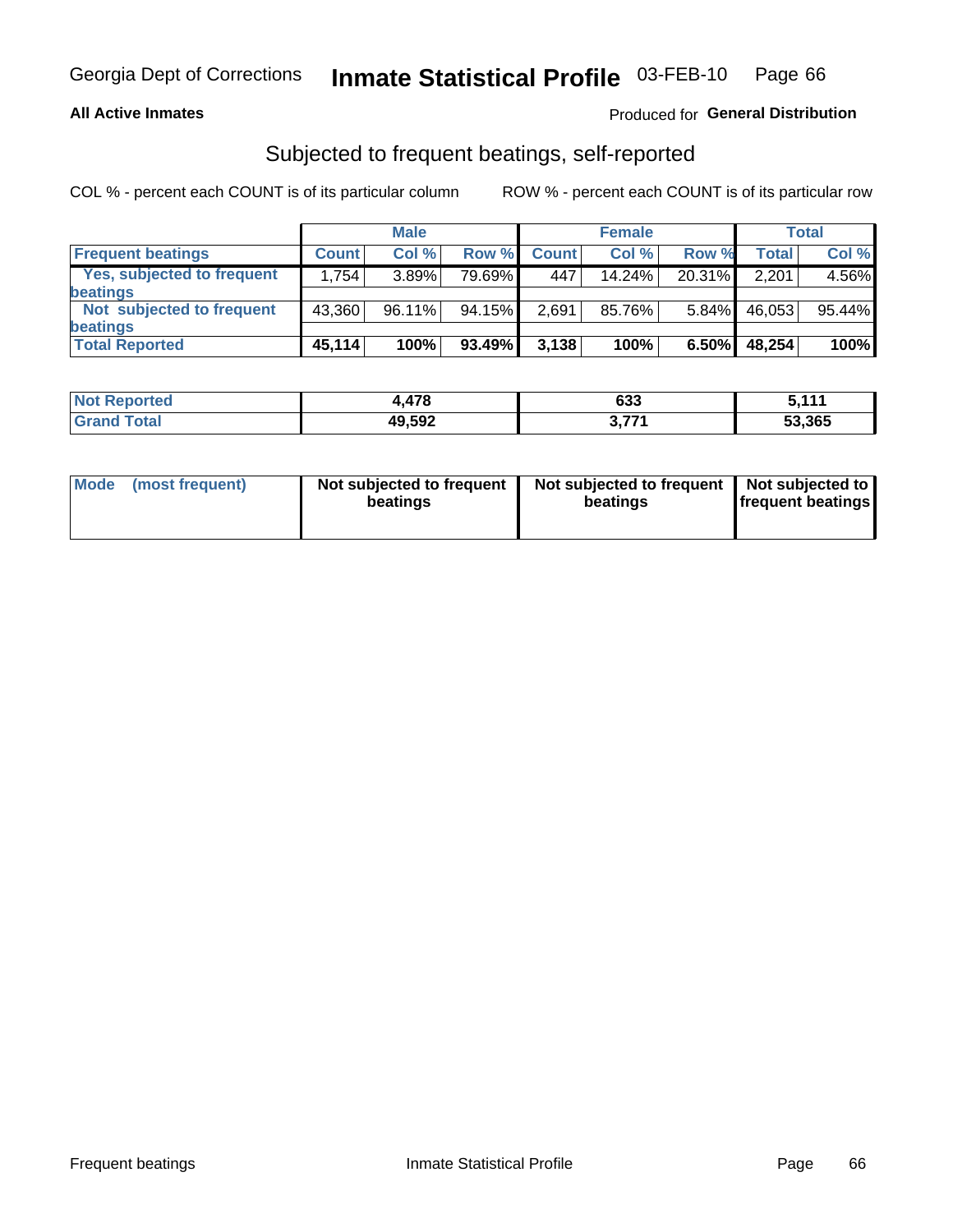## **All Active Inmates**

## Produced for General Distribution

## Father absent during inmate's childhood

COL % - percent each COUNT is of its particular column

|                           |              | <b>Male</b> |           |              | <b>Female</b> |          |              | <b>Total</b> |
|---------------------------|--------------|-------------|-----------|--------------|---------------|----------|--------------|--------------|
| <b>Father Absent</b>      | <b>Count</b> | Col %       | Row %     | <b>Count</b> | Col %         | Row %    | <b>Total</b> | Col %        |
| Yes, father was absent    | 22.384       | 49.62%      | 95.05%    | 1.164        | 37.09%        |          | 4.94% 23.549 | 48.80%       |
| No, father was not absent | 22,730       | $50.38\%$   | $92.01\%$ | 1.974        | $62.91\%$     |          | 7.99% 24,705 | 51.20%       |
| <b>Total Reported</b>     | 45,114       | 100%        | 93.49%    | 3,138        | 100%          | $6.50\%$ | 48,254       | $100\%$      |

| <b>Not Reported</b> | 17 Q<br>ט ו ד. | 633 | - 447  |
|---------------------|----------------|-----|--------|
| Total               | 49,592         | ラフィ | 53,365 |

|  | Mode (most frequent) | No, father was not absent No, father was not absent |  | No, father was not<br>absent |
|--|----------------------|-----------------------------------------------------|--|------------------------------|
|--|----------------------|-----------------------------------------------------|--|------------------------------|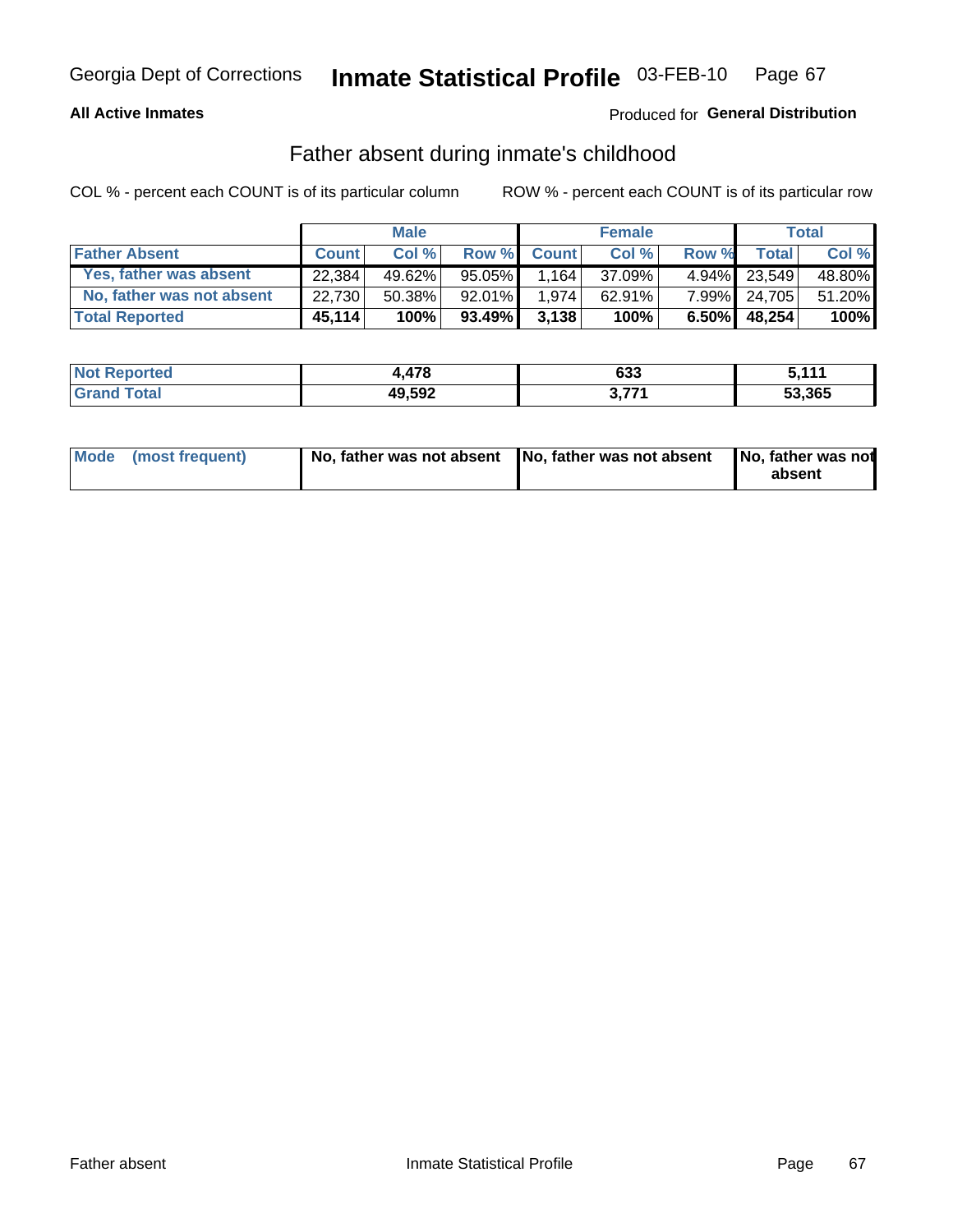## **All Active Inmates**

## Produced for General Distribution

## Mother absent during inmate's childhood

COL % - percent each COUNT is of its particular column

|                           |              | <b>Male</b> |        |              | <b>Female</b> |          |                 | Total   |
|---------------------------|--------------|-------------|--------|--------------|---------------|----------|-----------------|---------|
| <b>Mother Absent</b>      | <b>Count</b> | Col%        | Row %  | <b>Count</b> | Col%          | Row %    | Total           | Col %   |
| Yes, mother was absent    | 5.925        | 13.13%      | 93.31% | 425          | 13.54%        | $6.69\%$ | 6,350           | 13.16%  |
| No, mother was not absent | 39,189       | 86.87%      | 93.52% | 2.713        | 86.46%        |          | 6.47% 41.904    | 86.84%  |
| <b>Total Reported</b>     | 45,114       | 100%        | 93.49% | 3.138        | 100%          |          | $6.50\%$ 48,254 | $100\%$ |

| <b>Not</b><br>ಗeported | 17 Q<br>41 O | 633 | : 444  |
|------------------------|--------------|-----|--------|
| <i>i</i> otal          | 49,592       | ラフィ | 53.365 |

| Mode (most frequent) | No, mother was not absent   No, mother was not absent   No, mother was | not absent |
|----------------------|------------------------------------------------------------------------|------------|
|                      |                                                                        |            |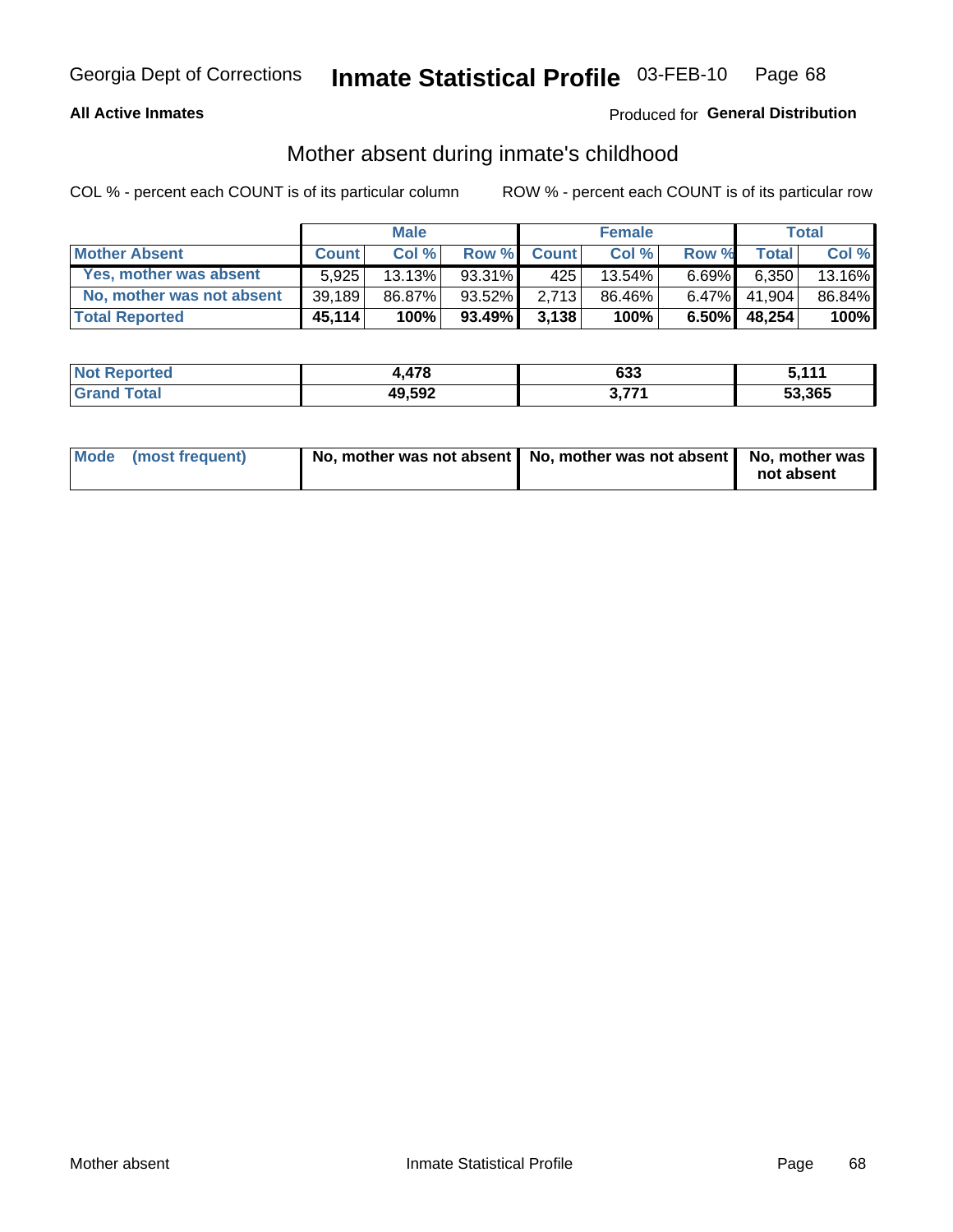## **All Active Inmates**

## Produced for General Distribution

## Inmate diagnosed as manipulative

COL % - percent each COUNT is of its particular column

|                       |              | <b>Male</b> |              |              | <b>Female</b> |          |              | Total  |
|-----------------------|--------------|-------------|--------------|--------------|---------------|----------|--------------|--------|
| <b>Manipulative</b>   | <b>Count</b> | Col %       | <b>Row %</b> | <b>Count</b> | Col%          | Row %    | <b>Total</b> | Col %  |
| Yes, manipulative     | 8.752        | 20.78%      | 99.58%       | 37           | 1.19%         | $0.42\%$ | 8.789        | 19.43% |
| No, not manipulative  | 33,364       | 79.22%      | $91.54\%$    | 3,081        | 98.81%        | $8.45\%$ | 36,447       | 80.57% |
| <b>Total Reported</b> | 42,116       | 100%        | 93.10%       | 3,118        | 100%          | $6.89\%$ | 45.236       | 100%   |

| <b>Not Reported</b>     | 7,476  | 653   | 8,129  |
|-------------------------|--------|-------|--------|
| <b>f</b> otal<br>'Grand | 49,592 | ידד מ | 53,365 |

|  | Mode (most frequent) | No, not manipulative | No, not manipulative | No. not<br><b>I</b> manipulative |
|--|----------------------|----------------------|----------------------|----------------------------------|
|--|----------------------|----------------------|----------------------|----------------------------------|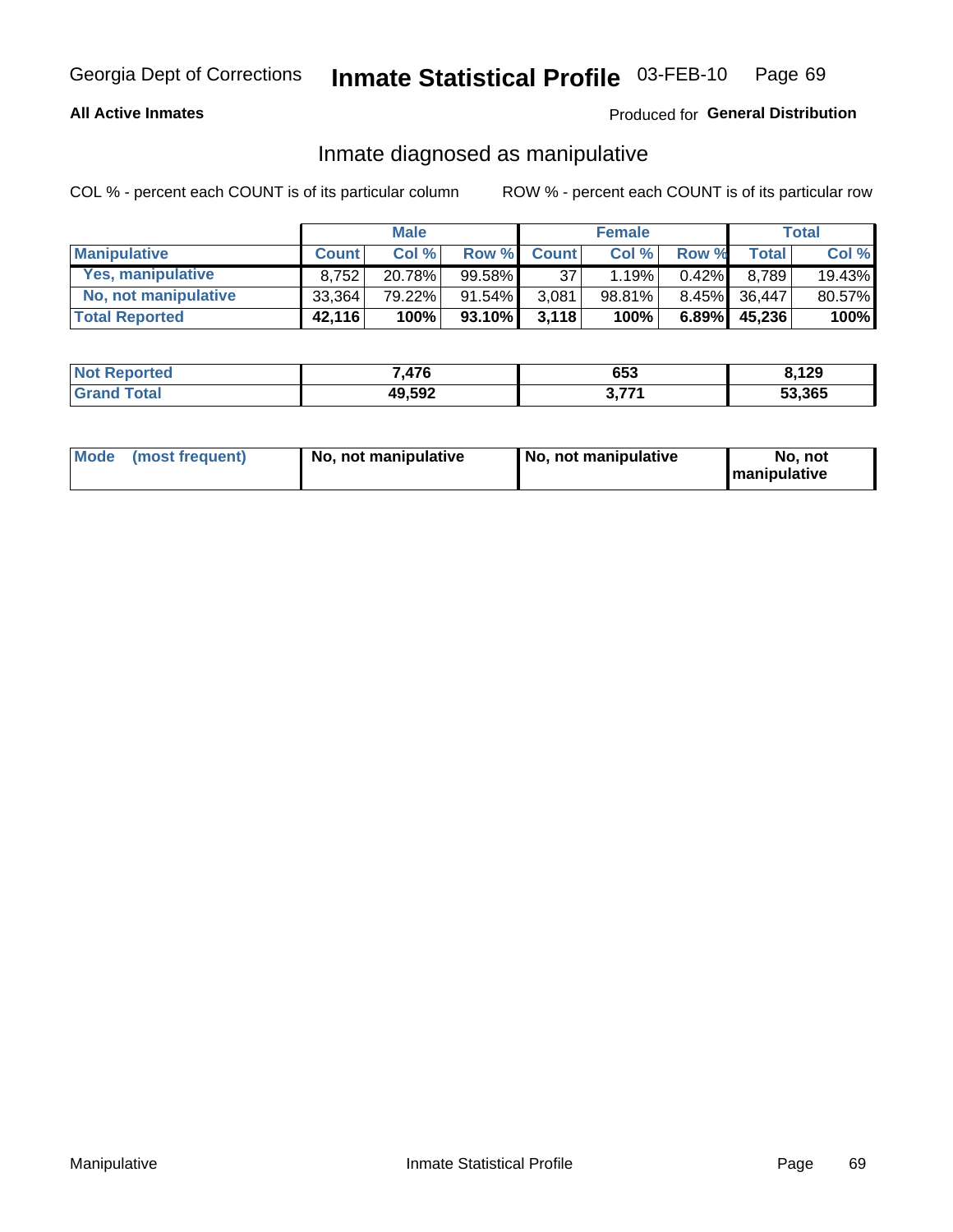## **All Active Inmates**

## Produced for General Distribution

## Inmate diagnosed as assaultive

COL % - percent each COUNT is of its particular column

|                       |              | <b>Male</b> |        |              | <b>Female</b> |          |        | <b>Total</b> |
|-----------------------|--------------|-------------|--------|--------------|---------------|----------|--------|--------------|
| <b>Assaultive</b>     | <b>Count</b> | Col%        | Row %  | <b>Count</b> | Col %         | Row %    | Total  | Col %        |
| Yes, assaultive       | 19.532       | 46.38%      | 94.78% | 1.075        | 34.48%        | $5.22\%$ | 20,607 | 45.55%       |
| No, not assaultive    | 22,584       | $53.62\%$   | 91.70% | 2,043        | 65.52%        | $8.30\%$ | 24.629 | 54.45%       |
| <b>Total Reported</b> | 42,116       | 100%        | 93.10% | 3,118        | 100%          | 6.89%    | 45,236 | 100%         |

| <b>Not Reported</b>      | 7,476  | 653 | 3.129  |
|--------------------------|--------|-----|--------|
| Total<br><b>∣Grand T</b> | 49,592 | ラフィ | 53,365 |

| Mode (most frequent) | No, not assaultive | No, not assaultive | No, not assaultive |
|----------------------|--------------------|--------------------|--------------------|
|----------------------|--------------------|--------------------|--------------------|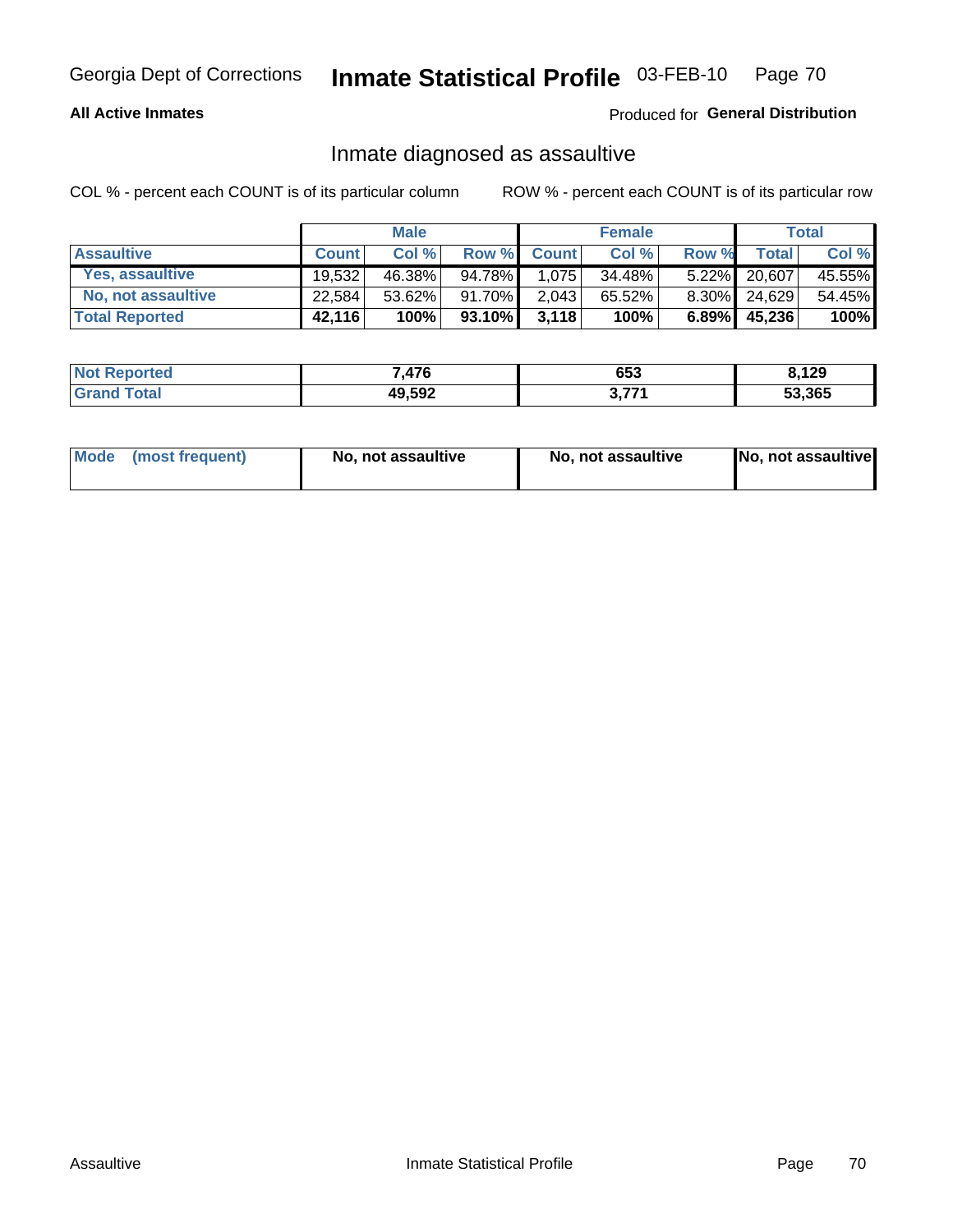#### Inmate Statistical Profile 03-FEB-10 Page 71

**All Active Inmates** 

## **Produced for General Distribution**

## Number of prior Georgia incarcerations

COL % - percent each COUNT is of its particular column

|                                       |              | <b>Male</b> |             |       | <b>Female</b> |       |        | <b>Total</b> |
|---------------------------------------|--------------|-------------|-------------|-------|---------------|-------|--------|--------------|
| <b>Num of Prior GA Incarcerations</b> | <b>Count</b> | Col %       | Row % Count |       | Col %         | Row % | Total  | Col %        |
|                                       | 28,674       | 57.82%      | 91.67%      | 2,604 | 69.05%        | 8.32% | 31,280 | 58.62%       |
|                                       | 8,731        | 17.61%      | 94.39%      | 519   | 13.76%        | 5.61% | 9,250  | 17.33%       |
| $\overline{2}$                        | 4,833        | 9.75%       | 94.38%      | 288   | 7.64%         | 5.62% | 5,121  | 9.60%        |
| 3                                     | 2,992        | 6.03%       | 95.71%      | 134   | 3.55%         | 4.29% | 3,126  | 5.86%        |
| $\boldsymbol{4}$                      | 1,829        | 3.69%       | 94.96%      | 97    | 2.57%         | 5.04% | 1,926  | 3.61%        |
| 5                                     | 1,089        | 2.20%       | 95.53%      | 51    | 1.35%         | 4.47% | 1,140  | 2.14%        |
| <b>More Than 5</b>                    | 1,444        | 2.91%       | 94.88%      | 78 I  | 2.07%         | 5.12% | 1,522  | 2.85%        |
| <b>Total Reported</b>                 | 49,592       | 100%        | $92.93\%$   | 3,771 | 100%          | 7.07% | 53,365 | 100.0%       |

| orted<br>-N. |                  |     |        |
|--------------|------------------|-----|--------|
|              | ההת הו<br>19,ວ9∠ | 774 | 53,365 |

| Mean (average)       | . 01 | .99 |
|----------------------|------|-----|
| Median (middle)      |      |     |
| Mode (most frequent) |      |     |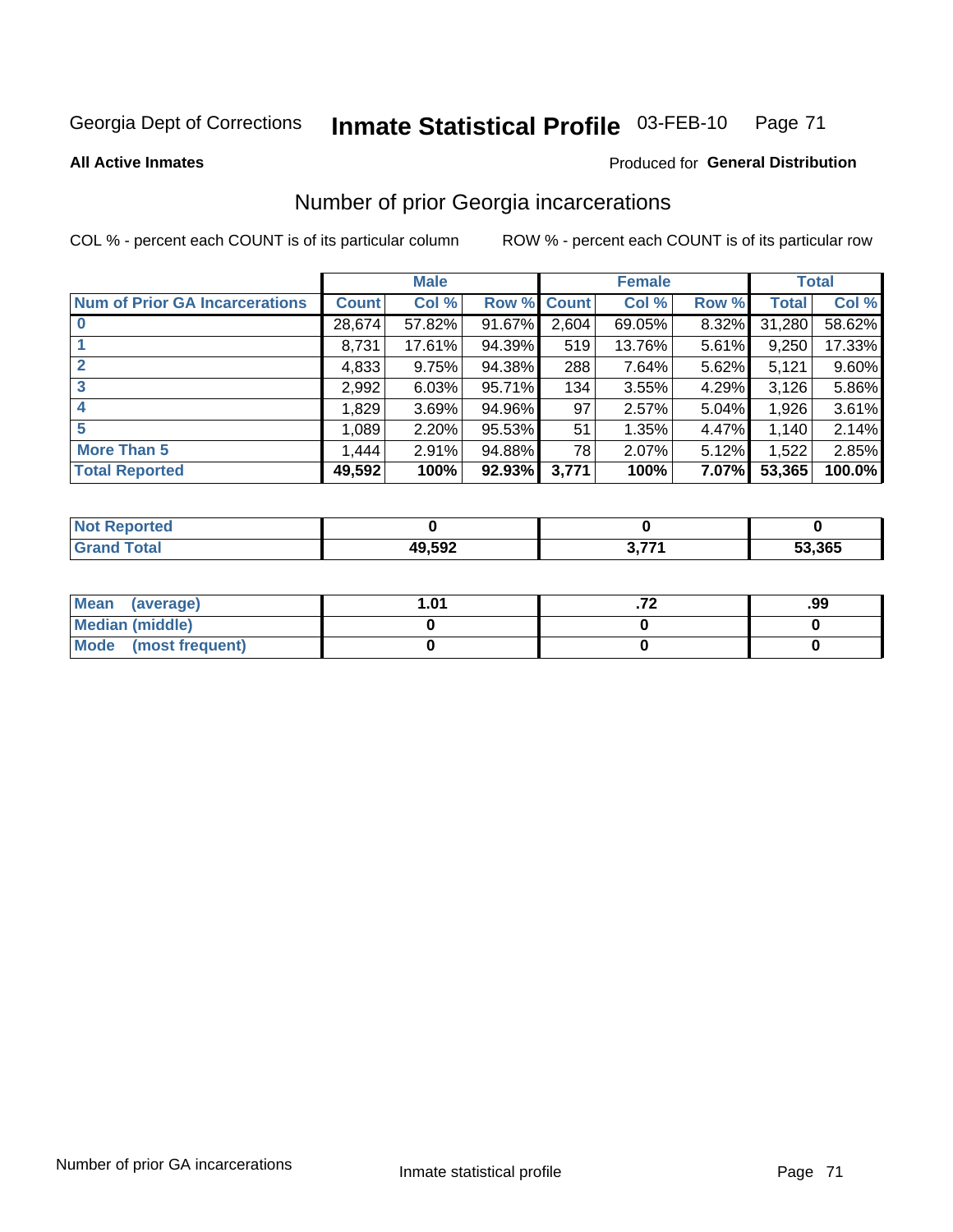#### Inmate Statistical Profile 03-FEB-10 Page 72

### **All Active Inmates**

## Produced for General Distribution

## Prison sentence in years

COL % - percent each COUNT is of its particular column

ROW % - percent each COUNT is of its particular row

|                                 |              | <b>Male</b> |         |              | <b>Female</b> |        |              | <b>Total</b> |
|---------------------------------|--------------|-------------|---------|--------------|---------------|--------|--------------|--------------|
| <b>Prison Sentence In Years</b> | <b>Count</b> | Col %       | Row %   | <b>Count</b> | Col %         | Row %  | <b>Total</b> | Col %        |
| $0 - 1$                         | 1,247        | 2.51%       | 87.45%  | 179          | 4.75%         | 12.55% | 1,426        | 2.67%        |
| $1.1 - 2$                       | 3,541        | 7.14%       | 87.95%  | 484          | 12.83%        | 12.02% | 4,026        | 7.54%        |
| $2.1 - 3$                       | 3,997        | 8.06%       | 88.41%  | 524          | 13.90%        | 11.59% | 4,521        | 8.47%        |
| $3.1 - 4$                       | 2,858        | 5.76%       | 89.87%  | 322          | 8.54%         | 10.13% | 3,180        | 5.96%        |
| $4.1 - 5$                       | 5,216        | 10.52%      | 90.49%  | 547          | 14.51%        | 9.49%  | 5,764        | 10.80%       |
| $5.1 - 6$                       | 2,022        | 4.08%       | 92.03%  | 175          | 4.64%         | 7.97%  | 2,197        | 4.12%        |
| $6.1 - 7$                       | 1,951        | 3.93%       | 92.60%  | 156          | 4.14%         | 7.40%  | 2,107        | 3.95%        |
| $7.1 - 8$                       | 1,807        | 3.64%       | 93.72%  | 121          | 3.21%         | 6.28%  | 1,928        | 3.61%        |
| $8.1 - 9$                       | 732          | 1.48%       | 92.42%  | 60           | 1.59%         | 7.58%  | 792          | 1.48%        |
| $9.1 - 10$                      | 6,096        | 12.29%      | 94.02%  | 388          | 10.29%        | 5.98%  | 6,484        | 12.15%       |
| $10.1 - 12$                     | 2,427        | 4.89%       | 95.36%  | 118          | 3.13%         | 4.64%  | 2,545        | 4.77%        |
| $12.1 - 15$                     | 3,804        | 7.67%       | 95.82%  | 166          | 4.40%         | 4.18%  | 3,970        | 7.44%        |
| $15.1 - 20$                     | 3,701        | 7.46%       | 96.30%  | 142          | 3.77%         | 3.70%  | 3,843        | 7.20%        |
| 20.1 - Over                     | 2,985        | 6.02%       | 97.36%  | 81           | 2.15%         | 2.64%  | 3,066        | 5.75%        |
| <b>Life</b>                     | 6,548        | 13.20%      | 95.69%  | 295          | 7.82%         | 4.31%  | 6,843        | 12.82%       |
| <b>Life Without Parole</b>      | 557          | 1.12%       | 97.89%  | 12           | 0.32%         | 2.11%  | 569          | 1.07%        |
| <b>Death</b>                    | 100          | 0.20%       | 99.01%  |              | 0.03%         | 0.99%  | 101          | 0.19%        |
| <b>Youthful Offenders</b>       | 3            | 0.01%       | 100.00% |              |               |        | 3            | 0.01%        |
| <b>Total Reported</b>           | 49,592       | 100%        | 92.93%  | 3,771        | 100.0%        | 7.07%  | 53,365       | 100%         |

| Reported<br>I NOT |        |       |        |
|-------------------|--------|-------|--------|
|                   | 19,592 | ヽ フフィ | 53,365 |

### **Determinate (numeric) sentences only**

| <b>Mean</b> | ממו | 10.94 | $\rightarrow$ 00<br>.93 | --<br>. .<br>וט.ו |
|-------------|-----|-------|-------------------------|-------------------|
|             |     |       |                         |                   |

All sentences (including determinate), with life, life without parole, and death sentences figured at 45 years

| Me | C 04<br>ة.סי<br>____ | $\sim$ 00<br>ےں.ے ا<br>______ | .<br>6.55 |
|----|----------------------|-------------------------------|-----------|
|    |                      |                               |           |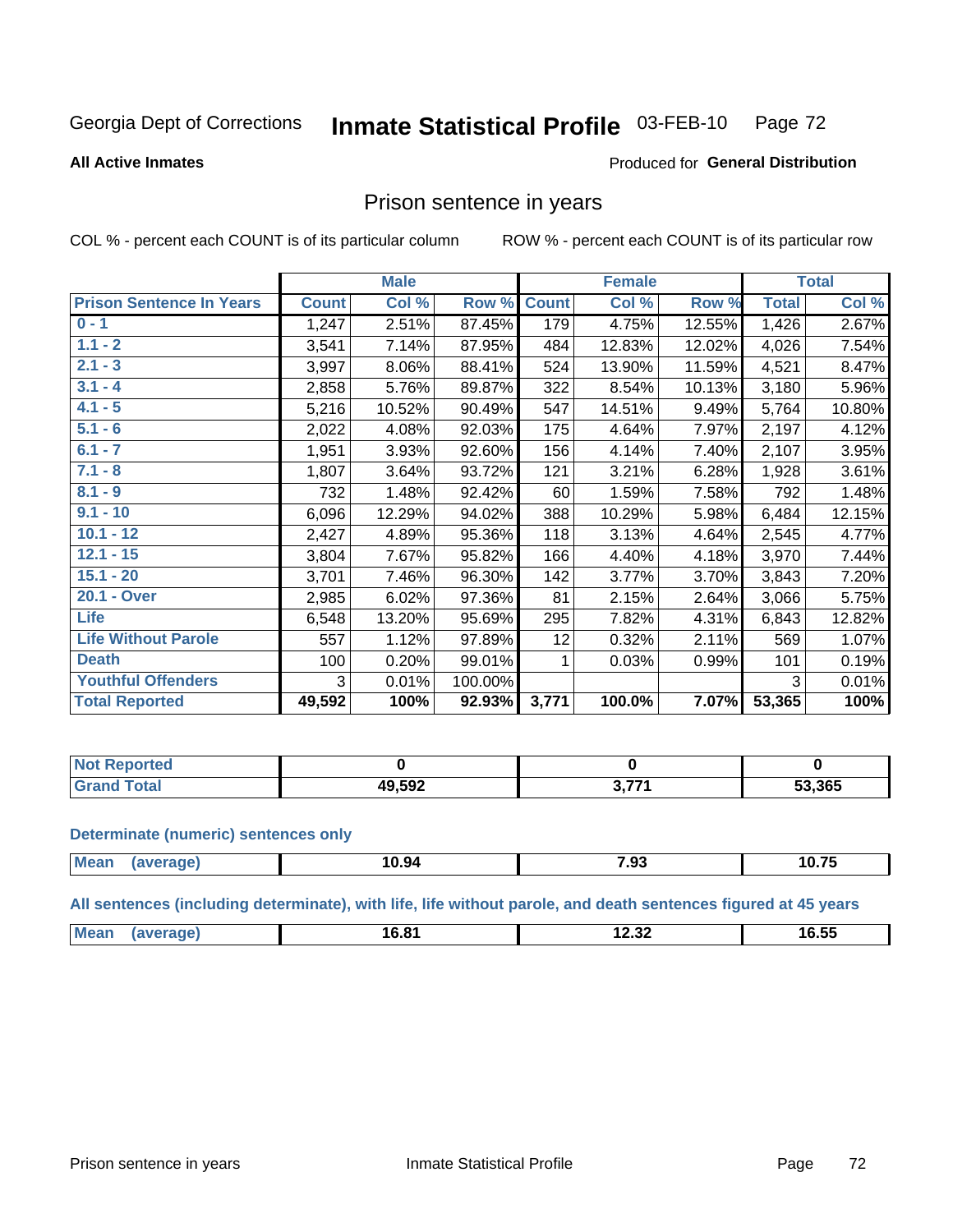#### Inmate Statistical Profile 03-FEB-10 Georgia Dept of Corrections Page 73

### **All Active Inmates**

### Produced for General Distribution

## Primary offense, broken out into felonies vs misdemeanors

COL % - percent each COUNT is of its particular column

|                                  |              | <b>Male</b> |                    | <b>Female</b> |       | Total        |            |
|----------------------------------|--------------|-------------|--------------------|---------------|-------|--------------|------------|
| <b>Felonies and Misdemeanors</b> | <b>Count</b> | Col%        | <b>Row % Count</b> | Col%          | Row % | <b>Total</b> | Col %      |
| <b>Felonies</b>                  | 49.566       | $100.00\%$  | 92.93% 3,768       | 100.00%       | 7.06% | 53.335       | $100.00\%$ |
| <b>Misdemeanors</b>              |              | .01%        | $100.00\%$         |               |       |              | $.01\%$    |
| <b>Total Reported</b>            | 49,567       | 100%        | $92.93\%$ 3,768    | 100%          | 7.06% | 53,336       | 100%       |

| <b>Not</b><br><b>eported</b> | ∼            |        | ኅሮ<br>ZO |
|------------------------------|--------------|--------|----------|
| Grar<br>⊺otar                | <b>10502</b> | 49 57C | 53.364   |

| M      | .    | nes | onies |
|--------|------|-----|-------|
| nuenti | ____ | .   | .     |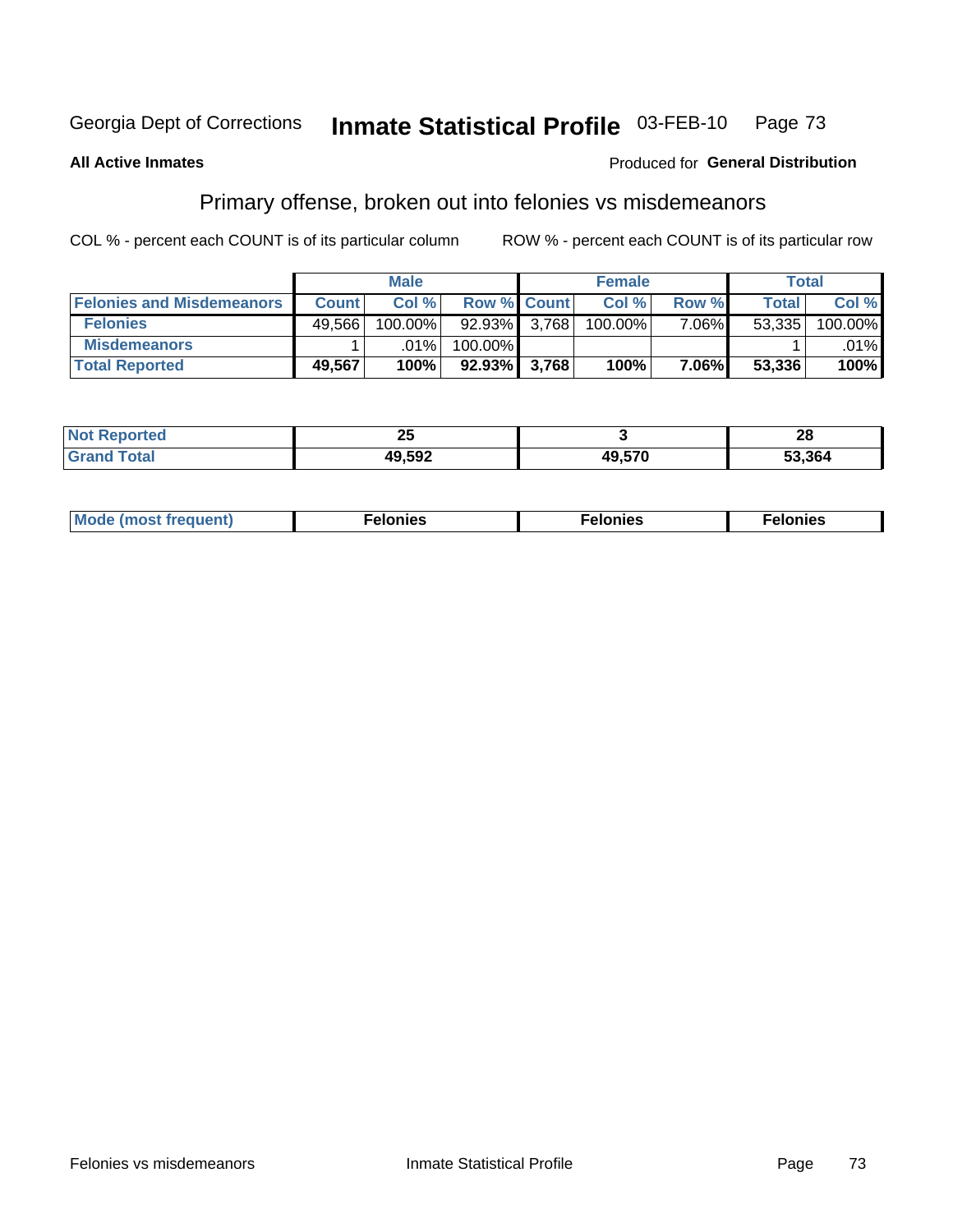#### Inmate Statistical Profile 03-FEB-10 Page 74

#### **All Active Inmates**

### Produced for General Distribution

## Primary offense, broken out into six broad crime categories

COL % - percent each COUNT is of its particular column

|                                  |              | <b>Male</b> |        |             | <b>Female</b> |          |              | <b>Total</b> |
|----------------------------------|--------------|-------------|--------|-------------|---------------|----------|--------------|--------------|
| <b>Crime Categories</b>          | <b>Count</b> | Col %       |        | Row % Count | Col %         | Row %    | <b>Total</b> | Col %        |
| <b>Violent</b>                   | 22,598       | 45.59%      | 94.20% | 1,391       | 36.92%        | $5.80\%$ | 23,989       | 44.98%       |
| <b>Sex Crime</b><br>$\mathbf{2}$ | 7,683        | 15.50%      | 98.64% | 106         | 2.81%         | $1.36\%$ | 7,789        | 14.60%       |
| 3<br><b>Property</b>             | 9,308        | 18.78%      | 88.29% | 1,234       | 32.75%        | 11.70%   | 10,543       | 19.77%       |
| <b>Drug</b><br>4                 | 7,837        | 15.81%      | 89.77% | 893         | 23.70%        | 10.23%   | 8,730        | 16.37%       |
| <b>Habit/DUI</b><br>5            | 109          | .22%        | 93.16% | 8           | .21%          | 6.84%    | 117          | .22%         |
| <b>Other</b><br>6                | 2,032        | 4.10%       | 93.73% | 136         | 3.61%         | $6.27\%$ | 2,168        | 4.06%        |
| <b>Total Reported</b>            | 49,567       | 100%        | 92.93% | 3,768       | 100%          | $7.06\%$ | 53,336       | 100%         |

| enorted<br>N0 | ∼      |     | ົດ<br>ZO |
|---------------|--------|-----|----------|
| `otal         | 49,592 | 77, | 3.364ء   |

| Mode<br>freauent)<br>anst tr | .<br>/iolent | <br>Violent | .<br><b>Tiolent</b> |
|------------------------------|--------------|-------------|---------------------|
|                              |              |             |                     |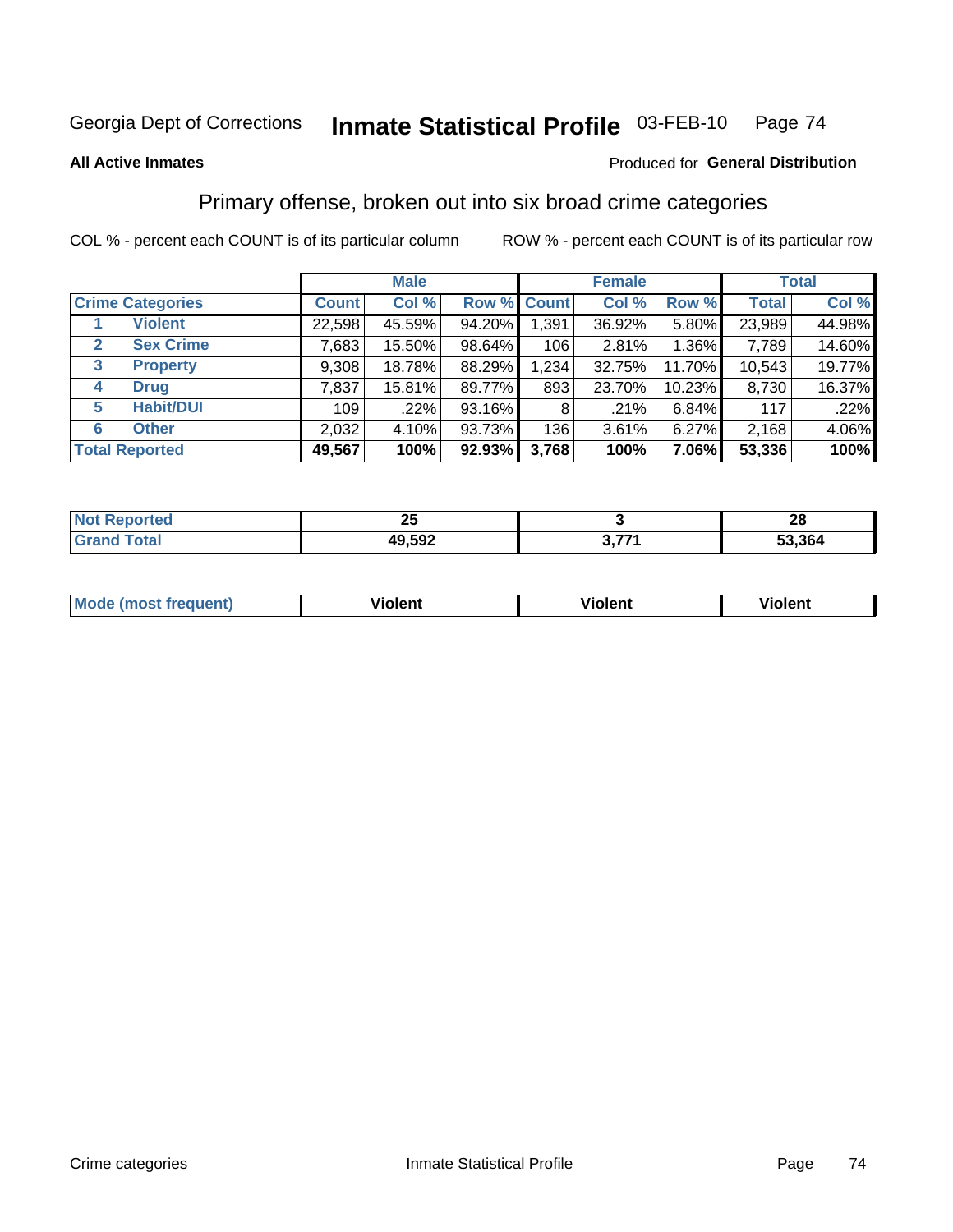#### Inmate Statistical Profile 03-FEB-10 Page 75

**All Active Inmates** 

### Produced for General Distribution

# Primary offense, detailed offense code

COL % - percent each COUNT is of its particular column

|      |                                             |                         | <b>Male</b> |         |                 | Female |        |              | <b>Total</b> |
|------|---------------------------------------------|-------------------------|-------------|---------|-----------------|--------|--------|--------------|--------------|
|      | <b>Primary Offense</b>                      | <b>Count</b>            | Col %       | Row %   | <b>Count</b>    | Col %  | Row %  | <b>Total</b> | Col %        |
| 149  | <b>Entrng Mot Veh Crim</b>                  | 1 <sup>1</sup>          | .01%        | 100.00% |                 |        |        | $\mathbf{1}$ | .01%         |
|      | Intnt                                       |                         |             |         |                 |        |        |              |              |
| 1100 | <b>Misc Homicide Offense</b>                | 13                      | .03%        | 81.25%  | 3               | .08%   | 18.75% | 16           | .03%         |
| 1101 | <b>Murder</b>                               | 4,844                   | 9.77%       | 94.42%  | 286             | 7.59%  | 5.58%  | 5,130        | 9.62%        |
| 1102 | <b>Voluntary Manslaughter</b>               | 1,022                   | 2.06%       | 88.26%  | 136             | 3.61%  | 11.74% | 1,158        | 2.17%        |
| 1103 | <b>Involuntary Manslaughter</b>             | 118                     | .24%        | 81.94%  | 26              | .69%   | 18.06% | 144          | .27%         |
| 1118 | <b>Feticide By Vehicle</b>                  | 1                       | .01%        | 25.00%  | 3               | .08%   | 75.00% | 4            | .01%         |
| 1121 | <b>Feticide</b>                             | 6                       | .01%        | 100.00% |                 |        |        | 6            | .01%         |
| 1123 | <b>Vehicular Homicide</b>                   | 332                     | .67%        | 86.68%  | 51              | 1.35%  | 13.32% | 383          | .72%         |
| 1124 | <b>Homicide By Vessel</b>                   | 11                      | .02%        | 91.67%  | 1               | .03%   | 8.33%  | 12           | .02%         |
| 1125 | <b>Conceal Death Of</b><br><b>Another</b>   | 21                      | .04%        | 91.30%  | $\overline{2}$  | .05%   | 8.70%  | 23           | .04%         |
| 1190 | <b>Atmpt Murder</b>                         | 12                      | .02%        | 100.00% |                 |        |        | 12           | .02%         |
| 1191 | <b>Murder, Conspire To</b><br><b>Commit</b> | $\mathbf 1$             | .01%        | 20.00%  | 4               | .11%   | 80.00% | 5            | .01%         |
| 1300 | <b>Misc Assault/Battery</b>                 | 17                      | .03%        | 94.44%  | 1               | .03%   | 5.56%  | 18           | .03%         |
| 1301 | <b>Family Violence Battery</b>              | 104                     | .21%        | 98.11%  | $\overline{2}$  | .05%   | 1.89%  | 106          | .20%         |
| 1302 | <b>Aggrav Assault</b>                       | 4,354                   | 8.78%       | 94.28%  | 264             | 7.01%  | 5.72%  | 4,618        | 8.66%        |
| 1303 | <b>Atmpt Aggrav Assault</b>                 | 9                       | .02%        | 100.00% |                 |        |        | 9            | .02%         |
| 1304 | <b>Aggravated Assault On</b><br>$65+$       | $\overline{\mathbf{4}}$ | .01%        | 100.00% |                 |        |        | 4            | .01%         |
| 1305 | <b>Aggrav Battery</b>                       | 824                     | 1.66%       | 93.42%  | 58              | 1.54%  | 6.58%  | 882          | 1.65%        |
| 1306 | <b>Misc Family Violence</b>                 | 6                       | .01%        | 100.00% |                 |        |        | 6            | .01%         |
| 1307 | <b>Terrorist Threats &amp; Acts</b>         | 342                     | .69%        | 94.21%  | 21              | .56%   | 5.79%  | 363          | .68%         |
| 1308 | <b>False Imprisonment</b>                   | 197                     | .40%        | 96.10%  | 8               | .21%   | 3.90%  | 205          | .38%         |
| 1309 | <b>False Impris Color Legal</b>             | $\mathbf 1$             | .01%        | 100.00% |                 |        |        | 1            | .01%         |
| 1311 | <b>Kidnapping</b>                           | 1,565                   | 3.16%       | 96.96%  | 49              | 1.30%  | 3.04%  | 1,614        | 3.03%        |
| 1312 | <b>Interference With</b><br><b>Custody</b>  | 11                      | .02%        | 100.00% |                 |        |        | 11           | .02%         |
| 1314 | <b>Aggrav Assault Peace</b><br><b>Ofcr</b>  | 313                     | .63%        | 95.43%  | 15              | .40%   | 4.57%  | 328          | .61%         |
| 1315 | <b>Aggrav Battery Peace</b><br><b>Ofcr</b>  | 20                      | .04%        | 95.24%  | 1               | .03%   | 4.76%  | 21           | .04%         |
|      | 1316 Simple Battery                         | 16                      | .03%        | 88.89%  | $\overline{c}$  | .05%   | 11.11% | 18           | .03%         |
| 1317 | <b>Reck Cond Infected</b><br><b>Person</b>  | 13                      | .03%        | 76.47%  | $\overline{4}$  | .11%   | 23.53% | 17           | .03%         |
| 1318 | <b>Injury By Vehicle</b>                    | 96                      | .19%        | 95.05%  | 5               | .13%   | 4.95%  | 101          | .19%         |
| 1320 | <b>Stalking</b>                             | 5                       | .01%        | 100.00% |                 |        |        | 5            | .01%         |
| 1321 | <b>Aggrav Stalking</b>                      | 279                     | .56%        | 98.24%  | $5\phantom{.0}$ | .13%   | 1.76%  | 284          | .53%         |
| 1390 | <b>Atmpt Kidnap</b>                         | 4                       | .01%        | 100.00% |                 |        |        | 4            | .01%         |
| 1400 | <b>Arson Misc</b>                           | 1                       | .01%        | 100.00% |                 |        |        | 1            | .01%         |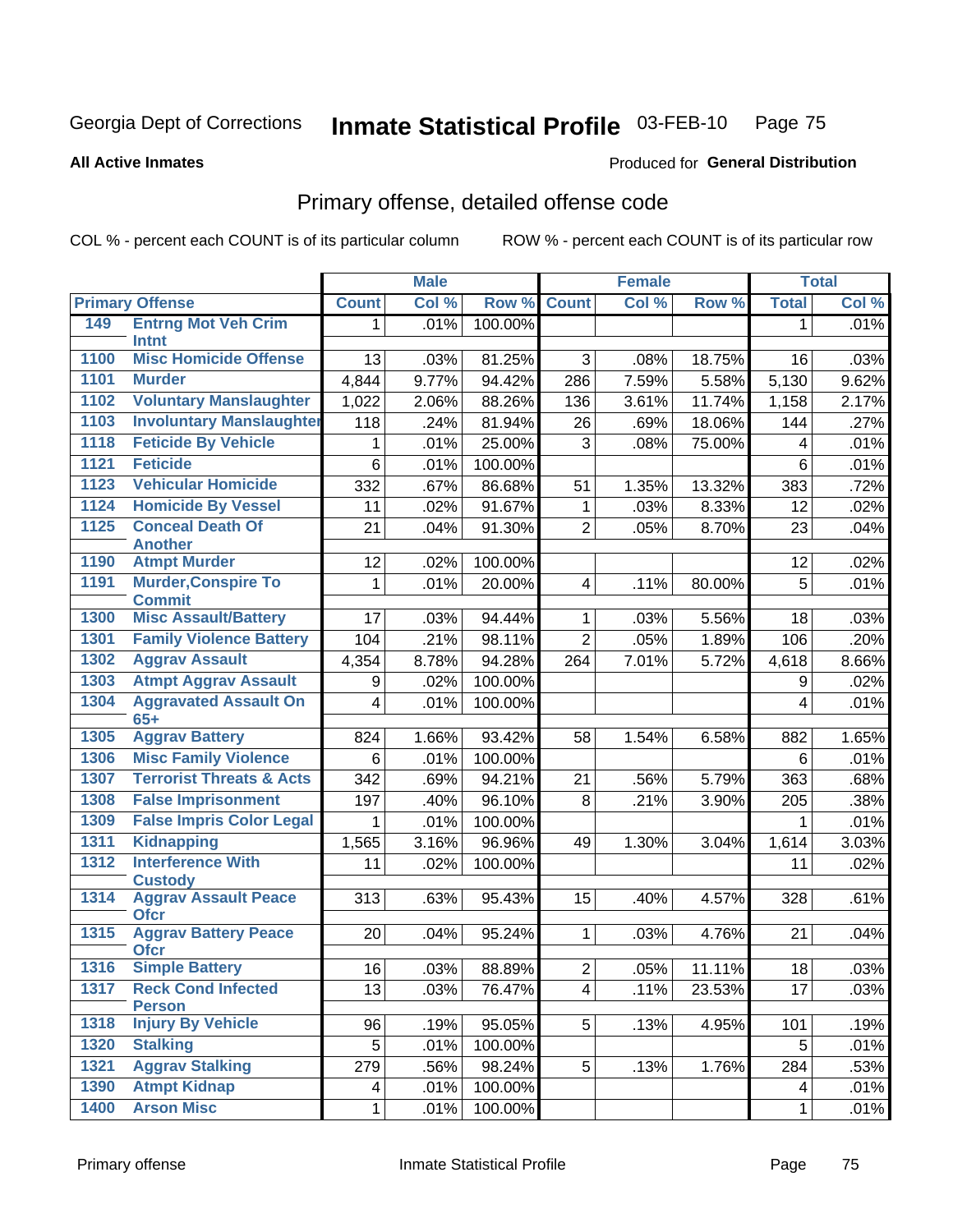#### Inmate Statistical Profile 03-FEB-10 Page 76

**All Active Inmates** 

### Produced for General Distribution

# Primary offense, detailed offense code

COL % - percent each COUNT is of its particular column

|      |                                            |                | <b>Male</b> |         |                | <b>Female</b> |         |                | <b>Total</b> |
|------|--------------------------------------------|----------------|-------------|---------|----------------|---------------|---------|----------------|--------------|
|      | <b>Primary Offense</b>                     | <b>Count</b>   | Col %       | Row %   | <b>Count</b>   | Col %         | Row %   | <b>Total</b>   | Col %        |
| 1401 | <b>Arson 1st Degree</b>                    | 108            | .22%        | 83.08%  | 22             | .58%          | 16.92%  | 130            | .24%         |
| 1402 | <b>Arson 2nd Degree</b>                    | 19             | .04%        | 79.17%  | 5              | .13%          | 20.83%  | 24             | .04%         |
| 1403 | <b>Arson 3rd Degree</b>                    | $\overline{2}$ | .01%        | 66.67%  | 1              | .03%          | 33.33%  | $\mathbf{3}$   | .01%         |
| 1501 | <b>Crmnl Damage 1st</b>                    | 25             | .05%        | 83.33%  | $\overline{5}$ | .13%          | 16.67%  | 30             | .06%         |
|      | <b>Degree</b>                              |                |             |         |                |               |         |                |              |
| 1502 | <b>Crmnl Damage 2nd</b><br><b>Degree</b>   | 106            | .21%        | 97.25%  | 3              | .08%          | 2.75%   | 109            | .20%         |
| 1504 | <b>Damage, Destroy Secr</b><br><b>Prop</b> | $\mathbf 1$    | .01%        | 100.00% |                |               |         | 1              | .01%         |
| 1506 | <b>Alter Id</b>                            | 3              | .01%        | 100.00% |                |               |         | 3              | .01%         |
| 1601 | <b>Burglary</b>                            | 5,050          | 10.19%      | 96.08%  | 206            | 5.47%         | 3.92%   | 5,256          | 9.85%        |
| 1602 | <b>Poss Burglar Tools</b>                  | 39             | .08%        | 100.00% |                |               |         | 39             | .07%         |
| 1690 | <b>Atmpt Burglary</b>                      | 32             | .06%        | 96.97%  | $\mathbf{1}$   | .03%          | 3.03%   | 33             | .06%         |
| 1700 | <b>Misc Forgery</b>                        | $\mathbf{1}$   | .01%        | 50.00%  | $\mathbf{1}$   | .03%          | 50.00%  | $\overline{2}$ | .01%         |
| 1701 | <b>Forgery 1st Degree</b>                  | 1,045          | 2.11%       | 70.80%  | 431            | 11.44%        | 29.20%  | 1,476          | 2.77%        |
| 1702 | <b>Forgery 2nd Degree</b>                  | 33             | .07%        | 80.49%  | 8              | .21%          | 19.51%  | 41             | .08%         |
| 1704 | <b>Bad Checks</b>                          | 5              | .01%        | 83.33%  | $\mathbf{1}$   | .03%          | 16.67%  | 6              | .01%         |
| 1750 | <b>Fraudulent Checks</b>                   | 3              | .01%        | 75.00%  | 1              | .03%          | 25.00%  | 4              | .01%         |
| 1751 | <b>Theft Credit Card</b>                   | 20             | .04%        | 64.52%  | 11             | .29%          | 35.48%  | 31             | .06%         |
| 1752 | <b>Forgery Credit Card</b>                 | $\overline{2}$ | .01%        | 100.00% |                |               |         | $\overline{2}$ | .01%         |
| 1753 | <b>Fraudulent Credit Card</b>              | 53             | .11%        | 63.86%  | 30             | .80%          | 36.14%  | 83             | .16%         |
| 1755 | <b>Recv Gds, Srvs Fraud</b>                |                |             |         | 1              | .03%          | 100.00% | $\mathbf 1$    | .01%         |
|      | <b>Obtnd</b>                               |                |             |         |                |               |         |                |              |
| 1756 | <b>Financial Identity Fraud</b>            | 45             | .09%        | 54.88%  | 37             | .98%          | 45.12%  | 82             | .15%         |
| 1759 | <b>Telecommunications</b><br><b>Fraud</b>  | $\overline{2}$ | .01%        | 100.00% |                |               |         | $\overline{2}$ | .01%         |
| 1760 | <b>Computer Pornography</b>                | 13             | .03%        | 100.00% |                |               |         | 13             | .02%         |
| 1761 | <b>Computer Theft</b>                      | 5              | .01%        | 50.00%  | 5              | .13%          | 50.00%  | 10             | .02%         |
| 1762 | <b>Computer Trespass</b>                   | $\mathbf{1}$   | .01%        | 50.00%  | 1              | .03%          | 50.00%  | $\overline{2}$ | .01%         |
| 1790 | <b>Atmpt Forgery</b>                       | $\mathbf{1}$   | .01%        | 100.00% |                |               |         | 1              | .01%         |
| 1796 | <b>Fraudulent Access</b>                   |                |             |         | $\overline{2}$ | .05%          | 100.00% | $\overline{2}$ | .01%         |
|      | <b>Compute</b>                             |                |             |         |                |               |         |                |              |
| 1799 | <b>Misc Fraud</b>                          | 13             | .03%        | 61.90%  | 8              | .21%          | 38.10%  | 21             | .04%         |
| 1802 | <b>Theft By Taking</b>                     | 940            | 1.90%       | 84.84%  | 167            | 4.43%         | 15.07%  | 1,108          | 2.08%        |
| 1803 | <b>Theft By Deception</b>                  | 42             | .08%        | 80.77%  | 10             | .27%          | 19.23%  | 52             | .10%         |
| 1804 | <b>Theft By Extortion</b>                  | $\overline{2}$ | .01%        | 100.00% |                |               |         | $\overline{2}$ | .01%         |
| 1805 | <b>Theft Of Lost Property</b>              |                |             |         | 1              | .03%          | 100.00% | 1              | .01%         |
| 1806 | <b>Theft By Rec Stolen Prop</b>            | 936            | 1.89%       | 95.03%  | 49             | 1.30%         | 4.97%   | 985            | 1.85%        |
| 1807 | <b>Theft Of Services</b>                   | 4              | .01%        | 80.00%  | 1              | .03%          | 20.00%  | 5              | .01%         |
| 1808 | <b>Theft By Conversion</b>                 | 30             | .06%        | 69.77%  | 13             | .35%          | 30.23%  | 43             | .08%         |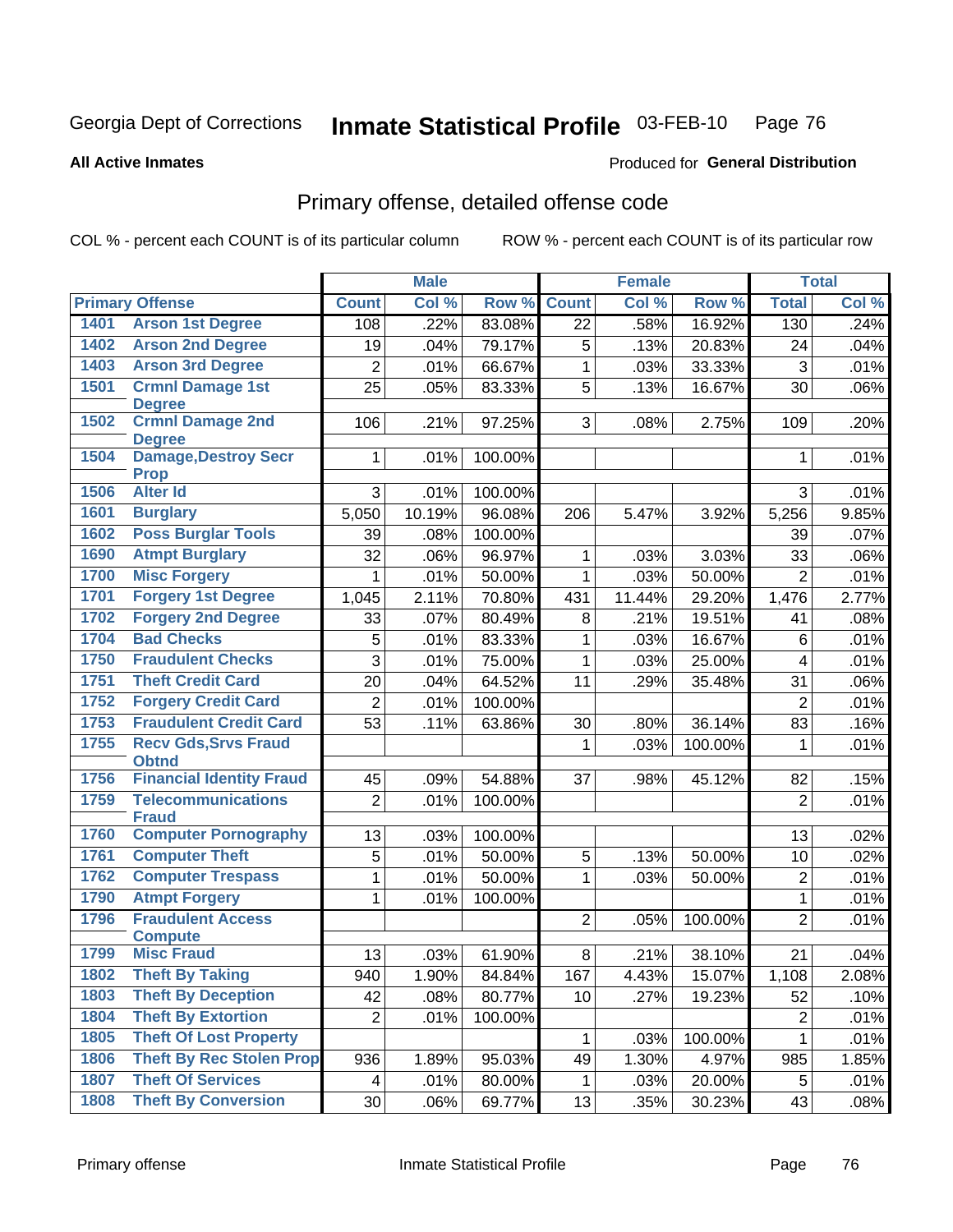#### Inmate Statistical Profile 03-FEB-10 Page 77

**All Active Inmates** 

### **Produced for General Distribution**

# Primary offense, detailed offense code

COL % - percent each COUNT is of its particular column

|      |                                              |                  | <b>Male</b> |         |                | <b>Female</b> |        |                | <b>Total</b> |
|------|----------------------------------------------|------------------|-------------|---------|----------------|---------------|--------|----------------|--------------|
|      | <b>Primary Offense</b>                       | <b>Count</b>     | Col %       | Row %   | <b>Count</b>   | Col %         | Row %  | <b>Total</b>   | Col %        |
| 1811 | <b>Convsn Paymnts Real</b>                   | $\overline{2}$   | .01%        | 100.00% |                |               |        | $\overline{2}$ | .01%         |
| 1812 | <b>Propy</b><br><b>Atmpt Theft By Taking</b> | 8                | .02%        | 100.00% |                |               |        | 8              | .01%         |
| 1813 | <b>Theft Motorveh Or Part</b>                | 113              | .23%        | 92.62%  | 9              | .24%          | 7.38%  | 122            | .23%         |
| 1815 | <b>Theft Bring Prop In State</b>             | 13               | .03%        | 100.00% |                |               |        | 13             | .02%         |
| 1816 | <b>Theft Recv Prop Out</b>                   | 4                | .01%        | 80.00%  | 1              | .03%          | 20.00% | 5              | .01%         |
|      | <b>State</b>                                 |                  |             |         |                |               |        |                |              |
| 1821 | <b>Theft By Shoplifting</b>                  | 411              | .83%        | 69.31%  | 182            | 4.83%         | 30.69% | 593            | 1.11%        |
| 1880 | <b>Entering Vehicle</b>                      | 142              | .29%        | 98.61%  | $\overline{2}$ | .05%          | 1.39%  | 144            | .27%         |
| 1901 | <b>Robbery</b>                               | 1,675            | 3.38%       | 94.26%  | 102            | 2.71%         | 5.74%  | 1,777          | 3.33%        |
| 1902 | <b>Armed Robbery</b>                         | 5,040            | 10.17%      | 96.72%  | 171            | 4.54%         | 3.28%  | 5,211          | 9.77%        |
| 1903 | <b>Robbery By Force</b>                      | 210              | .42%        | 92.11%  | 18             | .48%          | 7.89%  | 228            | .43%         |
| 1904 | <b>Robbery By Intimidation</b>               | 259              | .52%        | 90.56%  | 27             | .72%          | 9.44%  | 286            | .54%         |
| 1905 | <b>Robbery By Sudden</b>                     | 126              | .25%        | 91.97%  | 11             | .29%          | 8.03%  | 137            | .26%         |
|      | <b>Snatch</b>                                |                  |             |         |                |               |        |                |              |
| 1911 | <b>Hijacking Motor Vehicle</b>               | 40               | .08%        | 97.56%  | $\mathbf 1$    | .03%          | 2.44%  | 41             | .08%         |
| 1991 | <b>Atmpt Robbery</b>                         | 37               | .07%        | 97.37%  | 1              | .03%          | 2.63%  | 38             | .07%         |
| 1992 | <b>Atmpt Armed Robbery</b>                   | 68               | .14%        | 95.77%  | 3              | .08%          | 4.23%  | 71             | .13%         |
| 2000 | <b>Misc Sexual Offense</b>                   | 32               | .06%        | 100.00% |                |               |        | 32             | .06%         |
| 2001 | <b>Rape</b>                                  | 1,793            | 3.62%       | 99.78%  | $\overline{4}$ | .11%          | .22%   | 1,797          | 3.37%        |
| 2002 | <b>Sodomy</b>                                | 26               | .05%        | 100.00% |                |               |        | 26             | .05%         |
| 2003 | <b>Aggrav Sodomy</b>                         | 212              | .43%        | 99.07%  | $\overline{2}$ | .05%          | .93%   | 214            | .40%         |
| 2004 | <b>Bestiality</b>                            | $\overline{2}$   | .01%        | 100.00% |                |               |        | $\overline{2}$ | .01%         |
| 2006 | <b>Incest</b>                                | 164              | .33%        | 97.62%  | 4              | .11%          | 2.38%  | 168            | .31%         |
| 2007 | <b>Bigamy</b>                                | 1                | .01%        | 50.00%  | 1              | .03%          | 50.00% | $\overline{2}$ | .01%         |
| 2009 | <b>Aggrav Sexual Battery</b>                 | 180              | .36%        | 99.45%  | $\mathbf{1}$   | .03%          | .55%   | 181            | .34%         |
| 2011 | <b>Sexual Battery</b>                        | 94               | .19%        | 98.95%  | $\mathbf{1}$   | .03%          | 1.05%  | 95             | .18%         |
| 2016 | <b>Pimping A Minor Under</b><br>18           | 3                | .01%        | 75.00%  | $\mathbf{1}$   | .03%          | 25.00% | 4              | .01%         |
| 2017 | <b>Pandering By</b><br><b>Compulsion</b>     | 3                | .01%        | 100.00% |                |               |        | 3              | .01%         |
| 2018 | <b>Statutory Rape</b>                        | 822              | 1.66%       | 98.92%  | 9              | .24%          | 1.08%  | 831            | 1.56%        |
| 2019 | <b>Child Molestation</b>                     | 2,426            | 4.89%       | 97.86%  | 53             | 1.41%         | 2.14%  | 2,479          | 4.65%        |
| 2020 | <b>Enticing Child-Indec</b><br><b>Purp</b>   | 101              | .20%        | 94.39%  | 6              | .16%          | 5.61%  | 107            | .20%         |
| 2021 | <b>Aggrav Child Molestation</b>              | 1,312            | 2.65%       | 98.57%  | 19             | .50%          | 1.43%  | 1,331          | 2.50%        |
| 2023 | Sexl/AssIt/Agn/Pers/Cstdv                    | 3                | .01%        | 100.00% |                |               |        | 3              | .01%         |
| 2025 | <b>Solicit Sodomy From</b><br><b>Minor</b>   | $\overline{5}$   | .01%        | 100.00% |                |               |        | 5              | .01%         |
| 2026 | <b>Sex Offender Fail Registr</b>             | $\overline{252}$ | .51%        | 98.44%  | 4              | .11%          | 1.56%  | 256            | .48%         |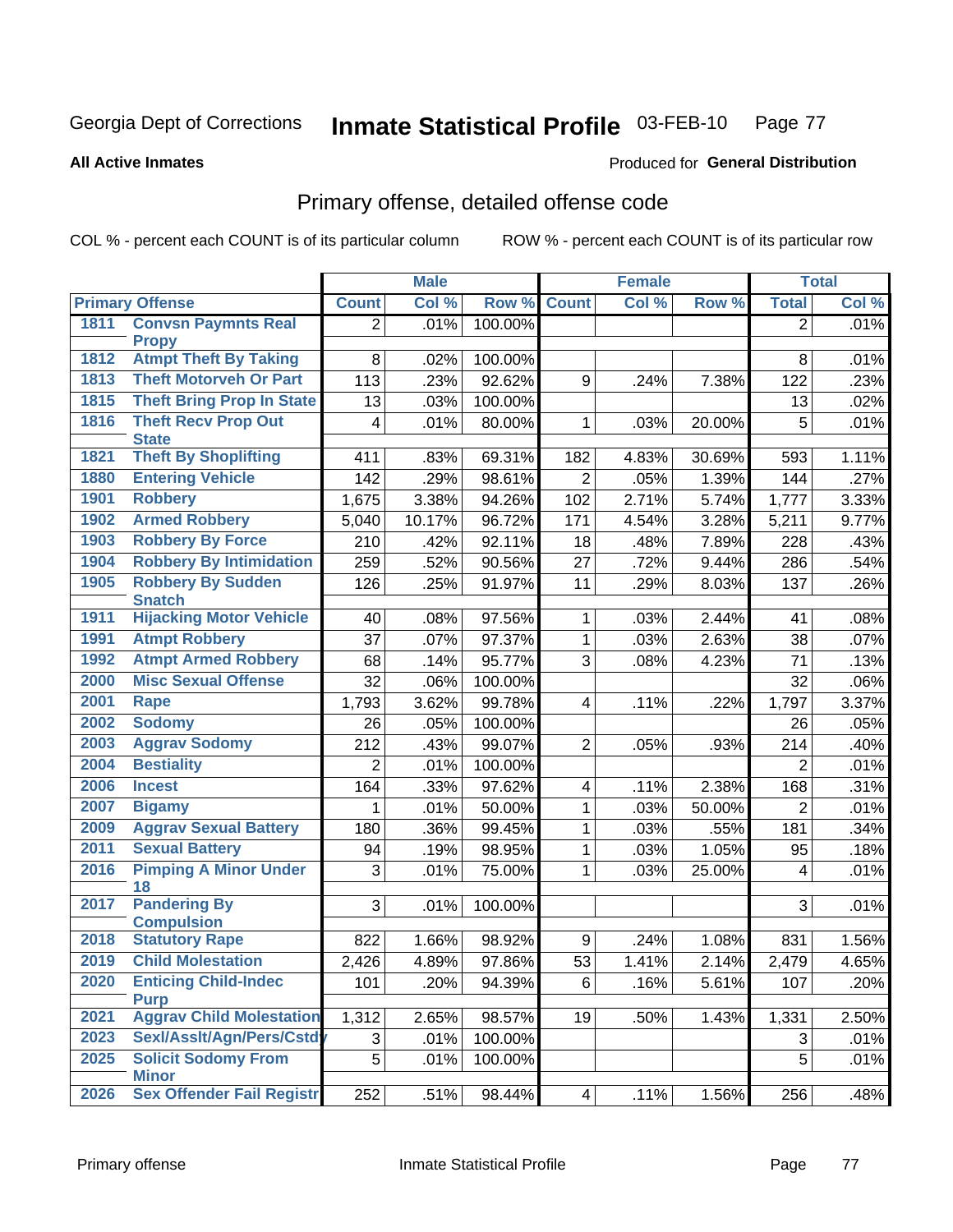#### Inmate Statistical Profile 03-FEB-10 Page 78

**All Active Inmates** 

### Produced for General Distribution

# Primary offense, detailed offense code

COL % - percent each COUNT is of its particular column

|      |                                            | <b>Male</b>               |       | <b>Female</b> |                |       | <b>Total</b> |                         |       |
|------|--------------------------------------------|---------------------------|-------|---------------|----------------|-------|--------------|-------------------------|-------|
|      | <b>Primary Offense</b>                     | <b>Count</b>              | Col % | Row %         | <b>Count</b>   | Col % | Row %        | <b>Total</b>            | Col % |
| 2028 | <b>Sex Offender Fail To</b>                | 6                         | .01%  | 100.00%       |                |       |              | 6                       | .01%  |
|      | <b>Move</b>                                |                           |       |               |                |       |              |                         |       |
| 2090 | <b>Entice Child, Attempted</b>             | 5                         | .01%  | 100.00%       |                |       |              | 5                       | .01%  |
| 2091 | <b>Atmpt Rape</b>                          | 23                        | .05%  | 95.83%        | 1              | .03%  | 4.17%        | 24                      | .04%  |
| 2092 | <b>Atmpt Sodomy</b>                        | $\boldsymbol{2}$          | .01%  | 100.00%       |                |       |              | $\overline{2}$          | .01%  |
| 2093 | <b>Atmpt Aggrav Sodomy</b>                 | $\overline{3}$            | .01%  | 100.00%       |                |       |              | 3                       | .01%  |
| 2094 | <b>Atmpt Child Molestation</b>             | 24                        | .05%  | 100.00%       |                |       |              | 24                      | .04%  |
| 2095 | <b>Agg Aslt W Intnt To Rape</b>            | 44                        | .09%  | 100.00%       |                |       |              | 44                      | .08%  |
| 2096 | <b>Aggrav Ch Molest, Atmpt</b>             | $\overline{2}$            | .01%  | 100.00%       |                |       |              | $\overline{2}$          | .01%  |
| 2097 | <b>Statutory Rape, Atmpt</b>               | $\overline{4}$            | .01%  | 100.00%       |                |       |              | $\overline{\mathbf{4}}$ | .01%  |
| 2099 | <b>Agg Sex Battery Atmpt</b>               | $\overline{2}$            | .01%  | 100.00%       |                |       |              | $\overline{2}$          | .01%  |
| 2100 | <b>Misc Obscenity</b>                      | $\overline{\mathbf{4}}$   | .01%  | 100.00%       |                |       |              | 4                       | .01%  |
| 2102 | <b>Distr Mat Depict Nudity</b>             | $\mathbf{1}$              | .01%  | 100.00%       |                |       |              | $\mathbf{1}$            | .01%  |
| 2200 | <b>Misc Public Order</b>                   | 1                         | .01%  | 100.00%       |                |       |              | 1                       | .01%  |
| 2203 | <b>Inciting To Insurrection</b>            |                           |       |               | 1              | .03%  | 100.00%      | 1                       | .01%  |
| 2205 | <b>False Swearng Writtn</b><br><b>Stmt</b> | 5                         | .01%  | 71.43%        | $\overline{2}$ | .05%  | 28.57%       | $\overline{7}$          | .01%  |
| 2301 | <b>Bribery Govt Officer</b>                | 3                         | .01%  | 75.00%        | 1              | .03%  | 25.00%       | 4                       | .01%  |
| 2302 | <b>Viol Oath Public Offcr</b>              | $\overline{2}$            | .01%  | 100.00%       |                |       |              | $\overline{2}$          | .01%  |
| 2305 | <b>Influence Govt Official</b>             | $\mathbf{1}$              | .01%  | 100.00%       |                |       |              | $\mathbf{1}$            | .01%  |
| 2307 | <b>Defrauding State</b>                    | $\mathbf{1}$              | .01%  | 33.33%        | $\overline{2}$ | .05%  | 66.67%       | 3                       | .01%  |
| 2311 | <b>False Certificates</b>                  | $\boldsymbol{2}$          | .01%  | 100.00%       |                |       |              | $\overline{2}$          | .01%  |
| 2313 | <b>Influencing Witness</b>                 | $\overline{4}$            | .01%  | 80.00%        | 1              | .03%  | 20.00%       | 5                       | .01%  |
| 2314 | <b>Obstr Of Law Enf Officer</b>            | 601                       | 1.21% | 93.76%        | 40             | 1.06% | 6.24%        | 641                     | 1.20% |
| 2315 | <b>Tampering With</b><br><b>Evidence</b>   | 5                         | .01%  | 55.56%        | 4              | .11%  | 44.44%       | 9                       | .02%  |
| 2316 | <b>Fleeing/Eluding Police</b>              | 178                       | .36%  | 96.22%        | $\overline{7}$ | .19%  | 3.78%        | 185                     | .35%  |
| 2400 | <b>Misc Judicial Proceeding</b>            | 1                         | .01%  | 100.00%       |                |       |              | 1                       | .01%  |
| 2401 | <b>Perjury</b>                             | $\overline{\mathcal{A}}$  | .01%  | 100.00%       |                |       |              | 4                       | .01%  |
| 2402 | <b>False Swearing</b>                      | 6                         | .01%  | 85.71%        | 1              | .03%  | 14.29%       | $\overline{7}$          | .01%  |
| 2404 | <b>Impersonation</b>                       | $\overline{2}$            | .01%  | 50.00%        | $\overline{2}$ | .05%  | 50.00%       | $\overline{\mathbf{4}}$ | .01%  |
| 2405 | <b>Impersonating Officer</b>               | $\overline{4}$            | .01%  | 100.00%       |                |       |              | $\overline{\mathbf{4}}$ | .01%  |
| 2408 | <b>False Statements Govt</b>               | 18                        | .04%  | 72.00%        | ſ              | .19%  | 28.00%       | 25                      | .05%  |
| 2409 | <b>Unauth Represtn Peace</b>               | 1                         | .01%  | 100.00%       |                |       |              | 1                       | .01%  |
| 2501 | <b>Escape</b>                              | 62                        | .13%  | 88.57%        | 8              | .21%  | 11.43%       | 70                      | .13%  |
| 2502 | <b>Aiding Escape</b>                       | 1                         | .01%  | 50.00%        | 1              | .03%  | 50.00%       | $\overline{2}$          | .01%  |
| 2503 | <b>Hindering Appreh Or Pun</b>             | $\ensuremath{\mathsf{3}}$ | .01%  | 75.00%        | 1              | .03%  | 25.00%       | 4                       | .01%  |
| 2507 | <b>Mutiny In Penal Inst</b>                | $\overline{3}$            | .01%  | 100.00%       |                |       |              | 3                       | .01%  |
| 2508 | <b>Instigating Mutiny</b>                  | $1\vert$                  | .01%  | 100.00%       |                |       |              | $\mathbf 1$             | .01%  |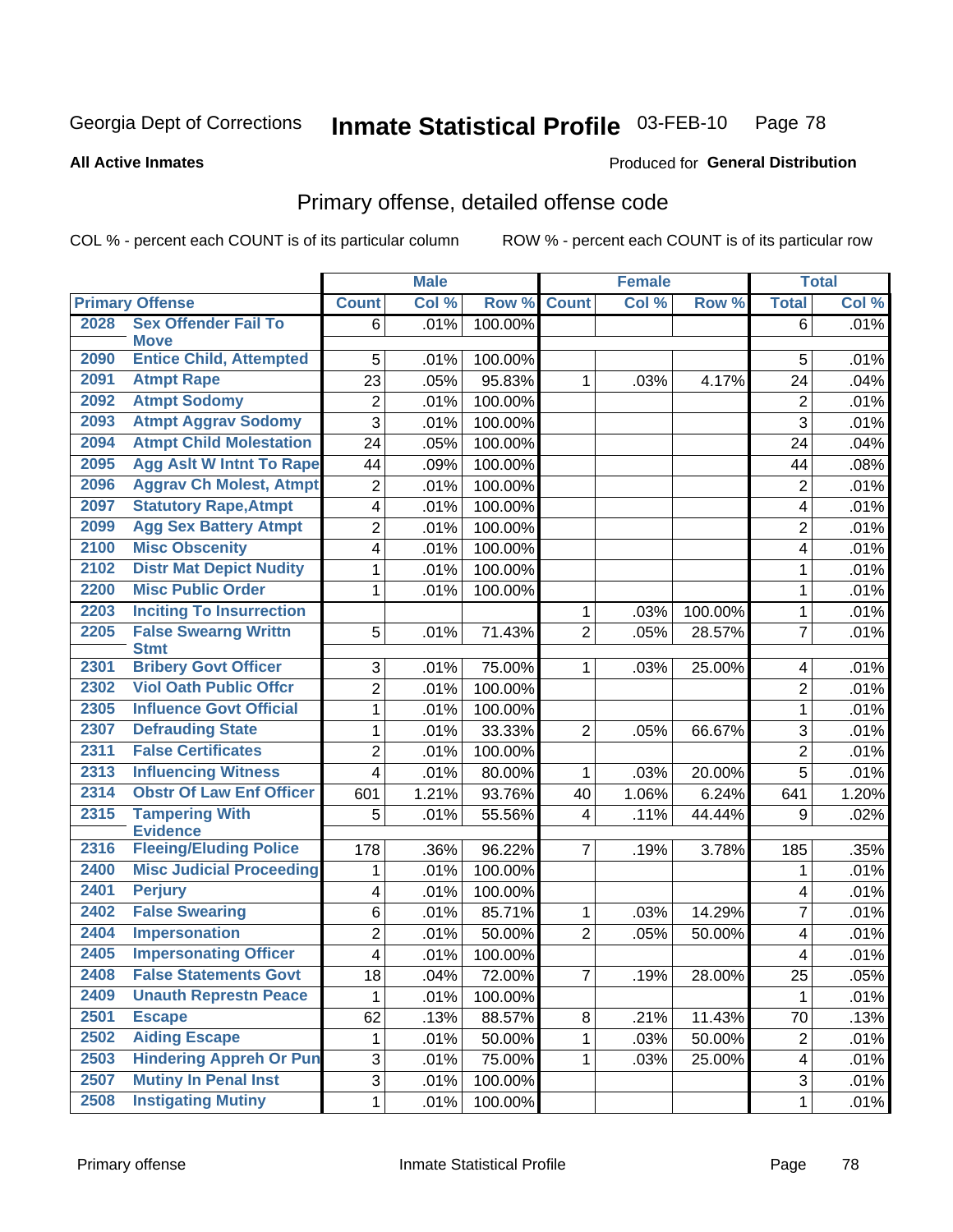#### Inmate Statistical Profile 03-FEB-10 Page 79

**All Active Inmates** 

### **Produced for General Distribution**

# Primary offense, detailed offense code

COL % - percent each COUNT is of its particular column

|      |                                               |                | <b>Male</b> |         |                         | <b>Female</b> |        |                           | <b>Total</b> |
|------|-----------------------------------------------|----------------|-------------|---------|-------------------------|---------------|--------|---------------------------|--------------|
|      | <b>Primary Offense</b>                        | <b>Count</b>   | Col %       | Row %   | <b>Count</b>            | Col %         | Row %  | <b>Total</b>              | Col %        |
| 2511 | <b>Bail Jumping</b>                           | 7              | .01%        | 77.78%  | $\overline{2}$          | .05%          | 22.22% | 9                         | .02%         |
| 2613 | <b>Crmnl Interfere Govt</b><br><b>Prop</b>    | 34             | .07%        | 89.47%  | $\overline{4}$          | .11%          | 10.53% | 38                        | .07%         |
| 2718 | <b>Dogfighting</b>                            | 1              | .01%        | 100.00% |                         |               |        | 1                         | .01%         |
| 2751 | <b>Bus Hijacking</b>                          | 1              | .01%        | 100.00% |                         |               |        | $\mathbf{1}$              | .01%         |
| 2801 | <b>Cruelty To Children</b>                    | 245            | .49%        | 75.38%  | 80                      | 2.12%         | 24.62% | 325                       | .61%         |
| 2802 | <b>Atmpt Cruelty To</b><br><b>Children</b>    | 1              | .01%        | 100.00% |                         |               |        | 1                         | .01%         |
| 2803 | <b>Manufact Meth Near</b><br><b>Child</b>     | 15             | .03%        | 78.95%  | $\overline{\mathbf{4}}$ | .11%          | 21.05% | 19                        | .04%         |
| 2811 | <b>Cruelty To Elder Person</b>                | 16             | .03%        | 61.54%  | 10 <sup>1</sup>         | .27%          | 38.46% | 26                        | .05%         |
| 2843 | <b>Sex Exploitation Child</b>                 | 103            | .21%        | 99.04%  | 1                       | .03%          | .96%   | 104                       | .19%         |
| 2852 | <b>Abandonment Of Child</b>                   | 3              | .01%        | 100.00% |                         |               |        | $\ensuremath{\mathsf{3}}$ | .01%         |
| 2900 | <b>Misc Weapon/Explosive</b><br><b>Off</b>    | 4              | .01%        | 100.00% |                         |               |        | 4                         | .01%         |
| 2901 | <b>Carry Concealed Weapon</b>                 | $\overline{2}$ | .01%        | 100.00% |                         |               |        | $\overline{2}$            | .01%         |
| 2903 | <b>Carry Pistl Without Licns</b>              | 1              | .01%        | 100.00% |                         |               |        | 1                         | .01%         |
| 2910 | <b>Poss Of Firearm Dur</b><br><b>Crime</b>    | 309            | .62%        | 94.50%  | 18                      | .48%          | 5.50%  | 327                       | .61%         |
| 2911 | <b>Poss Knife During Crime</b>                | $\overline{2}$ | .01%        | 66.67%  | $\mathbf{1}$            | .03%          | 33.33% | 3                         | .01%         |
| 2912 | <b>Poss Of Certain</b><br><b>Weapons</b>      | 36             | .07%        | 94.74%  | $\overline{2}$          | .05%          | 5.26%  | 38                        | .07%         |
| 2913 | Poss Firearm 1st<br><b>Offender</b>           | 87             | .18%        | 94.57%  | 5                       | .13%          | 5.43%  | 92                        | .17%         |
| 2914 | <b>Poss Firearm Convct</b><br><b>Felon</b>    | 797            | 1.61%       | 97.08%  | 24                      | .64%          | 2.92%  | 821                       | 1.54%        |
| 2915 | <b>Carry Weapon At School</b>                 | 12             | .02%        | 100.00% |                         |               |        | 12                        | .02%         |
| 2963 | <b>Guard Line</b><br><b>W/Weapon/Drugs</b>    | 4              | .01%        | 66.67%  | $\overline{2}$          | .05%          | 33.33% | 6                         | .01%         |
| 2965 | <b>Poss Wpn, Drugs By</b><br><b>Prisnr</b>    | 25             | .05%        | 89.29%  | 3                       | .08%          | 10.71% | 28                        | .05%         |
| 2967 | <b>Destroy/Injur Police Dog</b>               | $\overline{2}$ | .01%        | 100.00% |                         |               |        | $\overline{2}$            | .01%         |
| 2971 | <b>Cruelty To Animals</b>                     | $\overline{5}$ | .01%        | 100.00% |                         |               |        | $\overline{5}$            | .01%         |
| 2972 | <b>Aggrav Cruelty To</b><br><b>Animals</b>    | 9              | .02%        | 100.00% |                         |               |        | 9                         | .02%         |
| 3000 | <b>Misc Invasion Of Privacy</b>               | $\overline{c}$ | .01%        | 100.00% |                         |               |        | $\overline{2}$            | .01%         |
| 3001 | <b>Eavesdrop &amp;</b><br><b>Surveillance</b> | $\overline{2}$ | .01%        | 100.00% |                         |               |        | $\overline{2}$            | .01%         |
| 3002 | <b>Peeping Tom</b>                            | 17             | .03%        | 100.00% |                         |               |        | 17                        | .03%         |
| 3404 | <b>Racketeering</b>                           | 33             | .07%        | 67.35%  | 16                      | .42%          | 32.65% | 49                        | .09%         |
| 4001 | <b>S/D Narcotics Opiates</b>                  | 32             | .06%        | 82.05%  | $\overline{7}$          | .19%          | 17.95% | 39                        | .07%         |
| 4002 | <b>S/D Dep Stim Cntrf Drugs</b>               | 49             | .10%        | 79.03%  | 13                      | .35%          | 20.97% | 62                        | .12%         |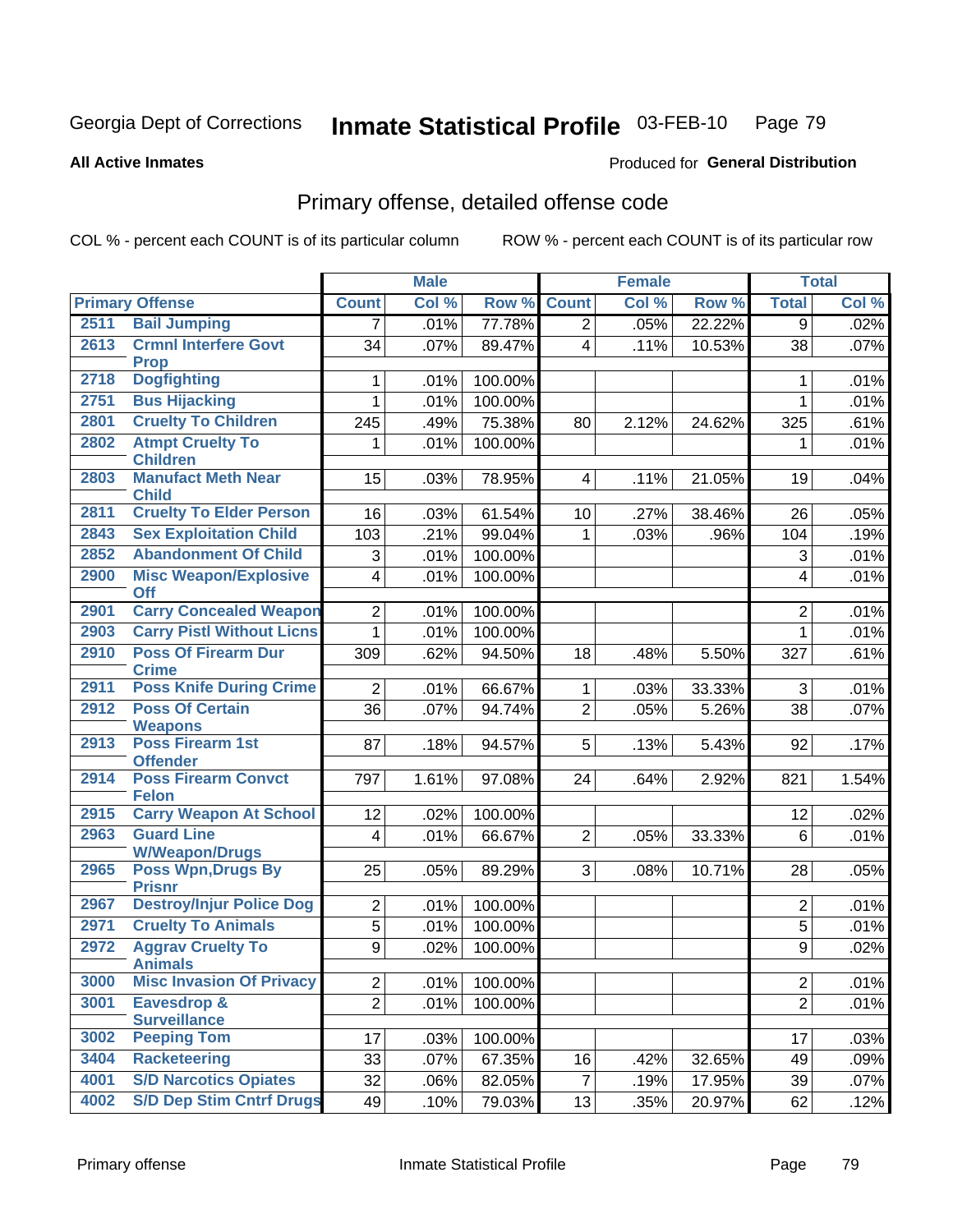**All Active Inmates** 

#### Inmate Statistical Profile 03-FEB-10 Page 80

**Produced for General Distribution** 

# Primary offense, detailed offense code

COL % - percent each COUNT is of its particular column

|      |                                            |                | <b>Male</b> |         |                | <b>Female</b> |        |                | <b>Total</b> |
|------|--------------------------------------------|----------------|-------------|---------|----------------|---------------|--------|----------------|--------------|
|      | <b>Primary Offense</b>                     | <b>Count</b>   | Col %       | Row %   | <b>Count</b>   | Col %         | Row %  | <b>Total</b>   | Col %        |
| 4003 | <b>S/D Of Lsd</b>                          | $\mathbf{1}$   | .01%        | 100.00% |                |               |        | 1              | .01%         |
| 4004 | <b>S/D Of Marijuana</b>                    | 360            | .73%        | 96.00%  | 15             | .40%          | 4.00%  | 375            | .70%         |
| 4006 | <b>Poss Narcotics Opiates</b>              | 67             | .14%        | 80.72%  | 16             | .42%          | 19.28% | 83             | .16%         |
| 4007 | <b>Poss Dep Stim Cntrf</b>                 | 69             | .14%        | 82.14%  | 15             | .40%          | 17.86% | 84             | .16%         |
|      | <b>Drugs</b>                               |                |             |         |                |               |        |                |              |
| 4008 | <b>Poss Of Lsd</b>                         | 1              | .01%        | 100.00% |                |               |        | 1              | .01%         |
| 4009 | <b>Poss Of Marijuana</b>                   | 100            | .20%        | 91.74%  | 9              | .24%          | 8.26%  | 109            | .20%         |
| 4011 | <b>Illegal Attm To Obt Drugs</b>           | 12             | .02%        | 75.00%  | $\overline{4}$ | .11%          | 25.00% | 16             | .03%         |
| 4012 | <b>Viol Ga Cntrl Sbst Act</b>              | 54             | .11%        | 84.38%  | 10             | .27%          | 15.63% | 64             | .12%         |
| 4013 | <b>Viol Dngrous Drgs Act</b>               | 30             | .06%        | 75.00%  | 10             | .27%          | 25.00% | 40             | .07%         |
| 4014 | <b>Uniwfl Mfg/Del/Dist N-C S</b>           | 25             | .05%        | 96.15%  | 1              | .03%          | 3.85%  | 26             | .05%         |
| 4016 | <b>Poss Drug Related Matri</b>             | 15             | .03%        | 68.18%  | $\overline{7}$ | .19%          | 31.82% | 22             | .04%         |
| 4017 | <b>S/D Cont Sub Public</b>                 | 67             | .14%        | 93.06%  | 5              | .13%          | 6.94%  | 72             | .13%         |
| 4018 | <b>S/D Cont Sub School</b>                 | 60             | .12%        | 100.00% |                |               |        | 60             | .11%         |
| 4021 | <b>S/D Cocaine</b>                         | 1,379          | 2.78%       | 93.30%  | 99             | 2.63%         | 6.70%  | 1,478          | 2.77%        |
| 4022 | <b>Poss Of Cocaine</b>                     | 1,390          | 2.80%       | 86.34%  | 220            | 5.84%         | 13.66% | 1,610          | 3.02%        |
| 4030 | <b>Poss Ephedrine</b>                      | 10             | .02%        | 76.92%  | 3              | .08%          | 23.08% | 13             | .02%         |
| 4031 | <b>Poss Methamphetamine</b>                | 469            | .95%        | 79.90%  | 118            | 3.13%         | 20.10% | 587            | 1.10%        |
| 4032 | <b>Sale Methamphetamine</b>                | 93             | .19%        | 77.50%  | 27             | .72%          | 22.50% | 120            | .22%         |
| 4033 | <b>Poss Mda/Extsy</b>                      | 19             | .04%        | 90.48%  | $\overline{2}$ | .05%          | 9.52%  | 21             | .04%         |
| 4034 | <b>Sale Mda/Extsy</b>                      | 8              | .02%        | 100.00% |                |               |        | 8              | .01%         |
| 4050 | <b>Poss W Int Dist Cocaine</b>             | 659            | 1.33%       | 93.21%  | 48             | 1.27%         | 6.79%  | 707            | 1.33%        |
| 4051 | <b>Poss W Int Dist</b>                     | 697            | 1.41%       | 96.54%  | 25             | .66%          | 3.46%  | 722            | 1.35%        |
|      | <b>Marijuana</b>                           |                |             |         |                |               |        |                |              |
| 4052 | <b>Poss W Int Dist Meth</b>                | 226            | .46%        | 81.88%  | 50             | 1.33%         | 18.12% | 276            | .52%         |
| 4053 | <b>Poss W Int Dis Other</b>                | 73             | .15%        | 81.11%  | 17             | .45%          | 18.89% | 90             | .17%         |
| 4090 | <b>Drug</b><br><b>Atmpt Viol Substance</b> | 25             | .05%        | 92.59%  | $\overline{2}$ | .05%          | 7.41%  | 27             | .05%         |
|      | <b>Act</b>                                 |                |             |         |                |               |        |                |              |
| 4100 | <b>Misc Drugs Trafficking</b>              | 64             | .13%        | 94.12%  | $\overline{4}$ | .11%          | 5.88%  | 68             | .13%         |
| 4101 | <b>Traf Cocaine Less 200</b>               | 577            | 1.16%       | 96.81%  | 19             | .50%          | 3.19%  | 596            | 1.12%        |
|      | Gm                                         |                |             |         |                |               |        |                |              |
| 4102 | <b>Traf Cocaine 201-400</b>                | 167            | .34%        | 90.76%  | 17             | .45%          | 9.24%  | 184            | 34%          |
| 4103 | Gm<br><b>Traf Cocaine 401+ Gm</b>          | 148            | $.30\%$     | 96.10%  | 6 <sup>1</sup> | .16%          | 3.90%  | 154            | .29%         |
| 4111 | <b>Traf Narcotic Less 14 Gm</b>            | 10             | .02%        | 100.00% |                |               |        | 10             | .02%         |
| 4112 | <b>Traf Narcotic 15-28 Gm</b>              | 3              | .01%        | 100.00% |                |               |        | $\sqrt{3}$     | .01%         |
| 4113 | <b>Traf Narcotic 29+ Gm</b>                | 3              |             |         |                |               |        | 3              |              |
| 4121 | Traf Marijna 10-2000 Lb                    |                | .01%        | 100.00% |                |               |        |                | .01%         |
| 4122 | <b>Traf Marijna 2001-10k Lb</b>            | 98             | .20%        | 95.15%  | 5              | .13%          | 4.85%  | 103            | .19%         |
|      |                                            | $\overline{2}$ | .01%        | 100.00% |                |               |        | $\overline{2}$ | .01%         |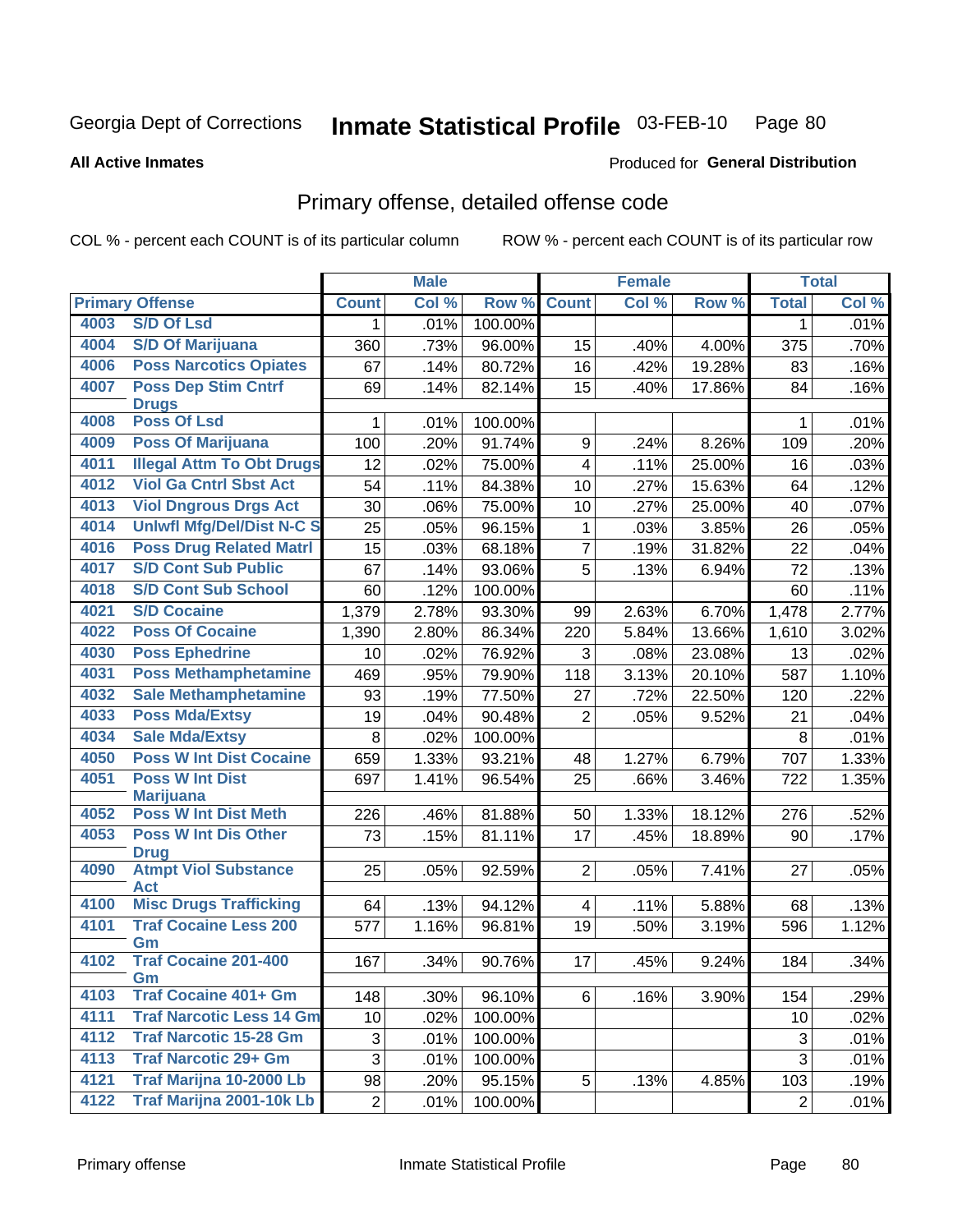#### Inmate Statistical Profile 03-FEB-10 Page 81

**Produced for General Distribution** 

#### **All Active Inmates**

# Primary offense, detailed offense code

COL % - percent each COUNT is of its particular column

|      |                                            |                | <b>Male</b> |         |                | Female |        |                | <b>Total</b> |
|------|--------------------------------------------|----------------|-------------|---------|----------------|--------|--------|----------------|--------------|
|      | <b>Primary Offense</b>                     | <b>Count</b>   | Col %       | Row %   | <b>Count</b>   | Col %  | Row %  | <b>Total</b>   | Col %        |
| 4123 | Traf Marijna 10001+ Lb                     | $\overline{2}$ | .01%        | 100.00% |                |        |        | $\overline{2}$ | .01%         |
| 4126 | <b>Traf Amphtmine 28-199</b><br>Gm         | $\overline{7}$ | .01%        | 70.00%  | 3              | .08%   | 30.00% | 10             | .02%         |
| 4127 | <b>Traf Amphtmine 200-399</b><br>Gm        | $\overline{2}$ | .01%        | 100.00% |                |        |        | $\overline{2}$ | .01%         |
| 4128 | Traf Amphtmine 400+ Gm                     | 2              | .01%        | 100.00% |                |        |        | 2              | .01%         |
| 4130 | <b>Cnspire Traffic Cntrl Sub</b>           | 9              | .02%        | 75.00%  | 3              | .08%   | 25.00% | 12             | .02%         |
| 4133 | <b>Use Comm Facity Vio C</b><br><b>Sub</b> | 1              | .01%        | 100.00% |                |        |        | 1              | .01%         |
| 4134 | <b>Att/Consprcy Commt</b><br>C/S/Of        | 50             | .10%        | 80.65%  | 12             | .32%   | 19.35% | 62             | .12%         |
| 4136 | <b>Illgl Dist Contrild Subst</b>           | 1              | .01%        | 100.00% |                |        |        | 1              | .01%         |
| 4140 | <b>Traf Methamph 28-199</b><br>Gm          | 267            | .54%        | 84.23%  | 50             | 1.33%  | 15.77% | 317            | .59%         |
| 4141 | <b>Traf Methamph 200-399</b><br>Gm         | 79             | .16%        | 91.86%  | $\overline{7}$ | .19%   | 8.14%  | 86             | .16%         |
| 4142 | Traf Methamph 400+ Gm                      | 74             | .15%        | 97.37%  | $\overline{2}$ | .05%   | 2.63%  | 76             | .14%         |
| 4143 | <b>Manf Methamph 28-199</b><br>Gm          | 21             | .04%        | 80.77%  | $\overline{5}$ | .13%   | 19.23% | 26             | .05%         |
| 4144 | <b>Manf Methamph 200-399</b><br>Gm         | 4              | .01%        | 66.67%  | $\overline{2}$ | .05%   | 33.33% | 6              | .01%         |
| 4145 | Manf Methamph 400+ Gm                      | 1              | .01%        | 100.00% |                |        |        | $\mathbf 1$    | .01%         |
| 4146 | <b>Traf Methamph Unspec</b><br><b>Amt</b>  | 89             | .18%        | 89.90%  | 10             | .27%   | 10.10% | 99             | .19%         |
| 4147 | <b>Manf Methamph Unspec</b><br>Amt         | 126            | .25%        | 88.73%  | 16             | .42%   | 11.27% | 142            | .27%         |
| 4150 | <b>Traf Mda/Extsy 28-199gm</b>             | 21             | .04%        | 80.77%  | 5              | .13%   | 19.23% | 26             | .05%         |
| 4151 | <b>Traf Mda/Extsy 200-</b><br><b>399gm</b> | 2              | .01%        | 100.00% |                |        |        | $\overline{2}$ | .01%         |
| 4152 | <b>Traf Mda/Extsy 400+Gm</b>               | $\overline{2}$ | .01%        | 100.00% |                |        |        | $\overline{2}$ | .01%         |
| 5001 | <b>Viol Motor Vehicle Laws</b>             | 26             | .05%        | 89.66%  | 3              | .08%   | 10.34% | 29             | .05%         |
| 5003 | <b>Chop Shop Violation</b>                 | 3              | .01%        | 100.00% |                |        |        | 3              | .01%         |
| 5004 | <b>Drvng Habtl Violator</b>                | 36             | .07%        | 94.74%  | $\overline{2}$ | .05%   | 5.26%  | 38             | .07%         |
| 5005 | <b>Habit Traf Viol/Impaired</b>            | 15             | .03%        | 93.75%  | $\mathbf{1}$   | .03%   | 6.25%  | 16             | .03%         |
| 5006 | <b>Habit Traf Viol/Other</b>               | 30             | .06%        | 100.00% |                |        |        | 30             | .06%         |
| 5007 | <b>Hit-Run W/Injury/Fatality</b>           | $\overline{c}$ | .01%        | 50.00%  | $\overline{2}$ | .05%   | 50.00% | 4              | .01%         |
| 5173 | <b>Conceal Contraband</b>                  | 1              | .01%        | 100.00% |                |        |        | 1              | .01%         |
| 6000 | <b>Misc Mrals/Pblic H/Safty</b>            | 20             | .04%        | 76.92%  | 6              | .16%   | 23.08% | 26             | .05%         |
| 6200 | <b>Misc CorrectionI Inst Off</b>           | 8              | .02%        | 88.89%  | $\mathbf{1}$   | .03%   | 11.11% | 9              | .02%         |
| 8001 | <b>Violatn Othr States Law</b>             | $\overline{c}$ | .01%        | 100.00% |                |        |        | $\overline{2}$ | .01%         |
| 9901 | <b>Conspiracy</b>                          | 39             | .08%        | 78.00%  | 11             | .29%   | 22.00% | 50             | .09%         |
| 9905 | <b>Crmnl Atmpt</b>                         | 1              | .01%        | 100.00% |                |        |        | $\mathbf{1}$   | .01%         |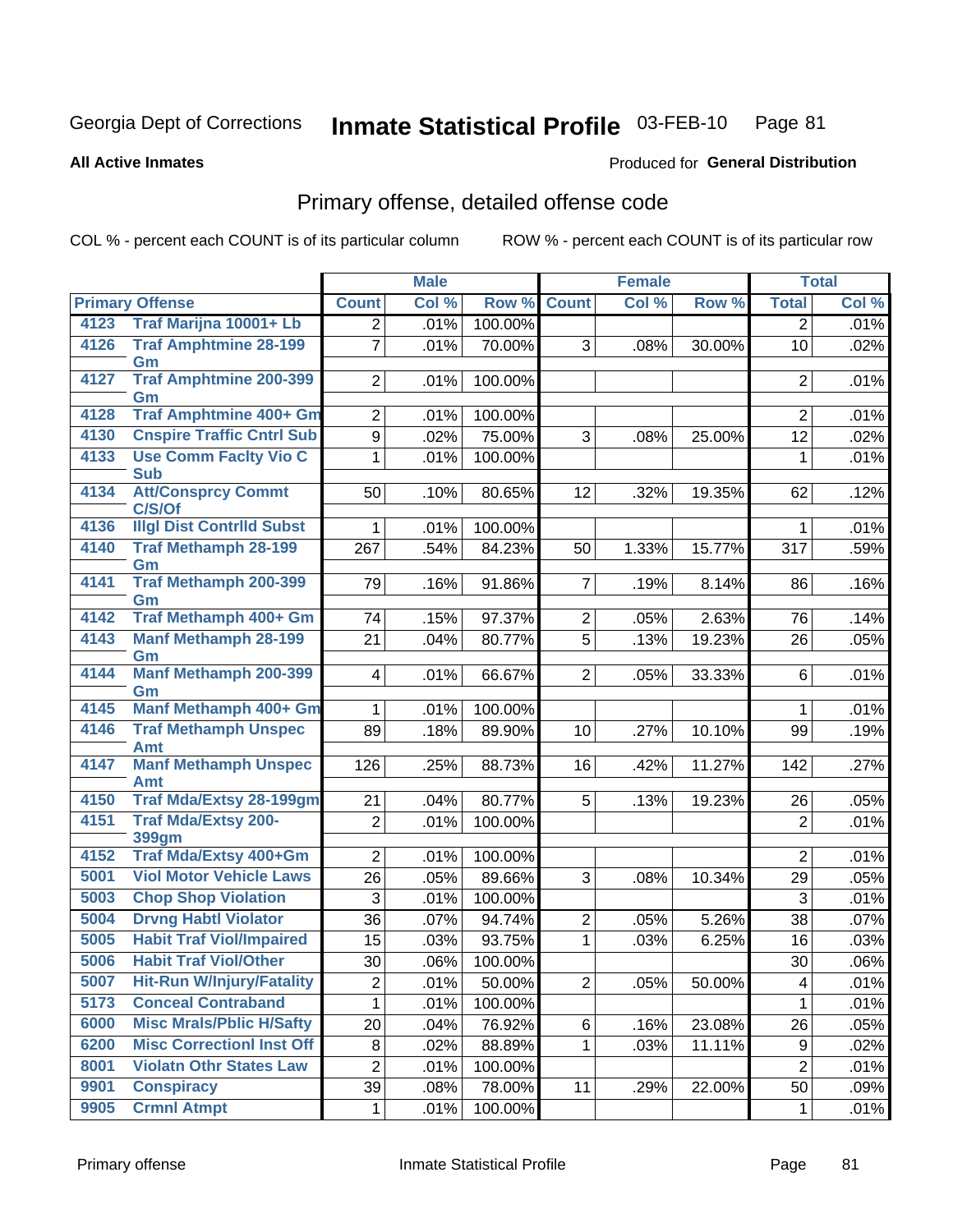#### Inmate Statistical Profile 03-FEB-10 Page 82

### **All Active Inmates**

# **Produced for General Distribution**

# Primary offense, detailed offense code

COL % - percent each COUNT is of its particular column

|                                   |              | <b>Male</b> |             |       | <b>Female</b> |        |              | <b>Total</b> |
|-----------------------------------|--------------|-------------|-------------|-------|---------------|--------|--------------|--------------|
| <b>Primary Offense</b>            | <b>Count</b> | Col %       | Row % Count |       | Col %         | Row %  | <b>Total</b> | Col %        |
| <b>Unauth Dist Recrd</b><br>9907  | 4            | $.01\%$     | 80.00%      |       | .03%          | 20.00% |              | .01%         |
| <b>Devices</b>                    |              |             |             |       |               |        |              |              |
| <b>Crmnl Solicitation</b><br>9910 |              | $.01\%$     | 100.00%     |       |               |        |              | .01%         |
| <b>Gang Participation</b><br>9914 | 25           | .05%        | 100.00%     |       |               |        | 25           | .05%         |
| <b>Unknown Offense</b><br>9999    | 5            | $.01\%$     | 100.00%     |       |               |        |              | .01%         |
| <b>Total Rported</b>              | 49,567       | 100%        | 92.93%      | 3,768 | 100%          | 7.06%  | 53,336       | 100%         |

| -N.   | ኅር           |   | റ      |
|-------|--------------|---|--------|
| rtea  | ∼            |   | 20     |
| _____ | 49,592<br>л. | . | 53.364 |

| Mode (most frequent) | 1601 Burglary | 1701 Forgery 1st Degree | 1601 Burglary |
|----------------------|---------------|-------------------------|---------------|
|----------------------|---------------|-------------------------|---------------|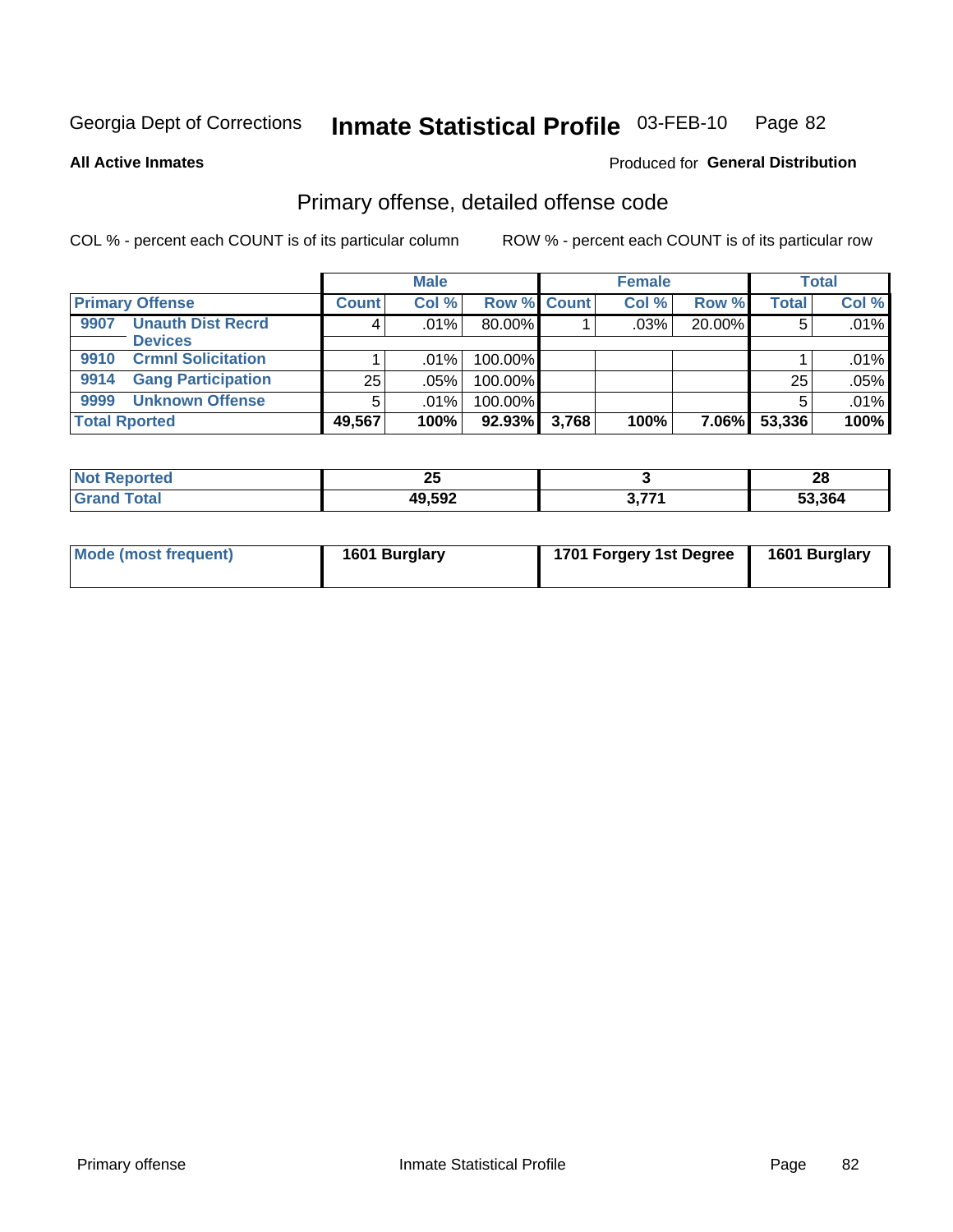#### Inmate Statistical Profile 03-FEB-10 Page 83

Produced for General Distribution

### **All Active Inmates**

# County of conviction of primary offense

COL % - percent each COUNT is of its particular column

|                         |                             |              | <b>Male</b> |        |                         | <b>Female</b> |        |              | <b>Total</b> |
|-------------------------|-----------------------------|--------------|-------------|--------|-------------------------|---------------|--------|--------------|--------------|
|                         | <b>County of Conviction</b> | <b>Count</b> | Col %       | Row %  | <b>Count</b>            | Col %         | Row %  | <b>Total</b> | Col %        |
| 1                       | <b>Appling</b>              | 103          | .21%        | 89.57% | $\overline{12}$         | .32%          | 10.43% | 115          | .22%         |
| $\overline{2}$          | <b>Atkinson</b>             | 44           | .09%        | 97.78% | 1                       | .03%          | 2.22%  | 45           | .08%         |
| 3                       | <b>Bacon</b>                | 51           | .10%        | 94.44% | $\sqrt{3}$              | .08%          | 5.56%  | 54           | .10%         |
| 4                       | <b>Baker</b>                | 14           | .03%        | 93.33% | $\mathbf{1}$            | .03%          | 6.67%  | 15           | .03%         |
| 5                       | <b>Baldwin</b>              | 330          | .67%        | 94.02% | 21                      | .56%          | 5.98%  | 351          | .66%         |
| $6\phantom{a}$          | <b>Banks</b>                | 58           | .12%        | 92.06% | $\overline{5}$          | .13%          | 7.94%  | 63           | .12%         |
| 7                       | <b>Barrow</b>               | 247          | .50%        | 92.16% | 21                      | .56%          | 7.84%  | 268          | .50%         |
| $\overline{\mathbf{8}}$ | <b>Bartow</b>               | 614          | 1.24%       | 88.60% | 79                      | 2.10%         | 11.40% | 693          | 1.30%        |
| $\overline{9}$          | <b>Ben Hill</b>             | 261          | .53%        | 93.88% | 17                      | .45%          | 6.12%  | 278          | .52%         |
| 10                      | <b>Berrien</b>              | 90           | .18%        | 96.77% | $\sqrt{3}$              | .08%          | 3.23%  | 93           | .17%         |
| 11                      | <b>Bibb</b>                 | 1,035        | 2.09%       | 94.78% | 57                      | 1.51%         | 5.22%  | 1,092        | 2.05%        |
| $\overline{12}$         | <b>Bleckley</b>             | 80           | .16%        | 86.96% | 12                      | .32%          | 13.04% | 92           | .17%         |
| $\overline{13}$         | <b>Brantley</b>             | 54           | .11%        | 93.10% | $\overline{\mathbf{4}}$ | .11%          | 6.90%  | 58           | .11%         |
| $\overline{14}$         | <b>Brooks</b>               | 57           | .11%        | 93.44% | $\overline{\mathbf{4}}$ | .11%          | 6.56%  | 61           | .11%         |
| $\overline{15}$         | <b>Bryan</b>                | 91           | .18%        | 93.81% | 6                       | .16%          | 6.19%  | 97           | .18%         |
| 16                      | <b>Bulloch</b>              | 471          | .95%        | 91.28% | 45                      | 1.19%         | 8.72%  | 516          | .97%         |
| $\overline{17}$         | <b>Burke</b>                | 202          | .41%        | 94.84% | 11                      | .29%          | 5.16%  | 213          | .40%         |
| 18                      | <b>Butts</b>                | 157          | .32%        | 95.73% | $\overline{7}$          | .19%          | 4.27%  | 164          | .31%         |
| 19                      | <b>Calhoun</b>              | 32           | .06%        | 88.89% | $\overline{4}$          | .11%          | 11.11% | 36           | .07%         |
| 20                      | <b>Camden</b>               | 146          | .29%        | 92.41% | 12                      | .32%          | 7.59%  | 158          | .30%         |
| $\overline{21}$         | <b>Candler</b>              | 96           | .19%        | 89.72% | 11                      | .29%          | 10.28% | 107          | .20%         |
| $\overline{22}$         | <b>Carroll</b>              | 568          | 1.15%       | 89.45% | 67                      | 1.78%         | 10.55% | 635          | 1.19%        |
| 23                      | <b>Catoosa</b>              | 304          | .61%        | 91.02% | 30                      | .80%          | 8.98%  | 334          | .63%         |
| $\overline{24}$         | <b>Charlton</b>             | 57           | .11%        | 91.94% | $\sqrt{5}$              | .13%          | 8.06%  | 62           | .12%         |
| $\overline{25}$         | <b>Chatham</b>              | 2,441        | 4.92%       | 95.24% | 122                     | 3.24%         | 4.76%  | 2,563        | 4.81%        |
| 26                      | <b>Chattahoochee</b>        | 27           | .05%        | 93.10% | $\mathbf 2$             | .05%          | 6.90%  | 29           | .05%         |
| 27                      | <b>Chattooga</b>            | 237          | .48%        | 90.11% | 26                      | .69%          | 9.89%  | 263          | .49%         |
| 28                      | <b>Cherokee</b>             | 600          | 1.21%       | 90.36% | 64                      | 1.70%         | 9.64%  | 664          | 1.24%        |
| 29                      | <b>Clarke</b>               | 382          | .77%        | 93.40% | 27                      | .72%          | 6.60%  | 409          | .77%         |
| 30                      | <b>Clay</b>                 | 33           | .07%        | 89.19% | $\overline{4}$          | .11%          | 10.81% | 37           | .07%         |
| 31                      | <b>Clayton</b>              | 1,569        | 3.17%       | 92.40% | 129                     | 3.42%         | 7.60%  | 1,698        | 3.18%        |
| 32                      | <b>Clinch</b>               | 58           | .12%        | 95.08% | 3                       | .08%          | 4.92%  | 61           | .11%         |
| 33                      | <b>Cobb</b>                 | 2,796        | 5.64%       | 90.81% | 283                     | 7.51%         | 9.19%  | 3,079        | 5.77%        |
| 34                      | <b>Coffee</b>               | 243          | .49%        | 92.40% | 20                      | .53%          | 7.60%  | 263          | .49%         |
| 35                      | <b>Colquitt</b>             | 294          | .59%        | 95.15% | 15                      | .40%          | 4.85%  | 309          | .58%         |
| 36                      | <b>Columbia</b>             | 289          | .58%        | 94.75% | 16                      | .42%          | 5.25%  | 305          | .57%         |
| 37                      | <b>Cook</b>                 | 140          | .28%        | 95.24% | $\overline{7}$          | .19%          | 4.76%  | 147          | .28%         |
| 38                      | <b>Coweta</b>               | 472          | .95%        | 92.55% | 38                      | 1.01%         | 7.45%  | 510          | .96%         |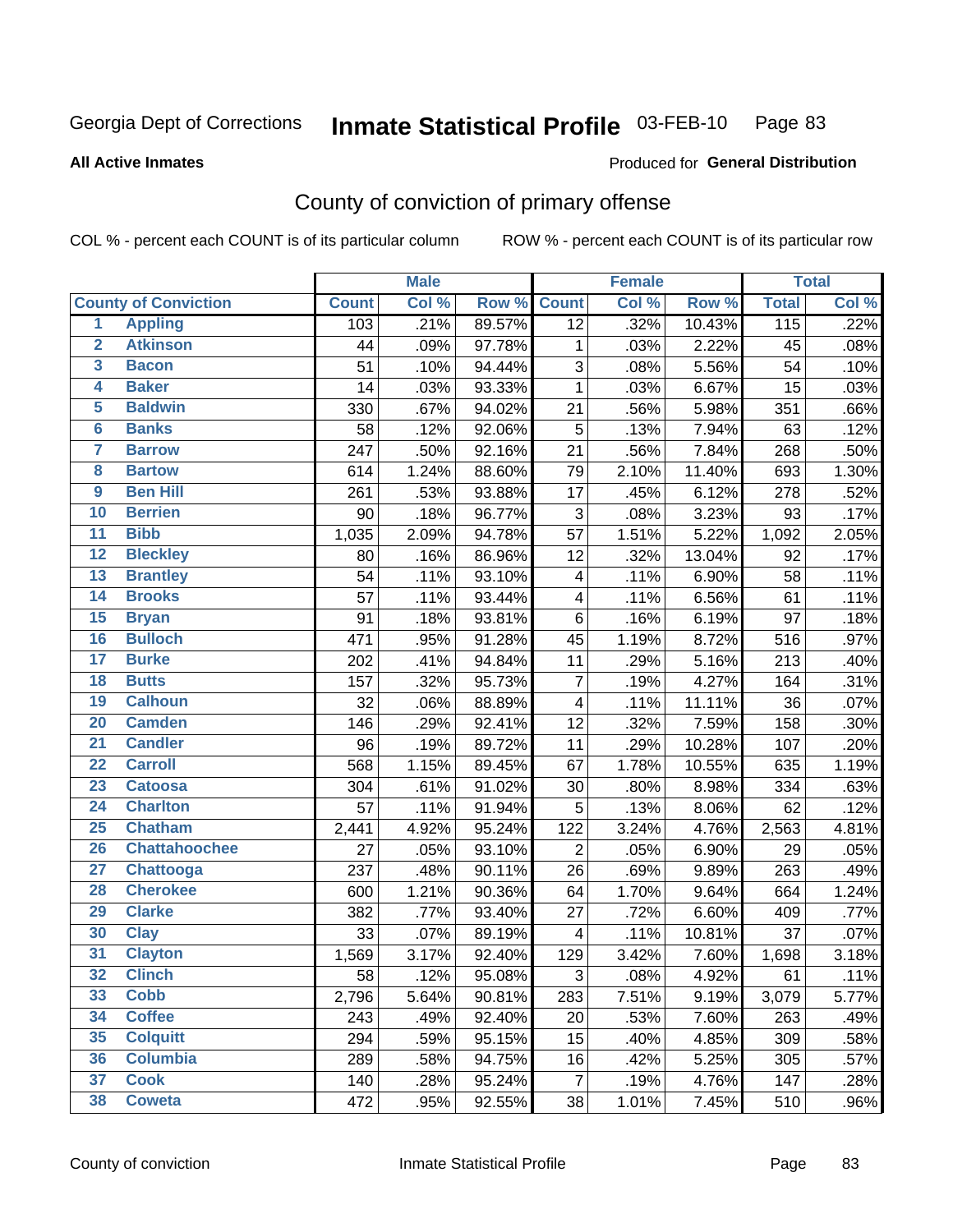#### Inmate Statistical Profile 03-FEB-10 Page 84

#### **All Active Inmates**

# **Produced for General Distribution**

# County of conviction of primary offense

COL % - percent each COUNT is of its particular column

|    |                             |                 | <b>Male</b> |        |                           | <b>Female</b> |        |                 | <b>Total</b> |
|----|-----------------------------|-----------------|-------------|--------|---------------------------|---------------|--------|-----------------|--------------|
|    | <b>County of Conviction</b> | <b>Count</b>    | Col %       | Row %  | <b>Count</b>              | Col %         | Row %  | <b>Total</b>    | Col %        |
| 39 | <b>Crawford</b>             | $\overline{21}$ | .04%        | 87.50% | 3                         | .08%          | 12.50% | $\overline{24}$ | .04%         |
| 40 | <b>Crisp</b>                | 284             | .57%        | 91.61% | 26                        | .69%          | 8.39%  | 310             | .58%         |
| 41 | <b>Dade</b>                 | 128             | .26%        | 96.24% | 5                         | .13%          | 3.76%  | 133             | .25%         |
| 42 | <b>Dawson</b>               | 114             | .23%        | 91.20% | 11                        | .29%          | 8.80%  | 125             | .23%         |
| 43 | <b>Decatur</b>              | 351             | .71%        | 92.86% | 27                        | .72%          | 7.14%  | 378             | .71%         |
| 44 | <b>Dekalb</b>               | 2,858           | 5.77%       | 94.54% | 165                       | 4.38%         | 5.46%  | 3,023           | 5.67%        |
| 45 | <b>Dodge</b>                | 152             | .31%        | 91.57% | 14                        | .37%          | 8.43%  | 166             | .31%         |
| 46 | <b>Dooly</b>                | 101             | .20%        | 93.52% | $\overline{7}$            | .19%          | 6.48%  | 108             | .20%         |
| 47 | <b>Dougherty</b>            | 958             | 1.93%       | 94.38% | 57                        | 1.51%         | 5.62%  | 1,015           | 1.90%        |
| 48 | <b>Douglas</b>              | 1,138           | 2.30%       | 90.10% | 125                       | 3.32%         | 9.90%  | 1,263           | 2.37%        |
| 49 | <b>Early</b>                | 87              | .18%        | 96.67% | $\ensuremath{\mathsf{3}}$ | .08%          | 3.33%  | 90              | .17%         |
| 50 | <b>Echols</b>               | 9               | .02%        | 90.00% | 1                         | .03%          | 10.00% | 10              | .02%         |
| 51 | <b>Effingham</b>            | 162             | .33%        | 93.64% | 11                        | .29%          | 6.36%  | 173             | .32%         |
| 52 | <b>Elbert</b>               | 155             | .31%        | 96.88% | $\mathbf 5$               | .13%          | 3.13%  | 160             | .30%         |
| 53 | <b>Emanuel</b>              | 171             | .34%        | 96.61% | 6                         | .16%          | 3.39%  | 177             | .33%         |
| 54 | <b>Evans</b>                | 94              | .19%        | 94.95% | 5                         | .13%          | 5.05%  | 99              | .19%         |
| 55 | <b>Fannin</b>               | 98              | .20%        | 92.45% | 8                         | .21%          | 7.55%  | 106             | .20%         |
| 56 | <b>Fayette</b>              | 365             | .74%        | 90.35% | 39                        | 1.04%         | 9.65%  | 404             | .76%         |
| 57 | <b>Floyd</b>                | 822             | 1.66%       | 89.64% | 95                        | 2.52%         | 10.36% | 917             | 1.72%        |
| 58 | <b>Forsyth</b>              | 280             | .56%        | 88.05% | 38                        | 1.01%         | 11.95% | 318             | .60%         |
| 59 | <b>Franklin</b>             | 143             | .29%        | 92.86% | 11                        | .29%          | 7.14%  | 154             | .29%         |
| 60 | <b>Fulton</b>               | 4,506           | 9.09%       | 96.30% | 173                       | 4.59%         | 3.70%  | 4,679           | 8.77%        |
| 61 | Gilmer                      | 127             | .26%        | 92.70% | 10                        | .27%          | 7.30%  | 137             | .26%         |
| 62 | <b>Glascock</b>             | 9               | .02%        | 90.00% | $\mathbf{1}$              | .03%          | 10.00% | 10              | .02%         |
| 63 | <b>Glynn</b>                | 405             | .82%        | 94.85% | 22                        | .58%          | 5.15%  | 427             | .80%         |
| 64 | <b>Gordon</b>               | 305             | .62%        | 91.04% | 30                        | .80%          | 8.96%  | 335             | .63%         |
| 65 | <b>Grady</b>                | 220             | .44%        | 96.07% | 9                         | .24%          | 3.93%  | 229             | .43%         |
| 66 | <b>Greene</b>               | 160             | .32%        | 94.67% | 9                         | .24%          | 5.33%  | 169             | .32%         |
| 67 | <b>Gwinnett</b>             | 2,061           | 4.16%       | 92.05% | 178                       | 4.72%         | 7.95%  | 2,239           | 4.20%        |
| 68 | <b>Habersham</b>            | 122             | .25%        | 92.42% | 10                        | .27%          | 7.58%  | 132             | .25%         |
| 69 | <b>Hall</b>                 | 721             | 1.45%       | 92.32% | 60                        | 1.59%         | 7.68%  | 781             | 1.46%        |
| 70 | <b>Hancock</b>              | 35              | .07%        | 97.22% | 1                         | .03%          | 2.78%  | 36              | .07%         |
| 71 | <b>Haralson</b>             | 97              | .20%        | 96.04% | $\overline{\mathbf{4}}$   | .11%          | 3.96%  | 101             | .19%         |
| 72 | <b>Harris</b>               | 113             | .23%        | 94.17% | $\overline{7}$            | .19%          | 5.83%  | 120             | .22%         |
| 73 | <b>Hart</b>                 | 116             | .23%        | 95.87% | 5                         | .13%          | 4.13%  | 121             | .23%         |
| 74 | <b>Heard</b>                | 67              | .14%        | 95.71% | 3                         | .08%          | 4.29%  | 70              | .13%         |
| 75 | <b>Henry</b>                | 549             | 1.11%       | 89.85% | 62                        | 1.65%         | 10.15% | 611             | 1.15%        |
| 76 | <b>Houston</b>              | 608             | 1.23%       | 93.97% | 39                        | 1.04%         | 6.03%  | 647             | 1.21%        |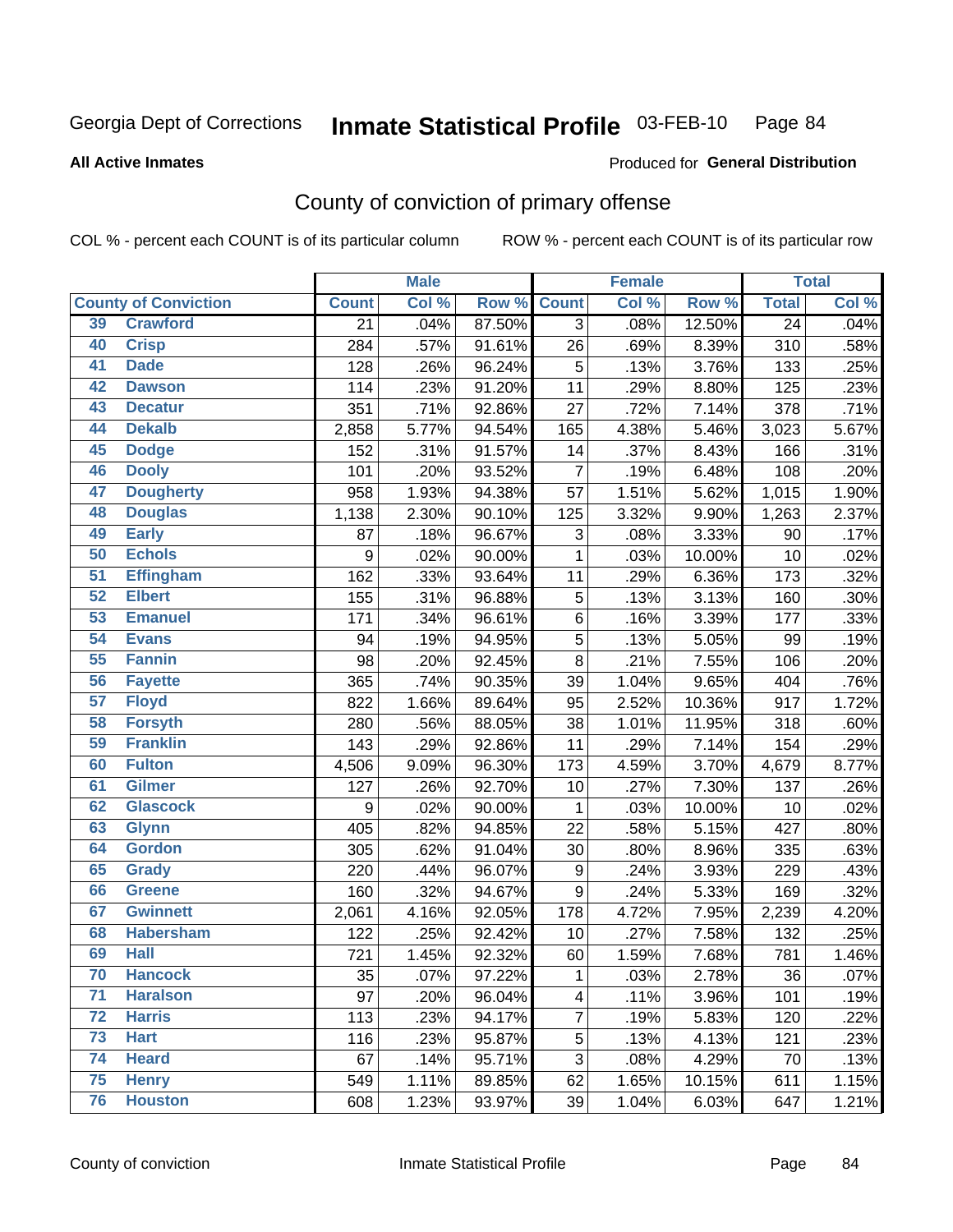# Inmate Statistical Profile 03-FEB-10 Page 85

**All Active Inmates** 

### Produced for General Distribution

# County of conviction of primary offense

COL % - percent each COUNT is of its particular column

|                                     |              | <b>Male</b> |        |                         | <b>Female</b> |        |                 | <b>Total</b> |
|-------------------------------------|--------------|-------------|--------|-------------------------|---------------|--------|-----------------|--------------|
| <b>County of Conviction</b>         | <b>Count</b> | Col %       | Row %  | <b>Count</b>            | Col %         | Row %  | <b>Total</b>    | Col %        |
| 77<br><b>Irwin</b>                  | 68           | .14%        | 97.14% | $\overline{2}$          | .05%          | 2.86%  | $\overline{70}$ | .13%         |
| 78<br><b>Jackson</b>                | 202          | .41%        | 91.82% | 18                      | .48%          | 8.18%  | 220             | .41%         |
| 79<br><b>Jasper</b>                 | 55           | .11%        | 96.49% | $\overline{2}$          | .05%          | 3.51%  | 57              | .11%         |
| <b>Jeff Davis</b><br>80             | 85           | .17%        | 93.41% | 6                       | .16%          | 6.59%  | 91              | .17%         |
| $\overline{81}$<br><b>Jefferson</b> | 125          | .25%        | 98.43% | $\overline{c}$          | .05%          | 1.57%  | 127             | .24%         |
| <b>Jenkins</b><br>82                | 73           | .15%        | 96.05% | $\overline{3}$          | .08%          | 3.95%  | 76              | .14%         |
| 83<br><b>Johnson</b>                | 54           | .11%        | 93.10% | 4                       | .11%          | 6.90%  | 58              | .11%         |
| 84<br><b>Jones</b>                  | 160          | .32%        | 90.91% | 16                      | .42%          | 9.09%  | 176             | .33%         |
| 85<br><b>Lamar</b>                  | 79           | .16%        | 92.94% | 6                       | .16%          | 7.06%  | 85              | .16%         |
| 86<br><b>Lanier</b>                 | 47           | .09%        | 97.92% | 1                       | .03%          | 2.08%  | 48              | .09%         |
| 87<br><b>Laurens</b>                | 347          | .70%        | 94.04% | 22                      | .58%          | 5.96%  | 369             | .69%         |
| 88<br><b>Lee</b>                    | 83           | .17%        | 95.40% | $\overline{\mathbf{4}}$ | .11%          | 4.60%  | 87              | .16%         |
| 89<br><b>Liberty</b>                | 284          | .57%        | 93.11% | 21                      | .56%          | 6.89%  | 305             | .57%         |
| 90<br><b>Lincoln</b>                | 30           | .06%        | 96.77% | $\mathbf 1$             | .03%          | 3.23%  | 31              | .06%         |
| 91<br>Long                          | 82           | .17%        | 94.25% | 5                       | .13%          | 5.75%  | 87              | .16%         |
| <b>Lowndes</b><br>92                | 545          | 1.10%       | 92.84% | 42                      | 1.11%         | 7.16%  | 587             | 1.10%        |
| 93<br><b>Lumpkin</b>                | 92           | .19%        | 90.20% | 10                      | .27%          | 9.80%  | 102             | .19%         |
| 94<br><b>Macon</b>                  | 69           | .14%        | 95.83% | 3                       | .08%          | 4.17%  | 72              | .13%         |
| 95<br><b>Madison</b>                | 116          | .23%        | 90.63% | 12                      | .32%          | 9.38%  | 128             | .24%         |
| <b>Marion</b><br>96                 | 41           | .08%        | 95.35% | $\overline{2}$          | .05%          | 4.65%  | 43              | .08%         |
| 97<br><b>Mcduffie</b>               | 178          | .36%        | 96.22% | $\overline{7}$          | .19%          | 3.78%  | 185             | .35%         |
| <b>Mcintosh</b><br>98               | 62           | .13%        | 98.41% | $\mathbf{1}$            | .03%          | 1.59%  | 63              | .12%         |
| 99<br><b>Meriwether</b>             | 215          | .43%        | 94.71% | 12                      | .32%          | 5.29%  | 227             | .43%         |
| 100<br><b>Miller</b>                | 33           | .07%        | 94.29% | $\overline{2}$          | .05%          | 5.71%  | 35              | .07%         |
| 101<br><b>Mitchell</b>              | 199          | .40%        | 90.87% | 20                      | .53%          | 9.13%  | 219             | .41%         |
| 102<br><b>Monroe</b>                | 140          | .28%        | 90.32% | 15                      | .40%          | 9.68%  | 155             | .29%         |
| 103<br><b>Montgomery</b>            | 57           | .11%        | 89.06% | $\overline{7}$          | .19%          | 10.94% | 64              | .12%         |
| 104<br><b>Morgan</b>                | 149          | .30%        | 93.13% | 11                      | .29%          | 6.88%  | 160             | .30%         |
| 105<br><b>Murray</b>                | 184          | .37%        | 88.89% | 23                      | .61%          | 11.11% | 207             | .39%         |
| 106<br><b>Muscogee</b>              | 1,771        | 3.57%       | 94.00% | $\overline{1}13$        | 3.00%         | 6.00%  | 1,884           | 3.53%        |
| 107<br><b>Newton</b>                | 652          | 1.32%       | 90.30% | 70                      | 1.86%         | 9.70%  | 722             | 1.35%        |
| 108<br><b>Oconee</b>                | 52           | .10%        | 98.11% | $\mathbf{1}$            | .03%          | 1.89%  | 53              | .10%         |
| 109<br><b>Oglethorpe</b>            | 51           | .10%        | 98.08% | $\mathbf{1}$            | .03%          | 1.92%  | 52              | .10%         |
| <b>Paulding</b><br>110              | 246          | .50%        | 91.45% | 23                      | .61%          | 8.55%  | 269             | .50%         |
| <b>Peach</b><br>111                 | 89           | .18%        | 96.74% | 3                       | .08%          | 3.26%  | 92              | .17%         |
| <b>Pickens</b><br>112               | 88           | .18%        | 91.67% | 8                       | .21%          | 8.33%  | 96              | .18%         |
| 113<br><b>Pierce</b>                | 67           | .14%        | 95.71% | 3                       | .08%          | 4.29%  | 70              | .13%         |
| $\overline{114}$<br><b>Pike</b>     | 57           | .11%        | 95.00% | 3                       | .08%          | 5.00%  | 60              | .11%         |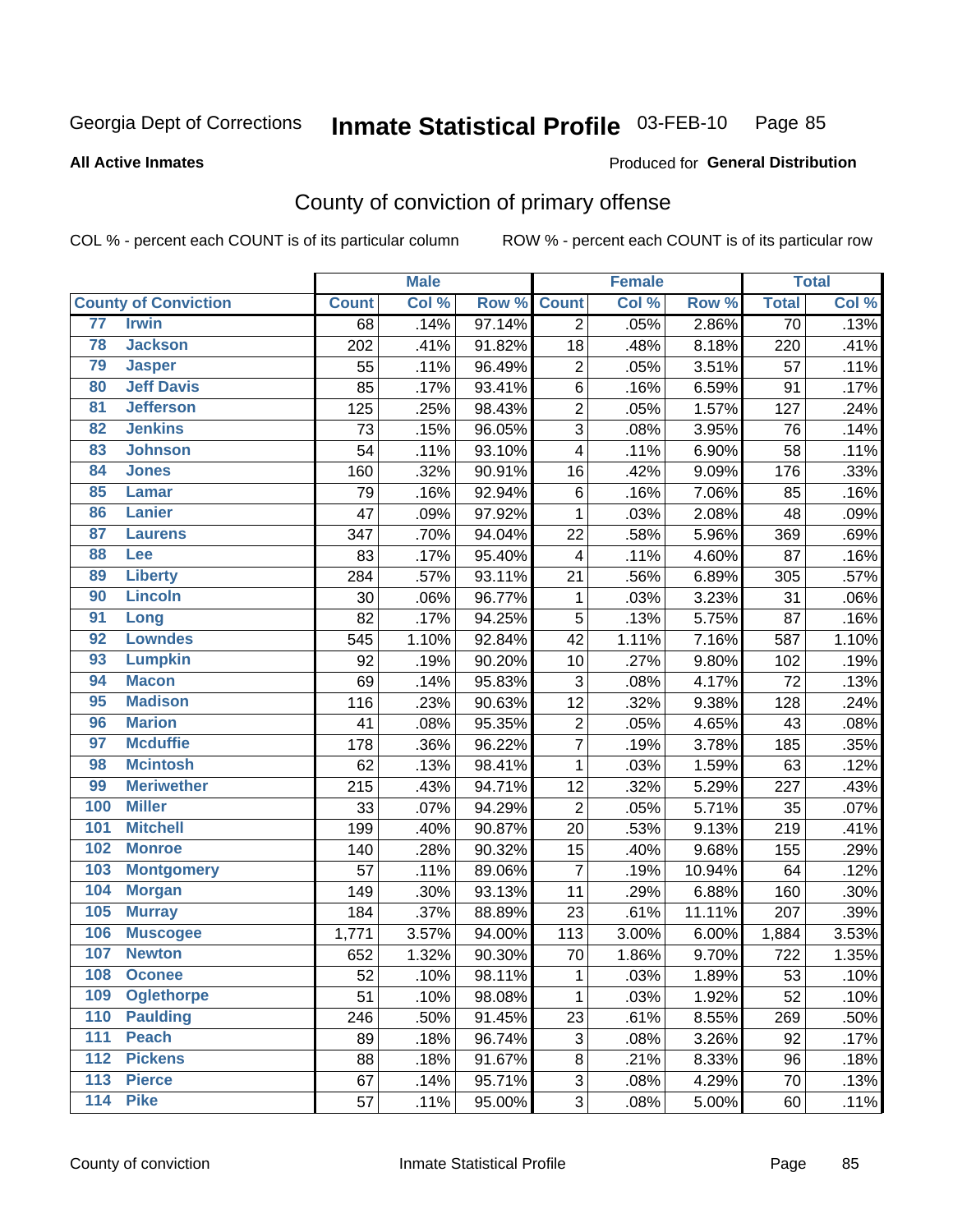#### Inmate Statistical Profile 03-FEB-10 Page 86

**All Active Inmates** 

### Produced for General Distribution

# County of conviction of primary offense

COL % - percent each COUNT is of its particular column

|                                    |              | <b>Male</b> |         |                  | <b>Female</b> |        |              | <b>Total</b>               |
|------------------------------------|--------------|-------------|---------|------------------|---------------|--------|--------------|----------------------------|
| <b>County of Conviction</b>        | <b>Count</b> | Col %       | Row %   | <b>Count</b>     | Col %         | Row %  | <b>Total</b> | $\overline{\text{Col }\%}$ |
| 115<br><b>Polk</b>                 | 145          | .29%        | 91.19%  | 14               | .37%          | 8.81%  | 159          | .30%                       |
| $\overline{116}$<br><b>Pulaski</b> | 86           | .17%        | 89.58%  | 10               | .27%          | 10.42% | 96           | .18%                       |
| 117<br><b>Putnam</b>               | 149          | .30%        | 94.30%  | 9                | .24%          | 5.70%  | 158          | .30%                       |
| 118<br>Quitman                     | 17           | .03%        | 89.47%  | $\overline{2}$   | .05%          | 10.53% | 19           | .04%                       |
| 119<br><b>Rabun</b>                | 56           | .11%        | 83.58%  | 11               | .29%          | 16.42% | 67           | .13%                       |
| 120<br><b>Randolph</b>             | 57           | .11%        | 93.44%  | 4                | .11%          | 6.56%  | 61           | .11%                       |
| 121<br><b>Richmond</b>             | 1,672        | 3.37%       | 93.88%  | 108              | 2.87%         | 6.06%  | 1,781        | 3.34%                      |
| 122<br><b>Rockdale</b>             | 447          | .90%        | 91.22%  | 43               | 1.14%         | 8.78%  | 490          | .92%                       |
| 123<br><b>Schley</b>               | 25           | .05%        | 100.00% |                  |               |        | 25           | .05%                       |
| $124$<br><b>Screven</b>            | 118          | .24%        | 91.47%  | 11               | .29%          | 8.53%  | 129          | .24%                       |
| 125<br><b>Seminole</b>             | 60           | .12%        | 86.96%  | 9                | .24%          | 13.04% | 69           | .13%                       |
| <b>Spalding</b><br>126             | 596          | 1.20%       | 92.26%  | 50               | 1.33%         | 7.74%  | 646          | 1.21%                      |
| 127<br><b>Stephens</b>             | 187          | .38%        | 90.78%  | 19               | .50%          | 9.22%  | 206          | .39%                       |
| 128<br><b>Stewart</b>              | 36           | .07%        | 92.31%  | 3                | .08%          | 7.69%  | 39           | .07%                       |
| <b>Sumter</b><br>129               | 252          | .51%        | 97.30%  | $\overline{7}$   | .19%          | 2.70%  | 259          | .49%                       |
| <b>Talbot</b><br>130               | 58           | .12%        | 95.08%  | 3                | .08%          | 4.92%  | 61           | .11%                       |
| $131$<br><b>Taliaferro</b>         | 24           | .05%        | 92.31%  | $\overline{2}$   | .05%          | 7.69%  | 26           | .05%                       |
| 132<br><b>Tattnall</b>             | 182          | .37%        | 91.92%  | 16               | .42%          | 8.08%  | 198          | .37%                       |
| 133<br><b>Taylor</b>               | 89           | .18%        | 96.74%  | 3                | .08%          | 3.26%  | 92           | .17%                       |
| <b>Telfair</b><br>134              | 113          | .23%        | 93.39%  | 8                | .21%          | 6.61%  | 121          | .23%                       |
| 135<br><b>Terrell</b>              | 80           | .16%        | 97.56%  | $\overline{2}$   | .05%          | 2.44%  | 82           | .15%                       |
| 136<br><b>Thomas</b>               | 277          | .56%        | 94.54%  | 16               | .42%          | 5.46%  | 293          | .55%                       |
| 137<br><b>Tift</b>                 | 337          | .68%        | 94.93%  | 18               | .48%          | 5.07%  | 355          | .67%                       |
| <b>Toombs</b><br>138               | 307          | .62%        | 91.92%  | 27               | .72%          | 8.08%  | 334          | .63%                       |
| 139<br><b>Towns</b>                | 50           | .10%        | 90.91%  | $\mathbf 5$      | .13%          | 9.09%  | 55           | .10%                       |
| 140<br><b>Treutlen</b>             | 84           | .17%        | 94.38%  | 5                | .13%          | 5.62%  | 89           | .17%                       |
| 141<br><b>Troup</b>                | 671          | 1.35%       | 90.80%  | 68               | 1.80%         | 9.20%  | 739          | 1.39%                      |
| 142<br><b>Turner</b>               | 70           | .14%        | 97.22%  | $\boldsymbol{2}$ | .05%          | 2.78%  | 72           | .13%                       |
| 143<br><b>Twiggs</b>               | 64           | .13%        | 87.67%  | 9                | .24%          | 12.33% | 73           | .14%                       |
| 144<br><b>Union</b>                | 78           | .16%        | 80.41%  | 19               | .50%          | 19.59% | 97           | .18%                       |
| 145<br><b>Upson</b>                | 206          | .42%        | 91.96%  | 18               | .48%          | 8.04%  | 224          | .42%                       |
| 146<br><b>Walker</b>               | 399          | .80%        | 89.26%  | 48               | 1.27%         | 10.74% | 447          | .84%                       |
| 147<br><b>Walton</b>               | 458          | .92%        | 91.78%  | 41               | 1.09%         | 8.22%  | 499          | .94%                       |
| 148<br><b>Ware</b>                 | 317          | .64%        | 94.35%  | 19               | .50%          | 5.65%  | 336          | .63%                       |
| <b>Warren</b><br>149               | 47           | .09%        | 94.00%  | 3                | .08%          | 6.00%  | 50           | .09%                       |
| 150<br><b>Washington</b>           | 121          | .24%        | 92.37%  | 10               | .27%          | 7.63%  | 131          | .25%                       |
| 151<br><b>Wayne</b>                | 165          | .33%        | 88.71%  | 21               | .56%          | 11.29% | 186          | .35%                       |
| 152<br><b>Webster</b>              | 5            | .01%        | 100.00% |                  |               |        | 5            | .01%                       |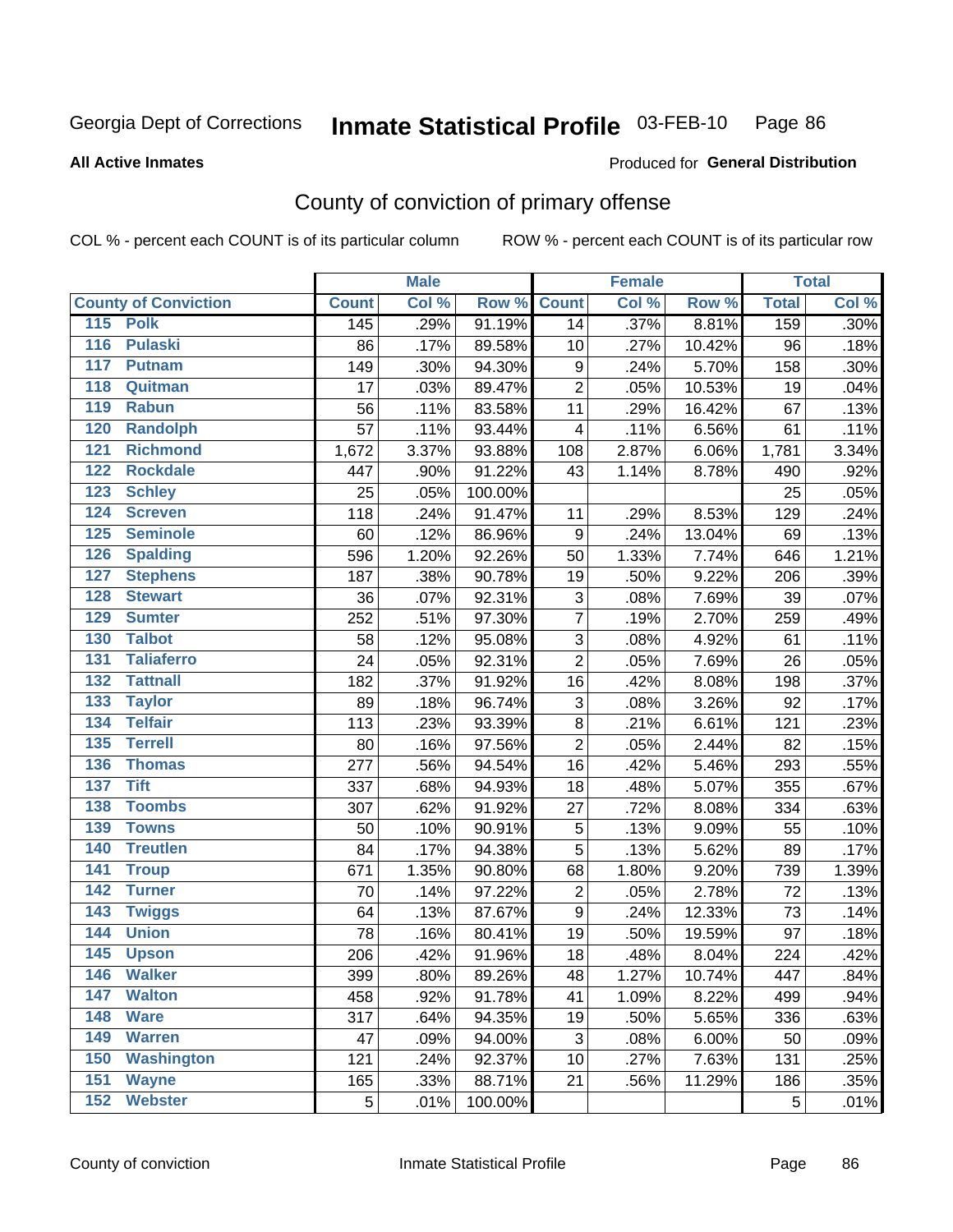#### Inmate Statistical Profile 03-FEB-10 Page 87

### **All Active Inmates**

### Produced for General Distribution

# County of conviction of primary offense

COL % - percent each COUNT is of its particular column

|                             |              | <b>Male</b> |                    |       | <b>Female</b> |        |              | <b>Total</b> |
|-----------------------------|--------------|-------------|--------------------|-------|---------------|--------|--------------|--------------|
| <b>County of Conviction</b> | <b>Count</b> | Col %       | <b>Row % Count</b> |       | Col %         | Row %  | <b>Total</b> | Col %        |
| <b>Wheeler</b><br>153       | 27           | $.05\%$     | 84.38%             | 5     | .13%          | 15.63% | 32           | .06%         |
| <b>White</b><br>154         | 114          | .23%        | 89.76%             | 13    | .35%          | 10.24% | 127          | .24%         |
| <b>Whitfield</b><br>155     | 616          | 1.24%       | 88.13%             | 83    | 2.20%         | 11.87% | 699          | 1.31%        |
| <b>Wilcox</b><br>156        | 56           | .11%        | 86.15%             | 9     | .24%          | 13.85% | 65           | .12%         |
| <b>Wilkes</b><br>157        | 89           | .18%        | 98.89%             |       | .03%          | 1.11%  | 90           | .17%         |
| <b>Wilkinson</b><br>158     | 58           | .12%        | 95.08%             | 3     | .08%          | 4.92%  | 61           | .11%         |
| <b>Worth</b><br>159         | 120          | .24%        | 94.49%             |       | .19%          | 5.51%  | 127          | .24%         |
| <b>Total Rported</b>        | 49,567       | 100%        | 92.93%             | 3,768 | 100%          | 7.06%  | 53,336       | 100%         |

| ola (etol    | ሳይ     |     | ഹ      |
|--------------|--------|-----|--------|
| NOT I        | ΔJ     |     | zo     |
| <b>Total</b> | 49,592 | 277 | 53.364 |

| <b>Mould</b><br>frequent)<br>10 UNOST T | ∙ulton | ا¢ob | Fulto⊾ |
|-----------------------------------------|--------|------|--------|
|                                         |        |      |        |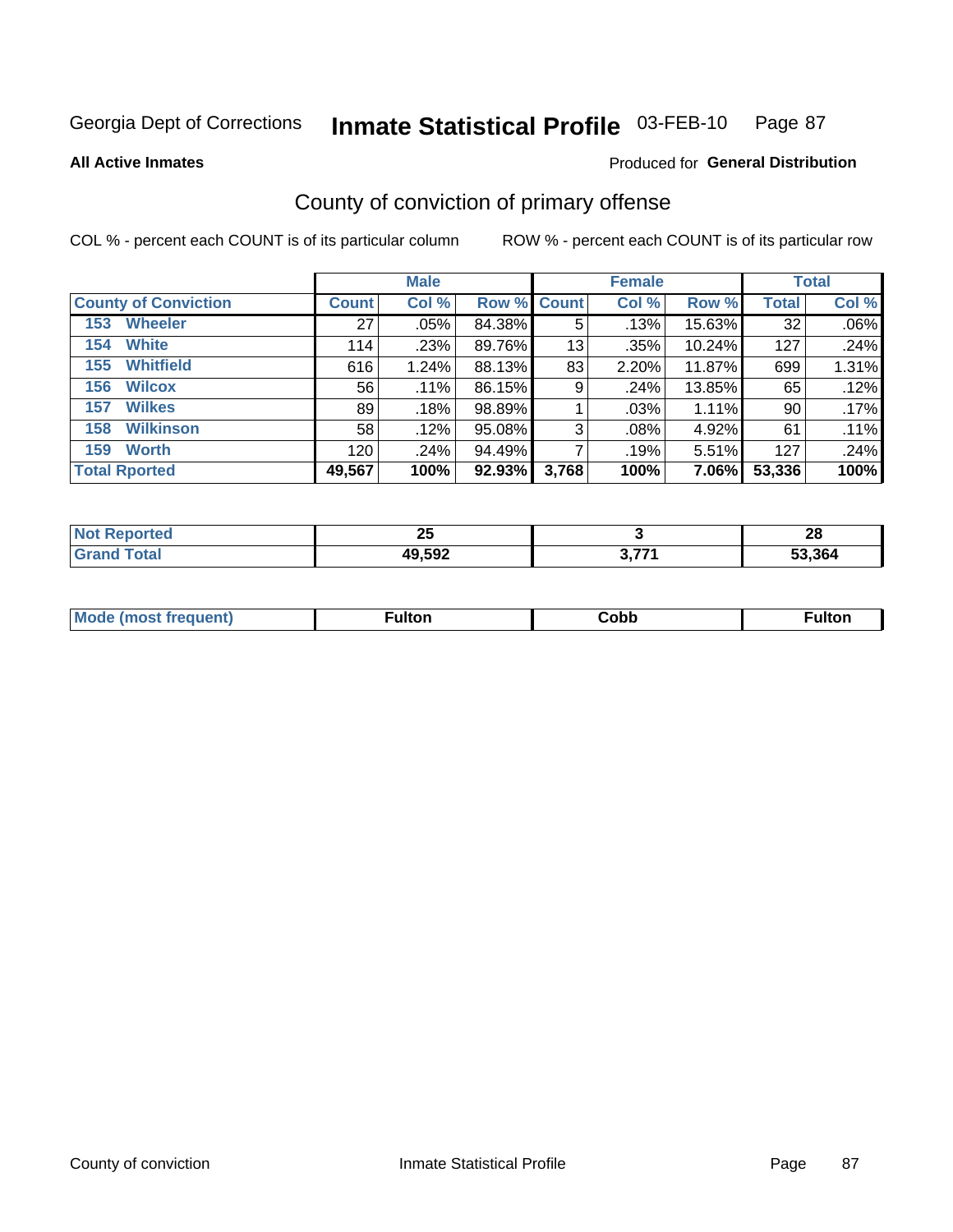#### Inmate Statistical Profile 03-FEB-10 Page 88

#### **All Active Inmates**

## **Produced for General Distribution**

# Circuit of conviction of primary offense

COL % - percent each COUNT is of its particular column

|                         |                                 |              | <b>Male</b> |        |              | <b>Female</b> |        |              | <b>Total</b> |
|-------------------------|---------------------------------|--------------|-------------|--------|--------------|---------------|--------|--------------|--------------|
|                         | <b>Circuit of Conviction</b>    | <b>Count</b> | Col %       | Row %  | <b>Count</b> | Col %         | Row %  | <b>Total</b> | Col %        |
| 1                       | <b>Alapaha Circuit</b>          | 379          | .76%        | 96.19% | 15           | .40%          | 3.81%  | 394          | .74%         |
| $\overline{2}$          | <b>Alcovy Circuit</b>           | 1,110        | 2.24%       | 90.91% | 111          | 2.95%         | 9.09%  | 1,221        | 2.29%        |
| $\overline{\mathbf{3}}$ | <b>Atlanta Circuit</b>          | 4,506        | 9.09%       | 96.30% | 173          | 4.59%         | 3.70%  | 4,679        | 8.77%        |
| $\overline{\mathbf{4}}$ | <b>Atlantic Circuit</b>         | 795          | 1.60%       | 93.64% | 54           | 1.43%         | 6.36%  | 849          | 1.59%        |
| $\overline{5}$          | <b>Augusta Circuit</b>          | 2,163        | 4.36%       | 94.08% | 135          | 3.58%         | 5.87%  | 2,299        | 4.31%        |
| $\overline{6}$          | <b>Blue Ridge Circuit</b>       | 600          | 1.21%       | 90.36% | 64           | 1.70%         | 9.64%  | 664          | 1.24%        |
| 7                       | <b>Brunswick Circuit</b>        | 904          | 1.82%       | 92.53% | 73           | 1.94%         | 7.47%  | 977          | 1.83%        |
| 8                       | <b>Chattahoochee Circuit</b>    | 2,099        | 4.23%       | 94.17% | 130          | 3.45%         | 5.83%  | 2,229        | 4.18%        |
| $\overline{9}$          | <b>Cherokee Circuit</b>         | 919          | 1.85%       | 89.40% | 109          | 2.89%         | 10.60% | 1,028        | 1.93%        |
| 10                      | <b>Clayton Circuit</b>          | 1,569        | 3.17%       | 92.40% | 129          | 3.42%         | 7.60%  | 1,698        | 3.18%        |
| $\overline{11}$         | <b>Cobb Circuit</b>             | 2,796        | 5.64%       | 90.81% | 283          | 7.51%         | 9.19%  | 3,079        | 5.77%        |
| $\overline{12}$         | <b>Conasauga Circuit</b>        | 800          | 1.61%       | 88.30% | 106          | 2.81%         | 11.70% | 906          | 1.70%        |
| $\overline{13}$         | <b>Cordele Circuit</b>          | 702          | 1.42%       | 92.25% | 59           | 1.57%         | 7.75%  | 761          | 1.43%        |
| $\overline{14}$         | <b>Coweta Circuit</b>           | 1,993        | 4.02%       | 91.38% | 188          | 4.99%         | 8.62%  | 2,181        | 4.09%        |
| 15                      | <b>Dougherty Circuit</b>        | 958          | 1.93%       | 94.38% | 57           | 1.51%         | 5.62%  | 1,015        | 1.90%        |
| 16                      | <b>Dublin Circuit</b>           | 549          | 1.11%       | 93.21% | 40           | 1.06%         | 6.79%  | 589          | 1.10%        |
| 17                      | <b>Eastern Circuit</b>          | 2,441        | 4.92%       | 95.24% | 122          | 3.24%         | 4.76%  | 2,563        | 4.81%        |
| 18                      | <b>Flint Circuit</b>            | 549          | 1.11%       | 89.85% | 62           | 1.65%         | 10.15% | 611          | 1.15%        |
| 19                      | <b>Griffin Circuit</b>          | 1,224        | 2.47%       | 91.75% | 110          | 2.92%         | 8.25%  | 1,334        | 2.50%        |
| 20                      | <b>Gwinnett Circuit</b>         | 2,061        | 4.16%       | 92.05% | 178          | 4.72%         | 7.95%  | 2,239        | 4.20%        |
| $\overline{21}$         | <b>Houston Circuit</b>          | 608          | 1.23%       | 93.97% | 39           | 1.04%         | 6.03%  | 647          | 1.21%        |
| $\overline{22}$         | <b>Lookout Mountain Circuit</b> | 1,068        | 2.15%       | 90.74% | 109          | 2.89%         | 9.26%  | 1,177        | 2.21%        |
| 23                      | <b>Macon Circuit</b>            | 1,145        | 2.31%       | 94.78% | 63           | 1.67%         | 5.22%  | 1,208        | 2.26%        |
| $\overline{24}$         | <b>Middle Circuit</b>           | 820          | 1.65%       | 93.61% | 56           | 1.49%         | 6.39%  | 876          | 1.64%        |
| $\overline{25}$         | <b>Mountain Circuit</b>         | 365          | .74%        | 90.12% | 40           | 1.06%         | 9.88%  | 405          | .76%         |
| 26                      | <b>Northeastern Circuit</b>     | 835          | 1.68%       | 92.16% | 71           | 1.88%         | 7.84%  | 906          | 1.70%        |
| $\overline{27}$         | <b>Northern Circuit</b>         | 581          | 1.17%       | 94.47% | 34           | .90%          | 5.53%  | 615          | 1.15%        |
| 28                      | <b>Ocmulgee Circuit</b>         | 1,096        | 2.21%       | 93.84% | 72           | 1.91%         | 6.16%  | 1,168        | 2.19%        |
| 29                      | <b>Oconee Circuit</b>           | 515          | 1.04%       | 90.19% | 56           | 1.49%         | 9.81%  | 571          | 1.07%        |
| 30                      | <b>Ogeechee Circuit</b>         | 824          | 1.66%       | 92.17% | 70           | 1.86%         | 7.83%  | 894          | 1.68%        |
| $\overline{31}$         | <b>Pataula Circuit</b>          | 367          | .74%        | 93.38% | 26           | .69%          | 6.62%  | 393          | .74%         |
| 32                      | <b>Piedmont Circuit</b>         | 507          | 1.02%       | 92.01% | 44           | 1.17%         | 7.99%  | 551          | 1.03%        |
| 33                      | <b>Rome Circuit</b>             | 822          | 1.66%       | 89.64% | 95           | 2.52%         | 10.36% | 917          | 1.72%        |
| 34                      | <b>South Georgia Circuit</b>    | 816          | 1.65%       | 93.04% | 61           | 1.62%         | 6.96%  | 877          | 1.64%        |
| 35                      | <b>Southern Circuit</b>         | 1,182        | 2.38%       | 93.81% | 78           | 2.07%         | 6.19%  | 1,260        | 2.36%        |
| 36                      | <b>Southwestern Circuit</b>     | 470          | .95%        | 96.51% | 17           | .45%          | 3.49%  | 487          | .91%         |
| 37                      | <b>Stone Mountain Circuit</b>   | 2,858        | 5.77%       | 94.54% | 165          | 4.38%         | 5.46%  | 3,023        | 5.67%        |
| 38                      | <b>Tallapoosa Circuit</b>       | 242          | .49%        | 93.08% | 18           | .48%          | 6.92%  | 260          | .49%         |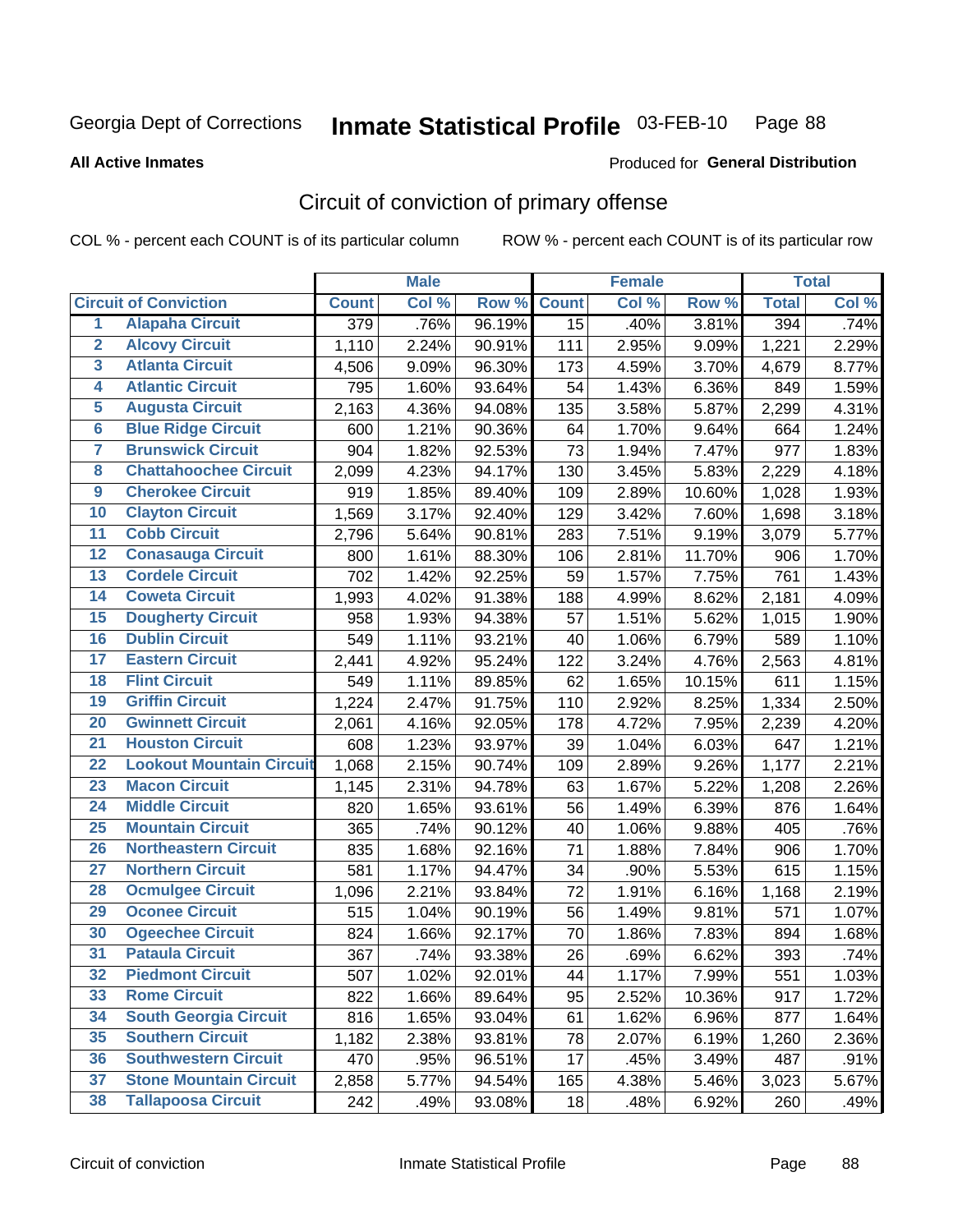#### Inmate Statistical Profile 03-FEB-10 Page 89

**All Active Inmates** 

### Produced for General Distribution

# Circuit of conviction of primary offense

COL % - percent each COUNT is of its particular column

|    |                              |              | <b>Male</b> |        |              | <b>Female</b> |          |              | <b>Total</b> |
|----|------------------------------|--------------|-------------|--------|--------------|---------------|----------|--------------|--------------|
|    | <b>Circuit of Conviction</b> | <b>Count</b> | Col %       | Row %  | <b>Count</b> | Col %         | Row %    | <b>Total</b> | Col %        |
| 39 | <b>Tifton Circuit</b>        | 595          | 1.20%       | 95.35% | 29           | .77%          | 4.65%    | 624          | 1.17%        |
| 40 | <b>Toombs Circuit</b>        | 377          | .76%        | 96.17% | 15           | .40%          | 3.83%    | 392          | .73%         |
| 41 | <b>Waycross Circuit</b>      | 789          | 1.59%       | 93.59% | 54           | 1.43%         | 6.41%    | 843          | 1.58%        |
| 42 | <b>Western Circuit</b>       | 434          | .88%        | 93.94% | 28           | .74%          | 6.06%    | 462          | .87%         |
| 43 | <b>Rockdale Circuit</b>      | 447          | .90%        | 91.22% | 43           | 1.14%         | 8.78%    | 490          | $.92\%$      |
| 44 | <b>Douglas Circuit</b>       | 1,138        | 2.30%       | 90.10% | 125          | 3.32%         | $9.90\%$ | 1,263        | 2.37%        |
| 45 | <b>Appalachian Circuit</b>   | 313          | .63%        | 92.33% | 26           | .69%          | 7.67%    | 339          | .64%         |
| 46 | <b>Enotah Circuit</b>        | 334          | .67%        | 87.66% | 47           | 1.25%         | 12.34%   | 381          | .71%         |
| 47 | <b>Bell-Forsyth Circuit</b>  | 280          | .56%        | 88.05% | 38           | 1.01%         | 11.95%   | 318          | .60%         |
| 48 | <b>Towaliga Circuit</b>      | 376          | .76%        | 93.07% | 28           | .74%          | 6.93%    | 404          | .76%         |
| 49 | <b>Paulding Circuit</b>      | 246          | .50%        | 91.45% | 23           | .61%          | 8.55%    | 269          | .50%         |
|    | <b>Total Rported</b>         | 49,567       | 100%        | 92.93% | 3,768        | 100%          | 7.06%    | 53,336       | 100%         |

| tet | $\mathbf{r}$<br>ZJ |     | n.<br>ZU |
|-----|--------------------|-----|----------|
|     | 49,592             | 277 | 53.364   |

| M<br>- - -<br>.<br>.<br>∪opp<br>нс |
|------------------------------------|
|------------------------------------|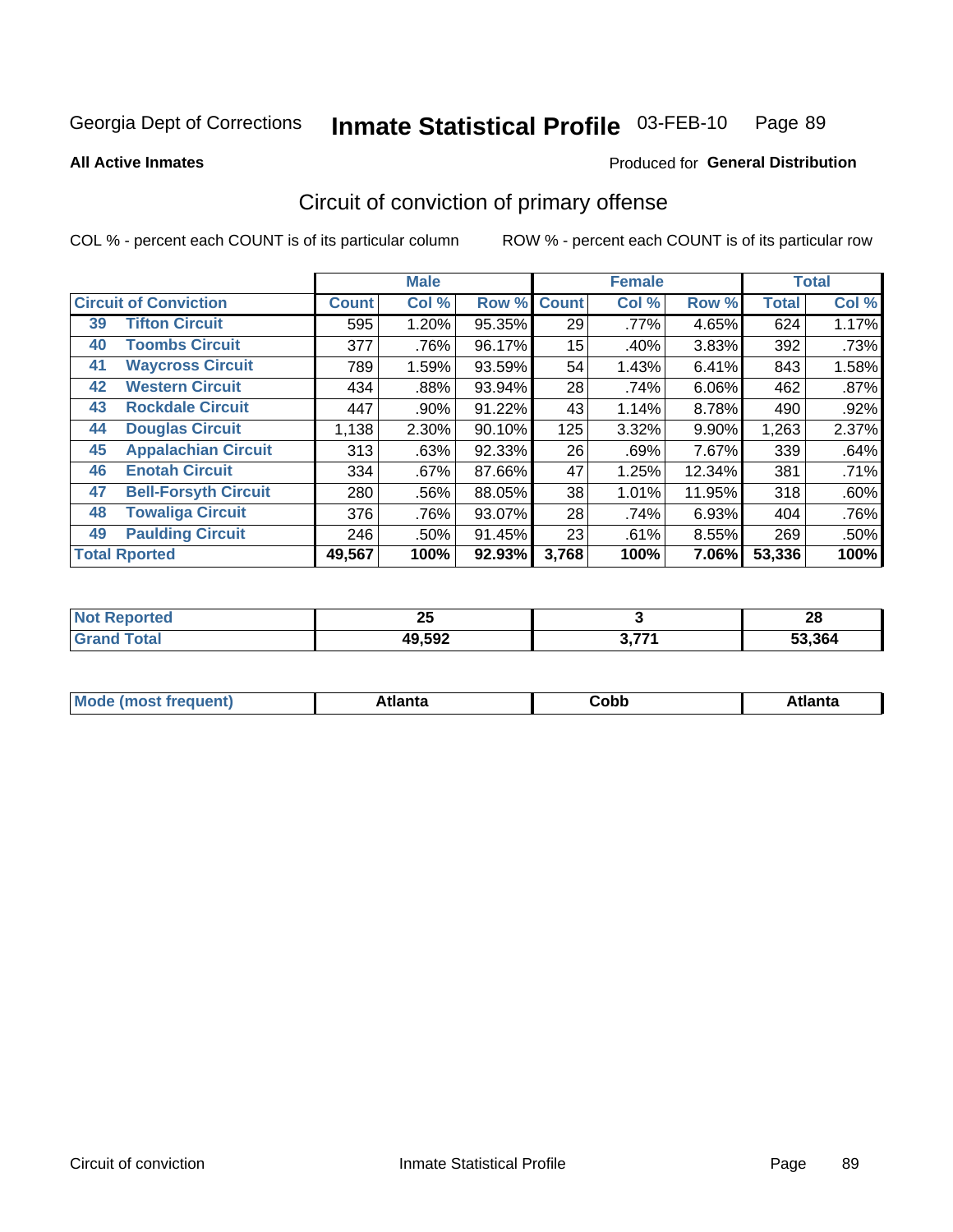#### Inmate Statistical Profile 03-FEB-10 Page 90

### **All Active Inmates**

### **Produced for General Distribution**

## Years served (jail + prison) in this incarceration

COL % - percent each COUNT is of its particular column

|                       |              | <b>Male</b> |         |                | <b>Female</b> |        |              | <b>Total</b> |
|-----------------------|--------------|-------------|---------|----------------|---------------|--------|--------------|--------------|
| <b>Years Served</b>   | <b>Count</b> | Col %       | Row %   | <b>Count</b>   | Col %         | Row %  | <b>Total</b> | Col %        |
| Less than one year    | 7,959        | 16.31%      | 87.60%  | 1,127          | 30.30%        | 12.40% | 9,086        | 17.30%       |
| 1 to 1.99 years       | 10,095       | 20.69%      | 90.96%  | 1,001          | 26.91%        | 9.02%  | 11,098       | 21.14%       |
| 2 to 2.99 years       | 6,927        | 14.20%      | 93.13%  | 511            | 13.74%        | 6.87%  | 7,438        | 14.17%       |
| 3 to 3.99 years       | 4,416        | 9.05%       | 93.94%  | 285            | 7.66%         | 6.06%  | 4,701        | 8.95%        |
| 4 to 4.99 years       | 3,059        | 6.27%       | 94.74%  | 170            | 4.57%         | 5.26%  | 3,229        | 6.15%        |
| 5 to 5.99 years       | 2,030        | 4.16%       | 95.89%  | 87             | 2.34%         | 4.11%  | 2,117        | 4.03%        |
| 6 to 6.99 years       | 1,849        | 3.79%       | 95.65%  | 84             | 2.26%         | 4.35%  | 1,933        | 3.68%        |
| 7 to 7.99 years       | 1,647        | 3.38%       | 95.87%  | 71             | 1.91%         | 4.13%  | 1,718        | 3.27%        |
| 8 to 8.99 years       | 1,482        | 3.04%       | 95.55%  | 69             | 1.85%         | 4.45%  | 1,551        | 2.95%        |
| 9 to 9.99 years       | 1,338        | 2.74%       | 96.19%  | 53             | 1.42%         | 3.81%  | 1,391        | 2.65%        |
| 10 to 10.99 years     | 990          | 2.03%       | 95.74%  | 44             | 1.18%         | 4.26%  | 1,034        | 1.97%        |
| 11 to 11.99 years     | 913          | 1.87%       | 96.11%  | 37             | 0.99%         | 3.89%  | 950          | 1.81%        |
| 12 to 12.99 years     | 918          | 1.88%       | 96.94%  | 29             | 0.78%         | 3.06%  | 947          | 1.80%        |
| 13 to 13.99 years     | 788          | 1.62%       | 97.65%  | 19             | 0.51%         | 2.35%  | 807          | 1.54%        |
| 14 to 14.99 years     | 697          | 1.43%       | 96.81%  | 23             | 0.62%         | 3.19%  | 720          | 1.37%        |
| 15 to 15.99 years     | 553          | 1.13%       | 96.34%  | 21             | 0.56%         | 3.66%  | 574          | 1.09%        |
| 16 to 16.99 years     | 543          | 1.11%       | 96.11%  | 22             | 0.59%         | 3.89%  | 565          | 1.08%        |
| 17 to 17.99 years     | 414          | 0.85%       | 97.18%  | 12             | 0.32%         | 2.82%  | 426          | 0.81%        |
| 18 to 18.99 years     | 388          | 0.80%       | 97.00%  | 12             | 0.32%         | 3.00%  | 400          | 0.76%        |
| 19 to 19.99 years     | 342          | 0.70%       | 96.61%  | 12             | 0.32%         | 3.39%  | 354          | 0.67%        |
| 20 to 20.99 years     | 218          | 0.45%       | 97.32%  | 6              | 0.16%         | 2.68%  | 224          | 0.43%        |
| 21 to 21.99 years     | 205          | 0.42%       | 96.70%  | 7              | 0.19%         | 3.30%  | 212          | 0.40%        |
| 22 to 22.99 years     | 189          | 0.39%       | 96.43%  | $\overline{7}$ | 0.19%         | 3.57%  | 196          | 0.37%        |
| 23 to 23.99 years     | 140          | 0.29%       | 100.00% |                |               |        | 140          | 0.27%        |
| 24 to 24.99 years     | 137          | 0.28%       | 97.86%  | 3              | 0.08%         | 2.14%  | 140          | 0.27%        |
| 25 to 25.99 years     | 104          | 0.21%       | 96.30%  | $\overline{4}$ | 0.11%         | 3.70%  | 108          | 0.21%        |
| 26 to 26.99 years     | 82           | 0.17%       | 98.80%  | $\mathbf{1}$   | 0.03%         | 1.20%  | 83           | 0.16%        |
| 27 to 27.99 years     | 55           | 0.11%       | 100.00% |                |               |        | 55           | 0.10%        |
| 28 to 28.99 years     | 62           | 0.13%       | 100.00% |                |               |        | 62           | 0.12%        |
| 29 to 29.99 years     | 45           | 0.09%       | 97.83%  | $\mathbf{1}$   | 0.03%         | 2.17%  | 46           | 0.09%        |
| Thirty + years        | 202          | 0.41%       | 99.02%  | $\overline{2}$ | 0.05%         | 0.98%  | 204          | 0.39%        |
| <b>Total Reported</b> | 48,787       | 100%        | 92.91%  | 3,720          | 100%          | 7.08%  | 52,509       | 100%         |

| rred<br>NO | 805    |            | 856    |
|------------|--------|------------|--------|
|            | 49,592 | 2774<br>v. | 53,365 |

| <b>Mean</b><br>(average) | 5.21               | 3.13               | 5.07          |
|--------------------------|--------------------|--------------------|---------------|
| Median (middle)          | 2.9                | 1.66               | 2.78          |
| Mode (most frequent)     | Less than one year | Less than one year | Less than one |
|                          |                    |                    | vear          |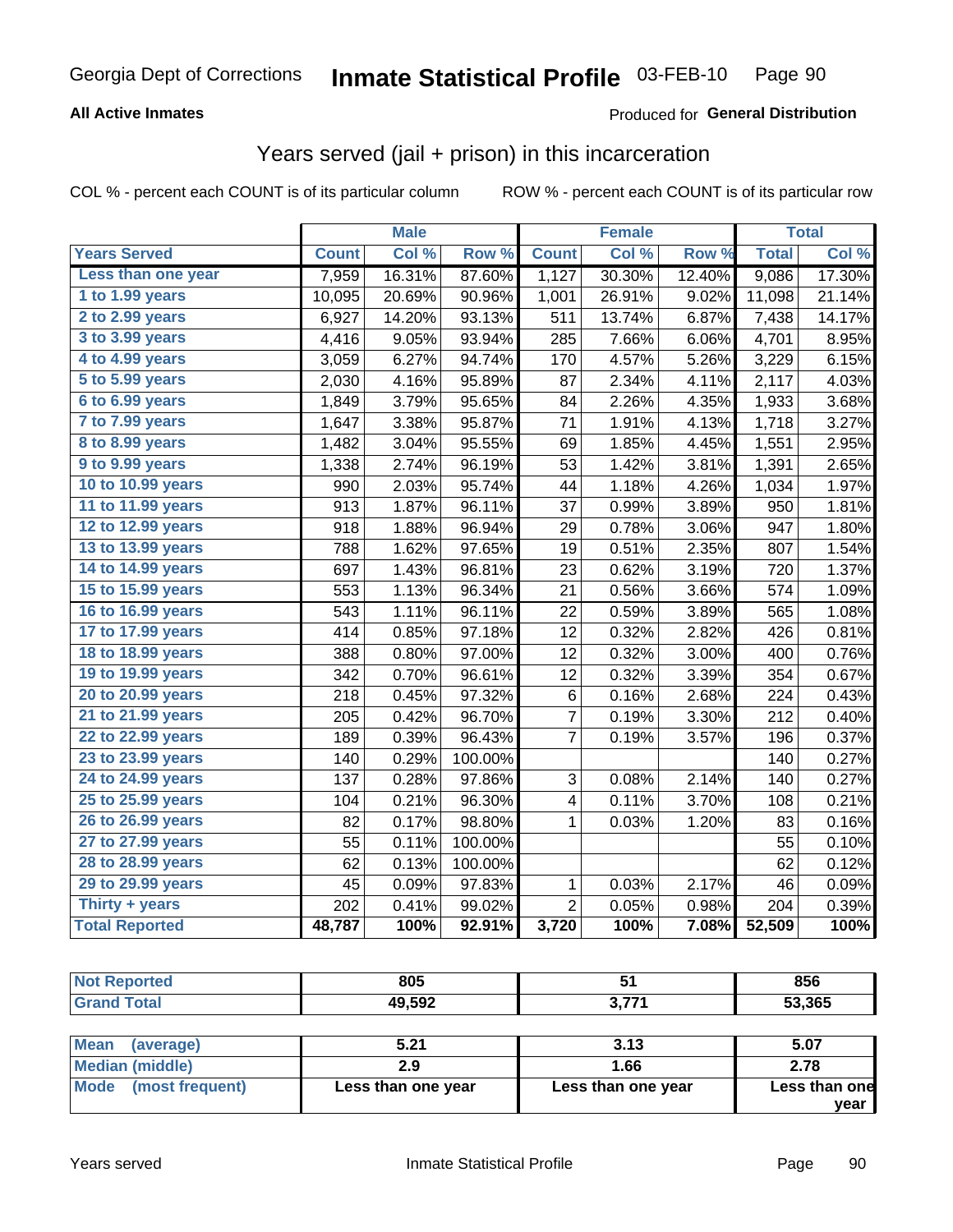# Inmate Statistical Profile 03-FEB-10 Page 91

### **All Active Inmates**

Produced for General Distribution

## Results of most recent HIV tests

COL % - percent each COUNT is of its particular column

|                         |              | <b>Male</b> |           |              | <b>Female</b> |          |        | <b>Total</b> |
|-------------------------|--------------|-------------|-----------|--------------|---------------|----------|--------|--------------|
| <b>HIV Test Results</b> | <b>Count</b> | Col %       | Row %I    | <b>Count</b> | Col %         | Row %    | Total  | Col %        |
| <b>Positive</b>         | 859          | 1.78%       | $91.00\%$ | 85           | 2.39%         | $9.00\%$ | 944    | 1.82%        |
| <b>Negative</b>         | 47,409       | $98.20\%$   | $93.16\%$ | 3.477        | $97.61\%$     | $6.83\%$ | 50,888 | 98.16%       |
| Indeterminate           | 9            | 0.02%       | 100.00%   |              |               |          |        | 0.02%        |
| <b>Refused</b>          |              | 0.01%       | 100.00%   |              |               |          |        | 0.01%        |
| <b>Total Reported</b>   | 48,278       | 100%        | 93.13%    | 3,562        | 100%          | 6.87%    | 51,842 | 100.0%       |

| <b>Not</b><br>Reported | 314    | 209  | 1,523  |
|------------------------|--------|------|--------|
| Total<br><b>Grand</b>  | 49,592 | 2771 | 53.365 |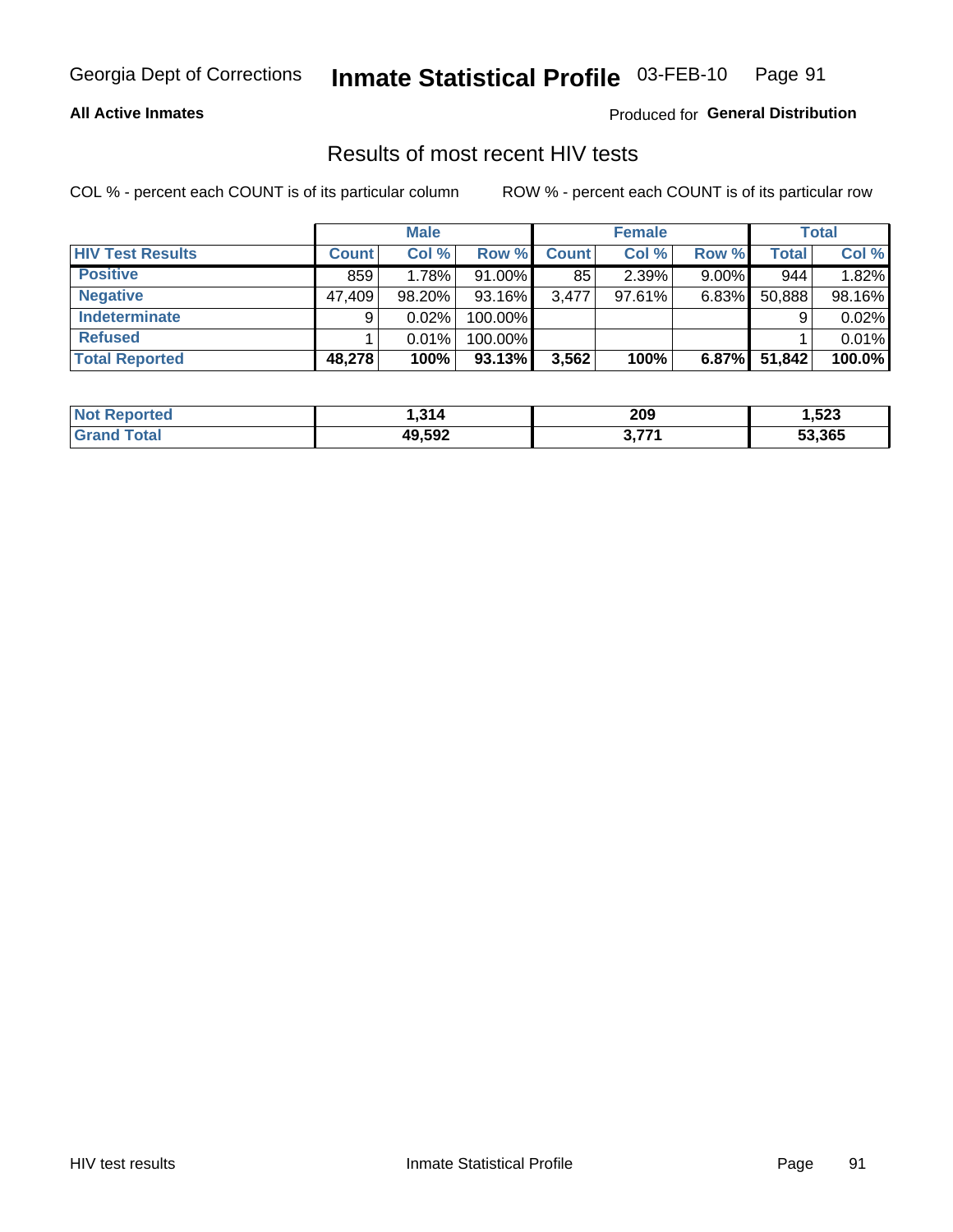#### Inmate Statistical Profile 03-FEB-10 Page 92

### **All Active Inmates**

### Produced for General Distribution

### Results of most recent tuberculosis test

COL % - percent each COUNT is of its particular column

|                                  |              | <b>Male</b> |           |              | <b>Female</b> |          |              | Total  |
|----------------------------------|--------------|-------------|-----------|--------------|---------------|----------|--------------|--------|
| <b>Tuberculosis Test Results</b> | <b>Count</b> | Col%        | Row %I    | <b>Count</b> | Col %         | Row %    | <b>Total</b> | Col %  |
| <b>Positive on current test</b>  | 8.999        | 18.61%      | 98.02%    | 181          | 5.02%         | $1.97\%$ | 9.181        | 17.67% |
| <b>Positive on previous test</b> | 600          | 1.24%       | $96.31\%$ | 23           | 0.64%         | $3.69\%$ | 623          | 1.20%  |
| <b>Negative</b>                  | 38,757       | $80.15\%$   | 91.93%    | 3,400        | $94.34\%$     | 8.07%    | 42,157       | 81.13% |
| <b>Total Reported</b>            | 48,356       | 100%        | 93.06%    | 3,604        | 100%          | $6.94\%$ | 51.961       | 100%   |

| <b>Not Reported</b> | 236. ا | 167   | ,403   |
|---------------------|--------|-------|--------|
| Total               | 49,592 | ゚ フフィ | 53,364 |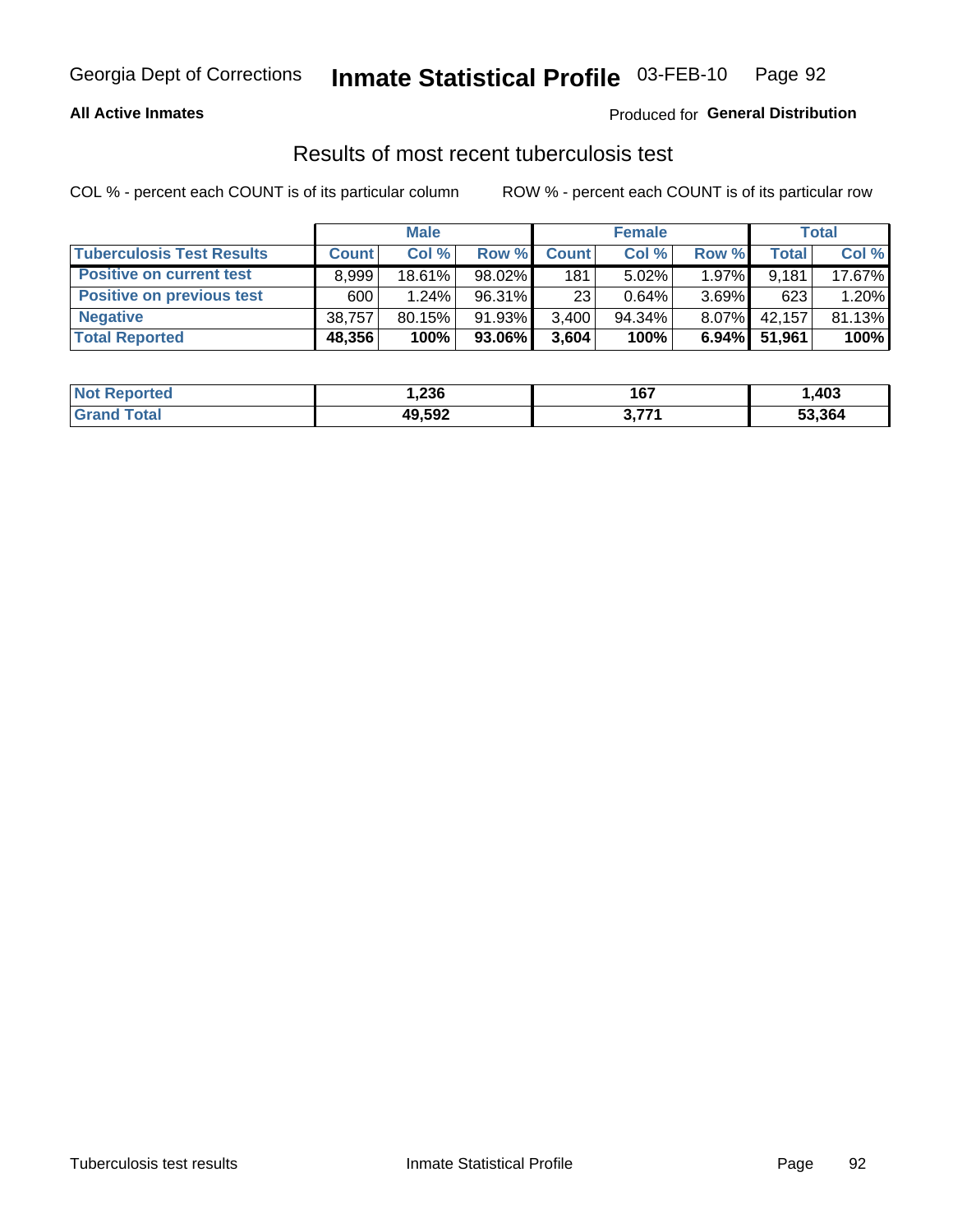# Georgia Dept of Corrections **Inmate Statistical Profile** 03-FEB-10 Page 93

### **All Active Inmates**

Produced for **General Distribution**

## Results of most recent syphilis test

COL % - percent each COUNT is of its particular column ROW % - percent each COUNT is of its particular row

|                                 | <b>Male</b>  |           |           | <b>Female</b> |           |           | Total  |        |
|---------------------------------|--------------|-----------|-----------|---------------|-----------|-----------|--------|--------|
| <b>Syphilis Test Results</b>    | <b>Count</b> | Col%      | Row %     | <b>Count</b>  | Col %     | Row %     | Total  | Col %  |
| <b>Positive on current test</b> | 766          | 1.60%     | 88.86%    | 95            | $2.66\%$  | $11.02\%$ | 862    | 1.68%  |
| <b>Negative</b>                 | 47.075       | $98.40\%$ | $93.11\%$ | 3,482         | $97.34\%$ | $6.89\%$  | 50,558 | 98.32% |
| <b>Total Reported</b>           | 47,841       | 100%      | $93.04\%$ | 3,577         | 100%      | $6.96\%$  | 51,420 | 100%   |

| <b>Not Reported</b> | 751<br>1. I J I | 194 | 1,945  |
|---------------------|-----------------|-----|--------|
| <b>Grand Total</b>  | 49,592          | 771 | 53,365 |